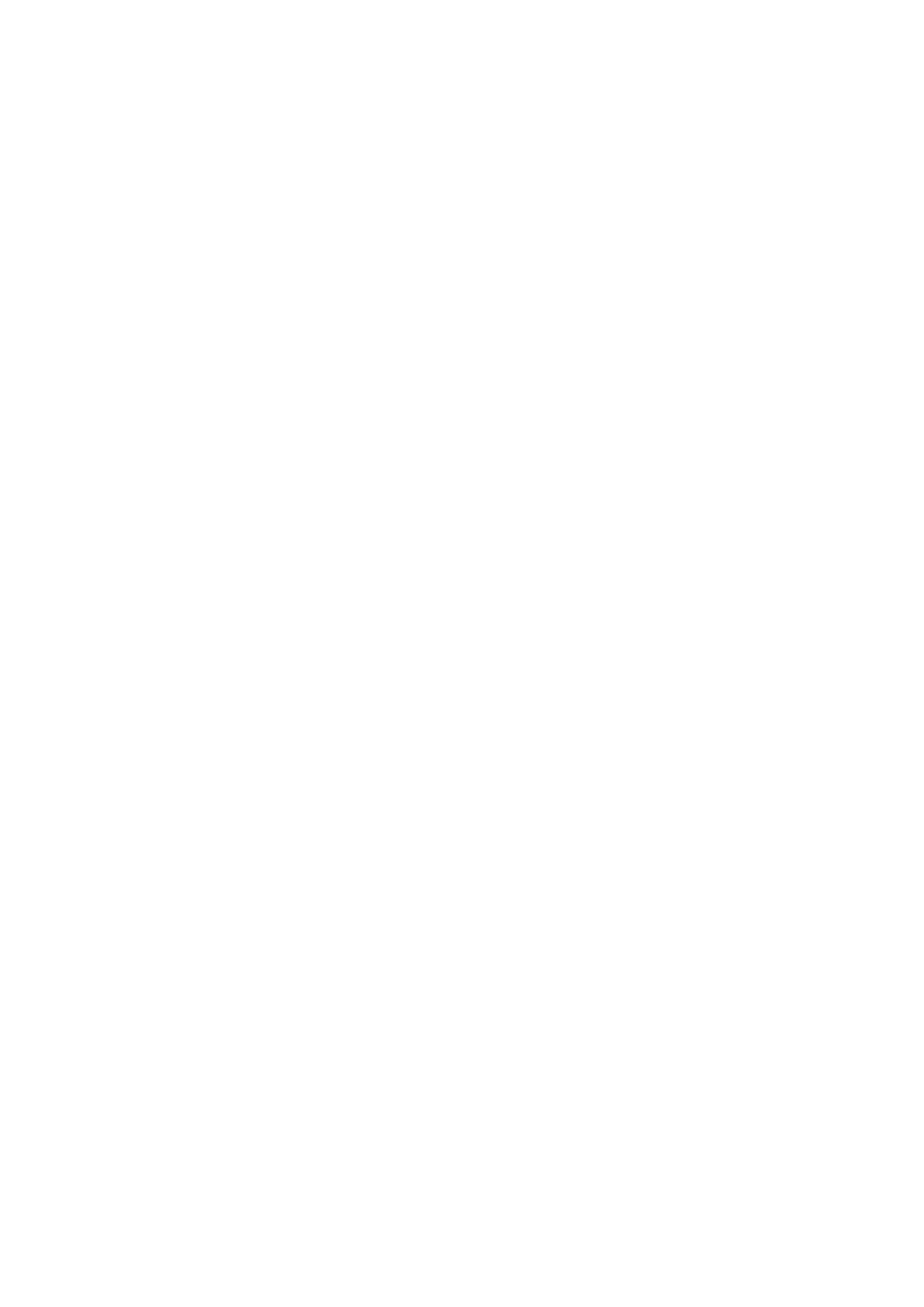## **WARRANTY**

**HARDWARE:** Willtek warrants its hardware products to be free from defects in workmanship and materials, under normal use and service, for one year from the date of purchase from Willtek or its authorized agent. Willtek certifies that all instruments are tested and inspected to comply with the published specifications originating from the company.

If a product does not operate as warranted during the warranty period, Willtek shall, at its option, repair the defective product or part (except batteries), deliver an equivalent product or part to replace the defective item, or refund the purchase price paid for the defective product. Transportation of the defective product or part to the factory or service centre is to be pre-paid by the customer. All products that are replaced will become the property of Willtek. Any replaced or repaired product or part has a ninety (90) day warranty or the remainder of the initial warranty period, whichever is longer.

**SOFTWARE:** Willtek warrants that the software programs licensed from it will perform in substantial conformance to the program specifications for a period of one year from the date of purchase from Willtek or its authorized agent. Willtek warrants the magnetic media containing software against failure during the warranty period. Sole obligation hereunder shall be (at Willtek discretion) to refund the purchase price paid for any defective software products, or to replace any defective media with software which substantially conforms to applicable published specifications. Willtek makes no warranty that its software products will work in combination with any hardware or applications software products provided by third parties, that the operation of the software products will be uninterrupted or error free, or that all defects in the software products will be corrected. Willtek will make reasonable efforts to provide compatibility, except where the non-compatibility is caused by a defect in the third party's product.

All information in this manual is given in good faith. However, Willtek Communications shall not be liable for any loss or damage whatsoever arising from the use of this manual, the product described in it or any errors or omissions in either.

> **Willtek Communications Gutenbergstr. 2 – 4 85737 Ismaning Germany**

**Tel: +49 (0)89 996410 Fax: +49 (0)89 99641 440 Email: info@willtek.com Web: www.willtek.com**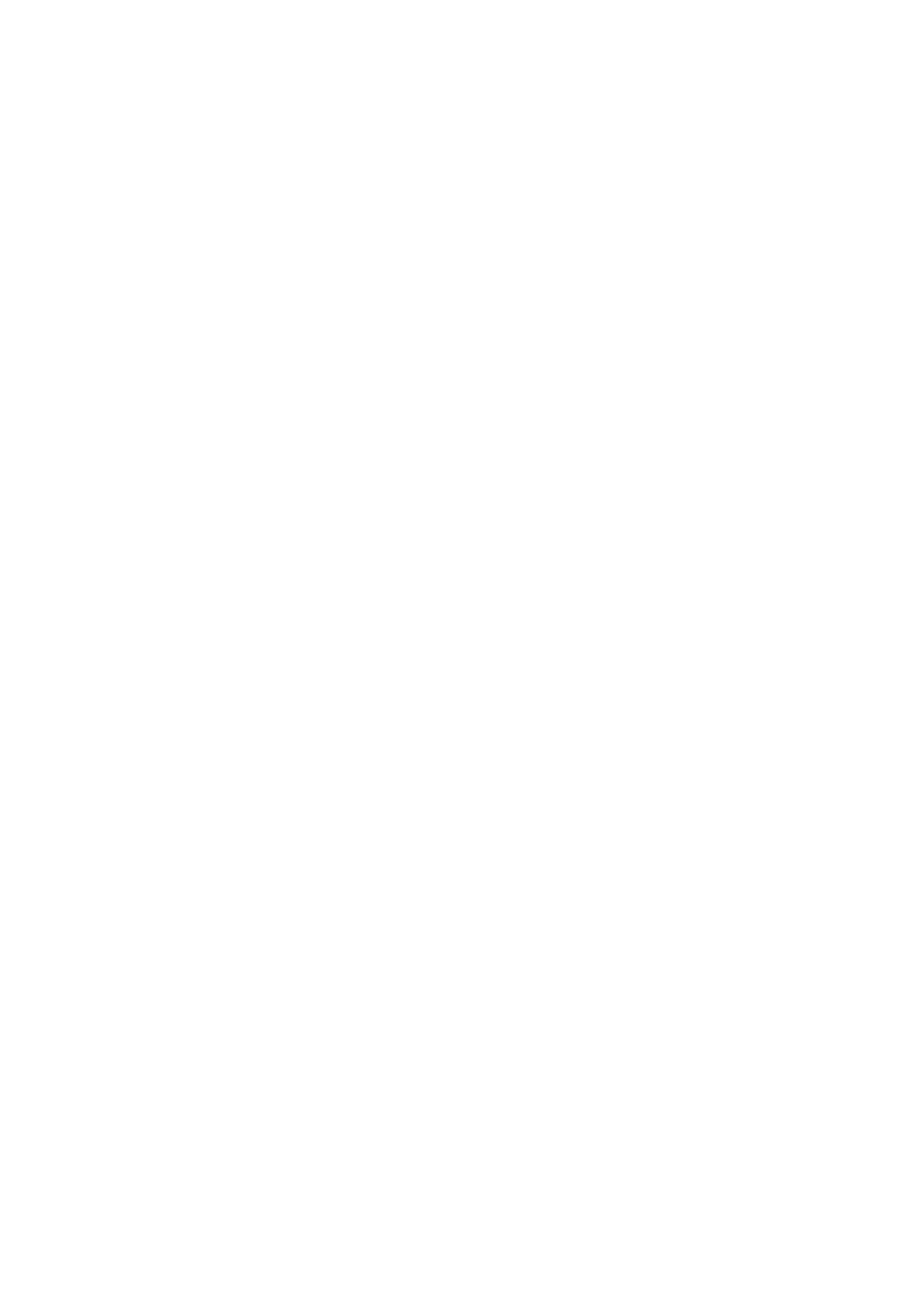# **TABLE OF CONTENTS**

| 1.1   |  |
|-------|--|
| 1.2   |  |
| 1.3   |  |
| 1.4   |  |
| 1.5   |  |
|       |  |
| 2.1   |  |
| 2.2   |  |
| 2.3   |  |
| 2.4   |  |
| 2.5   |  |
| 2.5.1 |  |
| 2.5.2 |  |
| 2.5.3 |  |
| 2.6   |  |
|       |  |
| 3.1   |  |
| 3.2   |  |
|       |  |
| 4.1   |  |
| 4.2   |  |
| 4.2.1 |  |
| 4.2.2 |  |
| 4.3   |  |
| 4.3.1 |  |
| 4.3.2 |  |
| 4.3.3 |  |
| 4.3.4 |  |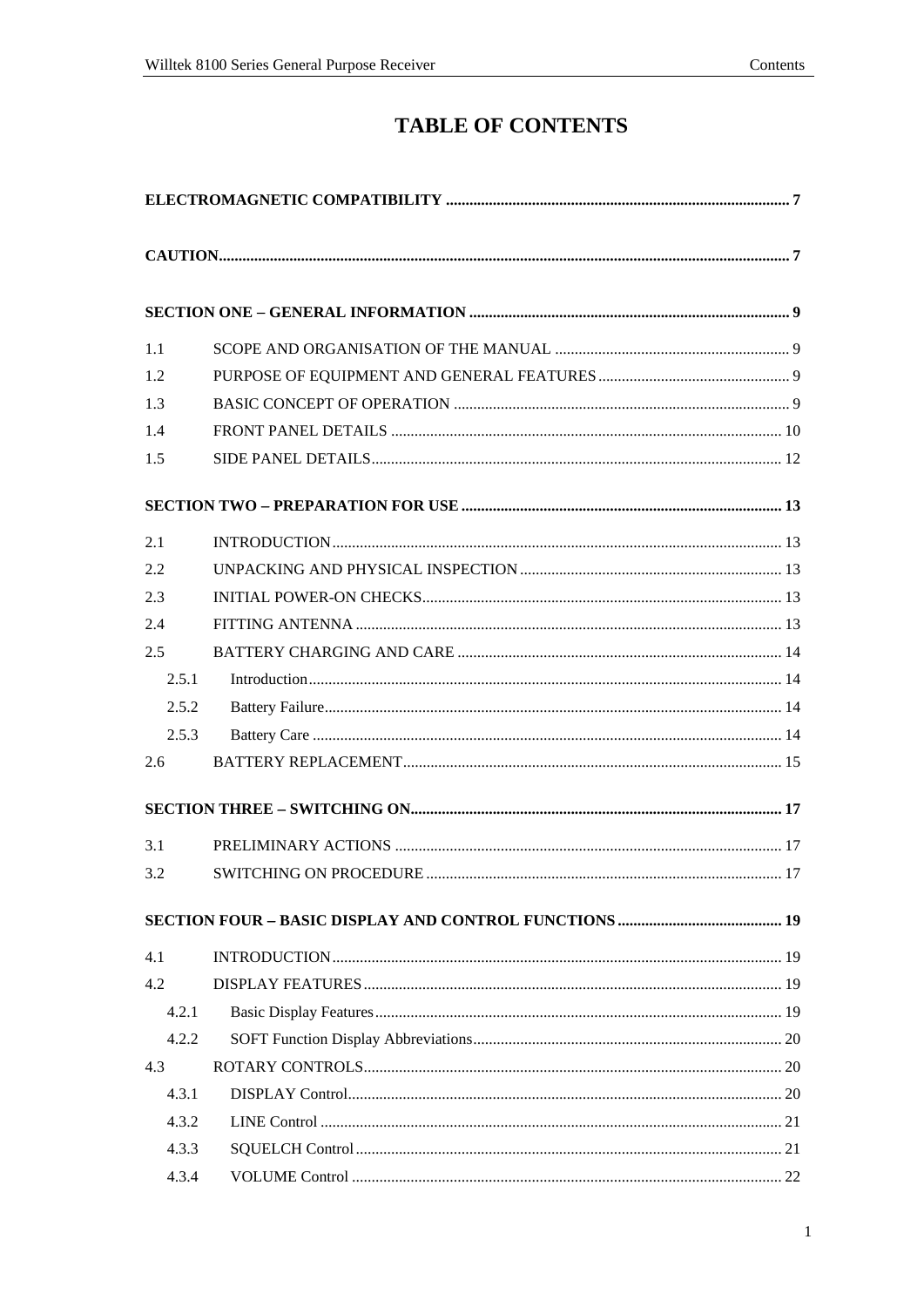| 4.3.5   |                                                        |  |
|---------|--------------------------------------------------------|--|
| 4.4     |                                                        |  |
| 4.4.1   |                                                        |  |
| 4.4.2   |                                                        |  |
| 4.4.3   |                                                        |  |
| 4.4.4   |                                                        |  |
|         |                                                        |  |
| 5.1     |                                                        |  |
| 5.2     |                                                        |  |
| 5.2.1   |                                                        |  |
| 5.2.2.  |                                                        |  |
| 5.2.3.  |                                                        |  |
| 5.2.4.  |                                                        |  |
| 5.3     |                                                        |  |
| 5.3.1.  |                                                        |  |
| 5.3.2.  |                                                        |  |
| 5.3.3.  | "AVERAGE.1s AND 1s ONLY FOR MODULATION MEASUREMENTS"29 |  |
| 5.3.4.  |                                                        |  |
| 5.3.5.  |                                                        |  |
| 5.3.6.  |                                                        |  |
| 5.3.7.  | "CANNOT STORE FREQUENCY WHEN IN MEMORY MODE"29         |  |
| 5.3.8   |                                                        |  |
| 5.3.9.  |                                                        |  |
| 5.3.10. |                                                        |  |
| 5.3.11. |                                                        |  |
| 5.3.12. |                                                        |  |
| 5.3.13. |                                                        |  |
| 5.3.14. |                                                        |  |
| 5.3.15  |                                                        |  |
| 5.3.16  |                                                        |  |
| 5.3.17  |                                                        |  |
| 5.3.18  |                                                        |  |
| 5.3.19  |                                                        |  |
| 5.3.20  |                                                        |  |
| 5.3.21  |                                                        |  |
| 5.3.22  |                                                        |  |
| 5.3.23  |                                                        |  |
| 5.3.24  |                                                        |  |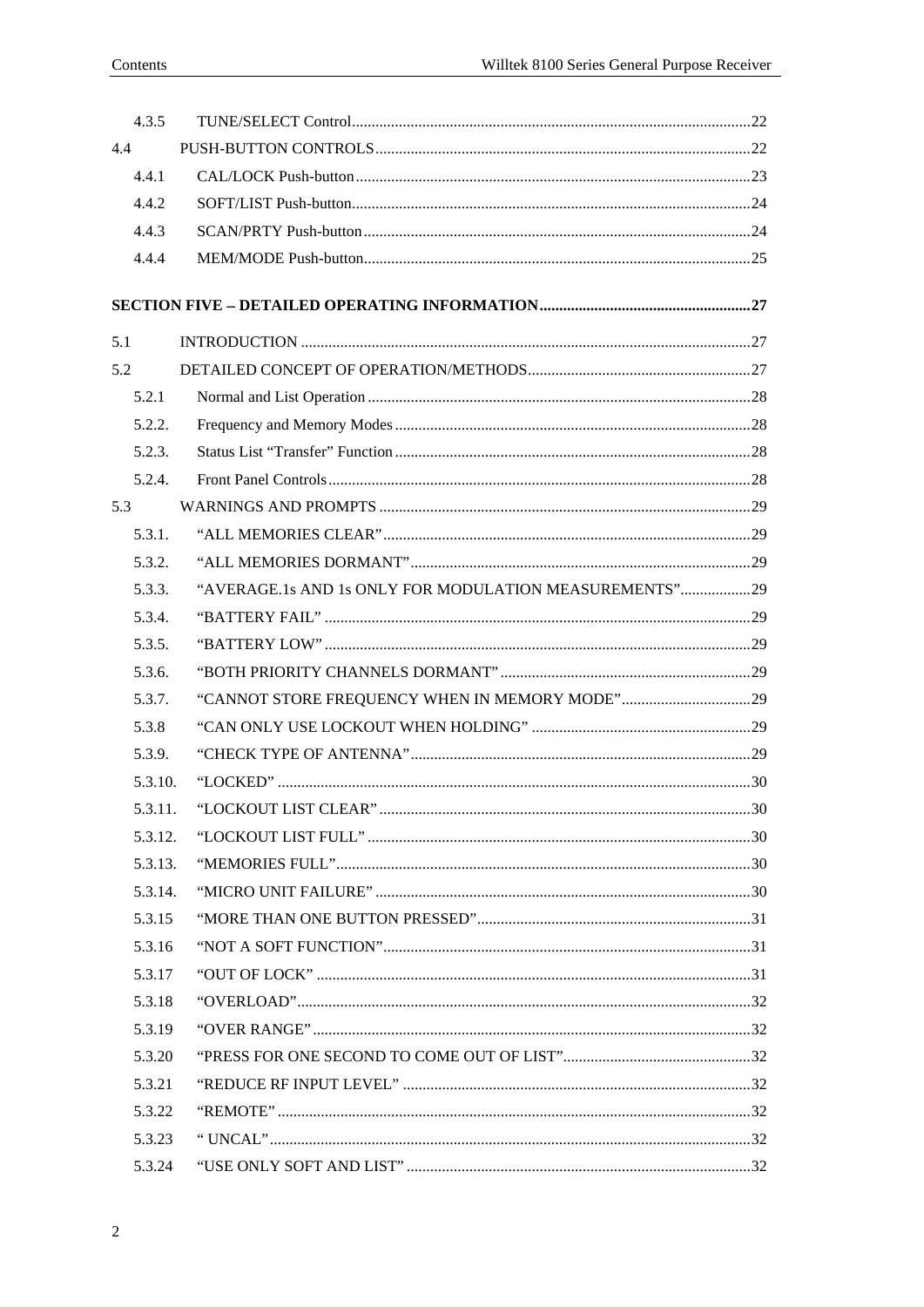| 5.3.25 |                                                    |  |
|--------|----------------------------------------------------|--|
| 5.3.26 |                                                    |  |
| 5.3.27 | "VARIABLE AVE AND PEAK NOT SELECTABLE TOGETHER" 32 |  |
| 5.4    |                                                    |  |
| 5.4.1  |                                                    |  |
| 5.4.2  |                                                    |  |
| 5.4.3  |                                                    |  |
| 5.4.4  |                                                    |  |
| 5.4.5  |                                                    |  |
| 5.5    |                                                    |  |
| 5.6    |                                                    |  |
| 5.7    |                                                    |  |
| 5.7.1  |                                                    |  |
| 5.7.2  |                                                    |  |
| 5.7.3  |                                                    |  |
| 5.7.4  |                                                    |  |
| 5.7.5  |                                                    |  |
| 5.7.6  |                                                    |  |
| 5.8    |                                                    |  |
| 5.8.1  |                                                    |  |
| 5.8.2  |                                                    |  |
| 5.9    |                                                    |  |
| 5.9.1  |                                                    |  |
| 5.9.2  |                                                    |  |
| 5.10   |                                                    |  |
|        |                                                    |  |
| 5.10.2 |                                                    |  |
| 5.10.3 |                                                    |  |
| 5.11   |                                                    |  |
| 5.11.1 |                                                    |  |
| 5.11.2 |                                                    |  |
| 5.11.3 |                                                    |  |
| 5.12   |                                                    |  |
| 5.12.1 |                                                    |  |
| 5.12.2 |                                                    |  |
| 5.12.3 |                                                    |  |
| 5.12.4 |                                                    |  |
| 5.13   |                                                    |  |
| 5.13.1 |                                                    |  |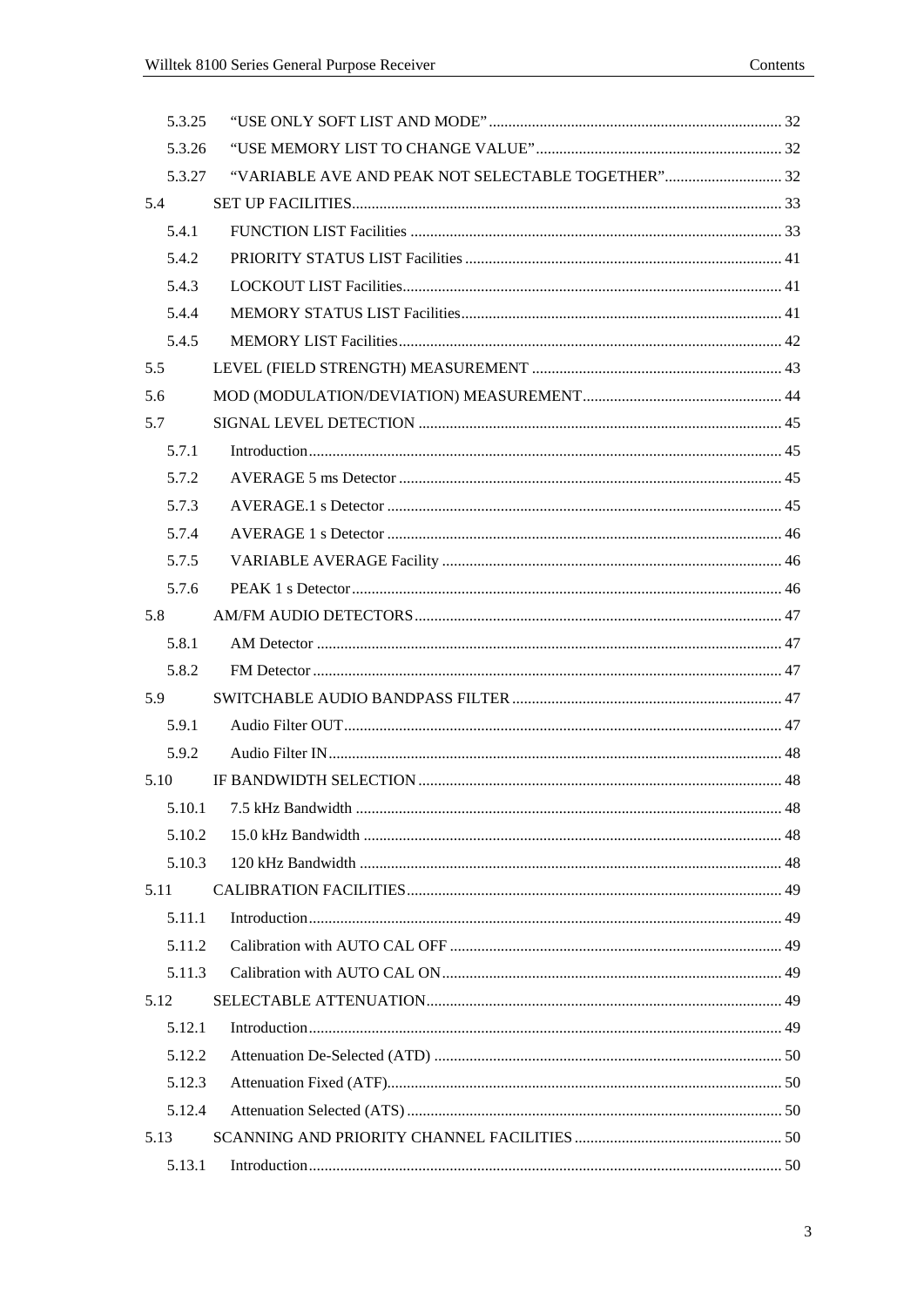| 5.13.2 |  |
|--------|--|
| 5.13.3 |  |
| 5.13.4 |  |
| 5.14   |  |
| 5.14.1 |  |
| 5.14.2 |  |
| 5.14.3 |  |
| 5.14.4 |  |
| 5.14.5 |  |
|        |  |
|        |  |
| 6.1    |  |
| 6.2    |  |
| 6.3    |  |
| 6.3.1  |  |
| 6.3.2  |  |
| 6.3.3  |  |
| 6.4    |  |
| 6.4.1  |  |
| 6.4.2  |  |
| 6.4.3  |  |
| 6.4.4  |  |
| 6.4.5  |  |
| 6.4.6  |  |
| 6.4.7  |  |
| 6.4.8  |  |
| 6.4.9  |  |
| 6.4.10 |  |
| 6.4.11 |  |
| 6.4.12 |  |
| 6.4.13 |  |
| 6.4.14 |  |
| 6.4.15 |  |
| 6.4.16 |  |
| 6.4.17 |  |
| 6.4.18 |  |
| 6.4.19 |  |
| 6.4.20 |  |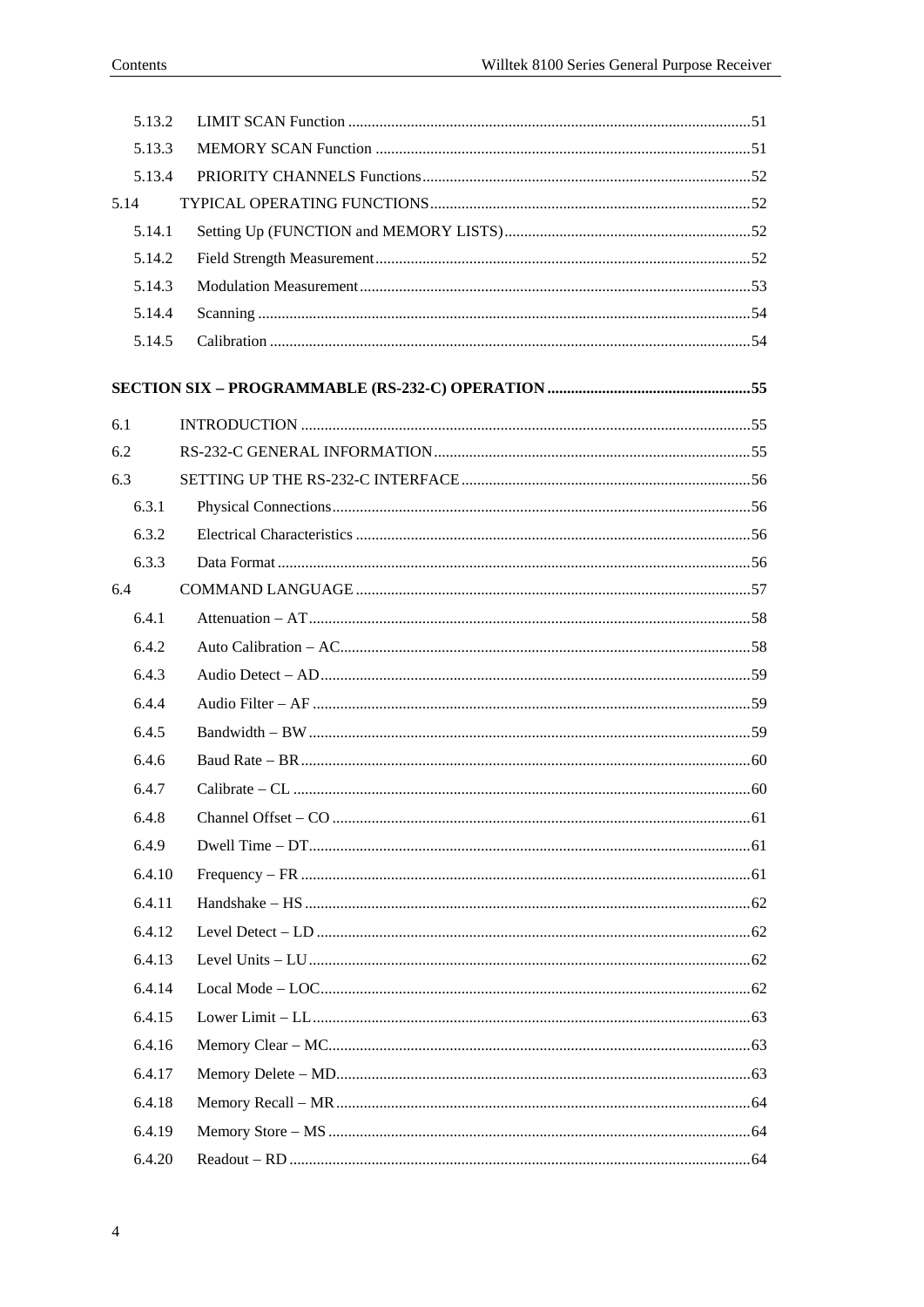| 6.4.21                       |  |
|------------------------------|--|
| 6.4.22                       |  |
| 6.4.23                       |  |
| 6.4.24                       |  |
| 6.4.25                       |  |
| 6.4.26                       |  |
| 6.4.27                       |  |
| 6.4.28                       |  |
| 6.4.29                       |  |
| 6.4.30                       |  |
| 6.4.31                       |  |
| 6.4.32                       |  |
| 6.4.33                       |  |
| 6.5                          |  |
| 6.5.1                        |  |
| 6.5.2                        |  |
| 6.5.3                        |  |
| 6.6                          |  |
| 6.7                          |  |
|                              |  |
|                              |  |
|                              |  |
| 7.1<br>7.2                   |  |
| 7.3                          |  |
| 7.4                          |  |
| 7.5                          |  |
| 7.6                          |  |
| 7.7                          |  |
| 7.8                          |  |
| 7.9                          |  |
|                              |  |
|                              |  |
|                              |  |
| 7.13                         |  |
| 7.10<br>7.11<br>7.12<br>7.14 |  |
|                              |  |
| 8.1                          |  |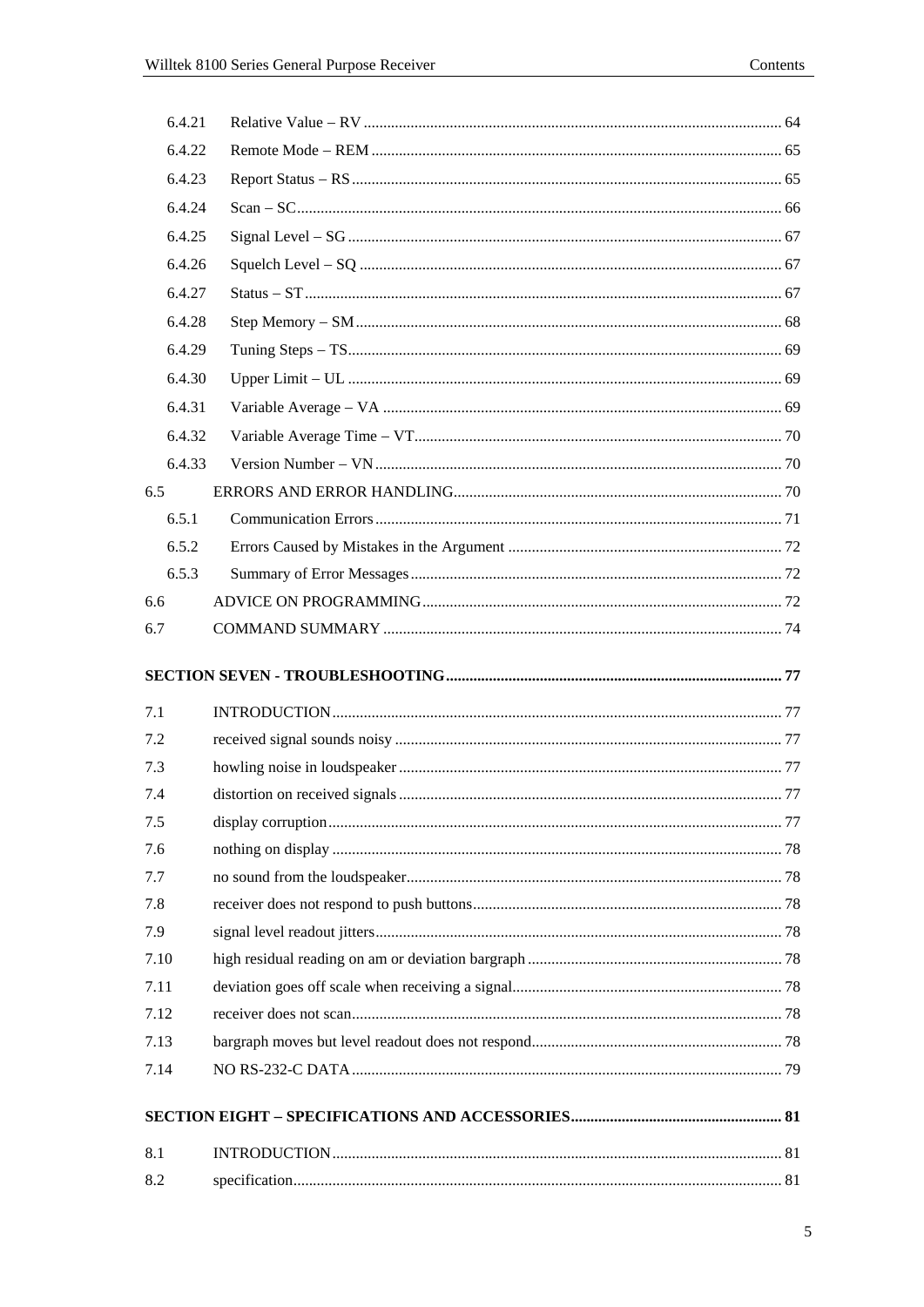| 8.3.1 |                                                                                 |  |
|-------|---------------------------------------------------------------------------------|--|
| 8.3.2 |                                                                                 |  |
| 8.4   |                                                                                 |  |
| 8.4.1 |                                                                                 |  |
| 8.4.2 |                                                                                 |  |
|       |                                                                                 |  |
|       | <b>SECTION NINE - Willtek 8181 GPR DOWN CONVERTER OPERATING INSTRUCTIONS.89</b> |  |
| 9.1   |                                                                                 |  |
| 9.2   |                                                                                 |  |
| 9.3   |                                                                                 |  |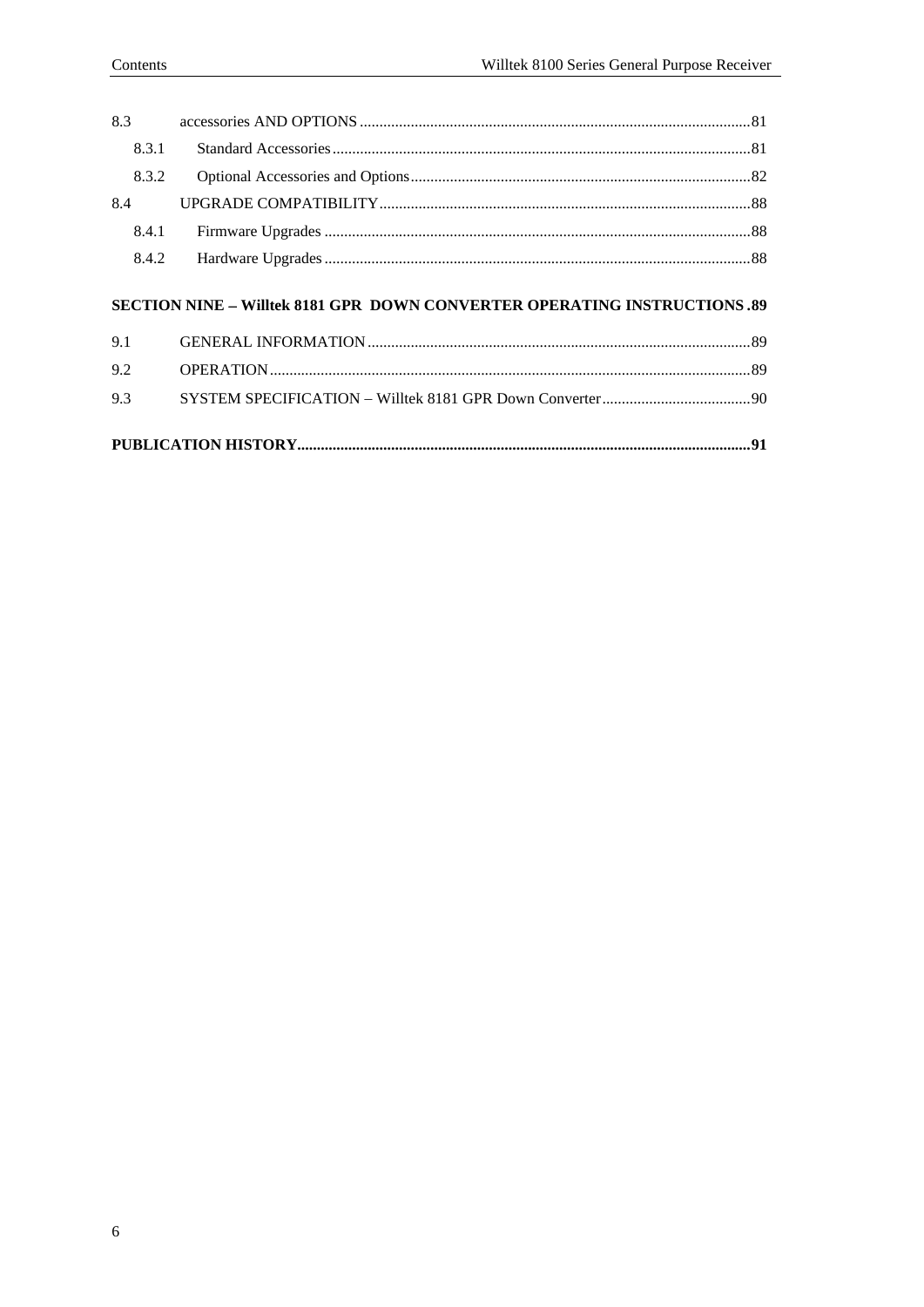# **ELECTROMAGNETIC COMPATIBILITY**

<span id="page-10-0"></span>To comply with the Electromagnetic Compatibility Directive of the European Union the cables connected to the Willtek 8100 Series General Purpose Receiver must be less than 2 metres in length. All cables with the exception of the DC power lead must be screened.

To comply with the Electromagnetic Compatibility Directive of the European Union the 8100 must only be operated from its internal battery and must not be charged whilst in use.

The external battery charger used with the 8100 must be CE marked as meeting the Low Voltage and EMC Directives.

# **CAUTION**

- (1) Exercise care when removing the instrument from its shipping container to ensure that no damage has occurred.
- (2) It is inadvisable to leave the receiver exposed to strong direct sunlight or low temperatures for long periods before making measurements. The receiver temperature may fall outside that given in the specification (see Section 8) so causing the measurement accuracy and display response to be impaired.
- (3) Facilities are provided for giving a direct level readout of signal field strength, using the VBA6106B for VHF, and the UPA6108 log periodic antenna for UHF. Many other antennas can be used, but a correction factor has to be applied if a readout in dBuV/m is required.
- (4) Care must be taken not to operate the receiver continuously at very high volume, to prevent damage to the receiver circuits and loudspeaker.
- (5) The internal NiCd battery is connected to pins on the Auxiliary 1 and Auxiliary 2 connectors. A fire risk could result if these pins are shorted to the chassis of the receiver.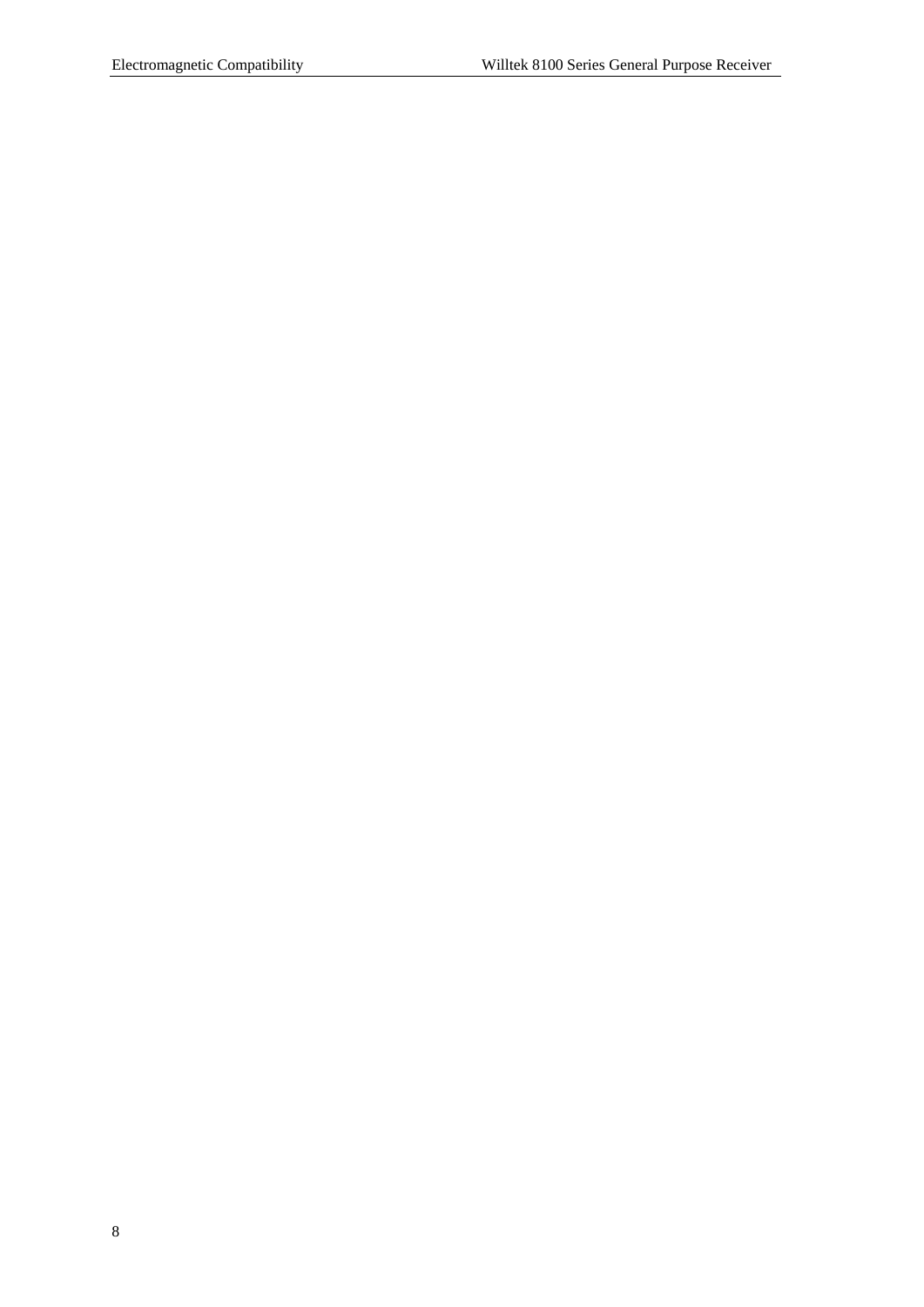# **SECTION ONE** − **GENERAL INFORMATION**

#### <span id="page-12-0"></span>**1.1 SCOPE AND ORGANISATION OF THE MANUAL**

This manual provides a comprehensive operating guide to the Willtek 8100 Series portable VHF and VHF/UHF measuring and monitoring receivers.

Sections 1 to 7 of the manual provide information generally applicable to all receivers in the 8100 range. Wherever possible, differences between specific types and models in the range are detailed where they occur, but in some instances it is necessary to refer to Section 8 for specific information.

Section 8 provides detailed specifications for all current 8100 models, at the date this manual was printed. Please confirm which model you actually have, and refer to the appropriate table for that model (Table 8-4).

Section 9 contains information about how to use the 8100 with the Willtek 8181 GPR Down Converter (formerly GFC 4903).

The manual is organized to provide the user with operating information in the order in which it is needed. Before turning on the equipment, it is recommended to read Sections 1 to 4 and the "Detailed Concept of Operation/Methods" in Section 5.

Section 6 need only be read, if remote control of the equipment is to be used.

#### **1.2 PURPOSE OF EQUIPMENT AND GENERAL FEATURES**

The Willtek 8100 Series of measuring and monitoring receivers are tailored to specific needs, their modular design allowing for easy upgrading. Section 5 provides an introduction to the range of typical applications, plus examples of operating procedures common to these uses.

The receivers are true field instruments, both rugged and portable. They have a laboratory accuracy and yet are easy to use. The comprehensive features have been incorporated without the need for a large number of controls, and a single push-button enables more than 40 parameters to be set up and stored in non-volatile memory, backed up for ten years. The LCD display, with an adjustable viewing angle, is ideal for outdoor use.

Using a "SOFT" push-button, critical parameters can be changed instantly, and field strength can be either read directly or with a bargraph to indicate trends. Forty front panel settings, including the squelch level, can be stored and recalled with edit facilities.

#### **1.3 BASIC CONCEPT OF OPERATION**

The receiver has two types of basic operation: NORMAL OPERATION and LIST OPERATION.

- (1) NORMAL OPERATION is used to carry out general measuring and monitoring functions.
- (2) LIST OPERATION is used to set up the required functions and parameters.

There are also two modes of operation: FREQUENCY MODE and MEMORY MODE.

(1) FREQUENCY MODE is used for the measuring and monitoring of signals, up to the full frequency range of the receiver, and also "LIMIT SCANNING" between two previously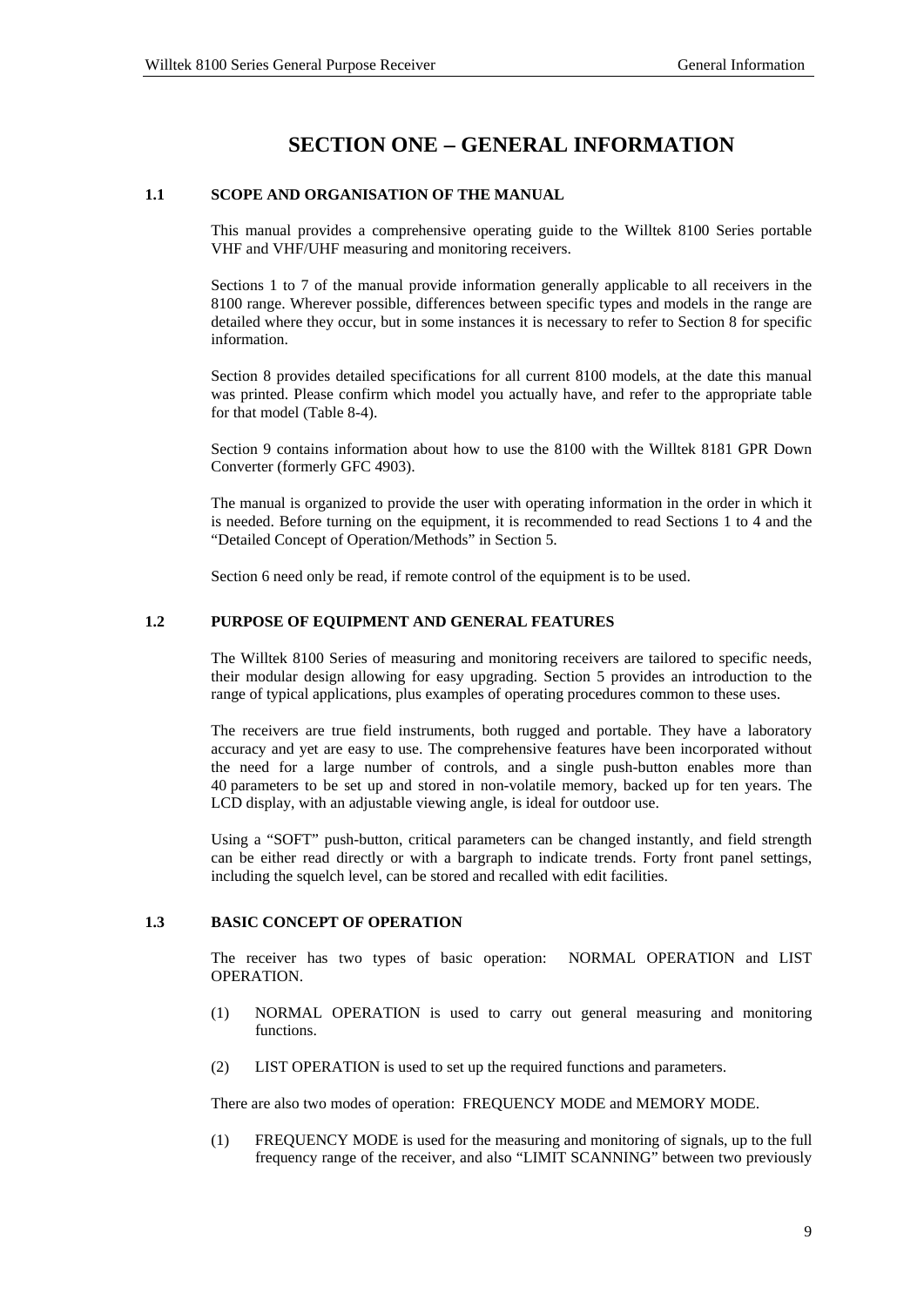entered frequencies. Unwanted frequencies can be LOCKED OUT, and thereafter bypassed during scanning.

<span id="page-13-0"></span>(2) MEMORY MODE is used to measure and monitor specific frequencies, stored whilst in FREQUENCY MODE. These frequencies can be scanned, and made "DORMANT" if not currently required. Each memory channel stores, not only the frequency, but the current receiver status at the time the frequency is memorized.

Refer to the "Detailed Concept of Operation/Methods" in Section 5, for a comprehensive explanation of these operating methods.

#### **1.4 FRONT PANEL DETAILS**

With the exception of the ON/OFF control, the Front Panel provides all the operating controls for the 8100 Series receivers. Figure 1-1 shows a view of the panel and details the main functions of each control.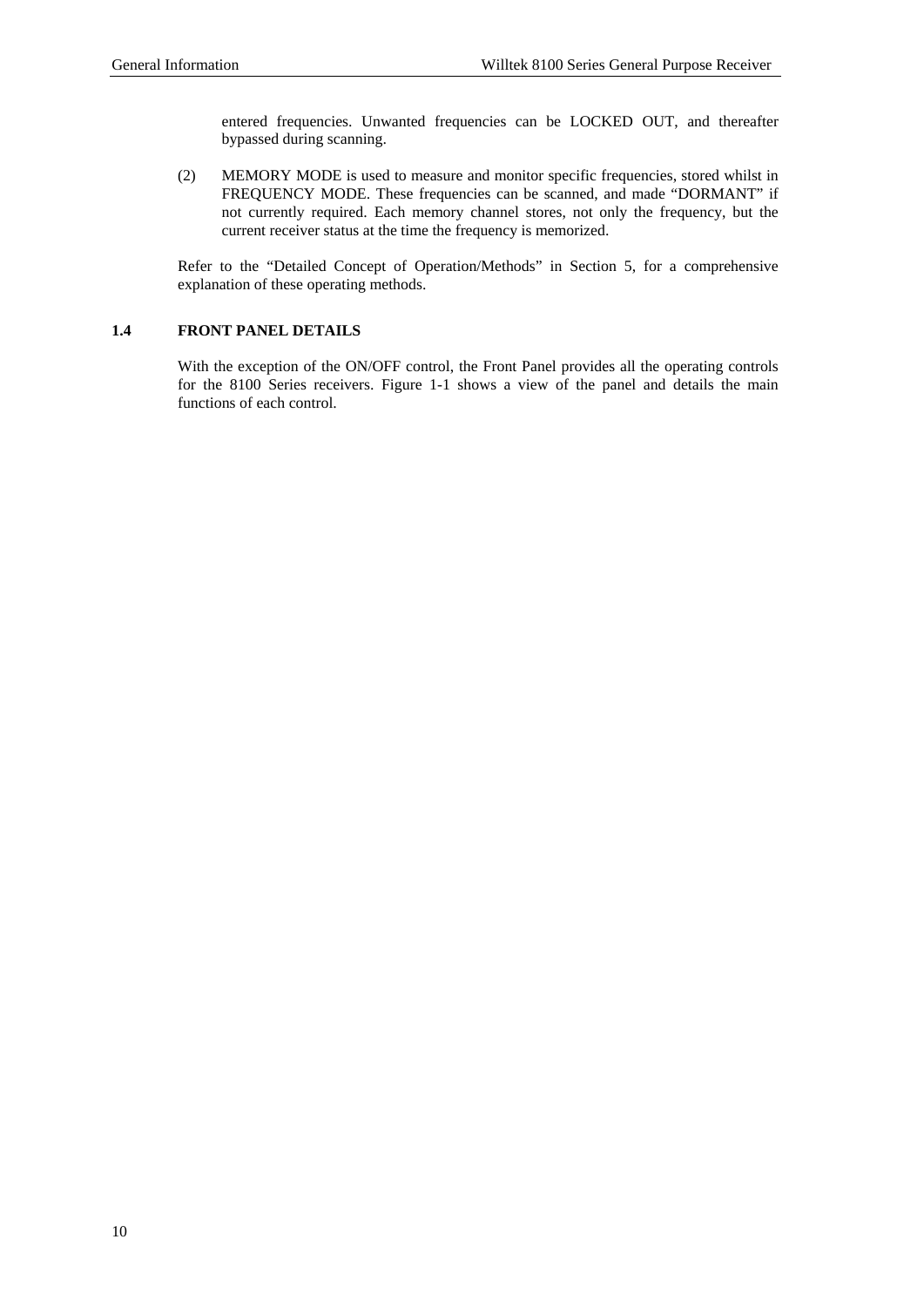

**Figure 1-1.** FRONT PANEL CONTROLS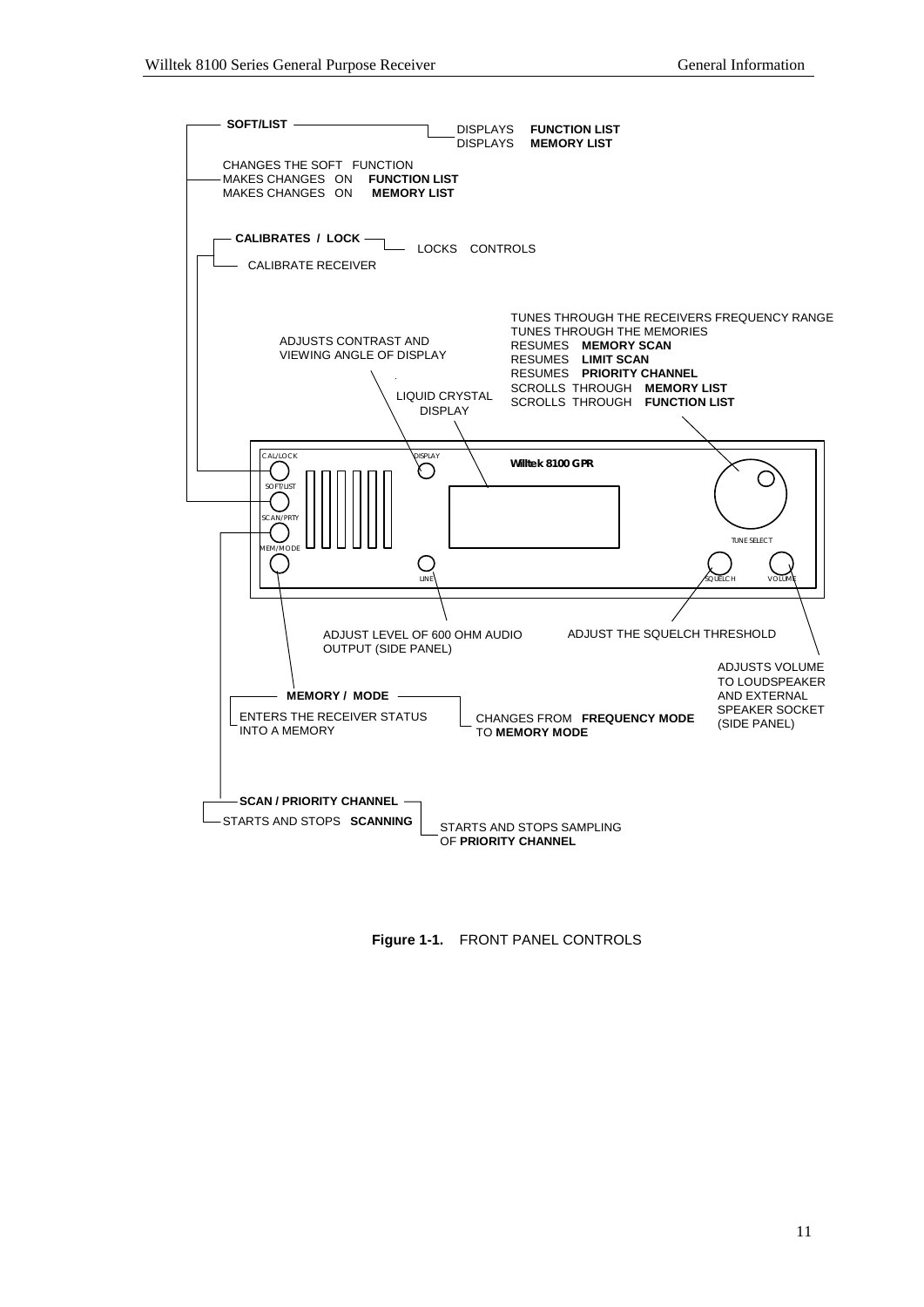#### <span id="page-15-0"></span>**1.5 SIDE PANEL DETAILS**

This panel provides the ON/OFF switch, charger socket and indicator, and a reset switch plus various external connectors. The external connectors are as follows:

- (1) **Headphones/Speaker.** This socket provides a nominal output of 1 W to 3 Wrms into 8 Ω (dependent upon battery state).
- (2) **Line.** This socket provides a low level audio output, variable using Front Panel LINE rotary control but nominally 0 dBm (into 600  $\Omega$ ).

| Pin No. | <b>Designation</b> |
|---------|--------------------|
|         | <b>RXD</b>         |
|         | <b>TXD</b>         |
|         | <b>DTR</b>         |
|         | <b>GROUND</b>      |
|         | <b>RTS</b>         |
|         | CTS                |

## (3) **RS-232-C 9-pin 'D' Male**

#### (4) **Auxiliary 1 15-pin Compact 'D' Male**

| Pin No. | <b>Designation</b>            |
|---------|-------------------------------|
|         | Battery +Ve output (switched) |
| 2       | NC.                           |
| 3       | +12 V External Power $\&$     |
|         | Battery Charge In             |
| 4       | 0V                            |
| 5       | 0 V                           |
| 6       | Remote $On/Off + Ve$ In       |
|         | Remote $On/Off + Ve$ In       |
| 8       | Remote $On/Off + Ve$ In       |
| 11      | Battery +Ve (Un-switched)     |
| 12      | Battery +Ve (Un-switched)     |
| 13      | Battery +Ve (Un-switched)     |

#### (5) **Auxiliary 2 15-pin 'D' Female**

| Pin No. | <b>Designation</b>                        |
|---------|-------------------------------------------|
|         | 0 <sup>V</sup>                            |
|         | Battery Power output (Switched)           |
| 3       | Unfiltered Demodulation output            |
| 4       | No Connection                             |
| 5       | No Connection                             |
| 6       | No Connection                             |
|         | SPEAKER OUT $(8 \Omega)$                  |
| 8       | 600 Ω LINE OUT (Nominal 0 dBm)            |
| 9       | SIGNAL LEVEL OUT (1 V to 6 V)             |
| 10      | Squelch Relay 1<br>Normally Open          |
| 11      | <b>Normally Closed</b><br>Squelch Relay 1 |
| 12      | Squelch Relay 1<br>Common                 |
| 13      | Squelch Relay 2<br>Normally Open          |
| 14      | Normally Closed<br>Squelch Relay 2        |
| 15      | Squelch Relay 2<br>Common                 |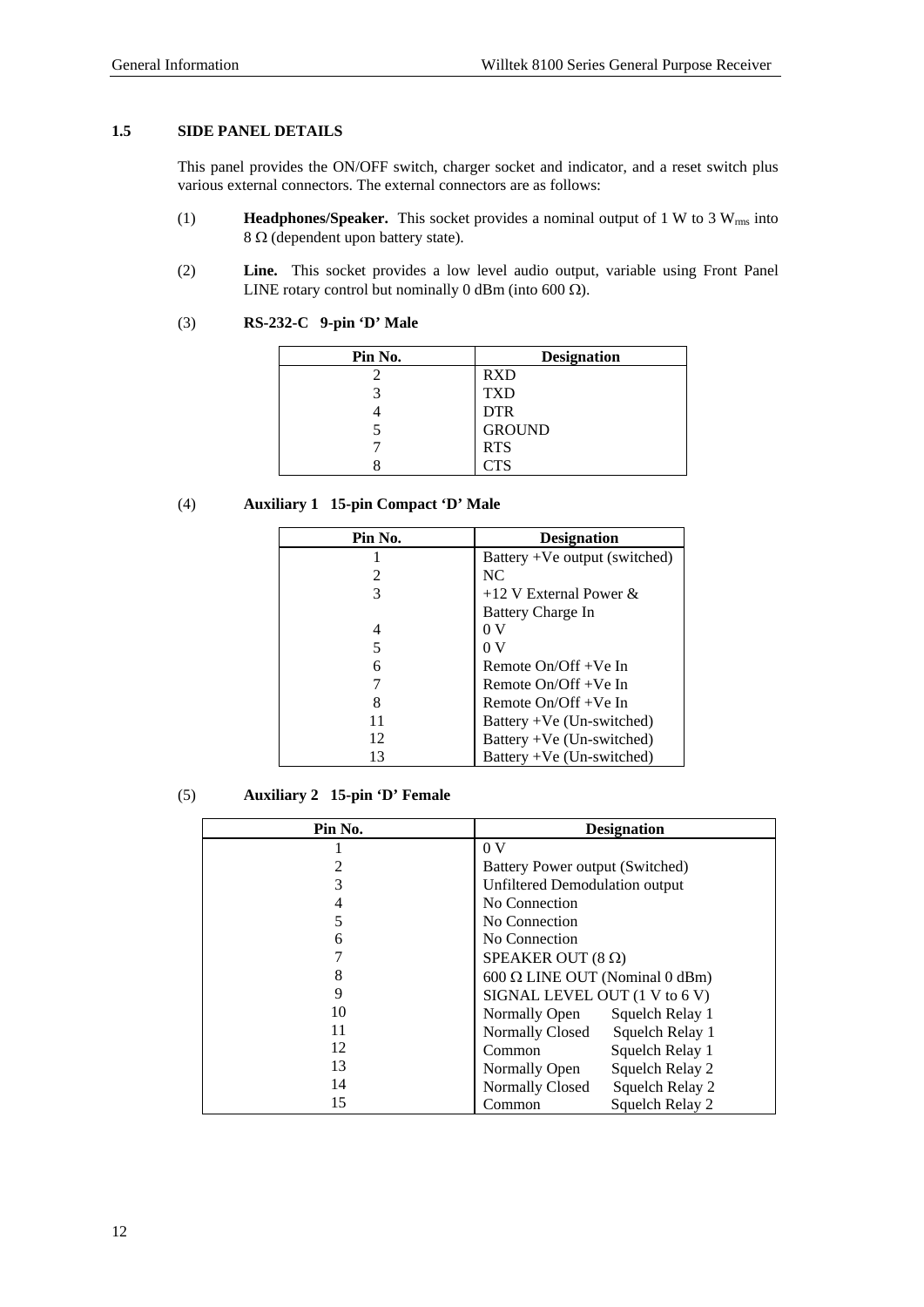# **SECTION TWO** − **PREPARATION FOR USE**

#### <span id="page-16-0"></span>**2.1 INTRODUCTION**

This section contains procedures for unpacking, inspection and initial power-on checks; instructions for antenna fitment, plus battery charging and replacement, are also provided.

#### **2.2 UNPACKING AND PHYSICAL INSPECTION**

Examine the shipping carton for damage before unpacking the equipment. If the carton has been damaged, have the carrier's agent present when the equipment is removed from the carton. Retain the shipping carton and padding material for the carrier's inspection, if damage to the equipment is evident after it has been unpacked.

#### **CAUTION Exercise care when removing the instrument from its shipping container to ensure that no damage is incurred.**

See that the equipment is complete, as listed on the packing slip. Visually examine the equipment for any evidence of physical damage. If any damage is evident, or if the contents are not complete, immediately notify the carrier and also your local Willtek sales office. After completing the physical inspection, the Initial Power-On Checks should be performed.

#### **2.3 INITIAL POWER-ON CHECKS**

Carry out the initial Power-on checks as follows:

(1) Ensure that no external equipment is connected via the RS-232-C interface.

The RS-232-C interface may be used after successful completion of these checks, and instructions for use of this facility are contained in Section 6.

(2) Referring to Section 3, switch ON the equipment and check if the correct power-up indications result.

Lack of power available may be due to discharged batteries.

It is now recommended to get to know all the equipment functions by reading the rest of this handbook and carrying out typical operations. A check of each operational function should be made as soon as possible after obtaining the equipment.

If problems are encountered, carry out the simple troubleshooting procedures detailed in Section 7. When a definite equipment failure is identified, write down full details of the problem and contact your local Willtek sales office.

#### **2.4 FITTING ANTENNA**

There are many types of antennas available for use with the equipment and the one to be fitted depends on the particular application.

Facilities are provided for giving a direct level readout of field signal strength, using the VBA6106 biconical antenna in the VHF range and the UPA6108 log-periodic antenna in the UHF range up to 1000 MHz.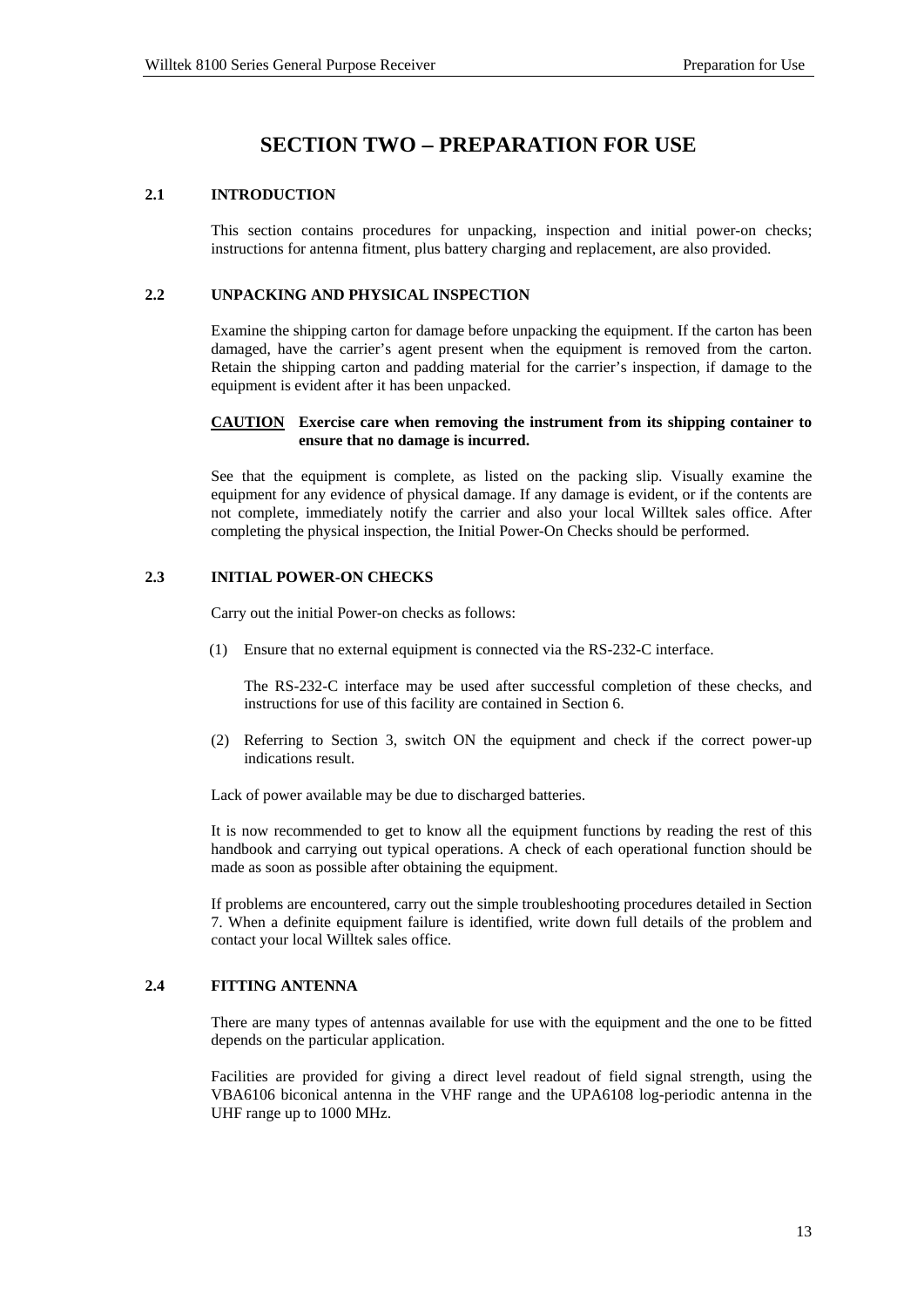#### <span id="page-17-0"></span>**2.5 BATTERY CHARGING AND CARE**

#### 2.5.1 Introduction

The receiver contains a pack of eight "D"-size nickel cadmium cells, giving at least eight hours use. This life is considerably increased if the loudspeaker is operated at a low volume.

For the cells to be charged a 13.8 VDC source of suitable current rating is required (the normal charging current for a receiver is 500 mA). The CBC 9710 battery charger is designed for this purpose. The battery charger socket is located on the side panel (see illustration in Section 1).

Because the current limiting required for the nickel cadmium cells is carried out within the receiver, other DC sources can be used (including the use of a 12 V vehicle battery).

The receiver can be left on charge indefinitely, without any harm to the cells. The receiver can also be left on charge whilst it is in use (the batteries will be recharged, but at a reduced rate).

The receiver contains potentially hazardous Nickel Cadmium batteries, the safe disposal of which must be carried out according to local government regulations.

#### 2.5.2 Battery Failure

There is no simple rule about the life of nickel cadmium cells because there are so many factors affecting their life, e.g. the number of charge/discharge cycles, the depth of discharges, the temperature, etc.

There are three main failure modes:

- (1) Gradual loss of capacity
- (2) Short-circuit
- (3) Inability to accept charge

After several hundred charge/discharge cycles, a reduction in the order of 20% of original capacity will be experienced.

#### 2.5.3 Battery Care

To prolong cell life it is good practice to occasionally run the batteries down so the battery warning is left sounding for several minutes. If the receiver is not going to be used for a long period of time, it should be stored with the cells in a fully charged condition.

It is inadvisable to leave the receiver on for a long time after the low battery warning operates, as one or more of the cells may become reverse polarized. When this happens, it is common for the cell not to accept any more charge.

When the cells are coming to the end of their charge/discharge life, it is possible for a sudden short-circuit in one of the cells to occur. If it is suspected that one or more of the cells is defective, or the capacity of the cells is below normal, the whole set of cells should be replaced.

In the interest of reliability, it is recommended that the cell pack be replaced every three years.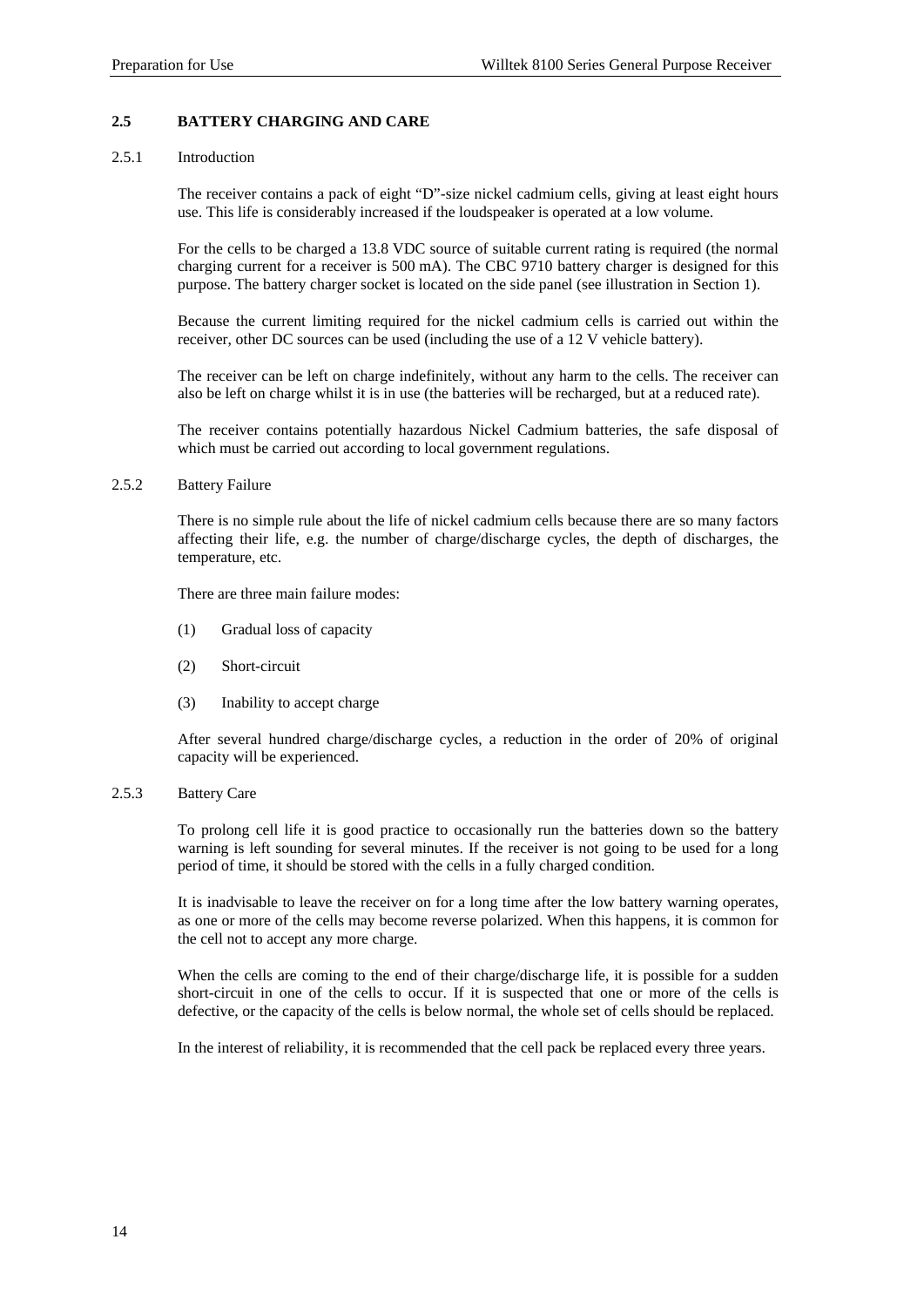#### <span id="page-18-0"></span>**2.6 BATTERY REPLACEMENT**

To remove the set of battery cells, remove the receiver from its leather case and remove the 8 screws around the bottom of the receiver to release the battery cover.

## **WARNING DO NOT INCINERATE OR SHORT-CIRCUIT OLD CELLS**

#### **CAUTION Do not operate the receiver with the battery charger connected and the batteries removed.**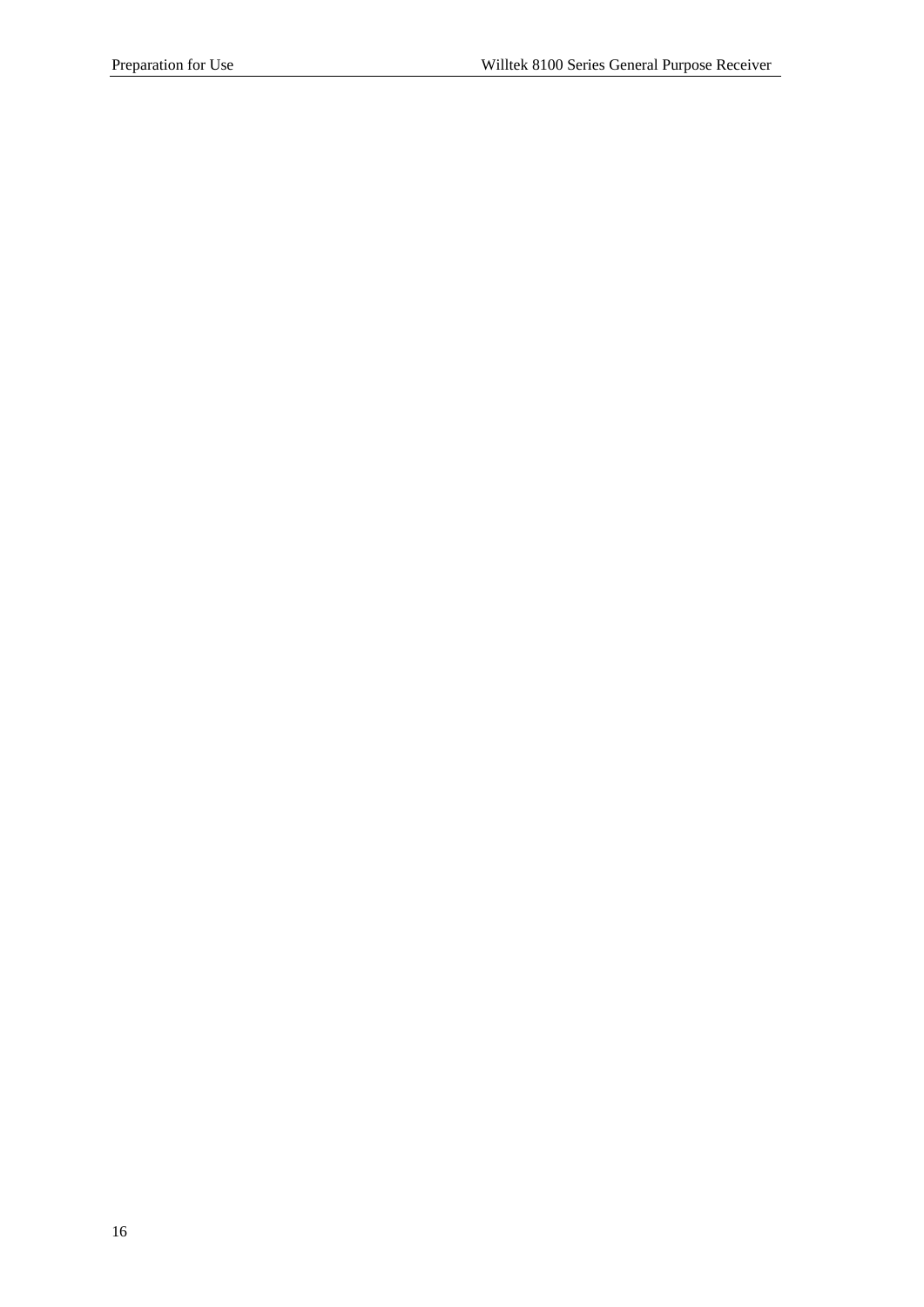# **SECTION THREE** − **SWITCHING ON**

#### <span id="page-20-0"></span>**3.1 PRELIMINARY ACTIONS**

If this is the first time that the equipment is to be used, carry out the instructions for Preparation for Use in Section 2.

**CAUTION It is inadvisable to leave the receiver exposed to direct strong sunlight or low temperatures for long periods before making measurements. The receiver temperature may fall outside that given in the specification (see Section 8) so causing the measurement accuracy and display response to be impaired.** 

#### **3.2 SWITCHING ON PROCEDURE**

The switching on procedure detailed here should always be followed. If any problems are encountered, refer to Section 7, Troubleshooting. Proceed as follows:

- (1) Make sure that the VOLUME control is turned down (fully counterclockwise).
- (2) Check that the DISPLAY control is turned up to approximately three-quarters of maximum (clockwise).
- (3) Press the ON/OFF switch on the left hand side of the receiver to ON.
- (4) Check that the display shows the receiver type, the version of the software and the date of issue; if not, take action as appropriate:
- **NOTE:** It may be necessary to readjust the DISPLAY control for the best contrast and viewing angle.
- (1) **Suspected Discharged Batteries.** If discharged batteries are suspected, carry out Battery Charging as detailed in Section 2.
- (2) **Corrupted Display Readout.** When this problem occurs, switch OFF the receiver, wait a few seconds, and then switch it back ON Again.

The receiver should now start calibrating, with the display reading "CALIBRATING" along with a signal level readout and bargraph. This takes about 10 seconds.

If dBµVm had previously been selected, the warning message "CHECK TYPE OF ANTENNA" should appear for 3 seconds, and a series of beeps should sound in the loudspeaker or headphones.

The receiver is now ready for use with the same status set-up as when it was last switched OFF.

**NOTE:** On first switch on after delivery, the receiver status will be at the standard factory settings.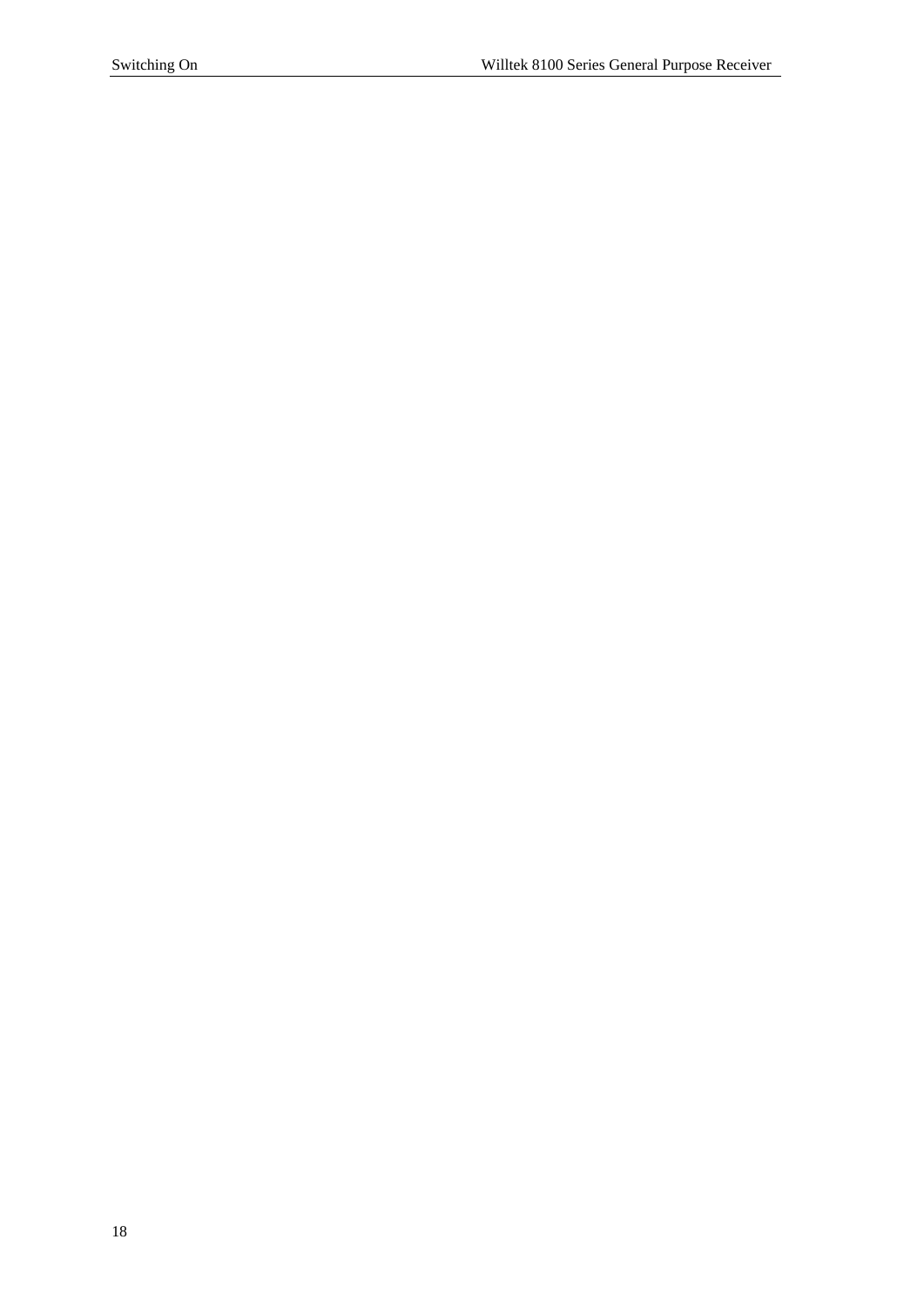# <span id="page-22-0"></span>**SECTION FOUR** − **BASIC DISPLAY AND CONTROL FUNCTIONS**

#### **4.1 INTRODUCTION**

This section details the display and control features of the Front Panel. Example LCD display readouts are illustrated and described, along with the function of each control.

The control firmware of the receiver allows complex functions to be easily obtained and monitored; a single push-button enables more than 40 individual parameters to be set up and stored in non-volatile memory.

#### **4.2 DISPLAY FEATURES**

The receiver has a dot matrix LCD display. Either four lines of alphanumeric characters, or three lines of alphanumeric characters plus a bargraph along the bottom, can be shown.

The display has an adjustable viewing angle, controlled by the DISPLAY rotary control. The numeric readout of data facilitates greater resolution than the bargraph, however trends in signal level changes are more easily seen on the bargraph.

|  |  |                   | LIST |  |                                      |  |  |
|--|--|-------------------|------|--|--------------------------------------|--|--|
|  |  | B A N D W I D T H |      |  |                                      |  |  |
|  |  |                   |      |  | $-7$ $-5$ $k$ H $z$ $\blacksquare$ F |  |  |

**DISPLAY 1**

**FUNCTION LIST**

|                   | $1\; 6\; 5\; .\; 4\; 0\; 0\; .\; 0\; 0\; 0\; H\; z$ |  |  |  |  |  |                    |  |
|-------------------|-----------------------------------------------------|--|--|--|--|--|--------------------|--|
| FM AVIS           |                                                     |  |  |  |  |  | $7 \text{ k }$ H z |  |
| 3 2 . 6 d B µ V m |                                                     |  |  |  |  |  |                    |  |
|                   |                                                     |  |  |  |  |  |                    |  |

#### **DISPLAY 4**

#### **FIELD STRENGTH MEASUREMENT**

**DISPLAY 5**

**PEAK FM DEVIATION**

1 6 5 . 4 0 0 . 0 0 0 Hz A M A V . 1 s 1 5 k H z

**DISPLAY 6**

**PEAK AM PERCENTAGE**

|  |     |  |  |  |  |  | $1\; 6\; 5\; .\; 4\; 0\; 0\; .\; 0\; 0\; 0\; H\; z$ |  |
|--|-----|--|--|--|--|--|-----------------------------------------------------|--|
|  | F M |  |  |  |  |  | AV. 1s <sup>7</sup> kHz                             |  |
|  |     |  |  |  |  |  | 2 . 3 3 k H z D E V M 1 4                           |  |
|  |     |  |  |  |  |  |                                                     |  |

4 8 . 6 %MO D

#### **DISPLAY 2**

LEV E L UN I T S

 $-d$  B  $\mu$  V

 $\mu$  V  $\blacksquare$ d B m

#### **SELECTION 'FLAG'**

| CHANNEL |  |  |  | LIST    |  |                                      |
|---------|--|--|--|---------|--|--------------------------------------|
| $M$ 0 1 |  |  |  |         |  | $1$ 4 7 . 2 1 2 $\blacksquare$       |
| M 0 2   |  |  |  |         |  | $1 \t4 \t7 \t2 \t3 \t7 \blacksquare$ |
| M 0 3   |  |  |  | 147.275 |  | $\mathbf{M}$                         |

#### **DISPLAY 3**

#### **MEMORY LIST**

#### **Figure 4-1. DISPLAY TYPES**

4.2.1 Basic Display Features

#### 19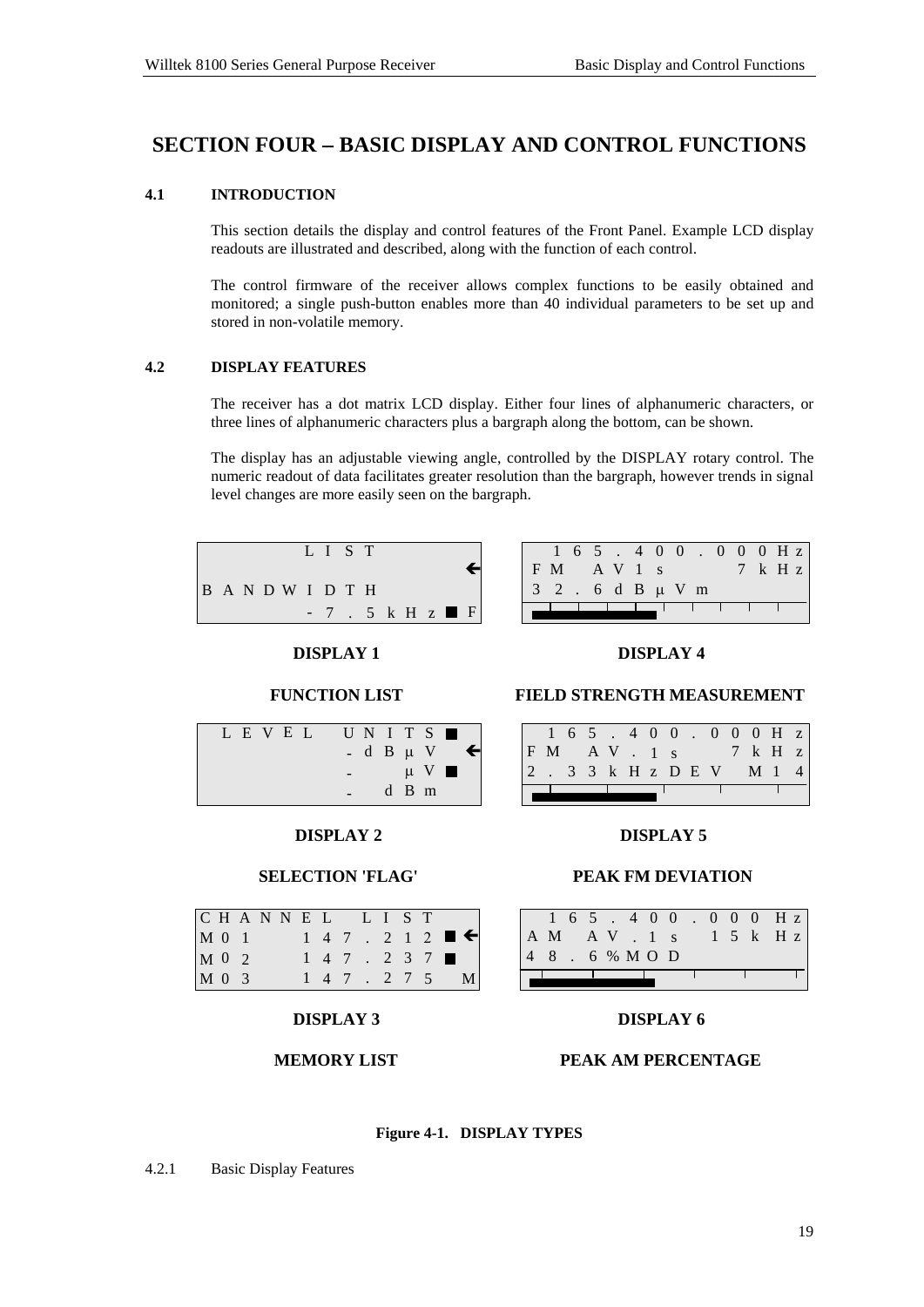<span id="page-23-0"></span>As there are many possible permutations of functions, it is not practical to show all possible displays, and Figure 4-1 is only intended to show the basic display features. A description of Typical Operating Procedures performed to produce these displays is given in Section 5.

4.2.2 SOFT Function Display Abbreviations

The SOFT function is initiated by use of the SOFT/LIST push-button control (described later in this section). Table 4-1 details the abbreviations which may appear on the display, and their meaning.

| <b>ABBREVIATION</b> | <b>MEANING</b>                                 |
|---------------------|------------------------------------------------|
| <b>ACD</b>          | Automatic Calibration Deselected (off)         |
| <b>ACS</b>          | Automatic Calibration Selected (on)            |
| <b>AFD</b>          | Audio Filter Deselected (out)                  |
| <b>AFS</b>          | Audio Filter Selected (in)                     |
| <b>ATD</b>          | ATtenuator Deselected (out)                    |
| <b>ATS</b>          | ATtenuator Selected (in)                       |
| <b>LEV</b>          | Readout displays signal LEVel                  |
| <b>LOD</b>          | LOckout Deselected (off)                       |
| LOS                 | LOckout Selected (on)                          |
| <b>LUS</b>          | Level Units SOFT Selectable                    |
| <b>MOD</b>          | MODulation, readout displays A.M percentage or |
|                     | FM deviation                                   |
| <b>RLD</b>          | Relative Level Deselected (off)                |
| <b>RLS</b>          | Relative Level Selected (on)                   |
| TS1                 | Tuning Steps 500 Hz                            |
| TS <sub>2</sub>     | Tuning Steps 1 kHz                             |
| TS <sub>3</sub>     | Tuning Steps 5 kHz                             |
| TS4                 | Tuning Steps 6.25 kHz                          |
| TS5                 | Tuning Steps 10 kHz                            |
| TS6                 | Tuning Steps 12.5 kHz                          |
| TS7                 | Tuning Steps 20 kHz                            |
| TS <sub>8</sub>     | Tuning Steps 25 kHz                            |
| TS <sub>9</sub>     | Tuning Steps 50 kHz*                           |
| <b>VAD</b>          | Variable Averaging Deselected (off)            |
| VAS                 | Variable Averaging Selected (on)               |

|  | <b>Table 4-1. SOFT FUNCTION DISPLAY ABBREVIATIONS</b> |
|--|-------------------------------------------------------|
|--|-------------------------------------------------------|

\* Options M 248 610 and M 248 611 have tuning steps 30 kHz and 200 kHz respectively for soft function TS9.

#### **4.3 ROTARY CONTROLS**

The receiver has five rotary controls mounted on the front panel as shown in Figure 4-2. The following paragraphs detail the functions of these controls.

#### 4.3.1 DISPLAY Control

This control sets the contrast and viewing angle of the display, and it should be adjusted for best readability.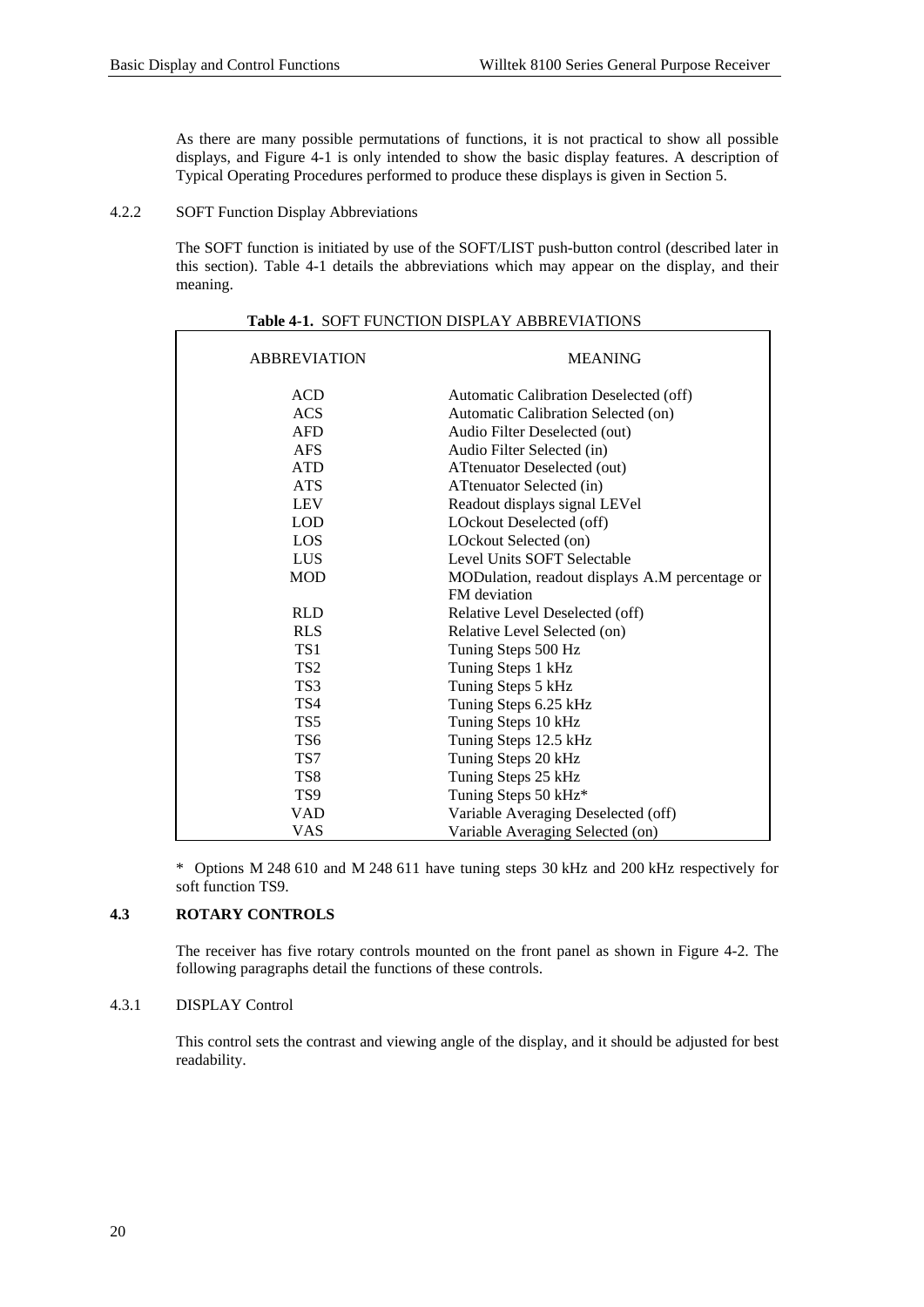<span id="page-24-0"></span>

#### **Figure 4-2.** FRONT PANEL CONTROLS

#### 4.3.2 LINE Control

This control adjusts the level of the 600  $\Omega$  audio line output.

#### 4.3.3 SQUELCH Control

This control varies the threshold level at which the squelch (mute) opens. A visual indication of the threshold level is shown on the LEVEL bargraph scale, and the level can be varied with this control over the whole range of the bargraph.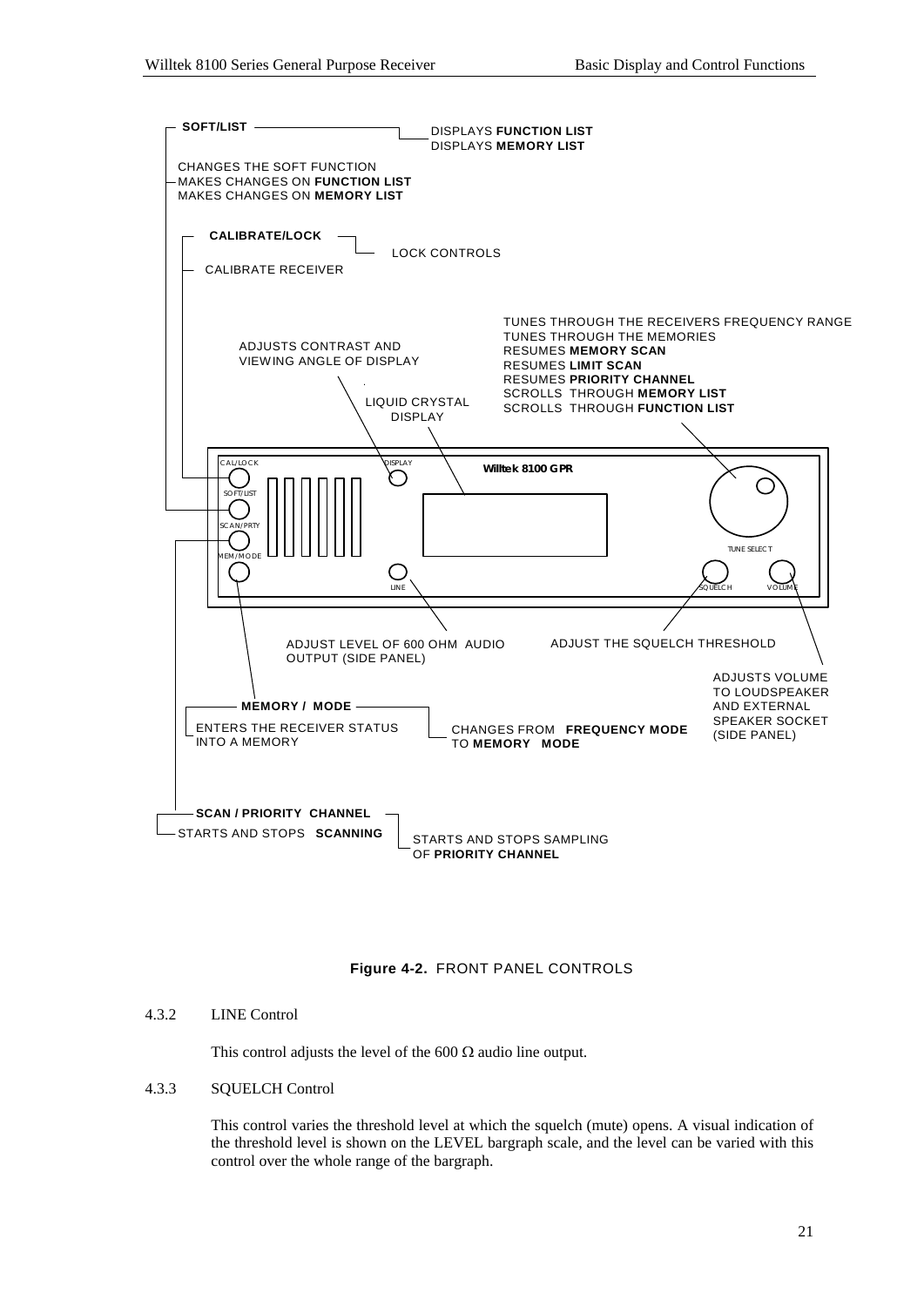<span id="page-25-0"></span>The squelch level is part of the receiver status, and is stored in the memories and the PRIORITY CHANNEL. Moving the squelch control at any time when a MEMORY or the PRIORITY CHANNEL is in operation, will change the level that is stored.

#### 4.3.4 VOLUME Control

This control adjusts the level to the speaker and headphone output.

#### 4.3.5 TUNE/SELECT Control

This is a multifunction rotary control:

(1) **NORMAL OPERATION, FREQUENCY MODE.** The control functions as a TUNING control, and increments the frequency by one selected increment per click (frequency increments are selected using the FUNCTION LIST, explained later).

A speed up mechanism is incorporated, whereby the rate of incrementation increases when the control is turned more than one revolution per second, reaching maximum speed at three revolutions or more per second.

- (2) **NORMAL OPERATION, MEMORY MODE.** The control increments through the active memories at the rate of one memory per click (if turned slowly).
- (3) **LIST Selected.** When LIST is selected (see SOFT/LIST Push-button) the control scrolls the LIST, and enables different functions to be selected. The functions of REL, VARIABLE AVE, LIMIT SCAN, SCAN DELAY and PRIORITY CHANNELS, plus, for VHF/UHF receivers only, ATTENUATION, have variable parameters which can be altered with this control.
- (4) **Receiver Scanning.** When the receiver is scanning in either FREQUENCY or MEMORY MODES, the control alters the direction of scan, and is used to resume scan (see SCAN/PRTY Push-button).

#### **4.4 PUSH-BUTTON CONTROLS**

The receiver has four multipurpose push-button controls. All push-buttons are of the nonlocking type and the function selected depends upon the time that the push-button is pressed, and the receiver functions already in operation.

The push-buttons are operated in one of two ways:

- (1) **A Momentary Press.** The push-button is pressed for less than half a second and a single "beep" is produced by the receiver.
- (2) **A One Second Press.** The push-button is pressed until a double "beep" is produced by the receiver, after one second.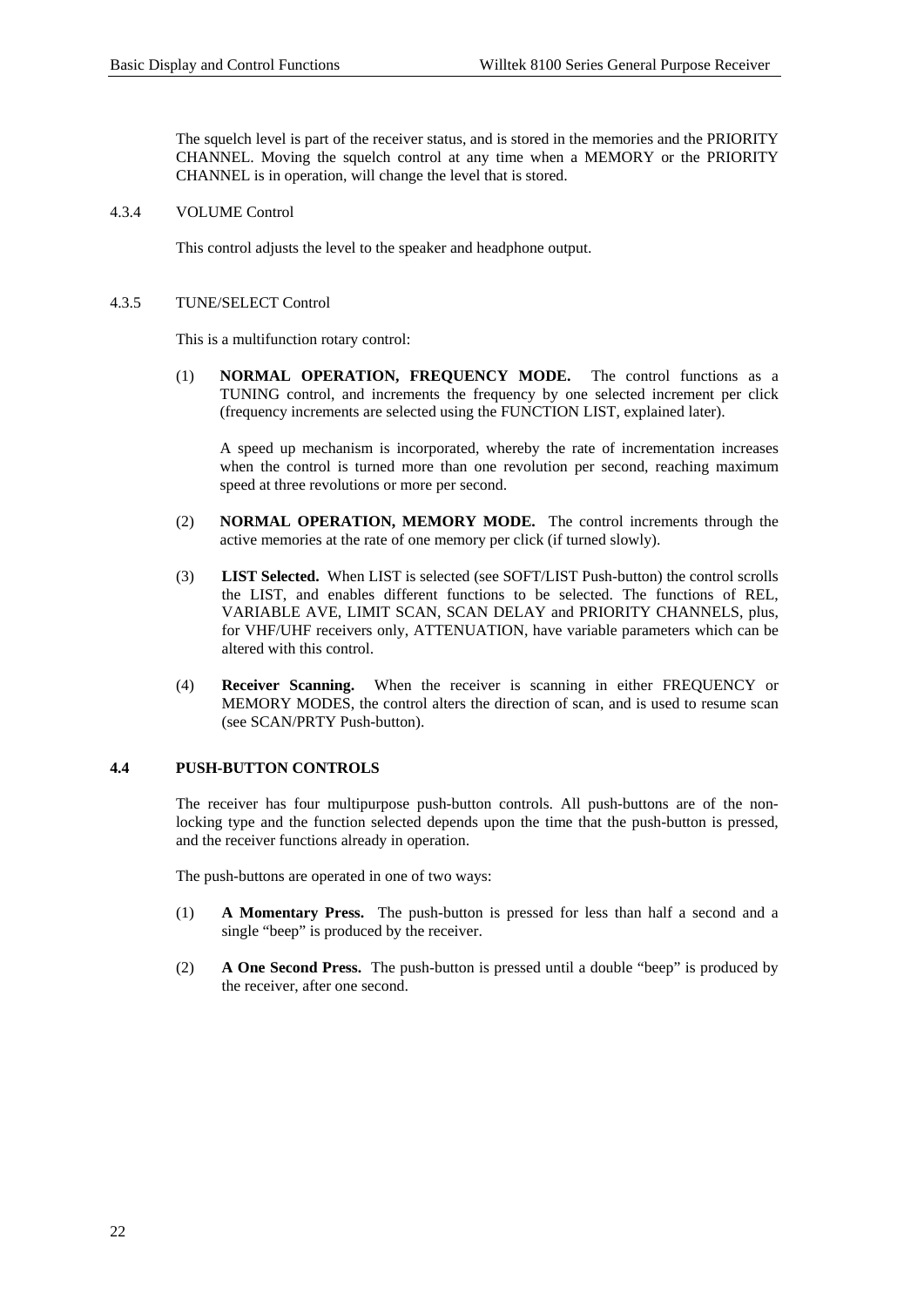#### <span id="page-26-0"></span>4.4.1 CAL/LOCK Push-button

**NOTE:** This push-button is not functional when LIST is displayed.

#### *Functions Whilst Receiver is not Scanning*

- **CAL Receiver Calibration (Momentary Press).** The receiver will automatically calibrate itself with its built-in reference oscillator.
- **LOCK Function Lock (One Second Press).** The receiver will be "locked", inhibiting the use of a number of controls.

#### *Function Whilst Receiver is Frequency Limit Scanning*

A one second press (double beep), will make the present frequency dormant. This causes the frequency to be ignored during future scans.

#### *Function Whilst Receiver is Memory Scanning*

A one second press (double beep), will enter the present frequency into the LOCKOUT LIST. This causes the frequency to be ignored during future scans if the LOCKOUT is on.

#### **CAL Function**

When the CAL function is initiated (momentary press), the word "CALIBRATING" will appear on the display, and the level of the calibration signal will be seen on the bargraph. The time taken to calibrate is about one second. If, due to a fault, the receiver fails to calibrate after three seconds, the word "UNCAL" will be shown in place of the level readout. The receiver can still be used to monitor signals, and it may still be possible that calibration might be achieved on other frequencies or bandwidths.

For maximum accuracy when making level measurements, the receiver should be recalibrated whenever a change of frequency or bandwidth is made. It is possible for this to be done automatically (see AUTO CAL under "Function List" or "Memory List" in Section 5).

#### **LOCK Function**

When the LOCK function is initiated (one second press) the following controls are inhibited:

- (1) SOFT/LIST push-button
- (2) SCAN/PRTY push-button
- (3) MEM/MODE push-button
- (4) TUNE/SELECT rotary control

Another one second press will return the operation of all these controls to normal.

 To indicate that the receiver is in the LOCKED condition, the word "LOCKED" will alternatively flash with the displayed frequency. The receiver can still be calibrated whilst it is in the locked condition.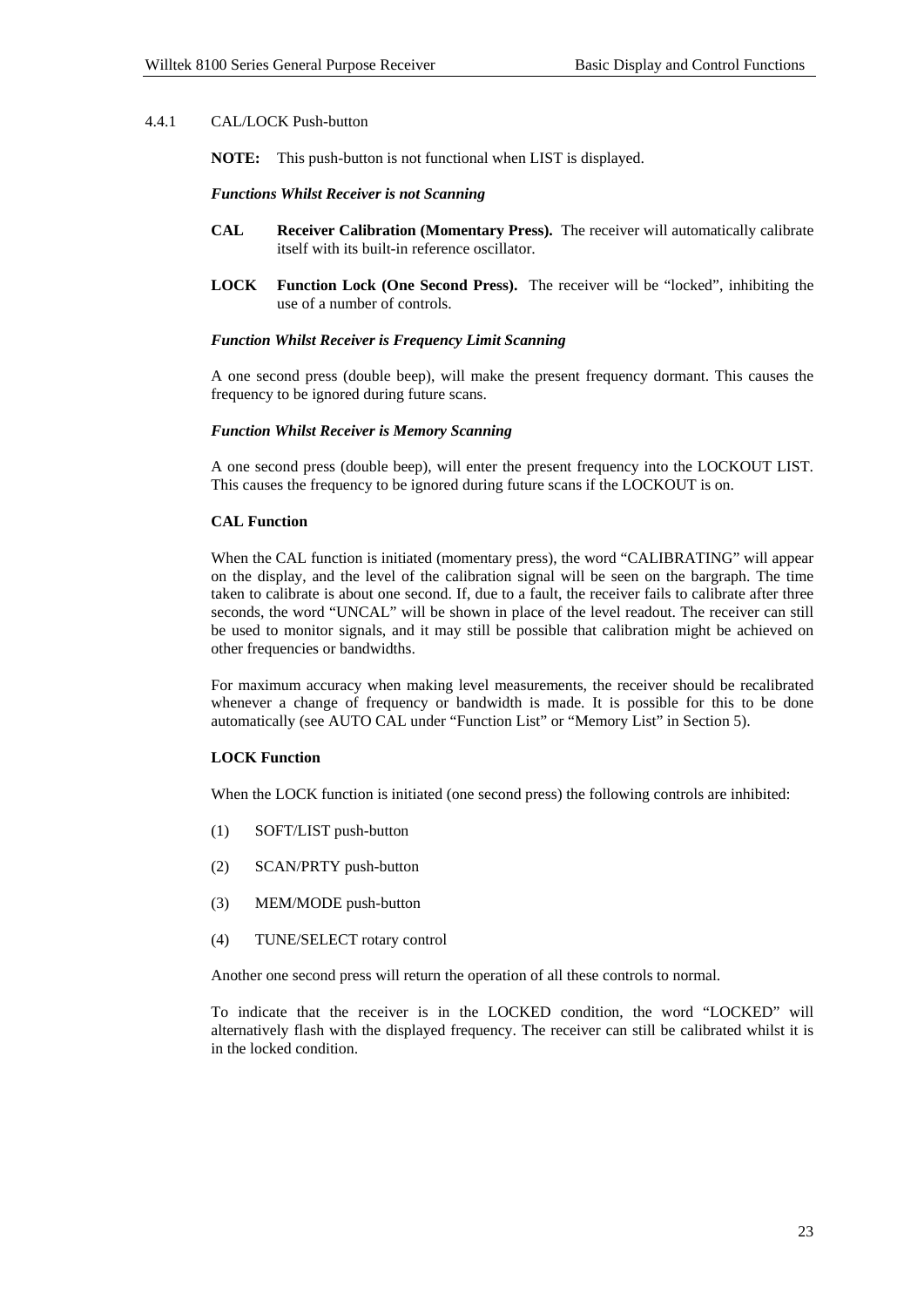#### <span id="page-27-0"></span>4.4.2 SOFT/LIST Push-button

This push-button provides the following functions:

**SOFT Programmed Function Change (Momentary Press).** Each momentary press of this button will step through, or switch ON or OFF, a preprogrammed function; a single beep occurring on every press.

**LIST FUNCTION or MEMORY STATUS LIST, or PRIORITY CHANNEL STATUS (One Second Press).** Information on the operation these functions is given under the LIST Function heading below.

#### **SOFT Function**

By use of the FUNCTION LIST, this button can be programmed to change the parameter of, or switch ON or OFF, almost any receiver function without going out of NORMAL OPERATION (see SOFT Function under Function List in Section 5). The SOFT Function Display Abbreviations are listed under DISPLAY FEATURES at the beginning of this section.

#### **LIST Functions**

The LIST function provides different facilities depending on the current receiver status:

**Signal holding receiver on PRIORITY CHANNEL frequency.** With PRIORITY CHANNEL operation selected (SCAN/PRTY push-button) and a signal holding the receiver on a PRIORITY CHANNEL frequency, the PRIORITY STATUS LIST will be displayed. Using the TUNE/SELECT rotary control to scroll through the list, a momentary press will select the required functions.

**At all other times during NORMAL OPERATION.** Either the FUNCTION LIST or the MEMORY STATUS LIST is displayed, depending upon which MODE has been selected (using the MEM/MODE push-button). Details for changing either of the above lists are given in Section 5 under Set Up Facilities.

In either of the above cases, a further one second press of the push-button will return the receiver to NORMAL OPERATION.

#### 4.4.3 SCAN/PRTY Push-button

**NOTE:** This push-button is not functional when LIST is displayed.

The SCAN/PRTY push-button provides the following functions:

- **SCAN Frequency Scanning ON/OFF (Momentary Press).** A momentary press of this button will start either FREQUENCY MODE frequency scanning, or MEMORY MODE frequency and receiver status scanning, dependent upon the mode in use. A further momentary press will stop scanning.
- **PRTY PRIORITY CHANNEL Operation (One Second Press).** Selects or deselects PRIORITY CHANNEL operation.

#### **SCAN Function**

Scanning is available in both FREQUENCY MODE and MEMORY MODE.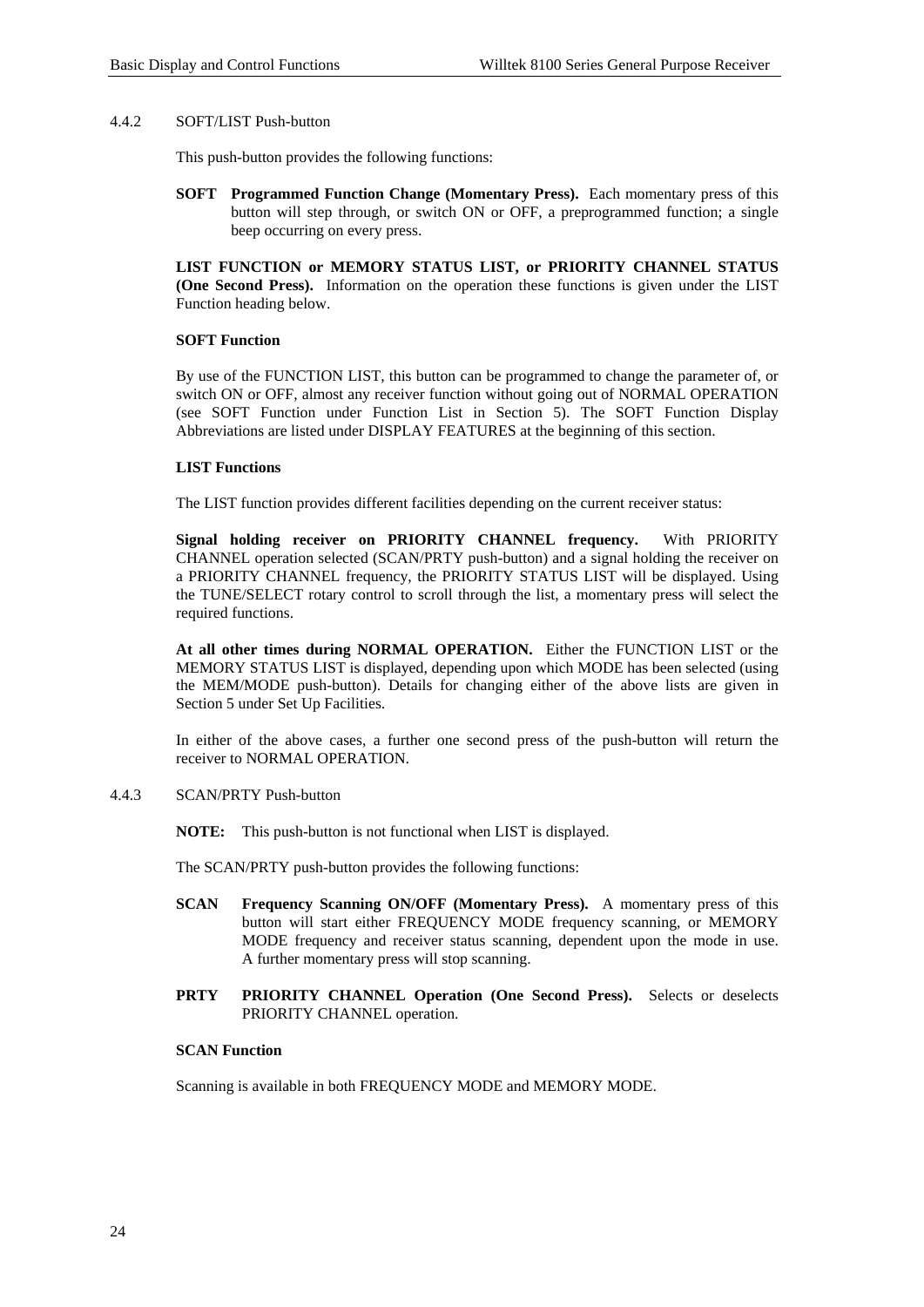<span id="page-28-0"></span>**FREQUENCY MODE.** In FREQUENCY MODE, a momentary press will start the receiver scanning from the present frequency (if inside the limits) to the highest limit frequency in the frequency steps selected in the FUNCTION LIST. If the TUNE/SELECT rotary control is turned one click or more counterclockwise, it will reverse the direction of scan (i.e. from the present frequency downwards). A clockwise turn on the TUNE/SELECT rotary control will again reverse the direction of scan. Setting the upper and lower scan limits is done using the FUNCTION LIST.

**MEMORY MODE.** Initiating the SCAN function in MEMORY MODE, will cause the receiver to scan through the active memories. A clockwise or counterclockwise movement of the TUNE/SELECT rotary control will reverse the direction of scan as in FREQUENCY MODE. The setting of the active and dormant memories is carried out in using the MEMORY LIST function (see "Memory and Memory Status Lists" in Section 5).

If the receiver stops on a signal (in either mode), scanning can be resumed by moving the TUNE/SELECT rotary control clockwise or counterclockwise, depending on the direction of scan required.

A RESUME TIME can also be set using the FUNCTION LIST or MEMORY LIST function, as appropriate. This will cause scanning to continue after the preset time has elapsed.

#### **PRTY Function**

Up to two frequencies can be selected for PRIORITY CHANNEL operation by use of the SOFT/LIST push-button, as detailed under Function List in Section 5. A one second press of the SCAN/PRTY push-button will cause the PRIORITY CHANNEL or CHANNELS to be sampled at the rate set on the FUNCTION LIST.

A further one second press of the push-button will stop the PRIORITY CHANNEL sampling function.

PRIORITY CHANNEL sampling is temporarily stopped when a LIST is displayed.

#### 4.4.4 MEM/MODE Push-button

This push-button provides the following functions:

- **MEM Memorize Receiver Status (Momentary Press).** Enters the current frequency and current receiver status into one of forty memories, and causes that memory to become active.
- **MODE Select FREQUENCY or MEMORY MODE (One Second Press).** Each one second press changes the receiver to the other mode of operation.

#### **MEM Function**

As previously described, this function enables the current frequency and receiver status to be stored and causes the memory used to become active.

There are forty memories available, numbered M01 to M40. If when attempting to store frequency and receiver status details, all of the memories are full, the words "MEMORIES FULL" will momentarily appear on the display and four beeps will sound. To store another receiver frequency and status, some of the memories will have to be deleted using the MEMORY LIST function (detailed in Section 5).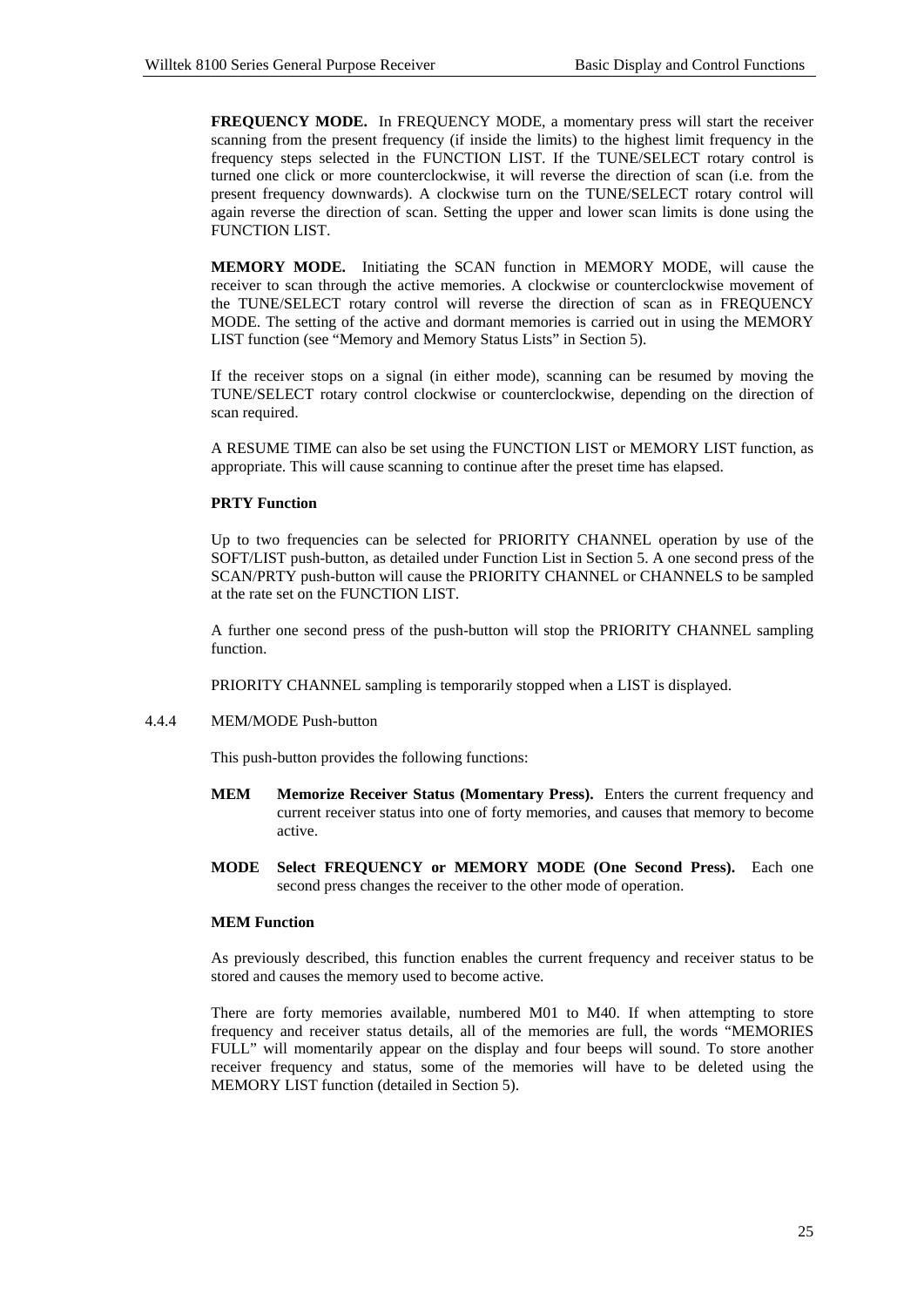#### **MODE Function**

A one second press on the MEM/MODE push-button will change the mode of operation from FREQUENCY MODE to MEMORY MODE (or vice versa).

When going from FREQUENCY MODE to MEMORY MODE, the first memory recalled will be the last frequency and receiver status entered, or if in the meantime that memory has been deleted or made DORMANT, the memory recalled will be the next lowest number of ACTIVE memory.

If when changing to MEMORY MODE, all the memories are either clear or dormant, the message ALL MEMORIES CLEAR or ALL MEMORIES DORMANT will appear as appropriate, and the receiver will maintain its FREQUENCY MODE status in memory mode (given the memory number M00). This is only to indicate that the receiver is now in MEMORY MODE; M00 will not appear on the MEMORY CHANNEL LIST, and this reference will disappear as soon as there is an available ACTIVE memory.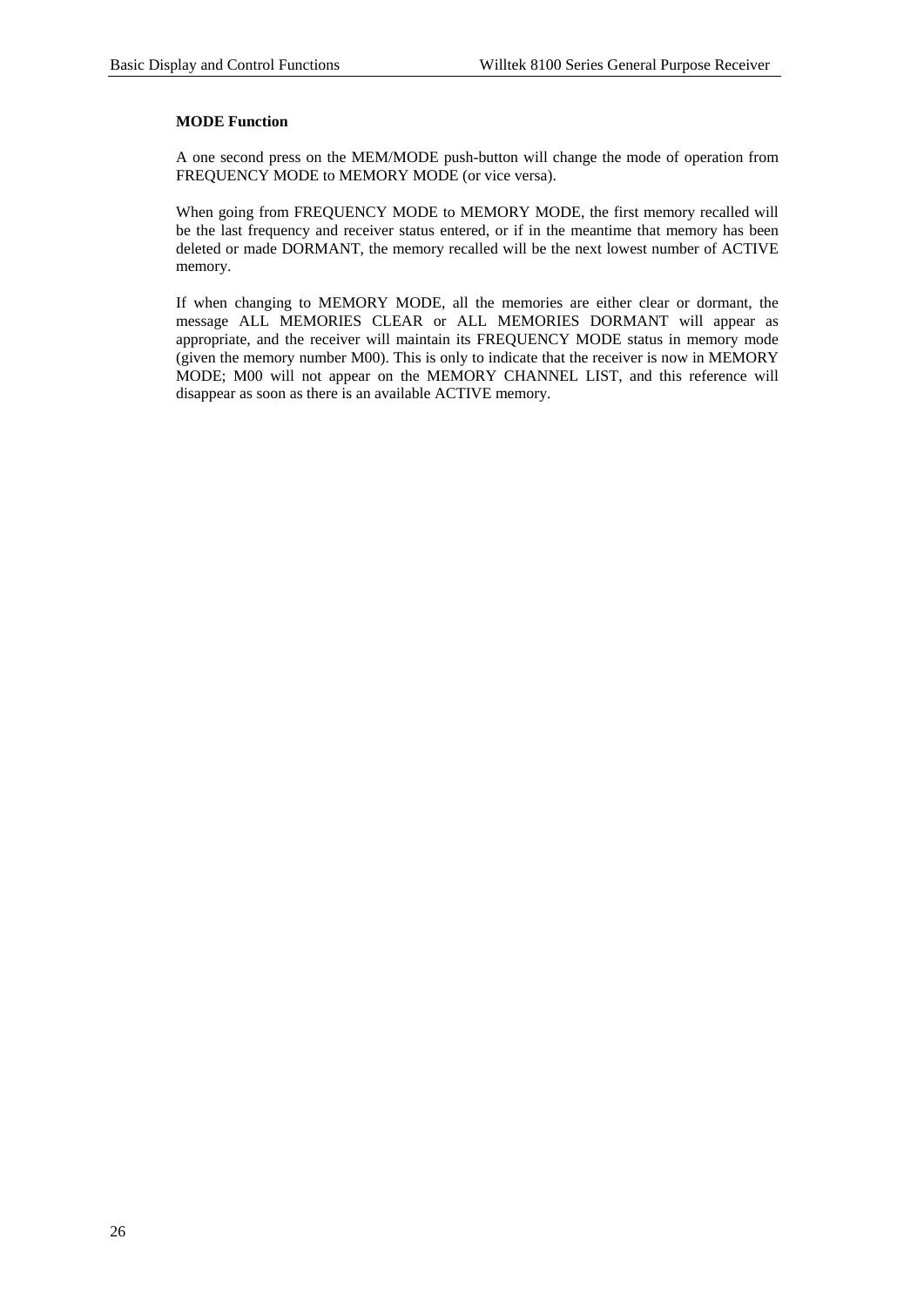# <span id="page-30-0"></span>**SECTION FIVE** − **DETAILED OPERATING INFORMATION**

#### **5.1 INTRODUCTION**

This section provides a detailed description of the concept of operation of the equipment and information on how to use combinations of control sequences to provide the different equipment functions.

#### **5.2 DETAILED CONCEPT OF OPERATION/METHODS**

To enable the receiver to be used efficiently it is important that the overall operational concept of the receiver is clearly understood. The receiver can be regarded as operationally divided up into four sections as follows:

- (1) FREQUENCY MODE, NORMAL OPERATION.
- (2) FUNCTION LIST/PRIORITY STATUS LISTS/LOCKOUT LIST.
- (3) MEMORY MODE, NORMAL OPERATION.
- (4) MEMORY STATUS LISTS/MEMORY LIST.

Figure 5-1 shows the relationship between these operational sections.



Figure 5-1. Willtek 8100 GPR - OPERATIONAL SECTIONS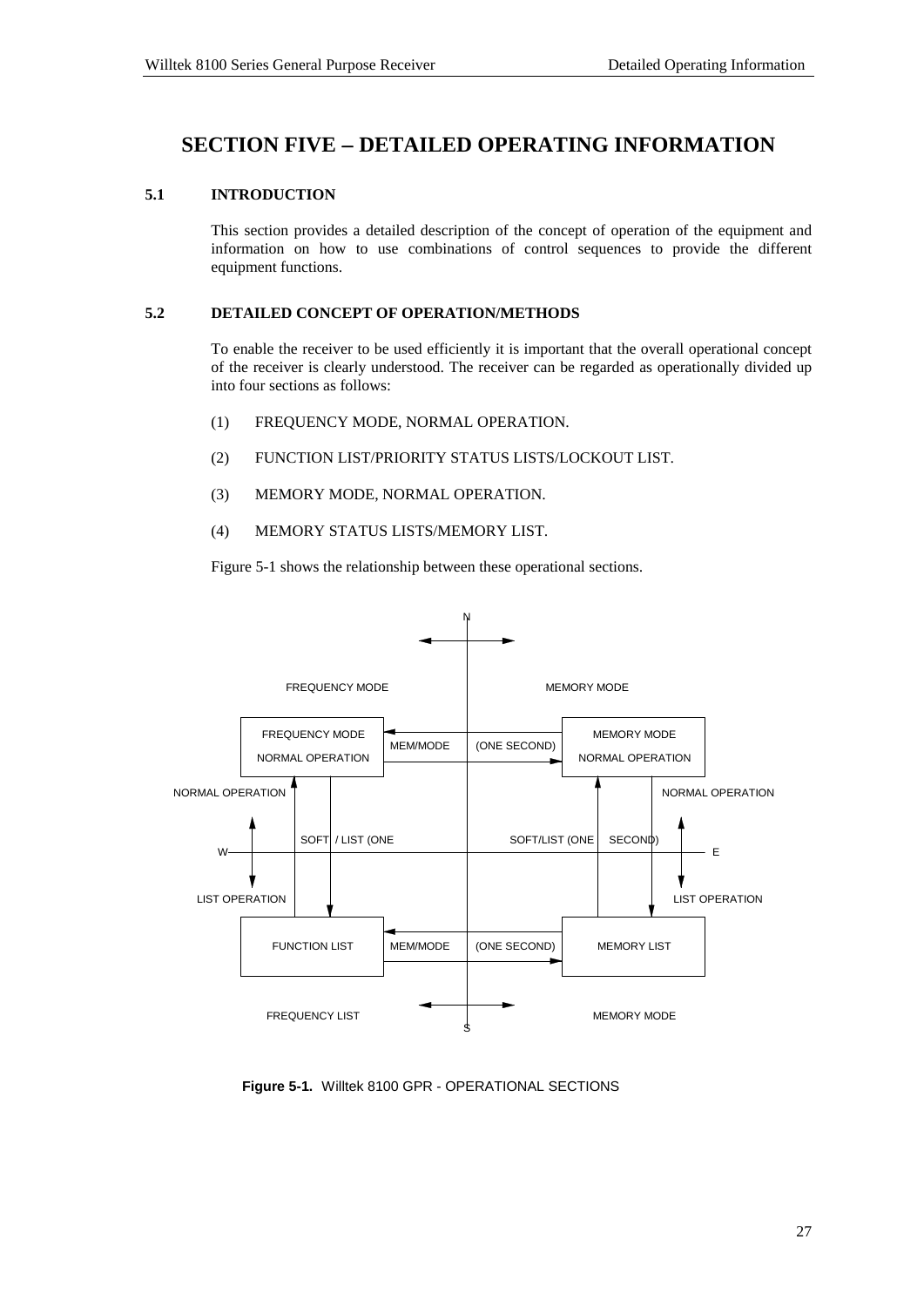#### <span id="page-31-0"></span>5.2.1 Normal and List Operation

The receiver is used for two types of operation: NORMAL OPERATION and LIST OPERATION.

#### *NORMAL OPERATION*

The receiver is used most of the time in one of the sections above the West-East line, this being referred to as NORMAL OPERATION.

#### *LIST OPERATION*

The receiver is used below the West-East line (LIST OPERATION) when changes in functions or parameters need to be made.

#### *Changing between NORMAL and LIST OPERATION*

Changing between NORMAL and LIST OPERATION (across the West-East line) is carried out by a one second press of the SOFT/LIST push-button (two beeps).

#### 5.2.2 Frequency and Memory Modes

The receiver has two modes of operation: FREQUENCY MODE AND MEMORY MODE.

#### *FREQUENCY MODE Operation*

When the receiver is used to the left of the North-South line it is in FREQUENCY MODE, and it can be tuned through all of its frequency range.

In this mode the FUNCTION LIST, PRIORITY STATUS LISTS (one for each of two PRIORITY CHANNELS) and LOCKOUT LIST can be displayed.

#### *MEMORY MODE OPERATION*

When the receiver is used to the right of the North-South line it is in MEMORY MODE and it can only be tuned through the pre-programmed memory channels.

In this mode the FUNCTION LIST, PRIORITY STATUS LISTS (one for each of two PRIORITY CHANNELS) and LOCKOUT LIST can be displayed.

#### *Changing between FREQUENCY and MEMORY MODES*

Changing between FREQUENCY and MEMORY MODES is carried out by a one second press of the MEM/MODE push-button (two beeps).

5.2.3 Status List "Transfer" Function

Selecting TRANSFER in either the PRIORITY STATUS LIST or MEMORY STATUS LIST will change the receiver to FREQUENCY MODE, NORMAL OPERATION, with the current status as parameters.

5.2.4 Front Panel Controls

Each Front panel push-button has two functions associated with it. When the push-button is enabled, the function to the left of the oblique stroke is actioned by a momentary press (less than one second) and one beep will sound. A longer press will action the function to the right of the oblique stroke and two beeps will sound.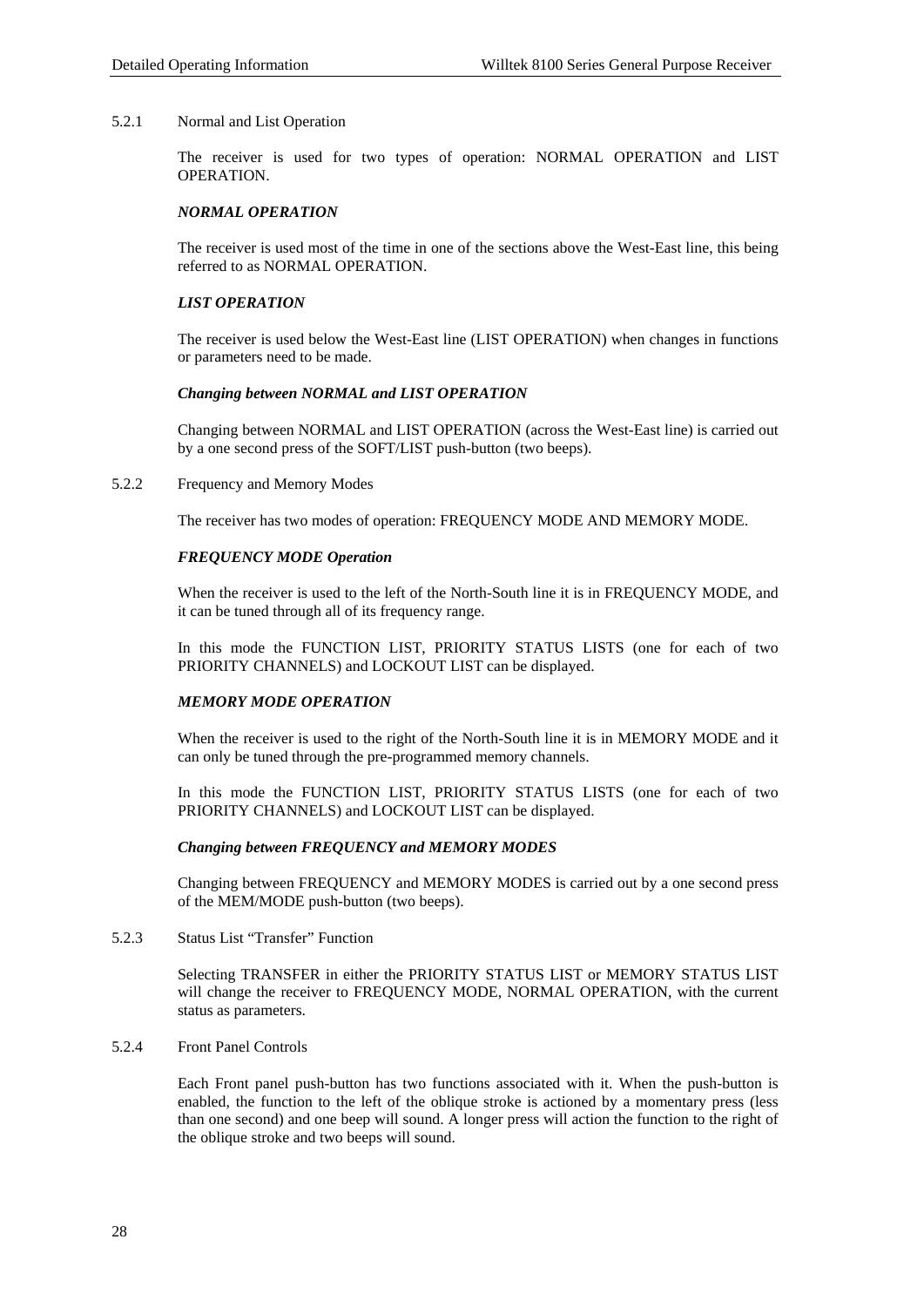<span id="page-32-0"></span>**NOTE:** Certain push-buttons may be non-operational at particular times (when their functions are not relevant to the operation being carried out), and if a non-operational push-button is pressed, an informative error message is displayed.

Full details of all Front Panel push-button and rotary controls are given in Section 4.

#### **5.3 WARNINGS AND PROMPTS**

When the receiver is in use a number of warnings and prompts (operational messages) can appear on the display. The following paragraphs list these messages and describe their meaning.

#### 5.3.1 "ALL MEMORIES CLEAR"

This message is displayed when going from FREQUENCY MODE to MEMORY MODE and all forty memory locations are CLEAR. Four beeps will sound.

#### 5.3.2 "ALL MEMORIES DORMANT"

This message is displayed when going from FREQUENCY MODE to MEMORY MODE and all forty memory locations are DORMANT. Four beeps will sound.

#### 5.3.3 "AVERAGE.1s AND 1s ONLY FOR MODULATION MEASUREMENTS"

This message is displayed when a modulation or deviation measurement is attempted with PEAK or AVERAGE 5 ms selected. Four beeps will sound.

#### 5.3.4 "BATTERY FAIL"

This means that the internal battery backed-up memory chip needs replacing. The receiver will still function normally for a short time. It is recommended that the receiver is returned to Willtek for chip replacement.

#### 5.3.5 "BATTERY LOW"

This message will flash alternately with frequency, and is an indication that the batteries need recharging.

#### 5.3.6 "BOTH PRIORITY CHANNELS DORMANT"

This message is displayed when PRIORITY CHANNEL sampling is commenced and both PRIORITY CHANNELS are dormant. Four beeps will sound.

#### 5.3.7 "CANNOT STORE FREQUENCY WHEN IN MEMORY MODE"

This message is displayed when the receiver is in MEMORY MODE and an attempt is made to store the frequency as if it were in FREQUENCY MODE. Four beeps will sound.

#### 5.3.8 "CAN ONLY USE LOCKOUT WHEN HOLDING"

This message will be displayed when an attempt is made to LOCKOUT a frequency when the receiver is still scanning. Four beeps will sound.

#### 5.3.9 "CHECK TYPE OF ANTENNA"

When dB $\mu$ Vm is selected, the level readout is only correct with one type of antenna, and this serves to remind the user to check that the antenna in use is the correct one. A series of beeps will also be heard when dBuVm is selected.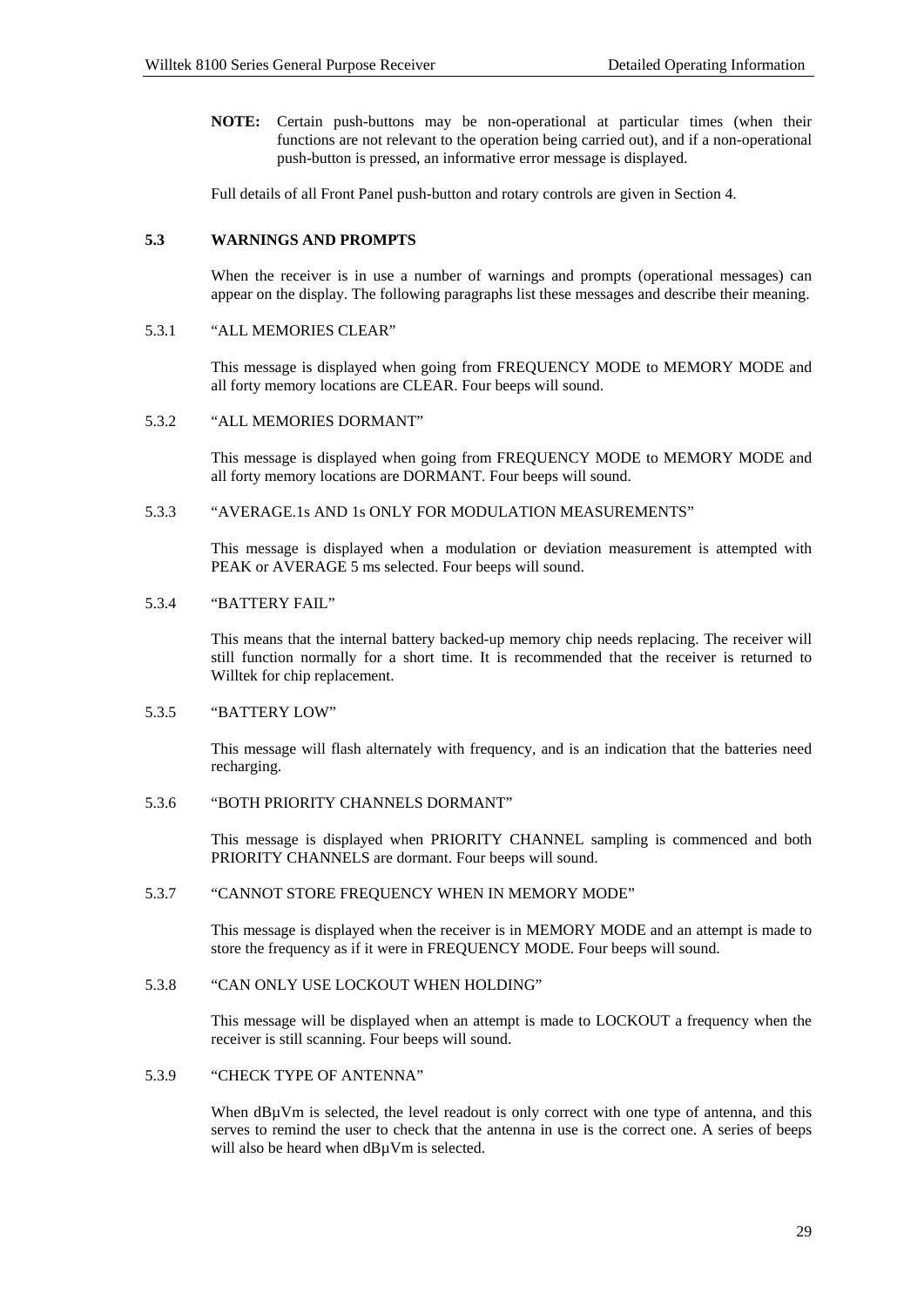#### <span id="page-33-0"></span>5.3.10 "LOCKED"

This message is displayed alternately with frequency when the receiver controls are locked. No beeps will sound when the buttons are pressed.

#### 5.3.11 "LOCKOUT LIST CLEAR"

This message is displayed when the LOCKOUT LIST is selected and it is clear. Four beeps will sound.

#### 5.3.12 "LOCKOUT LIST FULL"

This means that all one hundred positions in the list are full. Four beeps will sound.

#### 5.3.13 "MEMORIES FULL"

This means that all forty memories are full. Four beeps will sound.

#### 5.3.14 "MICRO UNIT FAILURE"

The receiver is controlled by a microprocessor which also gives the operational messages. If a fault develops in the MICRO UNIT, it is possible for the display to become corrupted and for none of the controls to function normally. If this happens a press of the RESET button may clear it.

When the RESET button is pressed, the receiver will commence its switch-on calibration routine (10 seconds) after which it will assume the status listed in Tables 5-1 to 5-4. The recessed RESET button is located on the left-hand side of the receiver.

# **Table 5-1.** GENERAL STATUS AFTER RESET

| <b>FUNCTION</b>      | <b>PARAMETER</b> |
|----------------------|------------------|
| <b>FREQUENCY</b>     | 100,000 000 MHz  |
| <b>OPERATION</b>     | <b>NORMAL</b>    |
| <b>LOCK</b>          | OFF              |
| <b>SOFT FUNCTION</b> | AUDIO DETECTOR   |
| <b>SCAN FUNCTION</b> | OFF              |
| PRIORITY CHANNEL     | <b>OFF</b>       |
| <b>MODE</b>          | <b>FREQUENCY</b> |

| <b>TADIC 3-2.</b> MILIMONT LIST AT TEIN NESET |                    |  |  |  |
|-----------------------------------------------|--------------------|--|--|--|
| <b>FUNCTION</b>                               | <b>PARAMETER</b>   |  |  |  |
| <b>CHANNEL LIST</b>                           | ALL MEMORIES CLEAR |  |  |  |
| <b>SCAN DELAY*</b>                            |                    |  |  |  |
| $-$ DWELL TIME                                | $\theta$ s         |  |  |  |
| $-$ HOLD TIME*                                | 3.0 s              |  |  |  |
| $-$ RESUME TIME*                              | <b>OFF</b>         |  |  |  |
| AUTO CAL <sup>*</sup>                         | OFF                |  |  |  |
| VARIABLE AVE.                                 | ΙS                 |  |  |  |

#### **Table 5-2.** MEMORY LIST AFTER RESET

**NOTE:** The memory list can only be entered when at least one frequency has been memorized (detailed in MEMORY STATUS LIST Facilities, paragraph 5.4.4). Until a frequency is memorized, the functions marked with a "\*" cannot be displayed.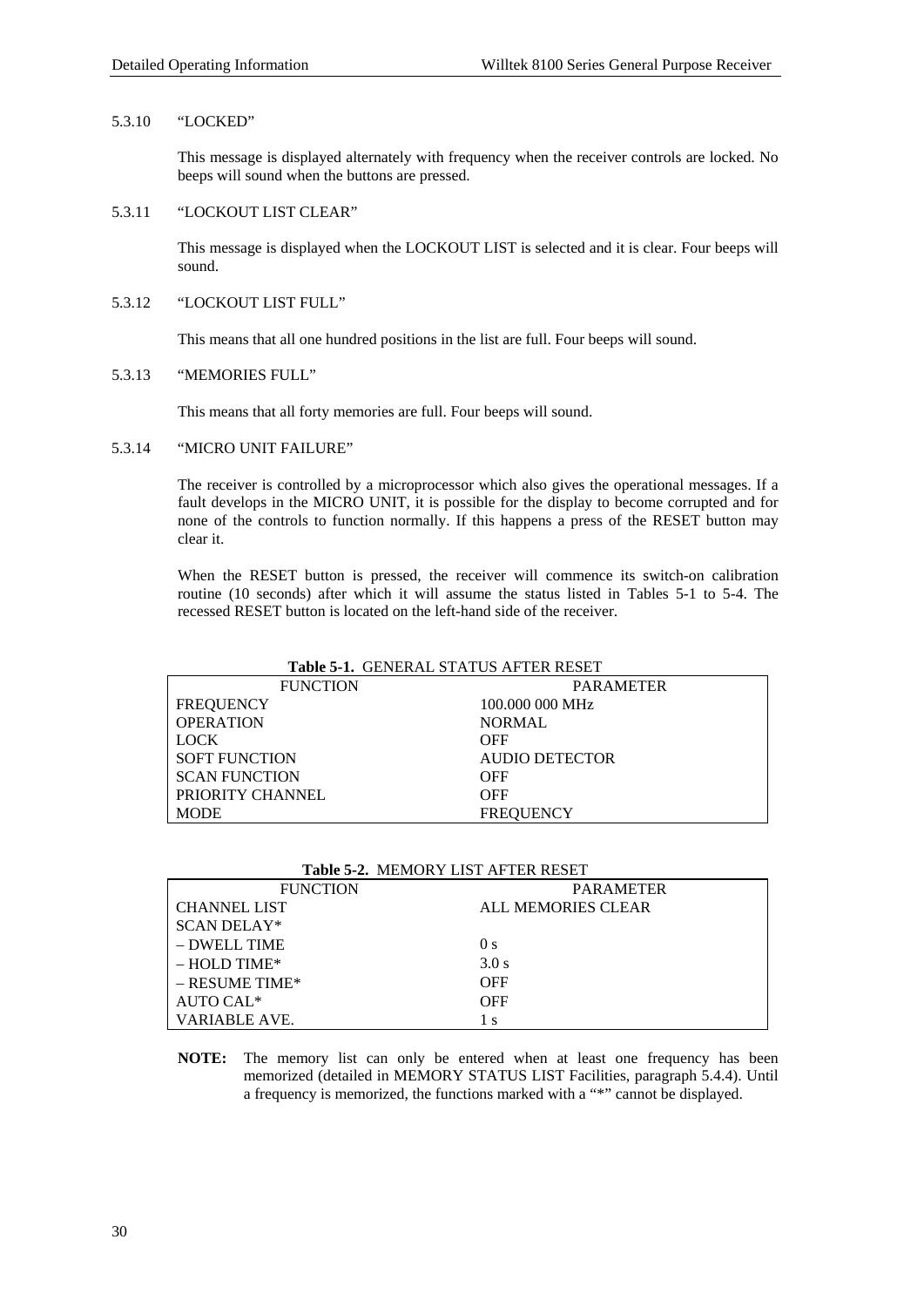<span id="page-34-0"></span>

| <b>Lable 3-3.</b> PUNCTION LIST AT TER RESET |                                      |
|----------------------------------------------|--------------------------------------|
| <b>FUNCTION</b>                              | <b>PARAMETER</b>                     |
| <b>BANDWIDTH</b>                             | $7.5$ kHz                            |
| <b>REL LEVEL</b>                             | $20 dB\mu V$                         |
|                                              | <b>OFF</b>                           |
| <b>LEVEL UNITS</b>                           | $dB\mu V$                            |
| <b>LEVEL DETECT</b>                          | AVERAGE.1 s                          |
| <b>VARIABLE AVE</b>                          | 1.0 s                                |
|                                              | <b>OFF</b>                           |
| <b>AUDIO DETECT</b>                          | <b>FM</b>                            |
| <b>AUDIO FILTER</b>                          | IN                                   |
| <b>ATTENUATION</b>                           | 0 dB                                 |
| <b>AUTO CAL</b>                              | <b>OFF</b>                           |
| <b>TUNING STEPS</b>                          | $12.5$ kHz                           |
| <b>STEP OFFSET</b>                           | <b>OFF</b>                           |
| <b>READOUT</b>                               | <b>LEVEL</b>                         |
| <b>LIMIT SCAN</b>                            | $100 \text{ kHz} - 1000 \text{ MHz}$ |
| <b>SCAN DELAY</b>                            |                                      |
| - DWELL TIME                                 | 0 <sub>s</sub>                       |
| - HOLD TIME                                  | 3.0 s                                |
| - RESUME TIME                                | <b>OFF</b>                           |
| PRIORITY 1 FREQUENCY                         | 100,000 000 MHz                      |
| PRIORITY 2 FREQUENCY                         | 100,000 000 MHz                      |
| PRIORITY 2                                   | 1000,000 000 MHz                     |
| DC GFC490x                                   | <b>OUT</b>                           |
| <b>LOCKOUT</b>                               | <b>OFF</b>                           |
| <b>SERIAL DATA</b>                           |                                      |
| - PARITY                                     | XX.                                  |
| - STOP BITS                                  | 2                                    |
| $-$ SPEED (BAUD RATE)                        | 9600                                 |

#### **Table 5-3.** FUNCTION LIST AFTER RESET

#### **Table 5-4.** MISCELLANEOUS PARAMETERS AFTER RESET

| <b>FUNCTION</b>      | <b>PARAMETERS</b> |
|----------------------|-------------------|
| LOCKOUT LIST         | <b>CLEAR</b>      |
| PRIORITY LISTS 1 & 2 | AS FUNCTION LIST  |
| MEMORY STATUS LISTS  |                   |
| <b>M01 TO M040</b>   | <b>CLEAR</b>      |

#### 5.3.15 "MORE THAN ONE BUTTON PRESSED"

This message is displayed along with a warble beep to indicate that two or more buttons have been pressed together. The receiver will not action any changes if this occurs.

#### 5.3.16 "NOT A SOFT FUNCTION"

This message is displayed when an attempt is made to bring up a flag next to the FUNCTION TITLE of a function that is not soft selectable. Four beeps will sound.

#### 5.3.17 "OUT OF LOCK"

This means that there is a fault in the synthesizer section of the RF UNIT. It is possible for the receiver to be out of lock on some frequencies and not others. Four beeps will sound.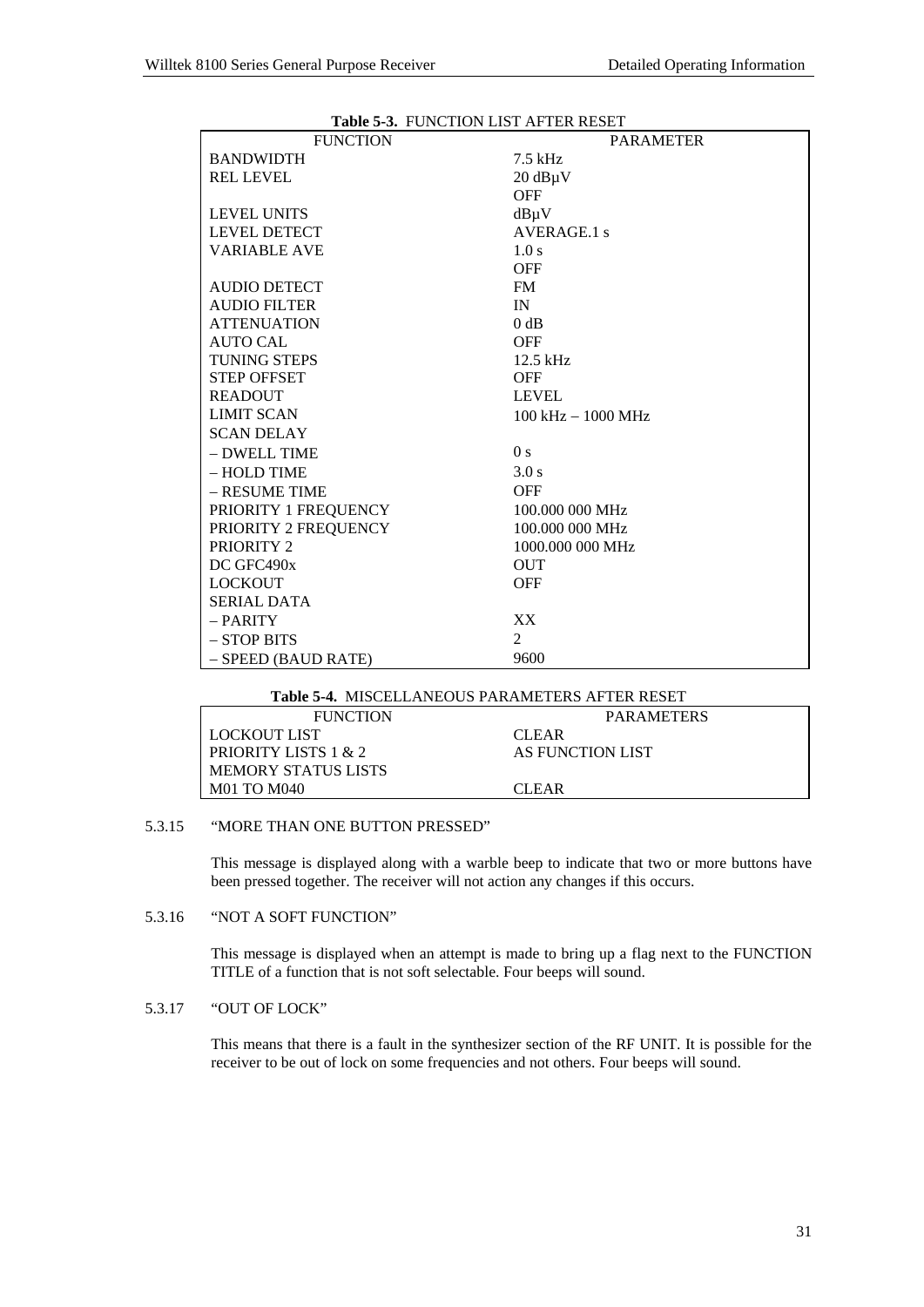#### <span id="page-35-0"></span>5.3.18 "OVERLOAD"

This means that the signal into the RF input is beyond the receiver's measuring range. The receiver will be damaged if the input exceeds  $3.5 V_{rms}$  (250 mW). A continuous beeping will sound while the receiver is overloaded.

#### 5.3.19 "OVER RANGE"

This message is displayed when the readout is in dB rel, and occurs when low (or no) signals are being received and the rel value on the FUNCTION LIST is set very high.

#### 5.3.20 "PRESS FOR ONE SECOND TO COME OUT OF LIST"

This message is displayed when the SOFT/LIST push-button is momentarily pressed and the pointer is next to a flag or is not against a function. Four beeps will sound.

#### 5.3.21 "REDUCE RF INPUT LEVEL"

This message is displayed when calibration is attempted when a signal level of above 60 dBµV is being measured. Four beeps will sound.

#### 5.3.22 "REMOTE"

This message is displayed when the receiver is being remotely controlled by the RS-232-C interface.

#### 5.3.23 " UNCAL"

This means that there is probably a fault in the RF UNIT, or the IF signal processing circuitry in the IF UNIT. It is possible for the receiver to calibrate on some frequencies and not on others. Four beeps will sound.

#### 5.3.24 "USE ONLY SOFT AND LIST"

This message is displayed when using a list and a button is pressed that will not action any function. Four beeps will sound.

#### 5.3.25 "USE ONLY SOFT LIST AND MODE"

Identical to "USE ONLY SOFT AND LIST" message, above.

#### 5.3.26 "USE MEMORY LIST TO CHANGE VALUE"

This message is shown when an attempt is made to vary the variable average time in a MEMORY STATUS LIST.

#### 5.3.27 "VARIABLE AVE AND PEAK NOT SELECTABLE TOGETHER"

This message is displayed when PEAK is selected with the VARIABLE AVERAGE on, or when VARIABLE AVERAGE is selected with PEAK 1 s in operation. Four beeps will sound.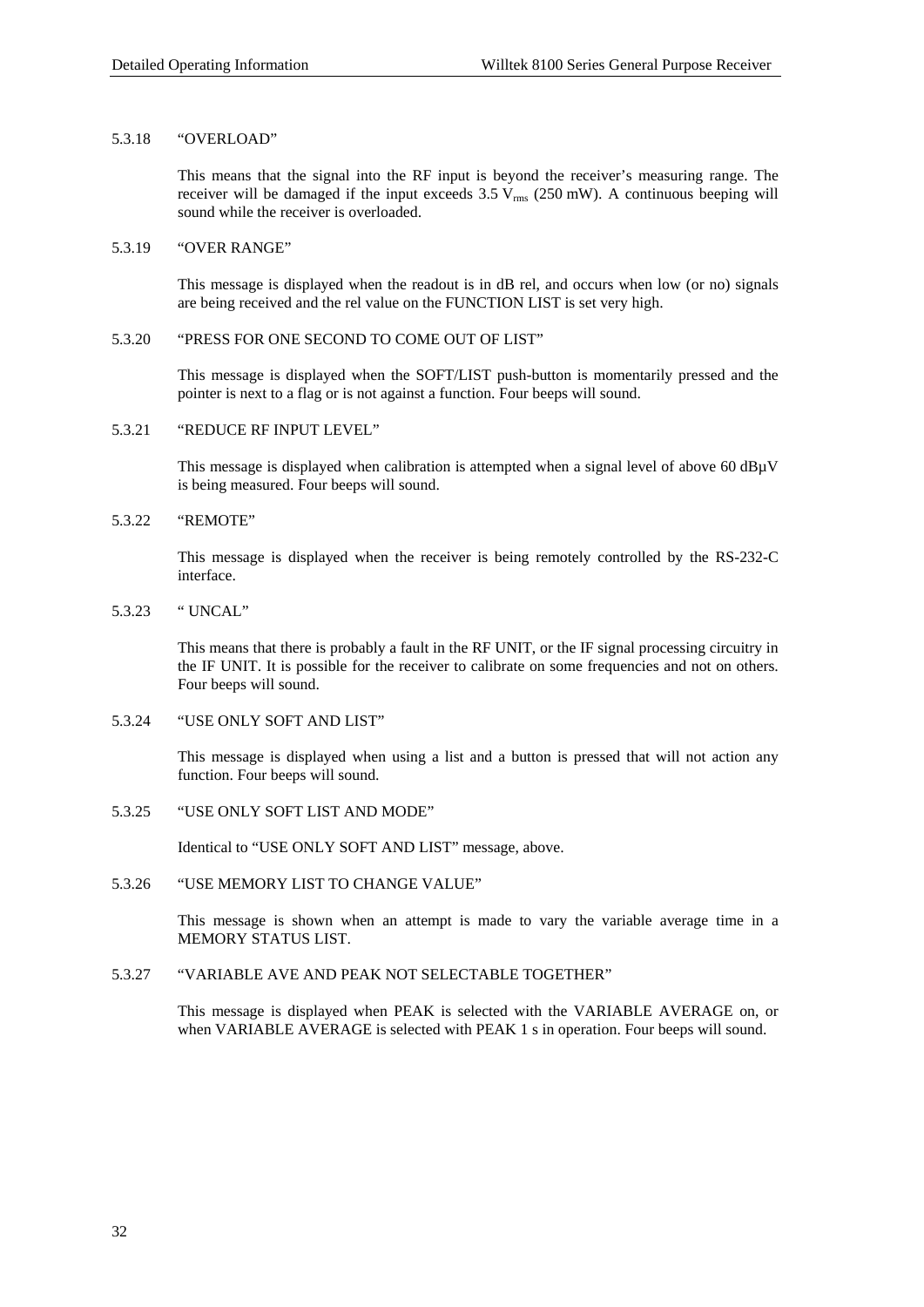### **5.4 SETUP FACILITIES**

The Willtek 8100 Series General Purpose Receivers have comprehensive set up facilities to control and memorize receiver functions. This enables functions and parameters to be modified to suit the intended working conditions. Because the required settings are held in non-volatile memory, it is not necessary to re-enter these details each time the receiver is switched ON.

Set up is generally performed by use of the list facilities; the only exception being the ability to define a SOFT function, the parameters of which may be altered without entering a list (described under FUNCTION LIST Facilities, paragraph 5.4.1).

# **FREQUENCY MODE Setup**

In FREQUENCY MODE, the general receiver status is set up using the FUNCTION LIST facilities (paragraph 5.4.1).

Some functions can also be modified by the use of separate lists, entered via the FUNCTION LIST, and these include the PRIORITY STATUS LIST (paragraph 5.4.2) and LOCKOUT LIST (paragraph 5.4.3).

### **MEMORY MODE Setup**

In MEMORY MODE, the status of a selected memory channel can be changed by using the MEMORY STATUS LIST (paragraph 5.4.4).

A MEMORY LIST (paragraph 5.4.5), showing a list of ALL memory locations, plus functions that are common to all memories, can be entered from within the MEMORY STATUS LIST. The common functions within this list can be altered, if required.

# 5.4.1 FUNCTION LIST Facilities

### **Introduction**

With the receiver in FREQUENCY MODE, NORMAL OPERATION, the FUNCTION LIST may be entered by pressing the SOFT/LIST push-button for one second (two beeps). A flashing "F" will appear in the bottom right-hand corner of the display.

When the list is entered, it can be scrolled up or down by turning the TUNE/SELECT rotary control. The following paragraphs detail each function, and how its parameters may be viewed and set up.

# **BANDWIDTH Function**

This function enables the required IF bandwidth to be selected. The IF Bandwidths available are fully described in paragraph 5.10.

To set up, proceed as follows:

- (1) Using the TUNE/SELECT rotary control, align the required bandwidth with the pointer.
- (2) Momentarily press the SOFT/LIST push-button. A flag will appear next to the selected bandwidth, indicating that this bandwidth is now in use.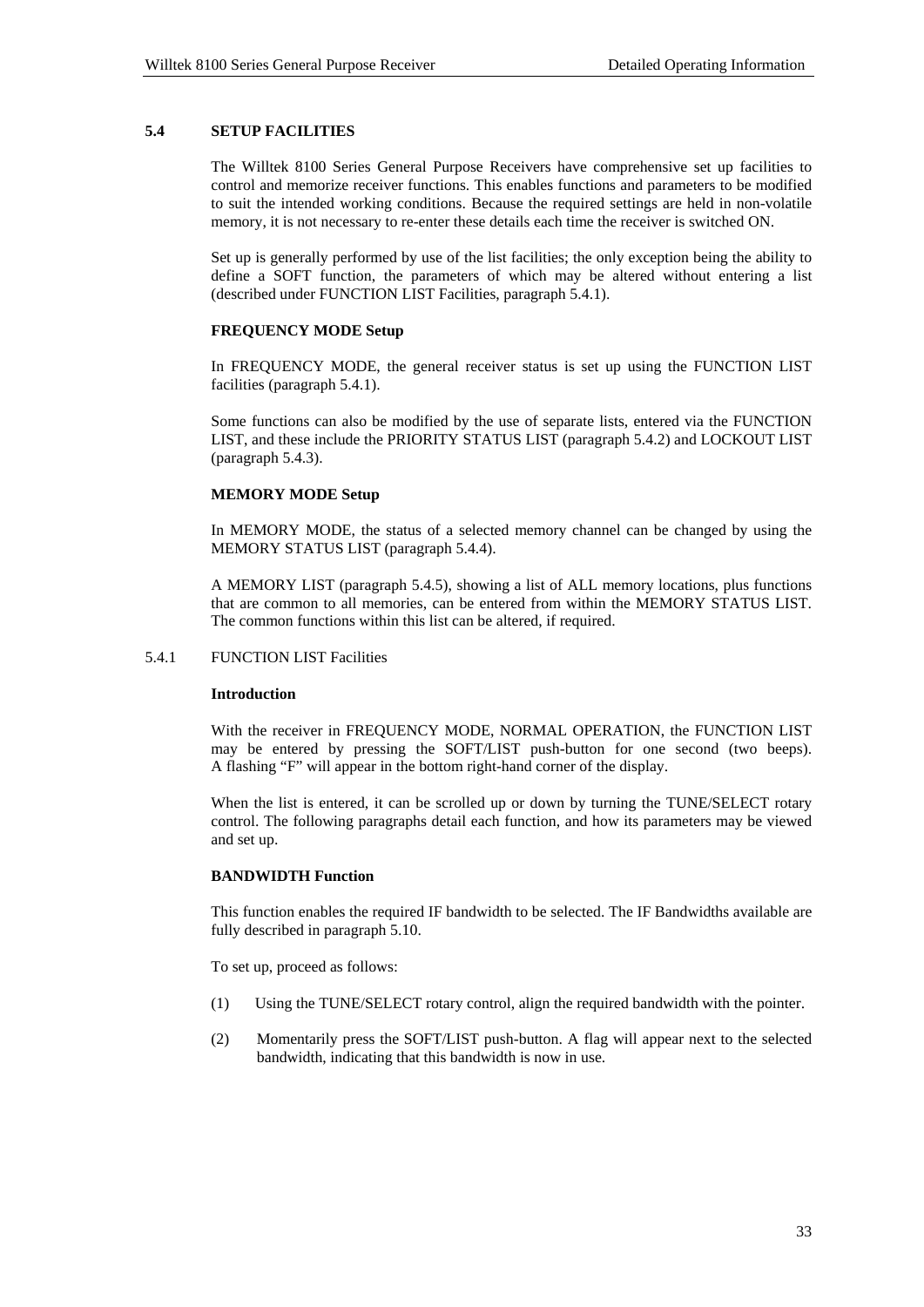# **REL LEVEL Function**

The receiver has a facility for setting a signal level reference and giving a readout in dB relative to that set reference.

**NOTE:** If it is required to change the units in which REL LEVEL is measured in (as shown on the display), set up the required new units using the LEVEL UNIT function.

The reset values of REL LEVEL are 20 dB $\mu$ V, 10  $\mu$ V or −87 dBm depending upon the LEVEL UNIT selected. The range of reference levels that can be selected, is the same as the measuring range of the receiver.

When REL LEVEL is selected as a SOFT function in NORMAL OPERATION, the set reference level will momentarily flash on the display before giving the readout in dB REL. When very large values of reference levels are entered, the error message "OVER RANGE" may appear on the display when low levels of signal are being received.

**Selecting Value of REL LEVEL.** To set up the required REL LEVEL, proceed as follows:

- (1) Using the TUNE/SELECT rotary control, align the current REL LEVEL value with the pointer.
- (2) Momentarily press the SOFT/LIST push-button. A flag will appear next to the value.
- (3) Using the TUNE/SELECT rotary control, adjust the REL LEVEL to the required value.
- (4) Momentarily press the SOFT/LIST push-button. The selected value will be entered and the flag will be removed. The value set up will be remembered for all subsequent activation's of the REL LEVEL function.

**Selecting/Deselecting REL LEVEL.** To select (RLS) or deselect (RLD) REL LEVEL proceed as follows:

- (1) Using the TUNE/SELECT rotary control, align either ON or OFF with the pointer.
- (2) Momentarily press the SOFT/LIST push-button. A flag will appear next to the selection.

# **LEVEL UNITS Function**

This function selects the units in which received signals are to be measured in (whilst in FREQUENCY MODE).

To select the required measurement unit, proceed as follows:

- (1) Using the TUNE/SELECT rotary control, align the required measurement unit with the pointer.
- (2) Momentarily press the SOFT/LIST push-button. A flag will appear next to the selected unit, confirming that this unit will now be used for all measurements in FREQUENCY MODE.
- **NOTE:** If dBµVm is selected, the message "CHECK TYPE OF ANTENNA" will appear on the display for around 3 seconds. This warning message is to inform the operator that accurate measurements using this unit can only be made with the correct type of reference antenna.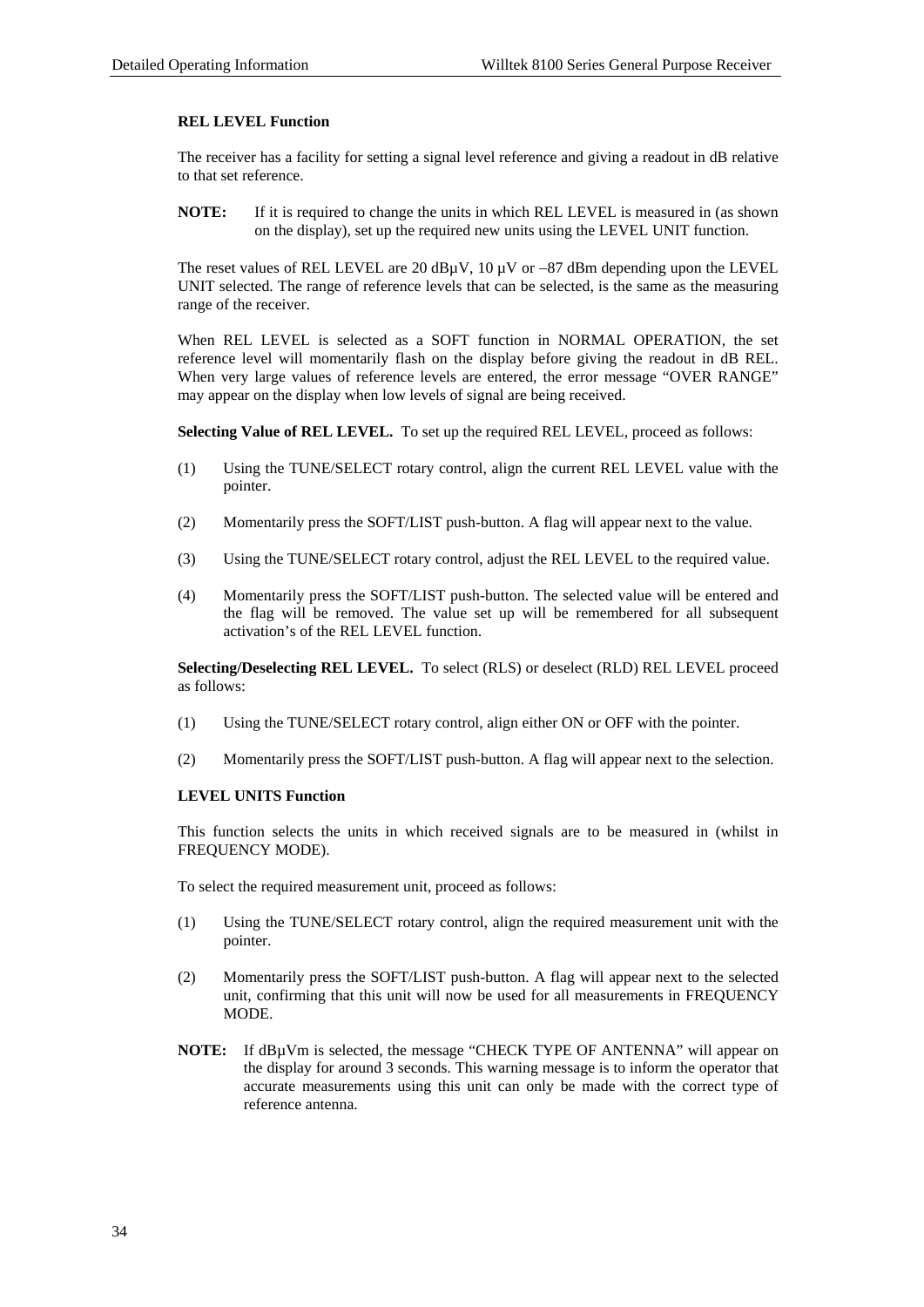# **LEVEL DETECT Function**

This function is used to select the required level detector. This can be either PEAK or AVERAGE reading, and set at a number of values. The signal level detectors are fully described in paragraph 5.7.

To select the required detector, proceed as follows:

- (1) Using the TUNE/SELECT rotary control, align the required level detector with the pointer.
- (2) Momentarily press the SOFT/LIST push-button. A flag will appear next to the selected detector.

# **VARIABLE AVE Function**

Facilities are provided for the user to apply a VARIABLE AVERAGE time (adjustable from 1 s to 99 s) on the displayed level readout. A full description of this facility is given in paragraph 5.7.5.

**Selecting VARIABLE AVE Time.** To vary the averaging time, proceed as follows:

- (1) Using the TUNE/SELECT rotary control, align the current VARIABLE AVE time with the pointer.
- (2) Momentarily press the SOFT/LIST push-button. A flag will appear next to the time.
- (3) Using the TUNE/SELECT rotary control, adjust the VARIABLE AVE time to the required value.
- (4) Momentarily press the SOFT/LIST push-button. The selected time will be entered and the flag will be removed.

**Selecting/Deselecting VARIABLE AVE.** To select (VAS) or deselect (VAD) VARIABLE AVE, proceed as follows:

- (1) Using the TUNE/SELECT rotary control, align either ON or OFF with the pointer.
- (2) Momentarily press the SOFT/LIST push-button. A flag will appear next to the selection.

# **AUDIO DETECT Function**

The AUDIO DETECT can be set to either AM (amplitude modulation) or FM (frequency modulation). A full description of the AM/FM Audio Detectors is given in paragraph 5.8.

To select the required detector, proceed as follows:

- (1) Using the TUNE/SELECT rotary control, align either AM or FM with the pointer.
- (2) Momentarily press the SOFT/LIST push-button. A flag will appear next to the selected audio detector.

# **AUDIO FILTER Function**

This facility allows a steep-sided audio bandpass filter to be selected (AFS) or deselected (AFD). Full details on the Switchable Audio Bandpass Filter are given in paragraph 5.9.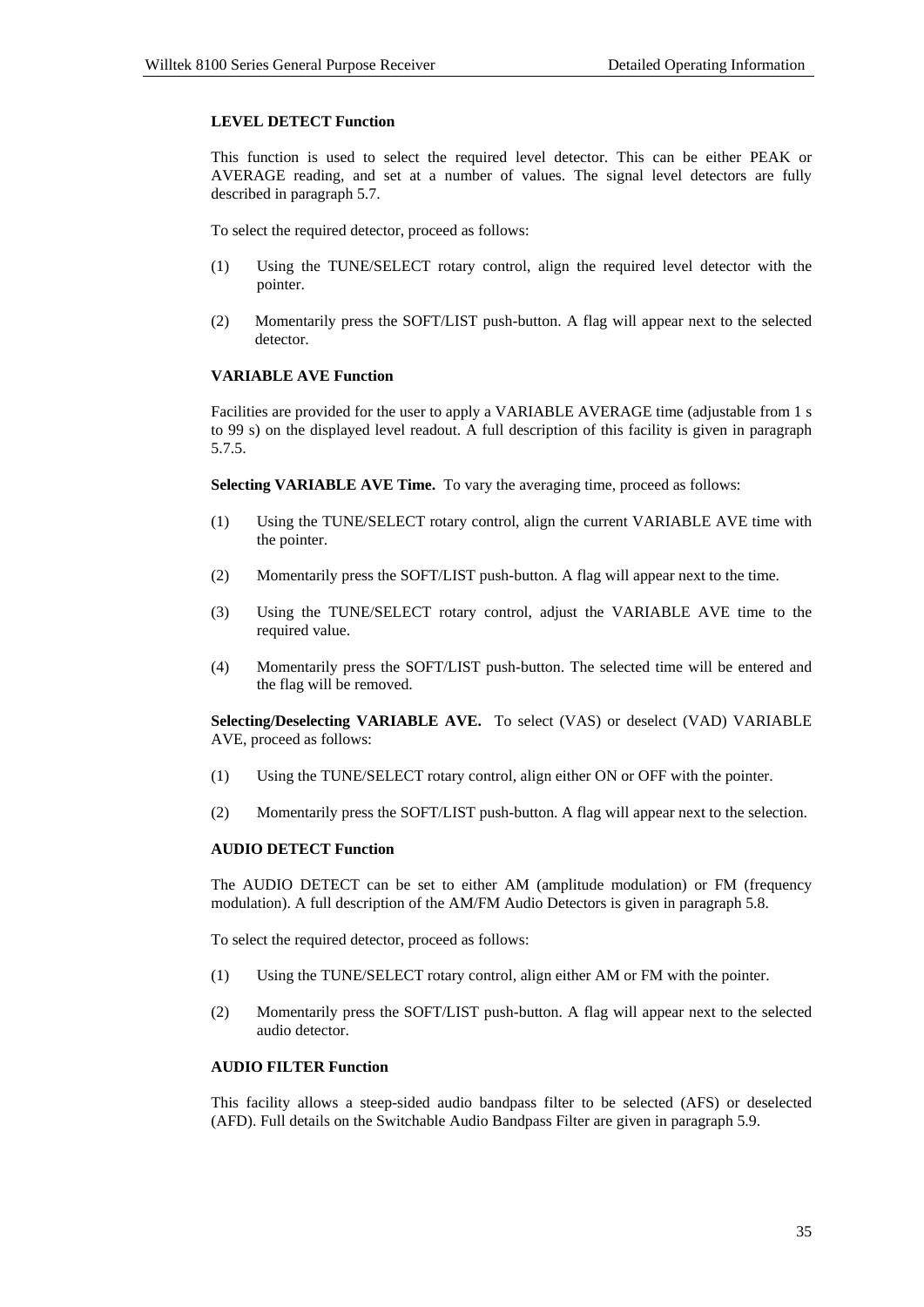To switch the filter IN or OUT, proceed as follows:

- (1) Using the TUNE/SELECT rotary control, align either IN or OUT with the pointer.
- (2) Momentarily press the SOFT/LIST push-button. A flag will appear next to the selection.

### **ATTENUATION Function**

This function allows a selectable amount of attenuation to be applied to the received signal. Full details of this feature (including an explanation of fixed attenuation) are given in paragraph 5.12. In VHF/UHF receivers the amount of attenuation can set to one of a number of levels, whereas VHF only receivers have two set levels of RF attenuation.

**Selecting/Deselecting ATTENUATION.** To select (ATS) or deselect (ATD) ATTENUATION, proceed as follows:

- (1) Using the TUNE/SELECT rotary control, align either ATS (IN or 40 dB), or ATD (OUT or 0 dB), with the pointer.
- (2) Momentarily press the SOFT/LIST push-button. A flag will appear next to the selection.

**Selecting ATTENUATION Value (VHF/UHF Receivers only).** To select the attenuator with the required value, proceed as follows:

- (1) Using the TUNE/SELECT rotary control, align the current attenuation value with the pointer.
- (2) Momentarily press the SOFT/LIST push-button. A flag will appear next to the value.
- (3) Using the TUNE/SELECT rotary control, select the value of attenuation required.
- (4) Momentarily press the SOFT/LIST push-button. The selected value of attenuation will be entered and the flag will be removed.

**Setting Fixed ATTENUATION.** To set fixed ATTENUATION, proceed as follows:

- (1) Using the TUNE/SELECT rotary control, align ATF with the pointer.
- (2) Momentarily press the SOFT/LIST push-button. A flag will appear next to the selection.

# **AUTO CAL Function**

The receiver has an automatic calibration facility. When selected, the receiver will calibrate itself automatically one second after the last change in bandwidth or frequency, or immediately when scanning and the receiver stops on a signal. A full description of the Calibration Facilities is given in paragraph 5.11.

To select (ACS) or deselect (ACD) the AUTO CAL function, proceed as follows:

- (1) Using the TUNE/SELECT rotary control, align either ON or OFF with the pointer.
- (2) Momentarily press the SOFT/LIST push-button. A flag will appear next to the selection.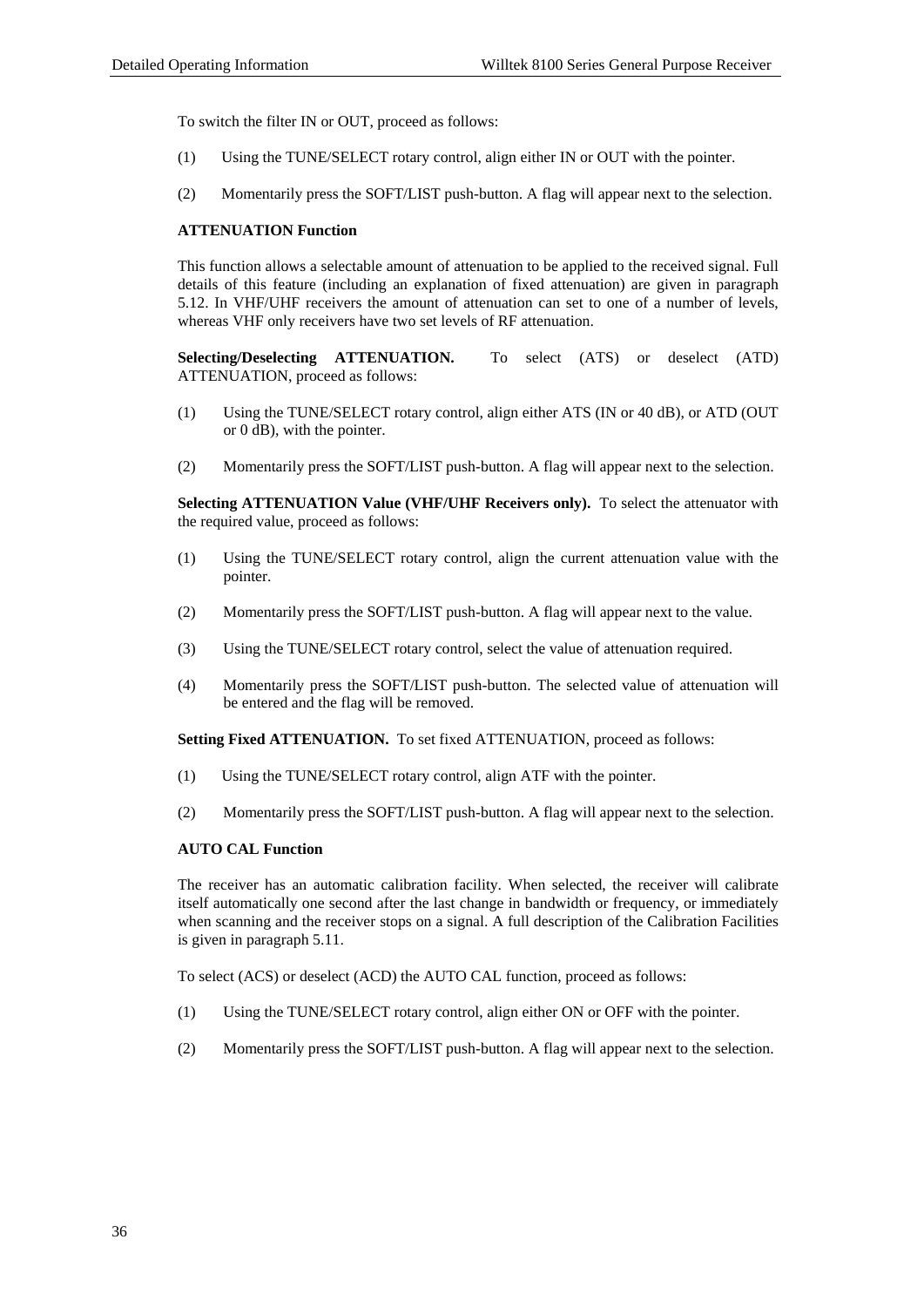# **TUNING STEPS Function**

The receiver has the ability to be tuned or scanned in FREQUENCY MODE using one of a number of tuning steps (see Section 10 for those available on the receiver supplied).

On some receivers these can also be OFFSET by a frequency of half the selected TUNING STEPS value, enabling double the number of spot frequencies to be covered (see OFFSET function).

To select the required tuning steps, proceed as follows:

- (1) Using the TUNE/SELECT rotary control, align the required TUNING STEPS frequency with the pointer.
- (2) Momentarily press the SOFT/LIST push-button. A flag will appear next to the selection.

# **READOUT Function**

This function enable either the LEVEL (field strength) or MOD (modulation/deviation) of the received signal to be displayed. With MOD selected, either the FM deviation or AM percentage modulation is displayed, dependent upon the detector in use (selected with the AUDIO DETECT function). Full details on these features are included in the description of Measurement Facilities, paragraph 5.5.

To set up this function, proceed as follows:

- (1) Using the TUNE/SELECT rotary control, align either LEVEL or MOD with the pointer.
- (2) Momentarily press the SOFT/LIST push-button. A flag will appear next to the selection.

# **LIMIT SCAN Function**

Facilities are provided to scan between two preprogrammed frequencies. These frequencies can be entered in any order or position, as scanning always starts from the lowest frequency. A full description of the scanning facilities is included in paragraph 5.13.

To change the upper and lower LIMIT SCAN frequencies, proceed as follows:

- (1) Using the TUNE/SELECT rotary control, align the first frequency with the pointer.
- (2) Momentarily press the SOFT/LIST push-button. A flag will appear next to the value.
- (3) Using the TUNE/SELECT rotary control, adjust the value to the scan limit frequency required.
- (4) Momentarily press the SOFT/LIST push-button. The selected scan limit frequency will be entered and the flag will be removed.
- (5) Repeat steps (1) to (4) for the second scan limit frequency.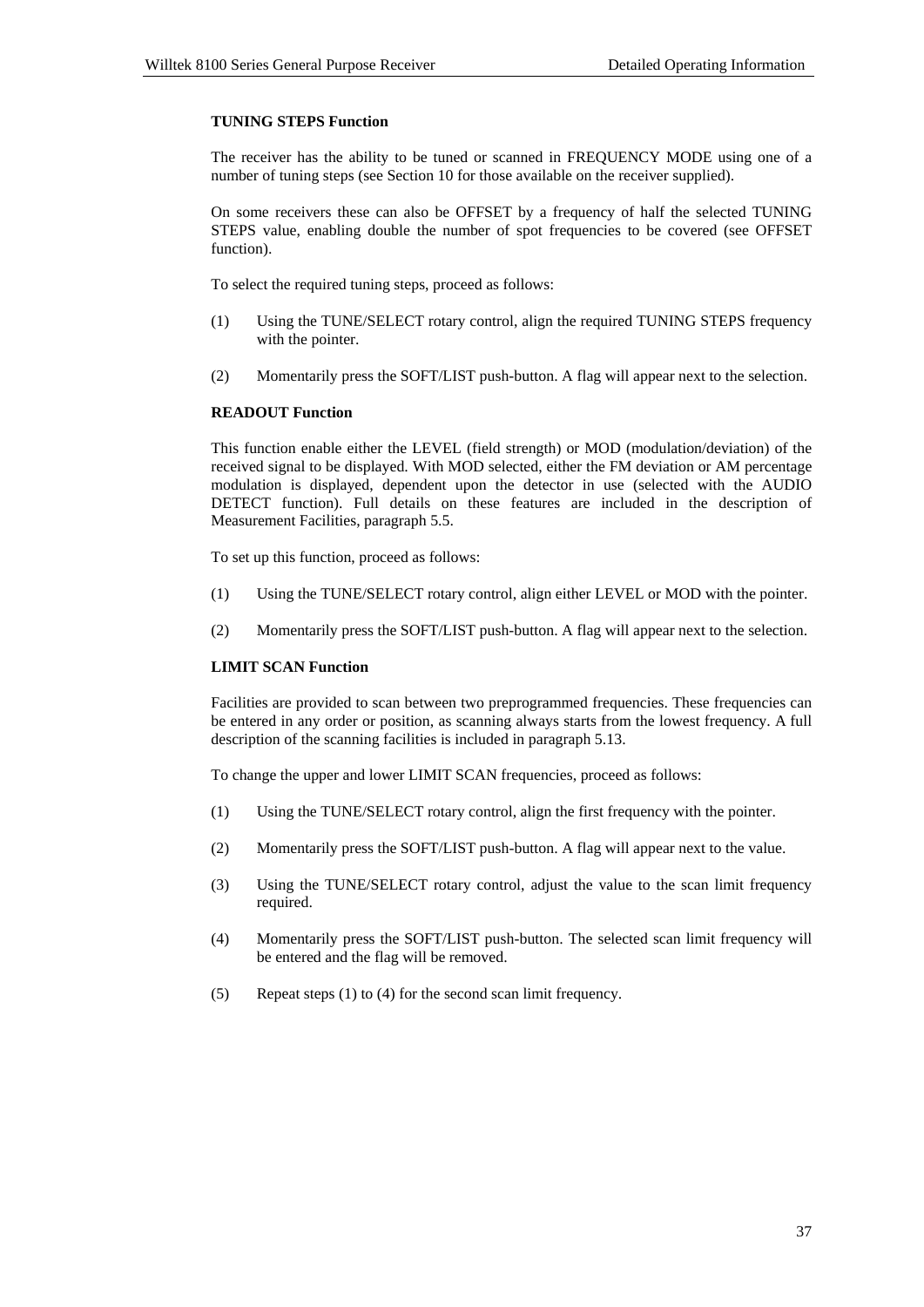# **SCAN DELAY Function**

Three delays associated with the scan function are provided:

| <b>DWELL TIME</b>  | This is the time the receiver remains on a frequency before moving on to<br>the next one if no signal is present.                                            |
|--------------------|--------------------------------------------------------------------------------------------------------------------------------------------------------------|
| <b>HOLD TIME</b>   | This is the time the receiver stays on a frequency after the received signal<br>has ceased, or falls below the squelch threshold, before the scan continues. |
| <b>RESUME TIME</b> | This is the time that the receiver stays on a frequency with a signal present<br>before automatically resuming scan.                                         |

Full details on frequency scanning are contained in paragraph 5.13.

To set up DWELL, HOLD or RESUME TIMES, proceed as follows:

- (1) Using the TUNE/SELECT rotary control, align the required time (e.g. DWELL) with the pointer.
- (2) Momentarily press the SOFT/LIST push-button. A flag will appear next to the value.
- (3) Using the TUNE/SELECT rotary control, adjust the value to the time required.
- (4) Momentarily press the SOFT/LIST push-button. The selected time will be entered and the flag will be removed.
- (5) Repeat steps (1) to (4) for other times (e.g. HOLD and RESUME), as required.

# **PRIORITY CHANNELS 1 & 2 Functions**

The receiver has facilities for momentarily sampling one or two frequencies (with full receiver status information) and these are called the PRIORITY CHANNELS. Of the two channels available either, both or neither can be sampled at a rate set up on individual PRIORITY STATUS LISTS. A full description of the priority channel facilities is given in paragraph 5.13.

**To ENTER a PRIORITY CHANNEL.** This procedure is the same for both priority channels:

- (1) If not already in NORMAL OPERATION, FREQUENCY MODE, return to this condition by pressing the SOFT/LIST push-button for one second (two beeps).
- (2) Tune to the frequency to be entered.
- (3) Enter the FUNCTION list by pressing the SOFT/LIST push-button for one second (two beeps). A flashing "F" will appear in the bottom right-hand corner of the display.
- (4) If required, alter the receiver status as appropriate.
- **NOTE:** If it is not desirable to alter the FREQUENCY MODE receiver status, remember that the PRIORITY CHANNEL status can be changed later via the PRIORITY STATUS LIST.
- (5) Using the TUNE/SELECT rotary control, align ENTER with the pointer (under the PRIORITY 1 or 2 heading, as appropriate).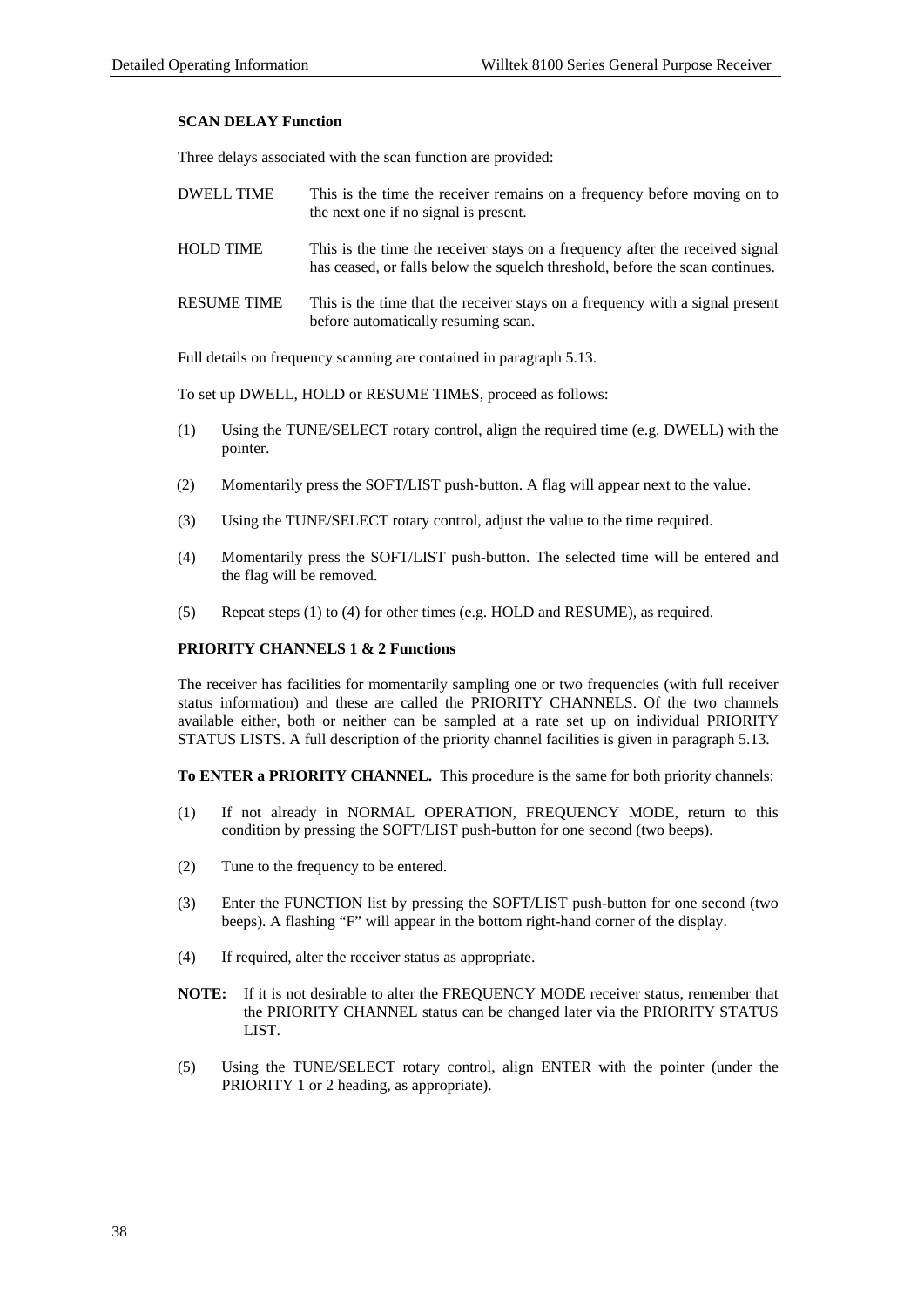(6) Momentarily press the SOFT/LIST push-button. A flag will momentarily appear next to ENTER, and the receiver status set up in FREQUENCY MODE will be entered as the selected PRIORITY CHANNEL. The frequency of this channel will be shown immediately above the ENTER parameter and the channel will automatically be made ACTIVE.

**ACTIVE or DORMANT Indication and Selection.** To see whether a PRIORITY CHANNEL is ACTIVE or DORMANT, and change this condition if necessary, proceed as follows:

- (1) Using the TUNE/SELECT rotary control, align the frequency underneath either the PRIORITY 1 or PRIORITY 2 heading (as appropriate) with the pointer.
- (2) If a flag is alongside this frequency it indicates that the PRIORITY CHANNEL is ACTIVE, and conversely, if a flag is not present it indicates the PRIORITY CHANNEL is DORMANT.
- (3) When it is required to change to the other condition, make a momentarily press of the SOFT/LIST push-button; the flag will be displayed or removed, as applicable.

**Displaying the PRIORITY STATUS LIST.** To display this list for either of the PRIORITY CHANNELS, proceed as follows:

- (1) Using the TUNE/SELECT rotary control, align STATUS under either the PRIORITY 1 or PRIORITY 2 heading (as appropriate) with the pointer.
- (2) Momentarily press the SOFT/LIST push-button. The PRIORITY STATUS LIST will now be displayed and a flashing "P" will appear in the bottom right-hand corner of the display.
- **NOTE:** Most functions in the PRIORITY STATUS LIST can be changed in the same way as for the FUNCTIONS LIST, but the parameters entered only apply to the selected PRIORITY CHANNEL. Full details on the PRIORITY STATUS LIST facilities are given in paragraph 5.4 2.

# *LOCKOUT Function*

The LOCKOUT facility provides a store of up to 100 frequencies to be ignored during either Frequency Limit Scanning or Memory Scanning, as appropriate. Frequencies are "locked out" using the CAL/LOCK push-button whilst scanning (see Push-button Controls in Section 4 for details) and added to the LOCKOUT LIST.

The LOCKOUT Function allows the list of "locked out" frequencies to be displayed, then modified or deleted if required.

**Displaying the LOCKOUT LIST.** The list of frequencies "locked out" is displayed as follows:

- (1) Using the TUNE/SELECT rotary control, align LIST with the pointer.
- (2) Momentarily press the SOFT/LIST push-button. The LOCKOUT LIST will now be displayed and a flashing "L" will appear in the bottom right-hand corner of the display.
- **NOTE:** If the LOCKOUT LIST is selected when it is CLEAR, the message "LOCKOUT LIST CLEAR" will appear on the display and four beeps will sound.
- (3) To scroll through the list of frequencies, use the TUNE/SELECT rotary control.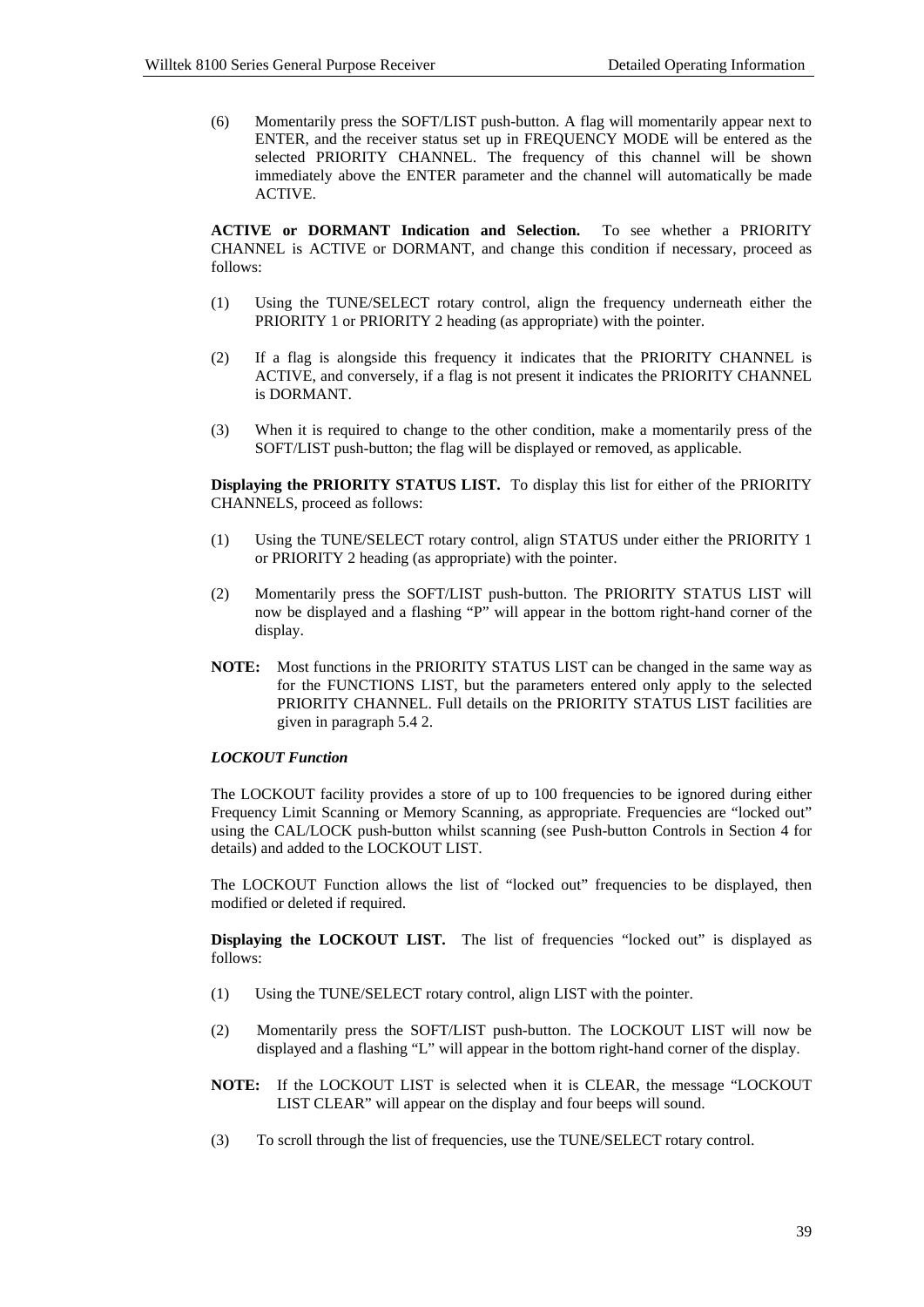**Exiting from LOCKOUT LIST.** To exit from the LOCKOUT LIST and return the receiver to FREQUENCY MODE, NORMAL OPERATION, press the SOFT/LIST push-button for one second.

**Clearing the Complete LOCKOUT LIST.** To Clear the complete list, proceed as follows:

- (1) Using the TUNE/SELECT rotary control, align CLEAR with the pointer.
- (2) Momentarily press the SOFT/LIST push-button. A flag will momentarily appear adjacent to CLEAR LIST, indicating that the list has now been cleared.
- **NOTE:** The LOCKOUT LIST will also be cleared every time the SCAN LIMITS are changed, or when the receiver is switched OFF.

**Deleting Individual "Locked Out" Frequencies.** With the LOCKOUT LIST displayed, individual frequencies can be deleted as follows:

- (1) Using the TUNE/SELECT rotary control, align the frequency to be deleted with the pointer.
- (2) Momentarily press the SOFT/LIST push-button. The frequency will be deleted from the list.

# **SERIAL DATA Functions**

Certain parameters for the RS-232-C serial port can be configured within the FUNCTION LIST. A full description of Programmable (RS-232-C) Operation of the receiver is provided in Section 6.

**Changing the BAUD RATE.** The baud rate of the receiver's RS-232-C serial port can be set up as follows:

- (1) Using the TUNE/SELECT rotary control, align BAUD RATE with the pointer.
- (2) Momentarily press the SOFT/LIST push-button. A flag will adjacent to the function.
- (3) Using the TUNE/SELECT rotary control, alter the displayed BAUD RATE to the required value.
- (4) Momentarily press the SOFT/LIST push-button. The flag will disappear and the BAUD RATE selected will be entered.

**Changing the PARITY and STOP BITS.** These parameters are set up in the same manner as BAUD RATE above. Refer to Table 5-5 for an explanation of the PARITY ABBREVIATIONS used.

|                      | <b>THUIL</b> $\mathcal{S}$ -0. The 232 C FINITE - FORCHOR ENTERED HE REPORT |                       |
|----------------------|-----------------------------------------------------------------------------|-----------------------|
| <b>FUNCTION LIST</b> | Tx PARITY (FROM 8100)                                                       | Rx PARITY (INTO 8100) |
| <b>ABBREVIATION</b>  |                                                                             |                       |
| XX                   | None                                                                        | None                  |
| EE                   | Even                                                                        | Even                  |
| $\overline{O}O$      | Odd                                                                         | Odd                   |
| EO                   | Even                                                                        | Odd                   |
| <b>OE</b>            | Odd                                                                         | Even                  |
| EX                   | Even                                                                        | None                  |
| OХ                   | Odd                                                                         | None                  |

**Table 5-5.** RS-232-C PARITY - FUNCTION LIST ABBREVIATIONS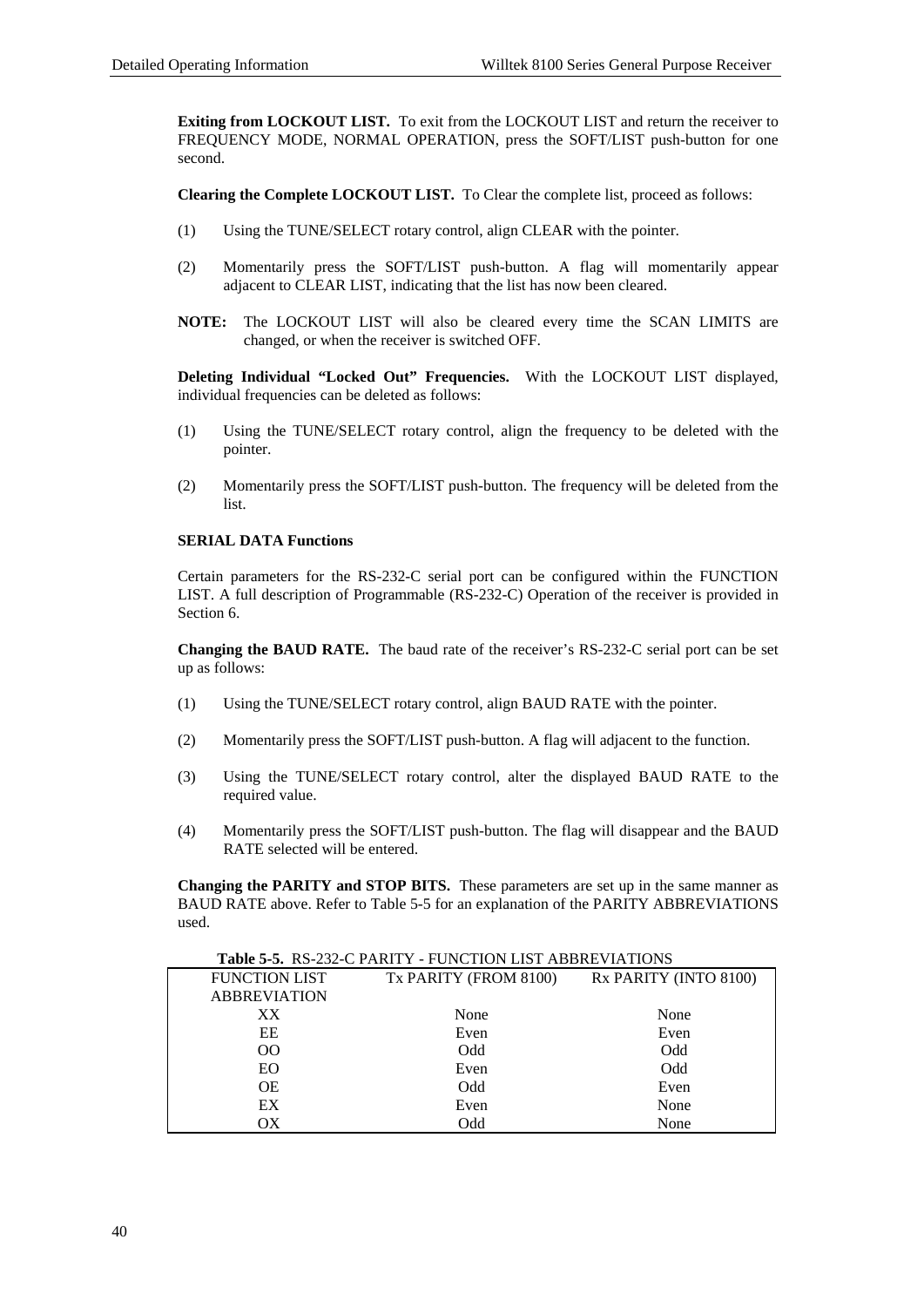# 5.4.2 PRIORITY STATUS LIST Facilities

The PRIORITY STATUS LIST details the status of the PRIORITY CHANNEL 1 or 2 as appropriate. Refer to PRIORITY CHANNEL 1  $\&$  2 Functions (under Function List Facilities, paragraph 5.4.1) for full details of the priority channels and the procedure for displaying the list.

#### 5.4.3 LOCKOUT LIST Facilities

The LOCKOUT LIST is a record of up to 100 frequencies currently "locked out" for scanning purposes. Full details of the LOCKOUT and LOCKOUT LIST facilities are included in the LOCKOUT Function (under Function List Facilities, paragraph 5.4.1).

### 5.4.4 MEMORY STATUS LIST Facilities

#### *Introduction*

A receiver status (frequency, plus all other parameters as detailed in the FUNCTION LIST) can be stored in one of forty memories (M01 to M40).

With the receiver in FREQUENCY MODE, NORMAL OPERATION, a momentary press of the MEM/MODE push-button will enter the current receiver status into memory.

Memories will automatically fill up with the lowest frequency in M01, and with ascending memory numbers for increasing frequencies, even if the lowest frequency is the last one to be entered.

With the receiver in MEMORY MODE, NORMAL OPERATION, the MEMORY STATUS LIST (for the selected memory) may be entered by pressing the SOFT/LIST push-button for one second (two beeps). A flashing "M" will appear in the bottom right-hand corner of the display.

When the list is entered, it can be scrolled up or down by turning the TUNE/SELECT rotary control. The following paragraphs detail each function, and how its parameters may be viewed and set up.

# *SELECT LIST Function*

This function is used to enter the MEMORY LIST (described in paragraph 5.4.5).

- (1) Using the TUNE/SELECT rotary control, align SELECT LIST with the pointer.
- (2) Momentarily press the SOFT/LIST push-button. The MEMORY LIST will be displayed. The flashing "M" in the bottom right-hand corner of the display will continue, indicating that the receiver is still in MEMORY MODE list.

# *TRANSFER Function*

This function allows the receiver status for the currently selected memory channel to be transferred to become the current receiver status in FREQUENCY MODE, NORMAL OPERATION.

After TRANSFER has been actioned, the FUNCTION LIST will be identical to the MEMORY STATUS LIST for the memory channel transferred.

- (1) Using the TUNE/SELECT rotary control, align TRANSFER with the pointer.
- (2) Momentarily press the SOFT/LIST push-button. The receiver will be returned to FREQUENCY MODE, NORMAL OPERATION, with the receiver status the identical to that of the memory channel that it was transferred from.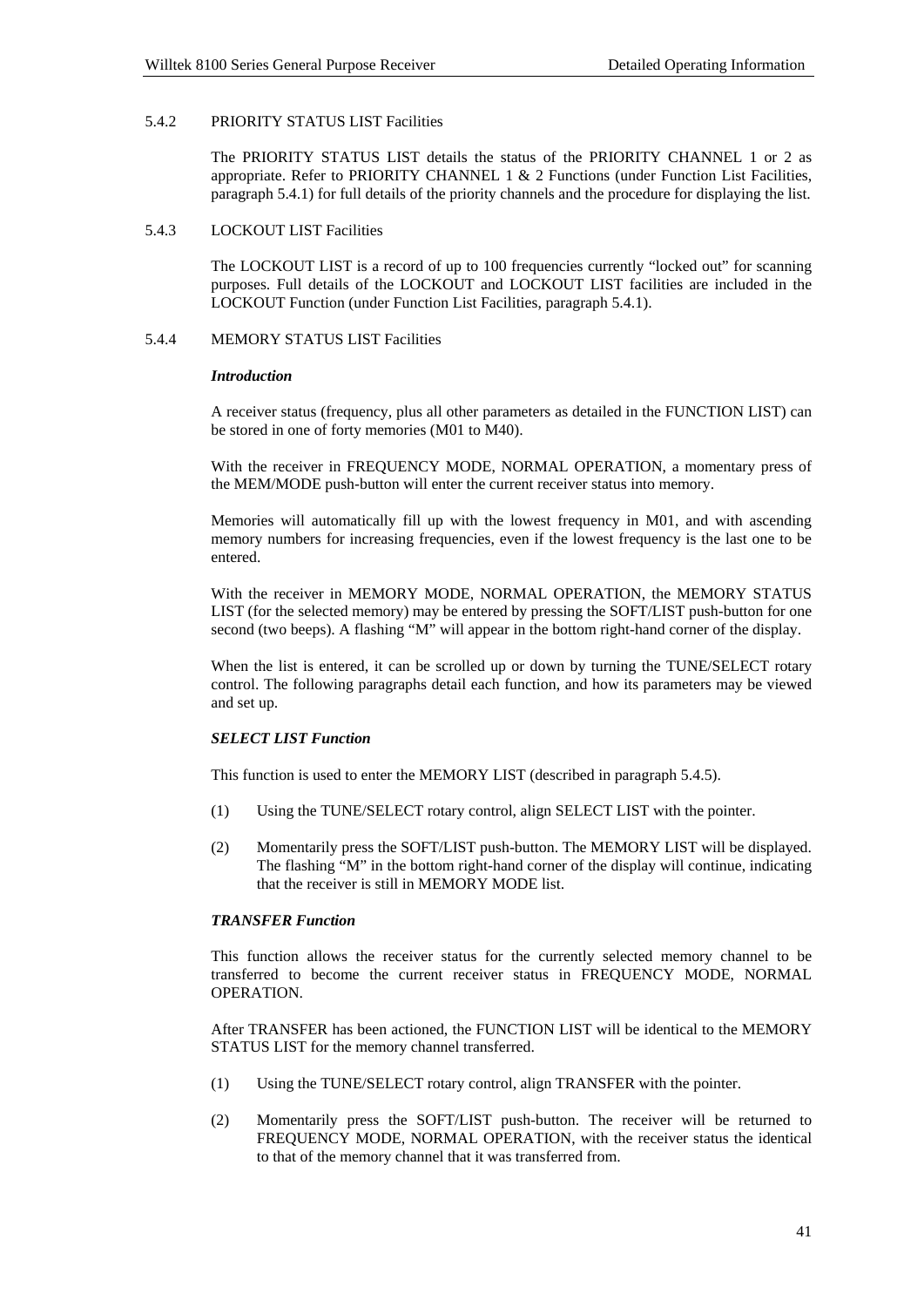# *Functions Operating as FUNCTION LIST*

The following functions in the MEMORY STATUS LIST operate in an identical manner to the similar named functions in the FUNCTION LIST (refer to FUNCTION LIST Facilities, paragraph 5.4.1, for selection procedures):

- (1) BANDWIDTH Function
- (2) LEVEL UNITS Function
- (3) LEVEL DETECT Function
- (4) VARIABLE AVE Function
- **NOTE:** The VARIABLE AVE value is shown for reference only, but the function can be switched on and off.
- (5) AUDIO DETECT Function
- (6) AUDIO FILTER Function
- (7) ATTENUATION Function
- (8) READOUT Function
- 5.4.5 MEMORY LIST Facilities

# *Introduction*

The MEMORY LIST shows a list of ALL memory locations, plus functions that are common to all memories. By use of the SELECT LIST function, the MEMORY LIST can be entered from within the MEMORY STATUS LIST of any memory channel.

Details of how frequencies are entered into memory, and how they are stored, are given in the Introduction to the MEMORY STATUS LIST Facilities, paragraph 5.4.4.

The following paragraphs detail the facilities and functions provided by the MEMORY LIST, and how they are used.

# *ACTIVE-DORMANT Memory Channel Function*

When a frequency is entered into a memory channel it is always stored as ACTIVE (i.e. it has a flag against it in the MEMORY LIST, indicating that the status of this channel will be monitored during a MEMORY SCAN). If this memory channel is to be ignored for scanning purposes, it can be made DORMANT (no flag against it in list).

To change the ACTIVE/DORMANT condition of a memory channel, proceed as follows:

- (1) Using the TUNE/SELECT rotary control, align the required memory channel with the pointer. If there is a flag next to the frequency, the channel is ACTIVE, if a flag is not present, the channel is DORMANT.
- (2) If it is required to change to the other condition, momentarily press the SOFT/LIST push-button.
- (3) Repeat steps (3) and (4) as required.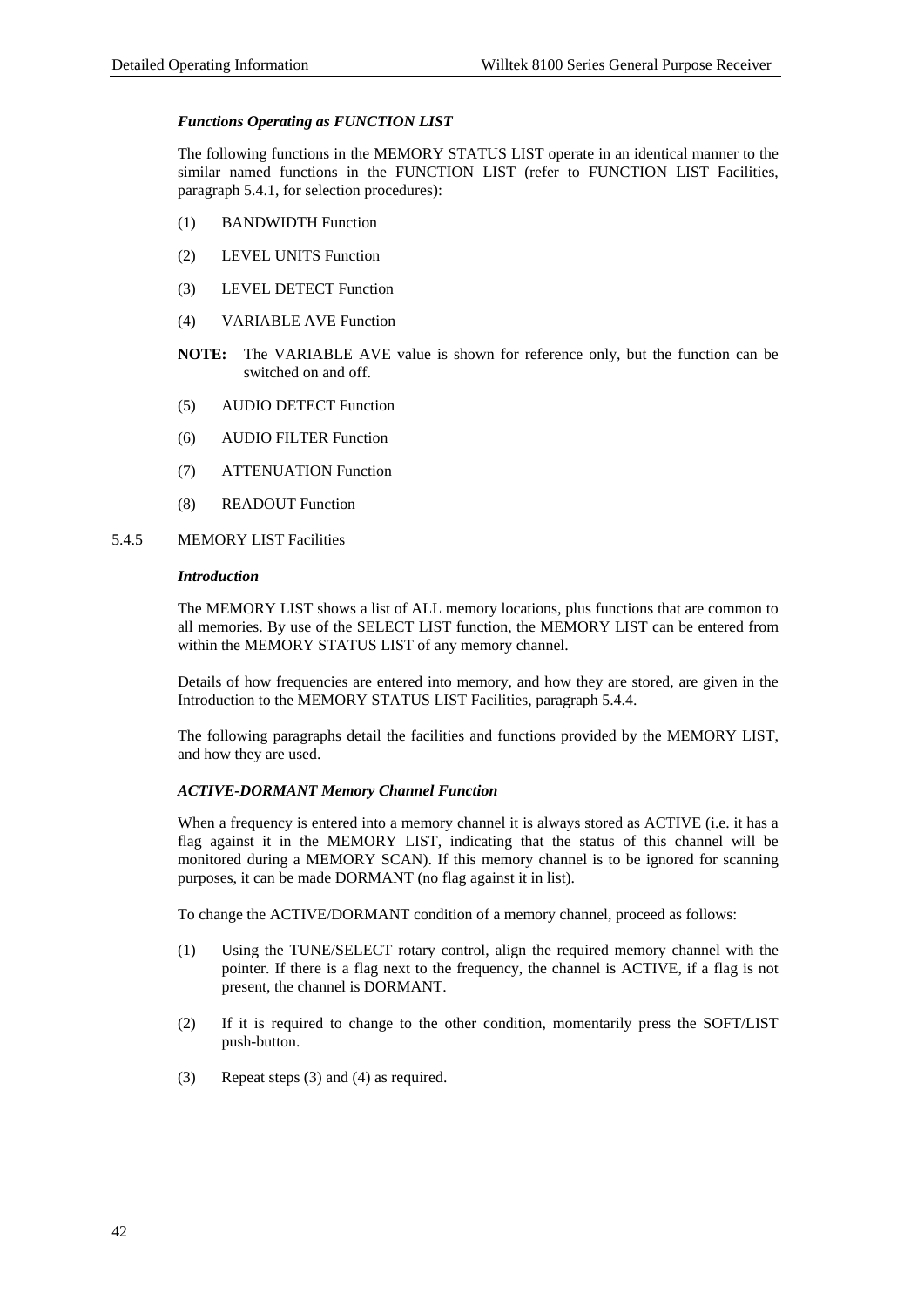# *MEMORY CLEAR Functions*

Facilities are provided for clearing the whole MEMORY LIST (CLEAR LIST) or individual memories (DELETE).

**CLEAR LIST Facility.** To clear all the memory channels, proceed as follows:

- (1) Using the TUNE/SELECT rotary control, align CLEAR LIST with the pointer.
- (2) Momentarily press the SOFT/LIST push-button. A flag will momentarily appear against CLEAR LIST, and CLEAR will now appear by all memory numbers, in the list.

**DELETE Facility.** To clear one or more memories individually, process as follows:

- (1) Using the TUNE/SELECT rotary control, align DELETE with the pointer.
- (2) Momentarily press the SOFT/LIST push-button. A flag will appear against DELETE.
- (3) Align a memory that is to be deleted with the pointer.
- (4) Momentarily press the SOFT/LIST push-button. The memory will immediately be deleted from the MEMORY LIST, and the memories will rearrange themselves with an extra CLEAR position at the end of the list.
- (5) Repeat steps (3) and (4) for any other memories to be deleted.
- (6) When deletion of the required memories is completed, using the TUNE/SELECT rotary control, realign DELETE with the pointer.
- (7) Momentarily press the SOFT/LIST push-button. The flag against DELETE will disappear indicating that the ACTIVE/DORMANT memory channel function is operational again.
- **NOTE:** When the receiver is returned to NORMAL OPERATION, a flag next to DELETE will be automatically removed. However, to prevent unintentional deletion of a memory channel when attempting to change its condition between ACTIVE and DORMANT always manually remove the flag, as detailed in steps (6) and (7) above.

### **Functions Operating as FUNCTION LIST**

The following functions in the MEMORY LIST operate in an identical manner to the similar named functions in the FUNCTION LIST (refer to FUNCTION LIST Facilities, paragraph 5.4.1 for selection procedures):

- (1) SCAN DELAY Function
- (2) AUTO CAL Function
- (3) VARIABLE AVE Function
- **NOTE:** The actual value of VARIABLE AVE is common to all memories. The status lists are used to switch it on and off.

# **5.5 LEVEL (FIELD STRENGTH) MEASUREMENT**

The level (field strength) or a received signal can be measured. With LEVEL selected, a digital readout of the signal level will be shown in the READOUT display. The bargraph will read in increments of 1 dB, with the marks on the associated scale marked of in 10 dB increments. The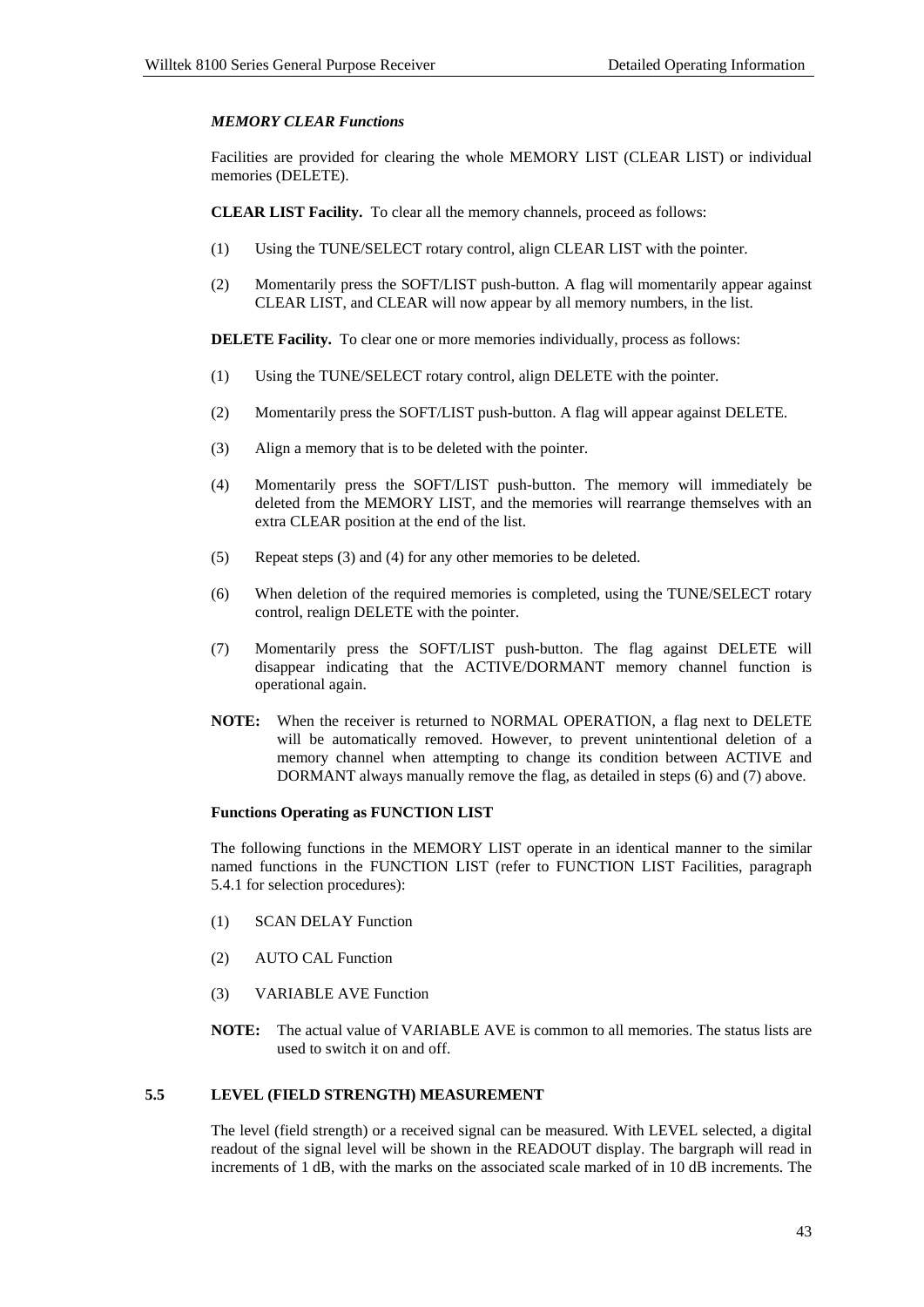range of the bargraph with the ATTENUATION out is from −24 dBµV to 60 dBµV (or the equivalent in other units). The bargraph range is dependent on the selected level of attenuation; e.g. with 50 dB attenuation selected, the bargraph range is 26 dBµV to 110 dBµV (or the equivalent in other units).

The bottom 14 dB of the signal level bargraph is outside the receiver specification, but can be used for making measurements with reduced accuracy. When dB<sub>u</sub>Vm is selected, the bargraph will still read  $dB\mu V$ . Only the level readout will have the antenna correction factor applied to it.

The squelch threshold marker can be set anywhere on the bargraph scale by the squelch control.

### **5.6 MOD (MODULATION/DEVIATION) MEASUREMENT**

With MOD (Modulation/Deviation) selected, a digital readout of the modulation (or deviation) level will be shown in the READOUT display.

The modulation readout is in kilohertz when FM is selected, and modulation percentage when AM is selected. The bargraph steps for both AM modulation percentage and FM deviation are as detailed in Table 5-6.

|                  |           | 1000 00 DIRON II II MODOLITION DE TITION DI LIBIO |                  |
|------------------|-----------|---------------------------------------------------|------------------|
| <b>BANDWIDTH</b> | AM/FM     | <b>BARGRAPH</b>                                   | <b>SCALE</b>     |
| <b>SELECTED</b>  |           | <b>INCREMENTS</b>                                 | <b>DIVISIONS</b> |
| N/A              | AM        | 1.5%                                              | 20%              |
| $7.5$ kHz        | <b>FM</b> | 50 Hz                                             | 1 kHz            |
| $15$ kHz         | <b>FM</b> | $100$ Hz                                          | 1 kHz            |
| 120 kHz          | FM        | 1 kHz                                             | $10$ kHz         |

# **Table 5-6.** BARGRAPH MODULATION/DEVIATION STEPS.

The range of the bargraph, for both AM modulation percentage and FM deviation, is detailed in Table 5-7.

| AM/FM     | <b>DISPLAYED</b>           | <b>SPECIFIED</b>          |
|-----------|----------------------------|---------------------------|
|           | <b>RANGE</b>               | <b>RANGE</b>              |
| AM        | 0\% to 126\%               | $0\%$ to $90\%$           |
| <b>FM</b> | $0 \text{ kHz}$ to 4.2 kHz | 0 kHz to $3.75$ kHz       |
| <b>FM</b> | $0 \text{ kHz}$ to 8.4 kHz | 0 kHz to $7.5$ kHz        |
| FM        | $0$ kHz to 84.4 kHz        | $0 \text{ kHz}$ to 60 kHz |
|           |                            |                           |

# **Table 5-7.** BARGRAPH MODULATION/DEVIATION RANGES

A good signal-to-noise ratio is required to make accurate modulation measurements, especially at low AM percentages or low FM deviations, and for maximum accuracy a signal level of 30 dB, or greater, above the receiver noise level is recommended.

When measuring AM percentages, 0.1 s under LEVEL DETECT should normally be selected. The bargraph shows levels that are outside the receiver specification, however measurements can be made, but with reduced accuracy.

AM measurements can not be made with the PEAK detector selected, and the message "AVERAGE.1 s AND 1 s ONLY FOR MODULATION MEASUREMENTS" will be shown when this is attempted.

When modulation is being measured, the value of the readout will be the maximum peak value of the modulation percentage in AM, and the maximum peak deviation in FM. The readout will hold the maximum peak value for one second; however, this value will be immediately updated if a higher level occurs during the one second holding period, and a new one second holding time will commence. The bargraph will follow quick changes in modulation level and is a good guide to instantaneous changes.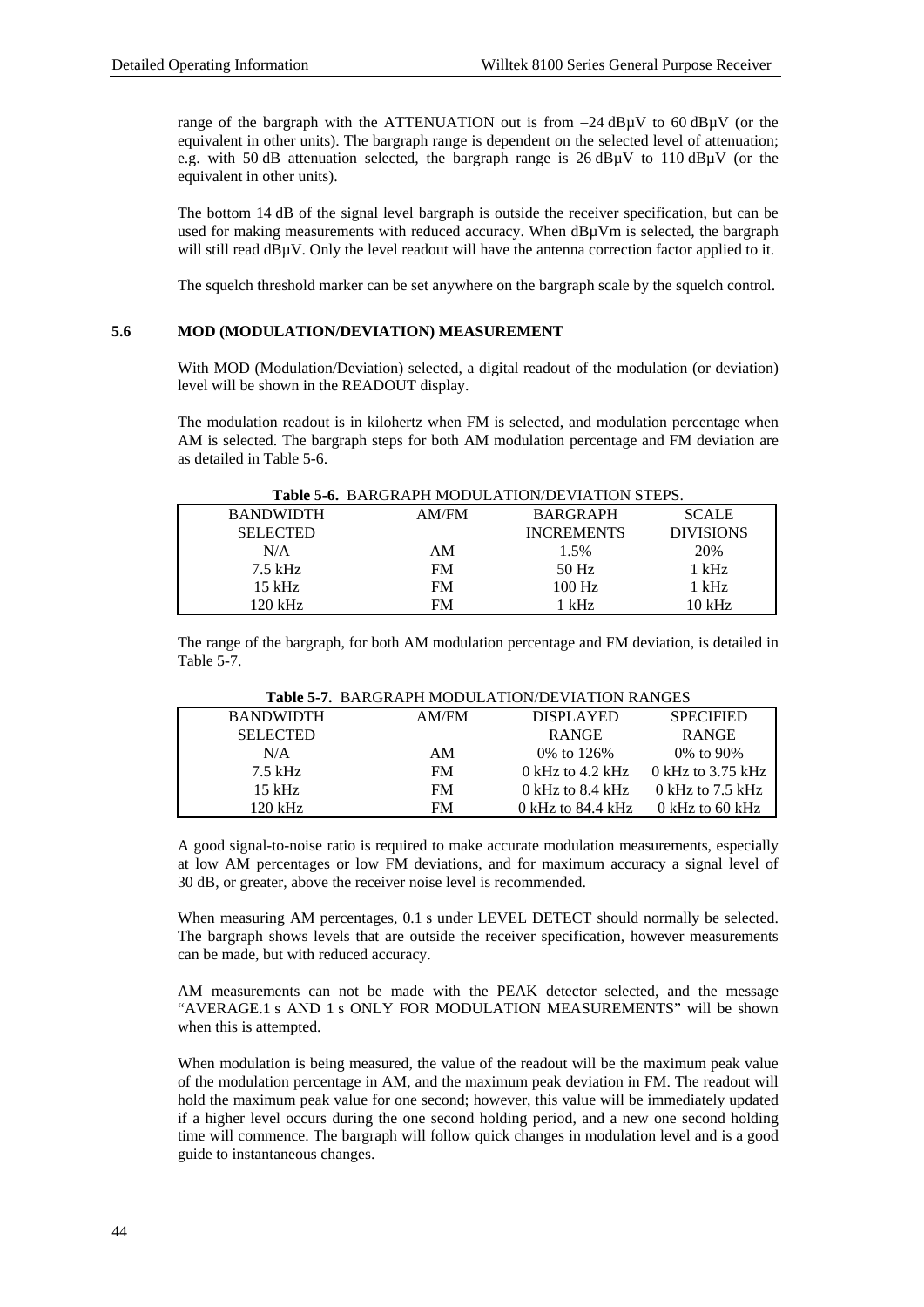When steady tones are measured, jitter on the readout will occur due to the peak detector responding to the noise superimposed onto the audio. This effect will tend to get worse at low signal levels.

When measuring modulation with significant high frequency content, a wider bandwidth should be selected. The receiver is calibrated with a modulating tone of 400 Hz.

# **5.7 SIGNAL LEVEL DETECTION**

#### 5.7.1 Introduction

Signal level detectors are selected from the FUNCTION LIST. The normal detectors provided are:

| AVERAGE 5 ms | $\overline{\phantom{0}}$ | 5 millisecond response time.   |
|--------------|--------------------------|--------------------------------|
| AVERAGE.1 s  | $-$                      | 100 millisecond response time. |
| AVERAGE 1 s  | $\overline{\phantom{0}}$ | 1 second response time.        |
| PEAK 1 s     |                          | 1 second hold time.            |

With the AVERAGE detectors, the signal readout will not vary when receiving steady signal level or AM (amplitude modulated) transmissions if the modulation is symmetrical (i.e. the increase above the carrier level is the same as the decrease).

Some transmitters have asymmetrical modulation and this will be reflected in the readout, which will be higher or lower, depending upon whether the modulation is upward or downward. Some transmitters are adjusted for upward modulation to give more "talk power".

With FM (frequency modulated) transmissions, a slight reduction of the readout may occur, depending upon the amount of deviation, the modulating frequency and the receiver bandwidth selected. This is because some of the energy in the transmission will fall outside the receiver bandwidth.

# 5.7.2 AVERAGE 5 ms Detector

This detector is used when the external signal level output is used to measure rapidly changing signals, or when FM transmissions are being monitored under changing conditions (e.g. when mobile). This detector is not suitable for the monitoring of AM transmissions.

When either of the other average detectors are selected and scanning is commenced, this detector will automatically be selected. The receiver will automatically revert back to the previously selected average detector when the SCAN function is deselected, or when the receiver stops on a signal. This is to enable the receiver to respond quickly to signals despite the fast rate of scan.

This detector is also automatically selected momentarily when a PRIORITY CHANNEL is sampled, the receiver again reverting to a stored PRIORITY CHANNEL status if it is busy. Due to the response time of the liquid crystal display, the bargraph will only respond to signals varying at the rate of 2 Hz or less. This will only give an approximate of the signal strength variations under mobile conditions, especially at high frequencies where the signal flutter can be very rapid.

# 5.7.3 AVERAGE.1 s Detector

This detector is suitable for most general purpose monitoring and measuring applications. When making AM measurement, the minimum modulating frequency that can be measured accurately is 100 Hz.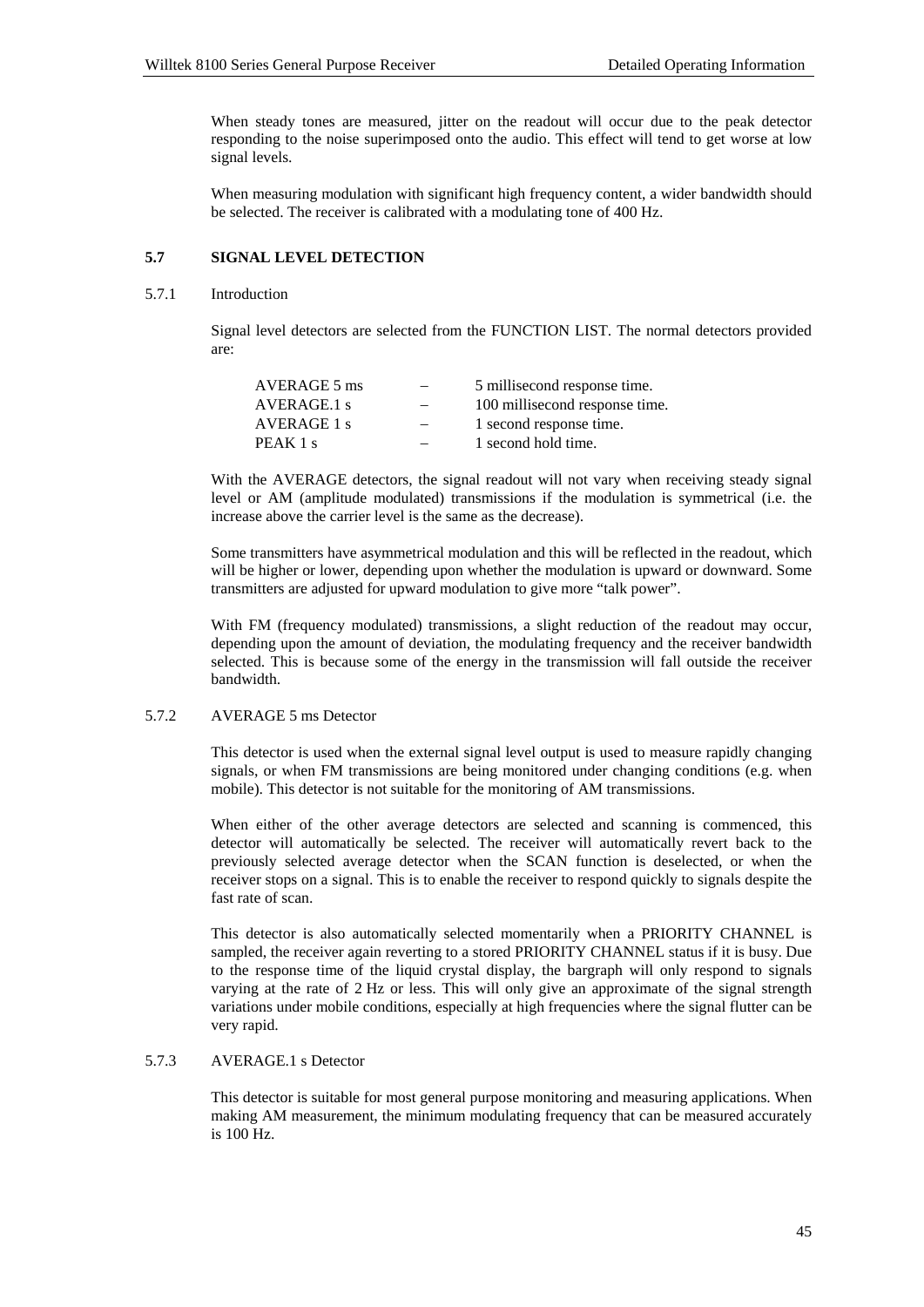### 5.7.4 AVERAGE 1 s Detector

This detector is used when monitoring AM transmissions which contain a low frequency audio content. A good quality external loudspeaker is recommended for doing this. With this detector selected, the signal level bargraph will have a slow response.

### 5.7.5 VARIABLE AVERAGE Facility

The facility is provided for the user to apply a VARIABLE AVERAGE time (normally adjustable from 1 s to 99 s) on the displayed level readout.

This averaging differs in type from the other AVERAGE times selected under the LEVEL DETECT title (described above); these times are determined by the response of the gain control loop within the receiver IF, whereas the VARIABLE AVERAGE acts on the readout only. This means that although a long VARIABLE AVERAGE time is selected, the restrictions of the control loop time constants will apply when demodulating AM transmissions.

For the majority of measuring applications with the VARIABLE AVERAGE in operation, select the 0.1 s time under LEVEL DETECT.

The starting level for the variable averaging function is made equal to the existing signal level in the receiver whenever VARIABLE AVE is turned ON, and whenever the receiver is calibrated. This is useful when a long variable averaging time has been set, and enable signal level readings to be taken immediately.

The level readout is updated every second with the new averaged value. This feature is particularly useful for removing jitter on the readout at very low signal levels.

To give an indication of the instantaneous signal level when a long VARIABLE AVERAGE time is selected, the bargraph time constant will be that of the time under LEVEL DETECT.

VARIABLE AVERAGE is not available when PEAK is selected and the message "VARIABLE AVE and PEAK NOT SELECTABLE TOGETHER" will be shown when this is attempted.

# 5.7.6 PEAK 1 s Detector

This detector is used to capture the level of a burst of carrier down to 1 ms in duration, and holds the reading on the level readout for one second.

The bargraph will respond to changes in signal much quicker than the readout, to give an indication of the signals existing while the readout is holding. It will also capture the peak level of a signal which is changing rapidly.

The readout is updated immediately a signal occurs that is greater than the existing reading, and the increased signal restarts the one second holding time. Although peak responding, the PEAK readout shows the rms value of a sine wave having the same peak level as the signal being measured; therefore, for a steady state signal with no modulation, the level measured will be the same as for AVERAGE. It will be noticed however, that at signal levels near the residual noise level of the receiver, the reading on PEAK will be slightly more than AVERAGE for a steady state signal. This is because the PEAK detector will respond to the peaks of the noise that will be superimposed onto the signal at low levels.

When measuring the signal level of AM transmissions, this detector will respond to the peaks of the modulation envelope, i.e. if the transmission is 100% modulated, a reading 6 dB in excess of the unmodulated carrier level will be indicated.

AM measurements can not be made with the PEAK detector selected and the message "AVERAGE. 1 s AND 1 s FOR MODULATION MEASUREMENTS" will be shown if this is attempted.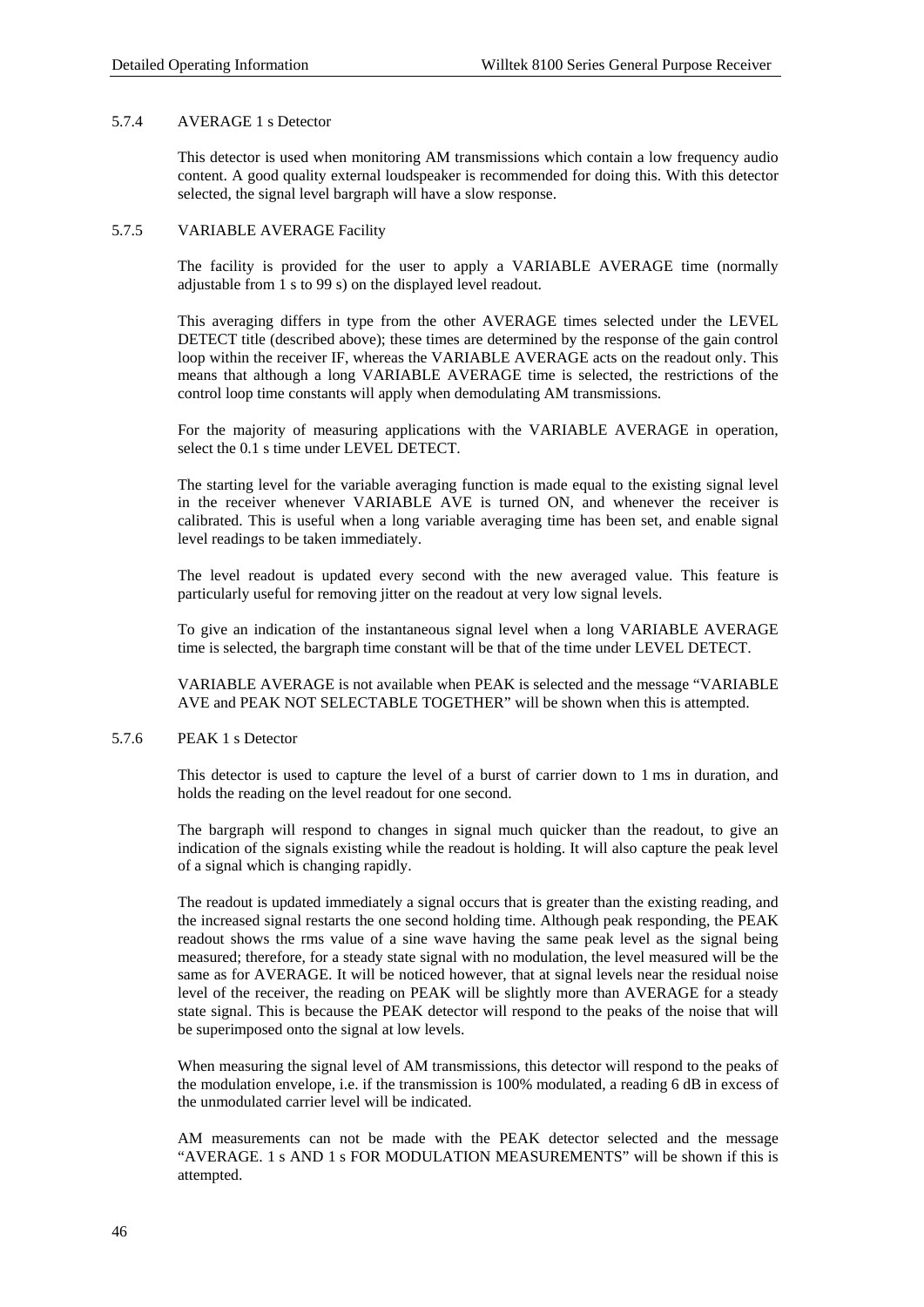When transient signal levels of over 60 dB<sub>u</sub>V occur, the readout may not be correct because of the finite amount of time the ATTENUATOR takes to switch in. If high transient signal levels are measured the appropriate amount of attenuation must be manually switched in, using the ATTENUATION function in the FUNCTION LIST.

# **5.8 AM/FM AUDIO DETECTORS**

There are two types of audio detector for reception of AM (amplitude modulated) and FM (frequency modulated) signals.

## 5.8.1 AM Detector

The AM detector has a low distortion for modulation depths up to 90%. When AM is selected, the bargraph and level readout on MOD will read the peak modulation percentage.

The volume level in AM will change less than 1 dB over the receiver's specified measuring range for a given percentage of modulation.

## 5.8.2 FM Detector

When FM is selected, the bargraph and level readout on MOD will read peak deviation. When MOD and FM are selected, the de-emphasis is switched out. The volume level in FM will change less than 1 dB over the receivers specified measuring range for a given amount of deviation.

# **5.9 SWITCHABLE AUDIO BANDPASS FILTER**

Facilities are provided for switching a steep-sided audio bandpass filter IN and OUT.

# 5.9.1 Audio Filter OUT

In this condition, the frequency response of the receiver is determined by the IF bandwidth and the de-emphasis. The  $-3$  dB frequency response of the loudspeaker, headphone and 600  $\Omega$  line outputs are listed in Table 5-8.

FM deviation measurements may be taken with an accuracy of  $\pm 500$  over the audio frequency ranges in Table 5-7.

|           | Table 5-8. HEADPHONE AND 600 OHM LINE OUTPUT RESPONSES |                         |
|-----------|--------------------------------------------------------|-------------------------|
| DET.      | <b>BANDWIDTH</b>                                       | <b>TYPICAL RESPONSE</b> |
| FM        | 7.5 kHz                                                | $20$ Hz to 3.5 kHz      |
| <b>FM</b> | $15$ kHz                                               | 20 Hz to $4.5$ kHz      |
| <b>FM</b> | $120 \text{ kHz}$                                      | $20$ Hz to $10$ kHz     |
| AM        | $7.5$ kHz                                              | 20 Hz to $3.5$ kHz      |
| AM        | $15$ kHz                                               | $20$ Hz to 7.5 kHz      |
| AΜ        | 120 kHz                                                | $20$ Hz to $10$ kHz     |

**Table 5-8.** HEADPHONE AND 600 OHM LINE OUTPUT RESPONSES

AM modulation percentage measurements may be taken with an accuracy of  $\pm$ 5% AM, over the audio frequency ranges in Table 5-7.

Any sub-audible or supervisory tones can be heard or measured with the audio filter out.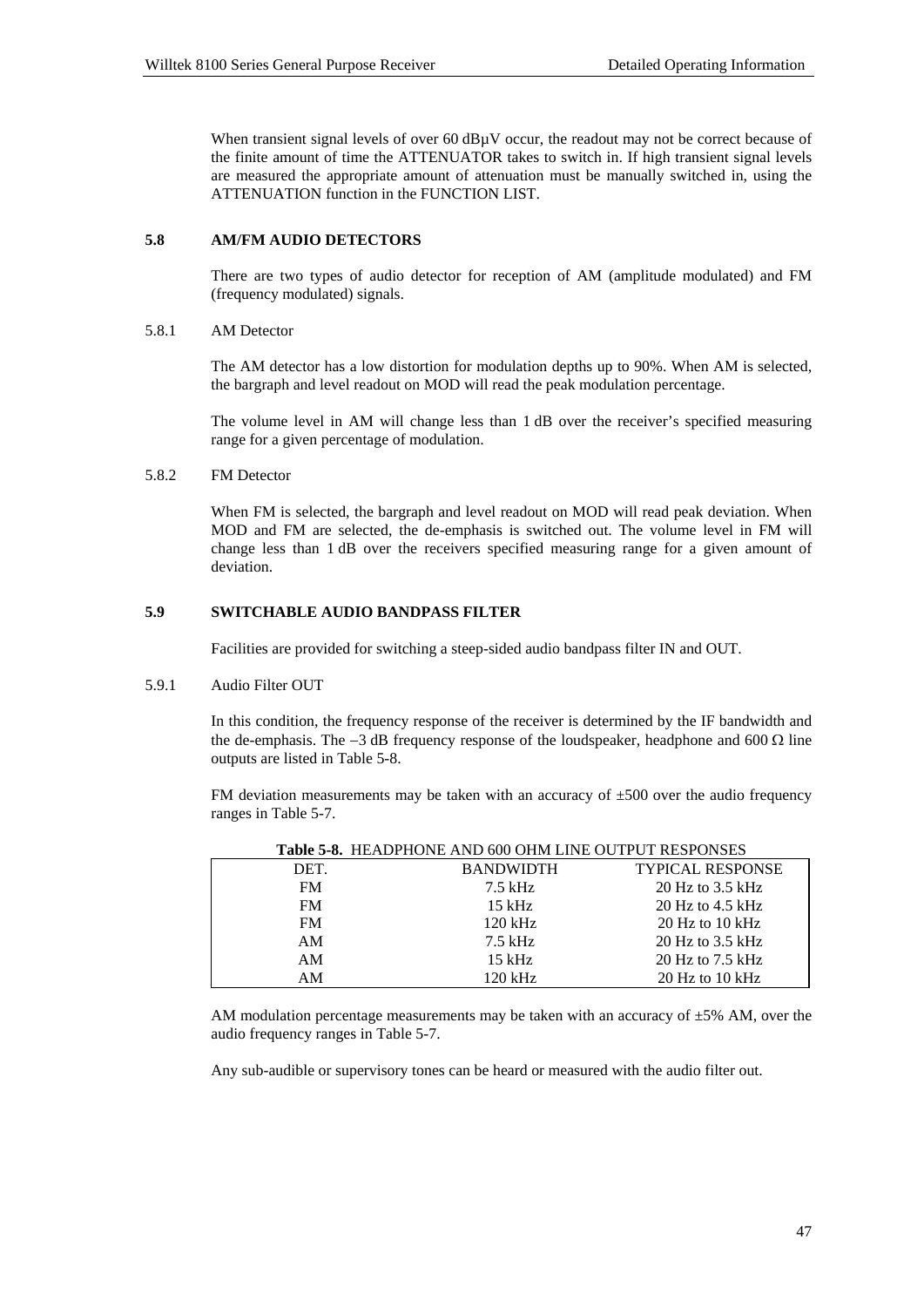# 5.9.2 Audio Filter IN

With the audio filter IN, the receiver is suitable for monitoring speech transmissions, with the signal-to-noise ratio of weak signals being enhanced. Sub-audible tones are effectively filtered out, with at least 45 dB rejection of a 200 Hz tone being given, as compare with peak speech level in a typical system.

In MOD, the modulation measurement will be of only the frequencies within the passband of the audio filter (300 Hz  $-1$  dB to 2.4 kHz  $-1$  dB). The measurement accuracy may be slightly impaired with the audio filter IN.

# **5.10 IF BANDWIDTH SELECTION**

All 8100 Series receivers have three bandwidths available: 7.5 kHz, 15 kHz and 120 kHz. Some models of receiver have an additional bandwidth available. Refer to Section 8 for details of the IF bandwidths available on your receiver.

# 5.10.1 7.5 kHz Bandwidth

This bandwidth is normally used for monitoring and level measurements in FM 12.5 kHz channel spacing systems. 7.5 kHz bandwidth can also be used with FM 25 kHz channel spacing systems where the deviation is low; it may also be used for AM speech transmissions.

# 5.10.2 15.0 kHz Bandwidth

This bandwidth is normally used for monitoring and level measurements in FM 25 kHz channel spacing systems. This bandwidth should also be used when monitoring or measuring signals with high deviation, or with significant high frequency contents.

# 5.10.3 120 kHz Bandwidth

This bandwidth is normally used for monitoring and level measurements of FM broadcast and cellular radio telephone systems.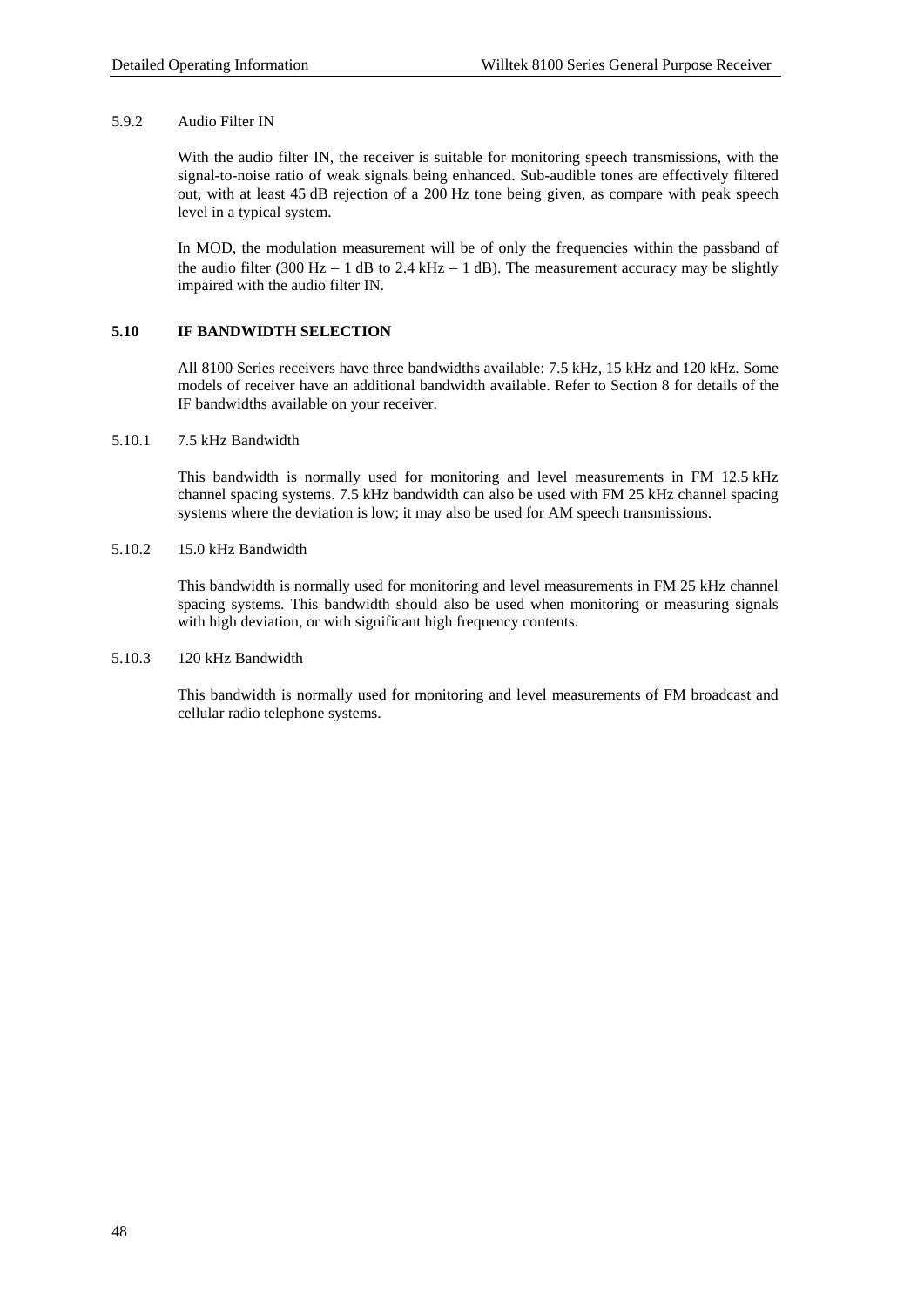# **5.11 CALIBRATION FACILITIES**

# 5.11.1 Introduction

Willtek 8100 Series General Purpose Receivers have an accurate internal reference source which is switched into the RF input when calibration is in progress. To prevent strong signals at the RF input leaking through the calibration relay and upsetting the calibration level, 20 dB of attenuation is automatically selected during calibration.

To ensure accuracy calibration is inhibited when a signal level of above 60 dB $\mu$ V exists in the receiver, and the warning message "REDUCE RF INPUT LEVEL" will be and four beeps will sound.

The time to calibrate is about one second, and during this time the word "CALIBRATING" will be shown in place of frequency on the display.

The receiver will automatically calibrate every time it is switched ON. When in use, if the receiver fails to calibrate after three seconds, the word "UNCAL" will be displayed in place of the level readout and four beeps will sound. The receiver can still be used to monitor signals, and calibration may be achieved on other frequencies or bandwidths.

#### 5.11.2 Calibration with AUTO CAL OFF

In this condition, the CAL/LOCK push-button must be momentarily pressed to initiate calibration. If accurate measurements are required, it is recommended that the receiver is calibrated:

- (1) Every 10 minutes.
- (2) Whenever the frequency or bandwidth is changed.
- (3) Whenever there is a marked change in ambient temperature.

For general monitoring applications it is not necessary to recalibrate.

#### 5.11.3 Calibration with AUTO CAL ON

When accurate measurements of many signals have to be made, with AUTO CAL selected, the receiver will automatically calibrate one second after a change in frequency has been made, or immediately when scanning and the receiver stops on a signal, or if a change in bandwidth is made.

AUTO CAL will be inhibited on any frequency or memory channel where a signal level of over 60 dBµV exists. When AUTO CAL is selected in MEMORY MODE, calibration will occur immediately a new memory is selected. AUTO CAL appears on both lists and can be selected independently for MEMORY MODE and FREQUENCY MODE.

# **5.12 SELECTABLE ATTENUATION**

# 5.12.1 Introduction

The 8100 Series receivers have an attenuation facility, which can be switched in to enable large signals to be measured. This facility is also useful when a good VSWR at the receiver input is required at all frequencies, and when the receiver is used in a very high field strength area which could cause a receiver overload.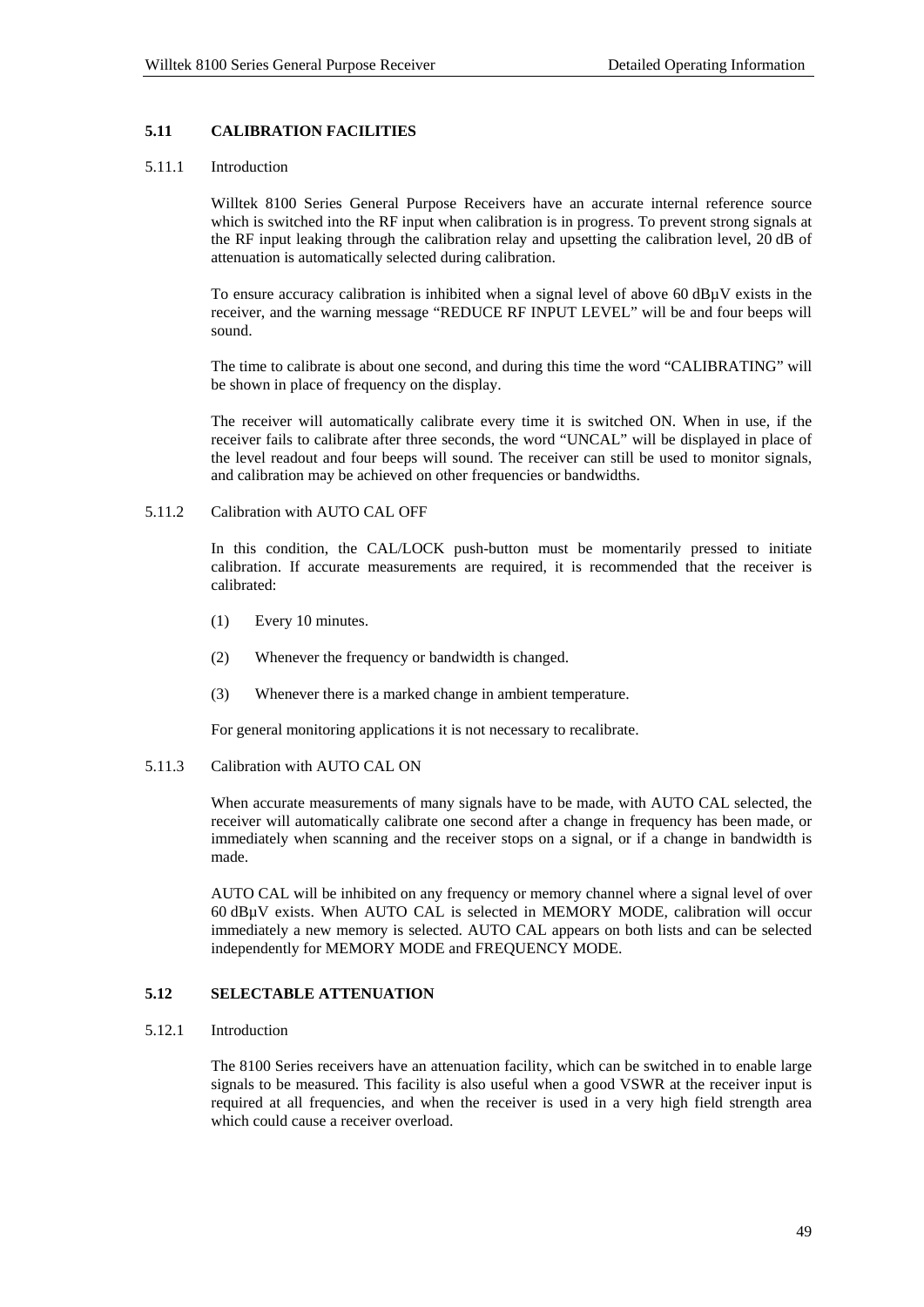Attenuation can either be switched IN (ATS, 10, 20, 30, 40 or 50 dB attenuation, as selected in the appropriate LIST), or OUT (0 dB attenuation). Regardless of whether attenuation is selected or deselected, an automatic attenuation ranging facility is normally in operation to keep the received signal on the display during high RF input conditions. An additional facility, attenuation fixed (ATF), may be used to set the attenuation to a fixed level, regardless of RF input level.

# 5.12.2 Attenuation Deselected (ATD)

With ATTENUATION deselected, if the measured signal exceeds the maximum able to be indicated on the bargraph/numeric display, attenuation is progressively added. First, the receiver will put in 20 dB RF attenuation. If the signal is still over range, 20 dB IF attenuation will be added, and if still over range, the final 10 dB IF attenuation will be added.

Beeps may sound when above occurs; because the receiver goes into momentary overload in the time the attenuation takes to switch IN, activating the overload warning beeps for a short period of time.

The range of the bargraph with the ATTENUATION out is from −24 dBµV to 60 dBµV (or the equivalent in other units). When "ATD" is shown on the display, it will only change to "ATS" when attenuation is selected manually.

# 5.12.3 Attenuation Fixed (ATF)

When attenuation fixed (ATF) is selected, the attenuation is fixed at the current level, regardless of RF input level. When in the FUNCTION LIST, a flag is shown against ATF indicating that fixed attenuation is in operation.

# 5.12.4 Attenuation Selected (ATS)

With ATTENUATION selected, the receiver has variable attenuation (10, 20, 30, 40 or 50 dB), and the bargraph range is dependent on the selected level of attenuation: e.g. with 50 dB attenuation selected, the bargraph range is  $26 \text{ dB} \mu \text{V}$  to  $110 \text{ dB} \mu \text{V}$  (or the equivalent in other units). The selected attenuation level (shown in the respective LIST) is normally applied, unless a high RF input is received which would otherwise exceed the maximum indication. When this condition occurs, attenuation is progressively added (as described in 5.12.2) until the indication is below the maximum on the bargraph/numeric display.

When in FUNCTION LIST, a flag will only show against "ATS" (IN or −40 dB) when ATTENUATION has been selected manually, even though automatic selection of ATTENUATION may have occurred.

# **5.13 SCANNING AND PRIORITY CHANNEL FACILITIES**

# 5.13.1 Introduction

Facilities are provided to automatically scan between two selectable limit frequencies, scan the ACTIVE memory channels, or periodically sample one or two PRIORITY CHANNELS. When scanning the memories or between frequency limits, the letters SC will be displayed flashing in place of "Hz" at the top of the display. Scanning will be halted whenever a station is received that is above the squelch threshold level or whenever the squelch is turned fully counterclockwise, and SC will stop flashing.

When the PRIORITY CHANNELS are in operation, the letters P1 or P2 will be shown flashing in place of Hz. The receiver will stay on a PRIORITY CHANNEL whenever a signal above the squelch threshold level of a PRIORITY CHANNEL is received, or whenever the squelch is turned fully counterclockwise, and P1 or P2 will stop flashing.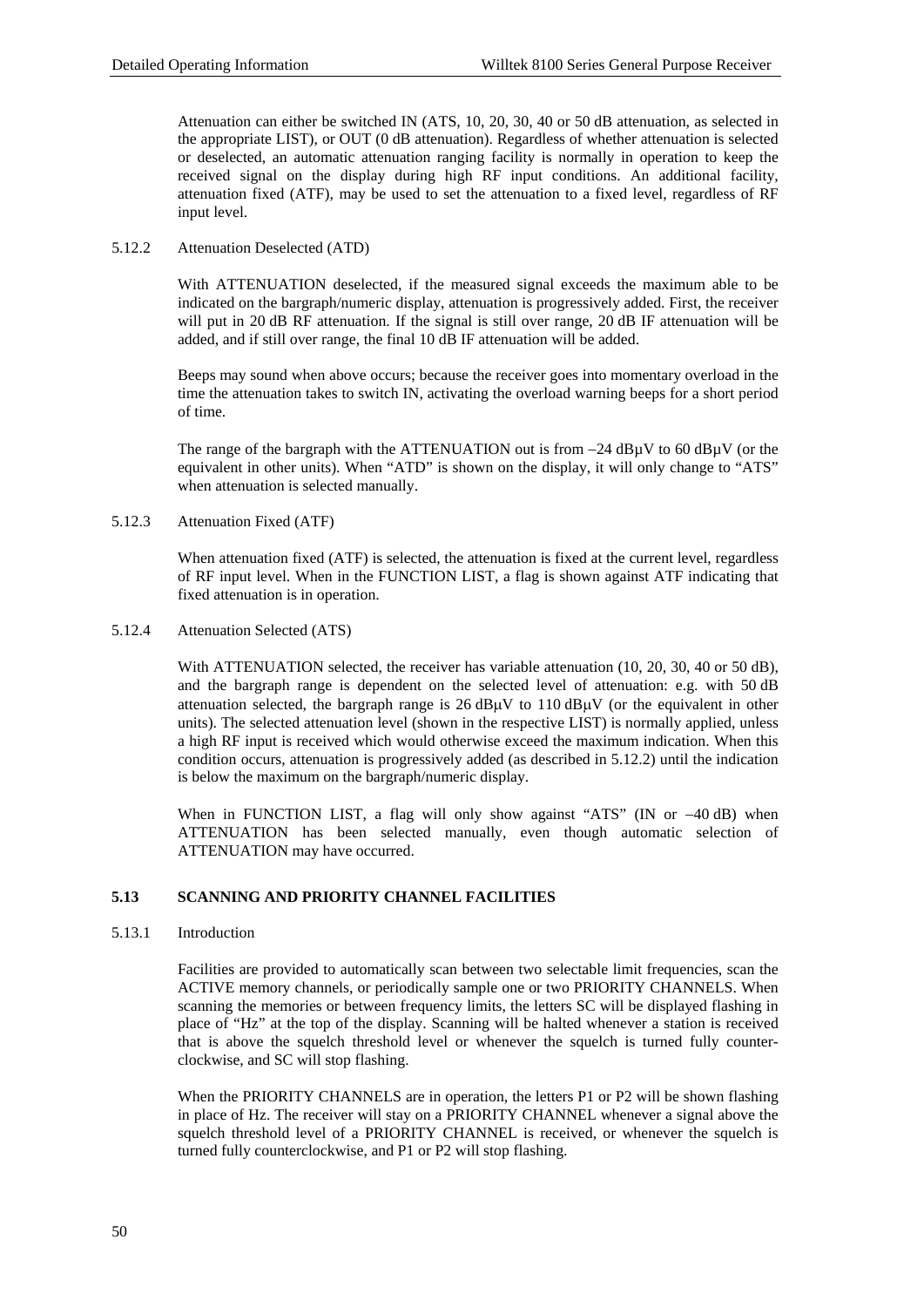When PRIORITY CHANNELS and SCANNING (Limit Scan or Memory Scan) are both in operation, SC will flash alternately with P1 or P2.

See SCAN DELAY Function (under paragraph 5.4.1, FUNCTION LIST Facilities), for details of the SCAN HOLD, DWELL, SAMPLE and RESUME times associated with the SCAN and PRIORITY CHANNEL functions.

If scanning is halted by, or if a PRIORITY CHANNEL receives a signal above, 60 dBµV, a fixed attenuation level will automatically be applied to the signal (see Selectable Attenuation, paragraph 5.12). Because this will reduce the level indicated on the bargraph, and the squelch threshold level is controlled by the bargraph level, the SQUELCH control may have to be turned an amount counterclockwise to stop the receiver moving on to the next frequency or memory.

### 5.13.2 LIMIT SCAN Function

When LIMIT SCAN is commenced, if the present receiver frequency is outside the LIMIT SCAN frequencies (set on the FUNCTION LIST), the receiver will immediately jump to the lowest frequency limit and start scanning up.

If the present receiver frequency lies anywhere between the limit frequencies, the receiver will start scanning from its present frequency upwards.

If halted by a signal, scanning can be manually resumed, or the direction of scan changed, by a clockwise (up) or counterclockwise (down) turn of the TUNE/SELECT control.

When scanning, a fixed receiver status is automatically set up to enable the receiver to scan quickly. Upon halting on a signal, the receiver will immediately revert back to the status that existed before scan commenced. Any alteration of the SOFT function is subsequently stored as part of the receiver status that will be recalled when the receiver next halts on a signal. SCAN DWELL, HOLD and RESUME times (adjusted in the FUNCTION LIST) should be adjusted as required.

When 0 seconds DWELL time is selected, the receiver will scan as fast as possible 20 MHz per minute equal to twenty-six 12.5 kHz channels in one second), but the display will be updated slowly. If a faster display update is required, the DWELL time should be adjusted to 0.1 seconds or longer, but this will be at the expense of scan speed.

Up to 100 unwanted frequencies can be skipped over by entering them into the LOCKOUT LIST, however the speed of scan will be slower with the LOCKOUT ON. When a signal on the unwanted frequency is being received, during receiver scanning, LOCKOUT can be performed by a one second press of the CAL/LOCK push-button. The LOCKOUT LIST will automatically be cleared when new LIMIT SCAN frequencies are entered or when the receiver is switched OFF.

# 5.13.3 MEMORY SCAN Function

When MEMORY SCAN is commenced, the receiver will start scanning all the ACTIVE memories up from the present memory selected. When scanning, a fixed receiver status is set up to enable the receiver to scan quickly.

Upon halting on a signal, the receiver will automatically revert back to the memorized receiver status. Any alteration to the squelch level will be stored as the new squelch level for that particular memory. It must be born in mind that with a short HOLD time selected, there may not be enough time to update a new squelch level if the signal ceases.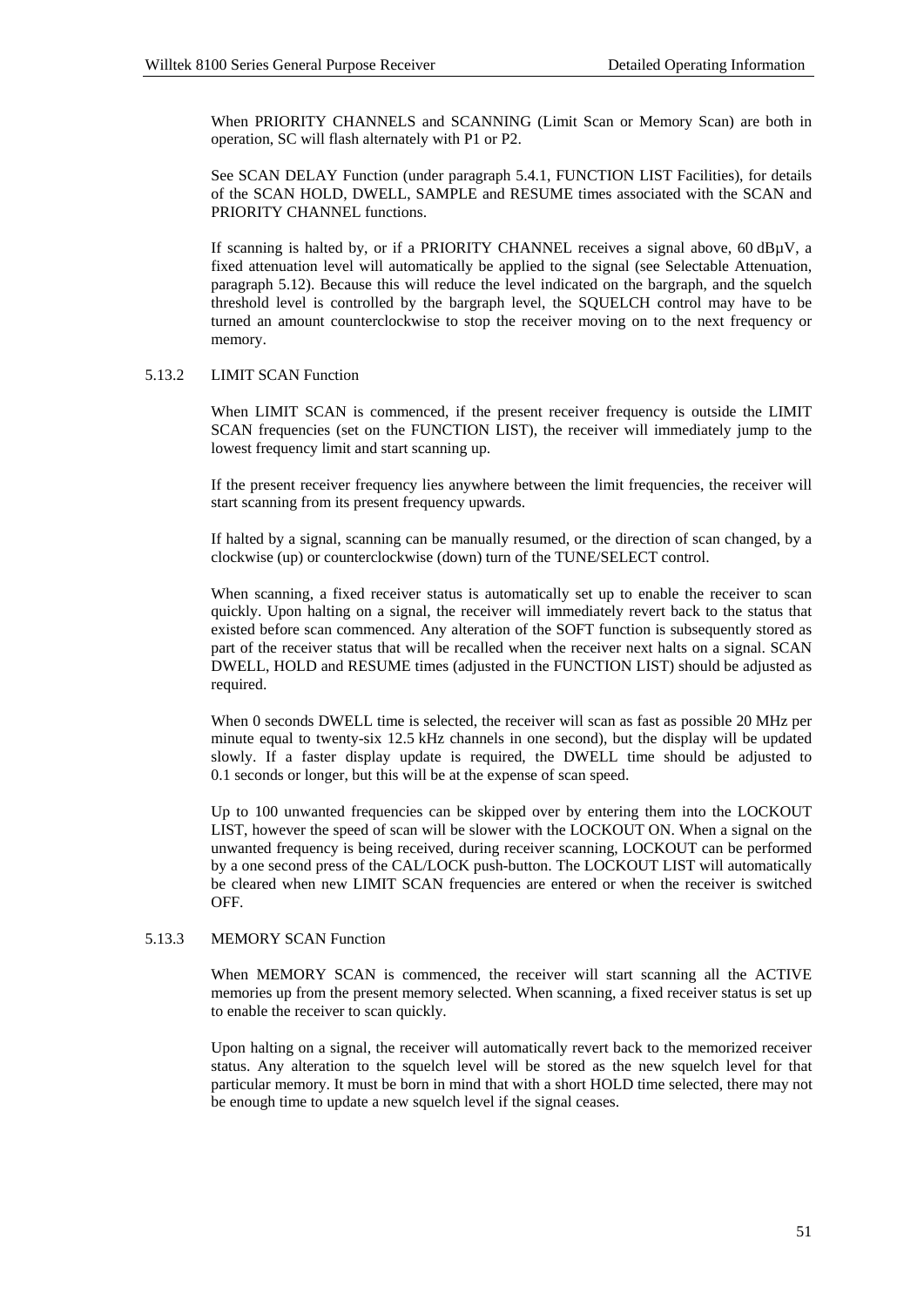With SCAN DWELL time (set on the MEMORY LIST) at 0 seconds, the scan will be as fast as possible, which is nominally all 40 memories in four seconds, but this will vary slightly depending on the frequency separation of the memories.

To have a display update for every memory channel, the DWELL time (on the MEMORY LIST) should be adjusted to 0.1 seconds or longer, but this will be at the expense of scan speed.

Any number of memory channels can be skipped over by making them DORMANT. This can be done by means of the MEMORY LIST or immediately by a one second press of the CAL/LOCK push-button when a signal on the unwanted memory is being received.

# 5.13.4 PRIORITY CHANNELS Functions

The PRIORITY CHANNELS are sampled at the rate set on the FUNCTION LIST. The time the receiver actually takes to sample the PRIORITY CHANNELS depends upon the PRIORITY CHANNEL frequencies relative to the existing receiver frequency, but will be in the order of half a second.

If a station is being received, an apparent break in transmission will occur for approximately half a second every time a PRIORITY CHANNEL is sampled. The PRIORITY CHANNELS can be considered as other memory channels because the complete receiver status entered into the PRIORITY CHANNELS is recalled when a signal occurs on that channel.

Any adjustment of the squelch when a PRIORITY CHANNEL is being received will become the new squelch level that forms part of a PRIORITY CHANNEL status. With a short HOLD or RESUME time selected, there may not be time to update the new squelch level before the receiver goes back to its previous frequency.

If the SOFT/LIST push-button is pressed for one second when receiving a PRIORITY CHANNEL, the appropriate PRIORITY CHANNEL STATUS LIST will be displayed, enabling function changes relating to the PRIORITY CHANNEL to be made. A PRIORITY CHANNEL status can be made the FREQUENCY MODE, NORMAL OPERATION status by actioning the TRANSFER function on a PRIORITY CHANNEL STATUS LIST, and that PRIORITY CHANNEL will now become DORMANT.

# **5.14 TYPICAL OPERATING FUNCTIONS**

The operating functions detailed in the following paragraphs, describe some of the basic operations that the equipment is used for. Figure 5-1 details the displays to be expected in each case.

# 5.14.1 Setting Up (FUNCTION and MEMORY LISTS)

Setup is achieved by selecting each required parameter from the FUNCTIONS LIST (Display 1). Each selected function is indicated by a "flag" (Display 2), with each selection being automatically stored in non-volatile memory. The receiver status and frequency of operation can be memorized, and the MEMORY LIST (Display 3) indicates the frequency of each memorized setup, and the availability of unallocated memories.

# 5.14.2 Field Strength Measurement

In this receiver mode the display indicates the main receiver parameters (Display 4). These parameters include:

- (1) Tuned frequency.
- (2) Level detector type and time constant.
- (3) Measurement bandwidth.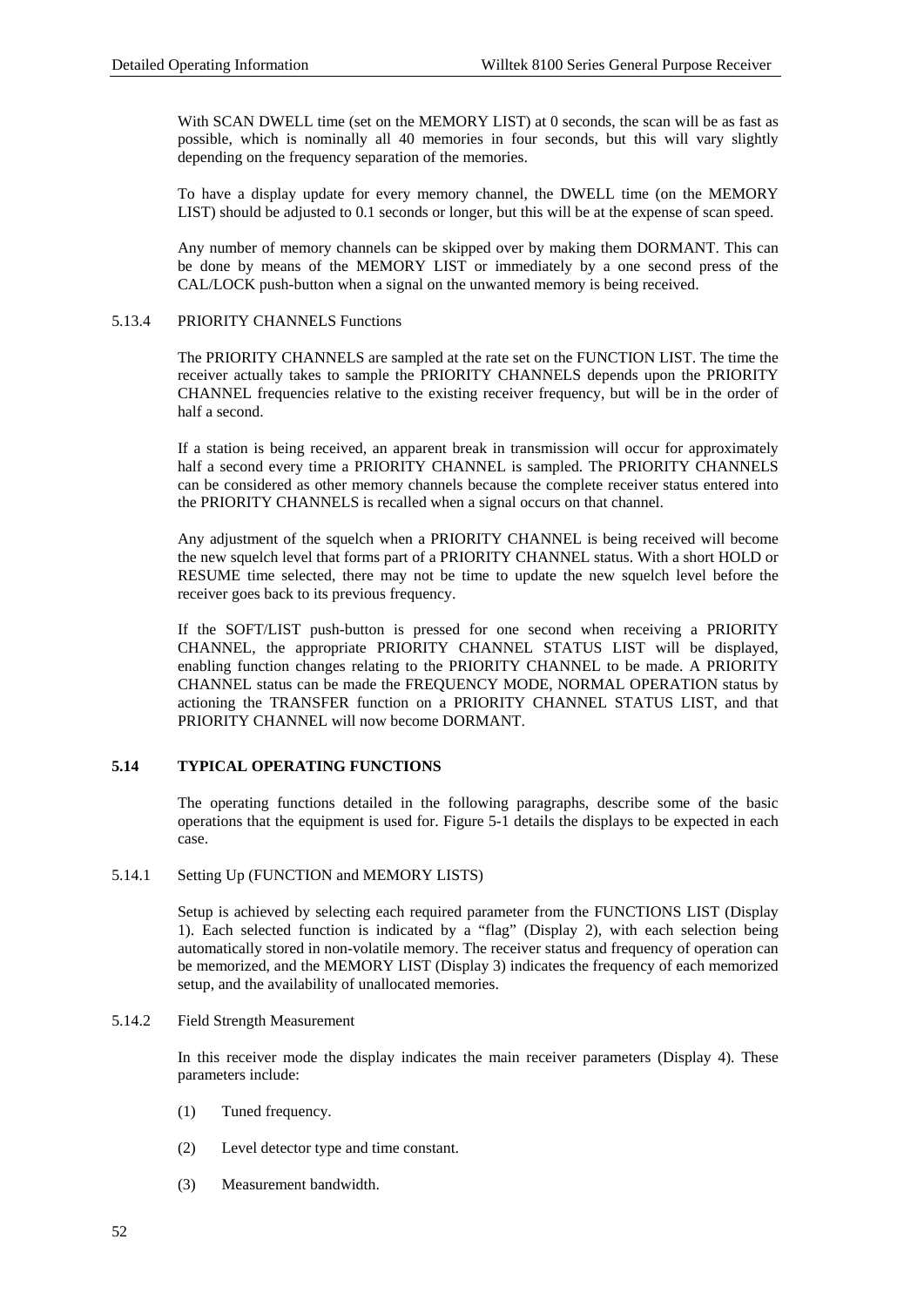- (4) "SOFT" function, if set up.
- (5) A numeric reading of field strength in the selected units.
- (6) A bargraph indication of the relative field strength in the measurement range (typically 84 dB, with a total of 124 dB with selectable or automatic attenuation facility).
- (7) Bargraph indication of squelch level (set by Front Panel control).
- 5.14.3 Modulation Measurement

The modulation level of speech transmission can be measured dynamically under operational conditions. A direct reading of peak FM deviation (Display 5) or peak AM percentage (Display 6) is displayed.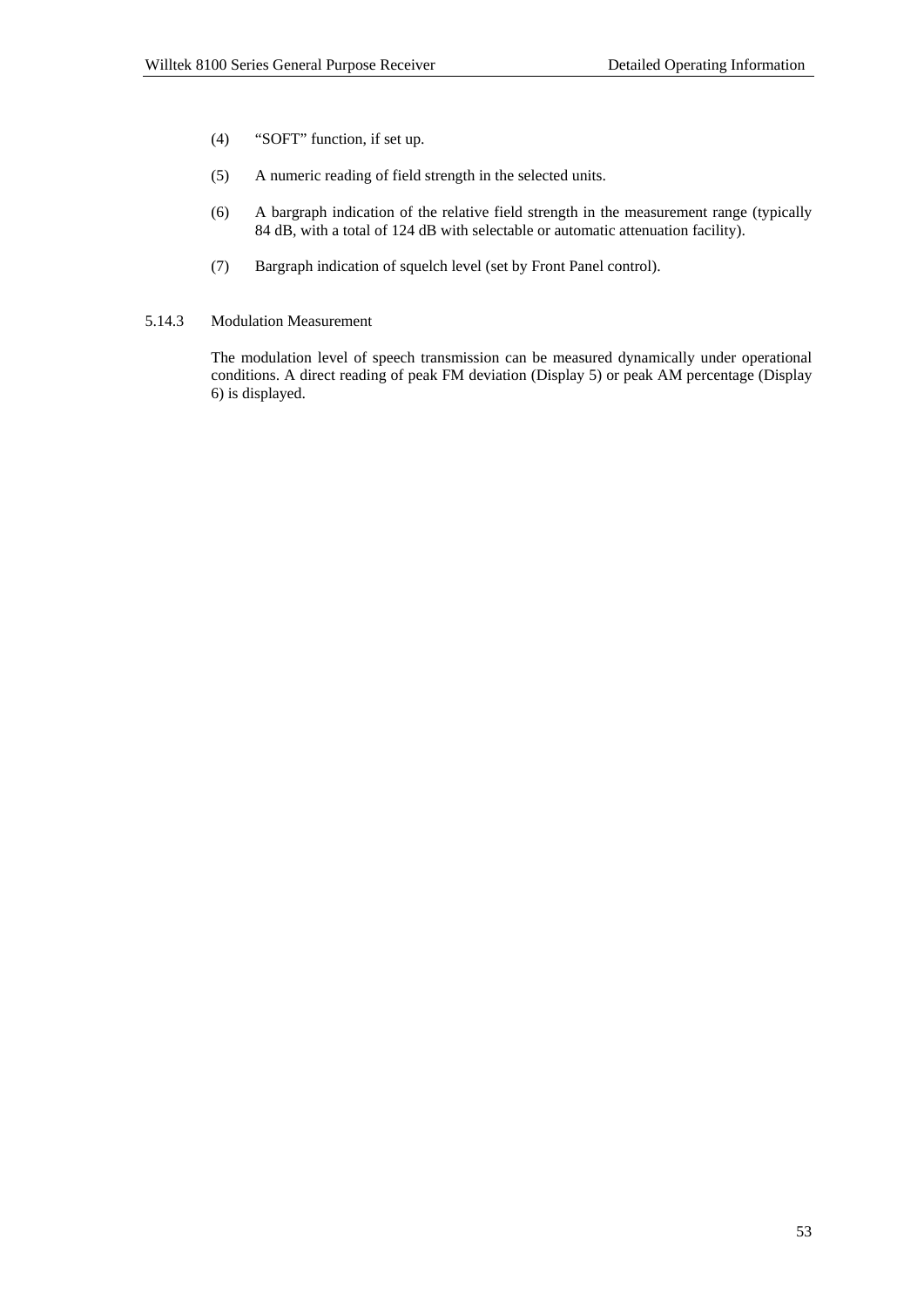

# **DISPLAY 1**

# **FUNCTION LIST**

|  | LEVEL |  |  |  |               | UNITS <b>II</b>        |   |
|--|-------|--|--|--|---------------|------------------------|---|
|  |       |  |  |  | - d B $\mu$ V |                        | e |
|  |       |  |  |  |               | $\mu$ V $\blacksquare$ |   |
|  |       |  |  |  | $d$ B m       |                        |   |

# **DISPLAY 2**

# **SELECTION 'FLAG'**

| CHANNEL LIST |  |  |  |  |  |                                |
|--------------|--|--|--|--|--|--------------------------------|
| M 0 1        |  |  |  |  |  | $1$ 4 7 . 2 1 2 $\blacksquare$ |
| M 0 2        |  |  |  |  |  | $1 \t4 \t7 \t2 \t3 \t7 \t\t m$ |
| M 0 3        |  |  |  |  |  | $1 \t4 \t7 \t2 \t7 \t5 \tM$    |

# **DISPLAY 3**

# **MEMORY LIST**

# **PEAK AM PERCENTAGE**

**DISPLAY 6**

# **Figure 5-2. DISPLAY TYPES**

# 5.14.4 Scanning

In STANDARD MODE, scanning START and STOP frequencies can be set anywhere within the receiver's range, with the option of two priority channels, each with a variable sample time. Unwanted frequencies can be "locked out" using the CAL/LOCK push-button, and the direction of scan can be reversed using the TUNE/SELECT rotary control.

In MEMORY MODE, all or selected "set up" memories can be scanned, with a separate priority channel if required.

# 5.14.5 Calibration

The receiver self-calibration feature is maintained at a high level of accuracy by the use of an accurate internal pulse source reference. Calibration can be initiated by a momentary press of the CAL/LOCK push-button, or automatically selected after each change in frequency (see AUTO CAL under FUNCTION LIST in Section 5).

|                   |        |  |  |  |  | $1\; 6\; 5\; .\; 4\; 0\; 0\; .\; 0\; 0\; 0\; H z$ |
|-------------------|--------|--|--|--|--|---------------------------------------------------|
| F M               | AV 1 s |  |  |  |  | $7 \text{ k } H z$                                |
| 3 2 . 6 d B µ V m |        |  |  |  |  |                                                   |
|                   |        |  |  |  |  |                                                   |

# **DISPLAY 4**

# **FIELD STRENGTH MEASUREMENT**

|  |  |  |  |  | $1\; 6\; 5\; .\; 4\; 0\; 0\; .\; 0\; 0\; 0\; H\; z$  |  |
|--|--|--|--|--|------------------------------------------------------|--|
|  |  |  |  |  | $F \ M \quad A \ V \ . \ 1 \ s \qquad 7 \ k \ H \ z$ |  |
|  |  |  |  |  | 2. 33 k H z D E V M 1 4                              |  |
|  |  |  |  |  |                                                      |  |

# **DISPLAY 5**

# **PEAK FM DEVIATION**

|           |  |  |  |  |  | $1\; 6\; 5\; .\; 4\; 0\; 0\; .\; 0\; 0\; 0\; H\; z$ |
|-----------|--|--|--|--|--|-----------------------------------------------------|
|           |  |  |  |  |  | AM AV. 1 s 1 5 k Hz                                 |
| 48.6% MOD |  |  |  |  |  |                                                     |
|           |  |  |  |  |  |                                                     |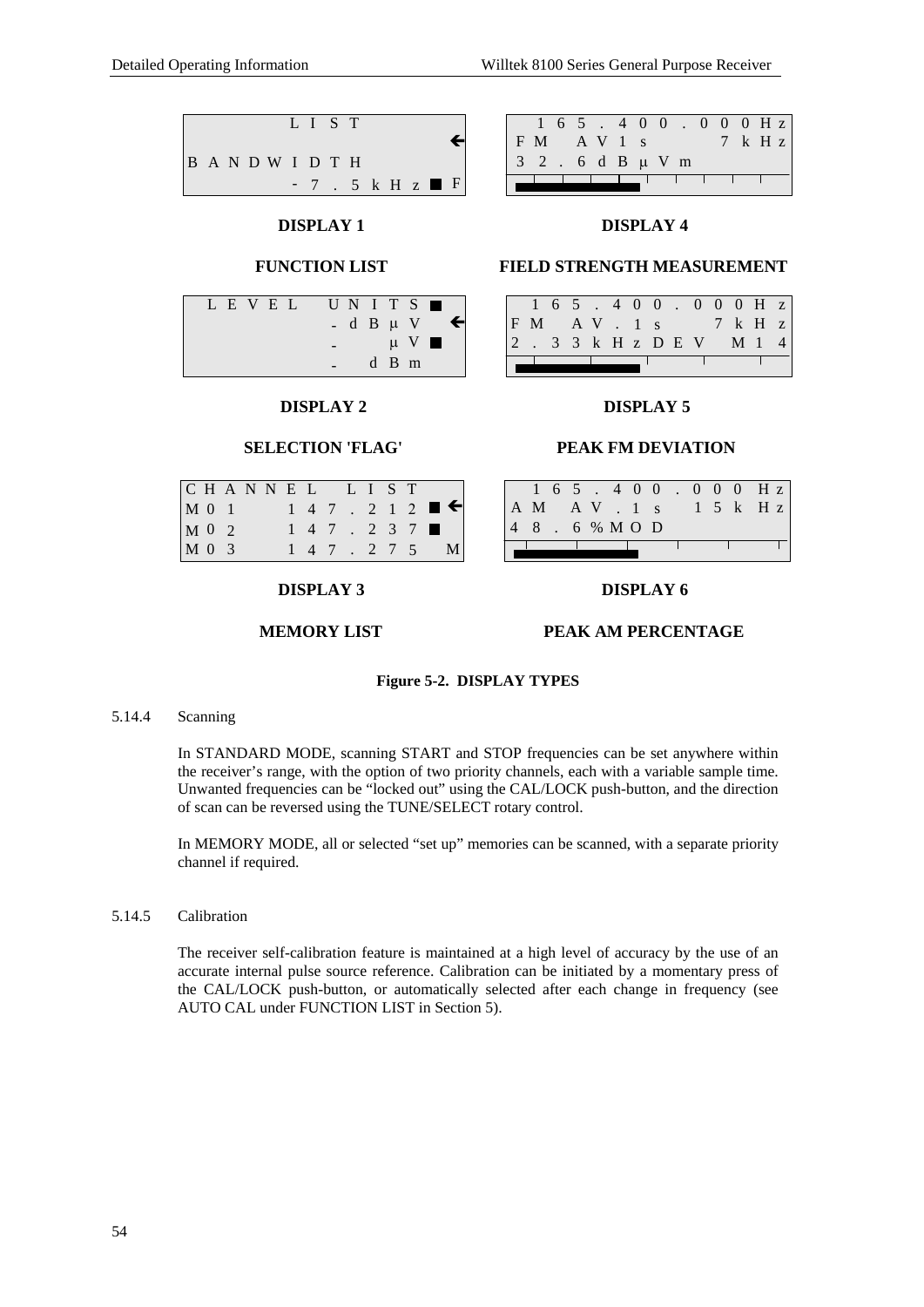# **SECTION SIX** − **PROGRAMMABLE (RS-232-C) OPERATION**

# **6.1 INTRODUCTION**

This section provides the specification and examples of use of the command language used to remotely control the 8100 Series receivers over an RS-232-C interface. Also included is advice on programming for commonly used operations and suggestions for error detection and correction.

# **6.2 RS-232-C GENERAL INFORMATION**

The 8100 Series receiver may be remotely controlled over an RS-232-C communications link to a computer or terminal. This is achieved through use of a command language specific to the 8100 Series receiver.

Statements in this language consist of a command word followed by an optional, or sometimes mandatory argument. There must be at least one space separating the command and its arguments, but there may optionally be other spaces before and after both the command and the argument. The statements should be transmitted as ASCII characters and terminated by a carriage return (ASCII character 13) and all commands must be in upper case characters.

Commands that interrogate the receiver receive their replies as ASCII strings without leading or trailing spaces and terminated by a carriage return. (ASCII character 13).

Commands which do not interrogate the receiver, receive an acknowledgement that the command was received and understood. This takes the form of the command string repeated, if the command requires no explicit reply and it was successful. The 8100 Series receiver will always reply to a command, even if incorrect.

Some commands require a numerical argument, and these should be given as strings of digits with an optional leading "-", but NOT a leading "+". Decimal parts of real numbers will be ignored unless otherwise stated.

In addition, there may be occasions when errors occur and these are reported by a string consisting of "E" followed by a number. For an explanation of these error numbers, see 6.5.

It is not possible to use the 8100 Series receiver front panel to control the receiver as normal during remote control. However, the user can regain control by sending the LOC command or by turning the set OFF and ON again.

The 8100 Series receiver can support a variety of options with its RS-232-C serial link. These options are accessed from the FUNCTION LIST. A selection of baud rates from 75 to 9600 baud can be selected, several parity combinations and one or two stop bits are available to match the characteristics of host computer or terminal.

Once communication has been established then control can take place by using the command language described in this section.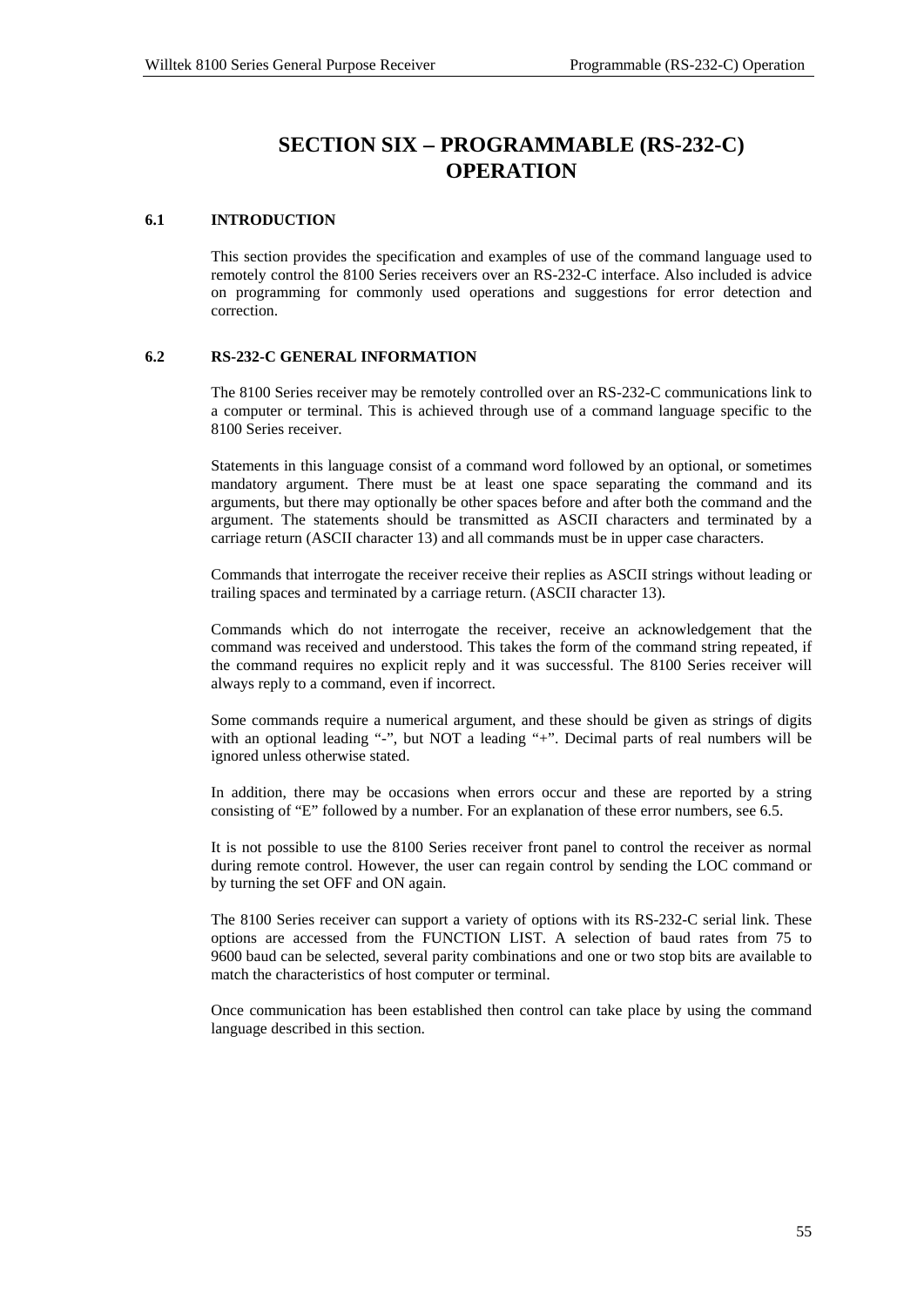# **6.3 SETTING UP THE RS-232-C INTERFACE**

### 6.3.1 Physical Connections

A serial line is connected to the 8100 Series receiver via a 9-way "D"-type connector in the Left Hand Side Panel. The pin connections are listed in Table 6-1.

| PIN No.        | <b>NAME</b> | <b>DIRECTION</b> |
|----------------|-------------|------------------|
| $\overline{2}$ | <b>RXD</b>  | into 8100        |
| 3              | <b>TXD</b>  | out of 8100      |
| 4              | <b>DTR</b>  | out of 8100      |
| 5              | Ground      |                  |
|                | <b>RTS</b>  | out of 8100      |
| 8              | <b>CTS</b>  | into 8100        |

**Table 6-1.** Willtek 8100 SERIES: RS-232-C CONNECTIONS

# 6.3.2 Electrical Characteristics

Input levels of up to  $\pm 30$  V are valid, with an input low threshold of typically  $+0.8$  V and an input high threshold of typically +2.4 V. Input impedance is in the range of 3 to 7 k $\Omega$ . The output will be  $\pm 9$  V with a short-circuit output current of  $\pm 10$  mA.

### 6.3.3 Data Format

The data format must be selected from the data list on the 8100. To do this, proceed as follows:

- (1) Switch the 8100 ON and press the SOFT/LIST push-button for one second (2 beeps). The display should now show the words "FUNCTION LIST", if it does not, then press the MEM/MODE button for one second (2 beeps).
- (2) Use the tuning wheel to scroll through the list until the section headed "SERIAL DATA" is found.
- (3) Align the arrow pointer to the line "LIST" and press the SOFT/LIST push-button for one second (2 beeps). The display should now show "DATA LIST".
- (4) Use the tuning wheel to select which option is to be changed by aligning the arrow with it and pressing SOFT/LIST for one beep.
- (5) The tuning wheel can now be used to scroll through the various values of each option. When the new value has been selected, press the SOFT/LIST push-button momen-tarily (1 beep).
- (6) To return to FREQUENCY MODE, press the SOFT/LIST push-button for one second (2 beeps).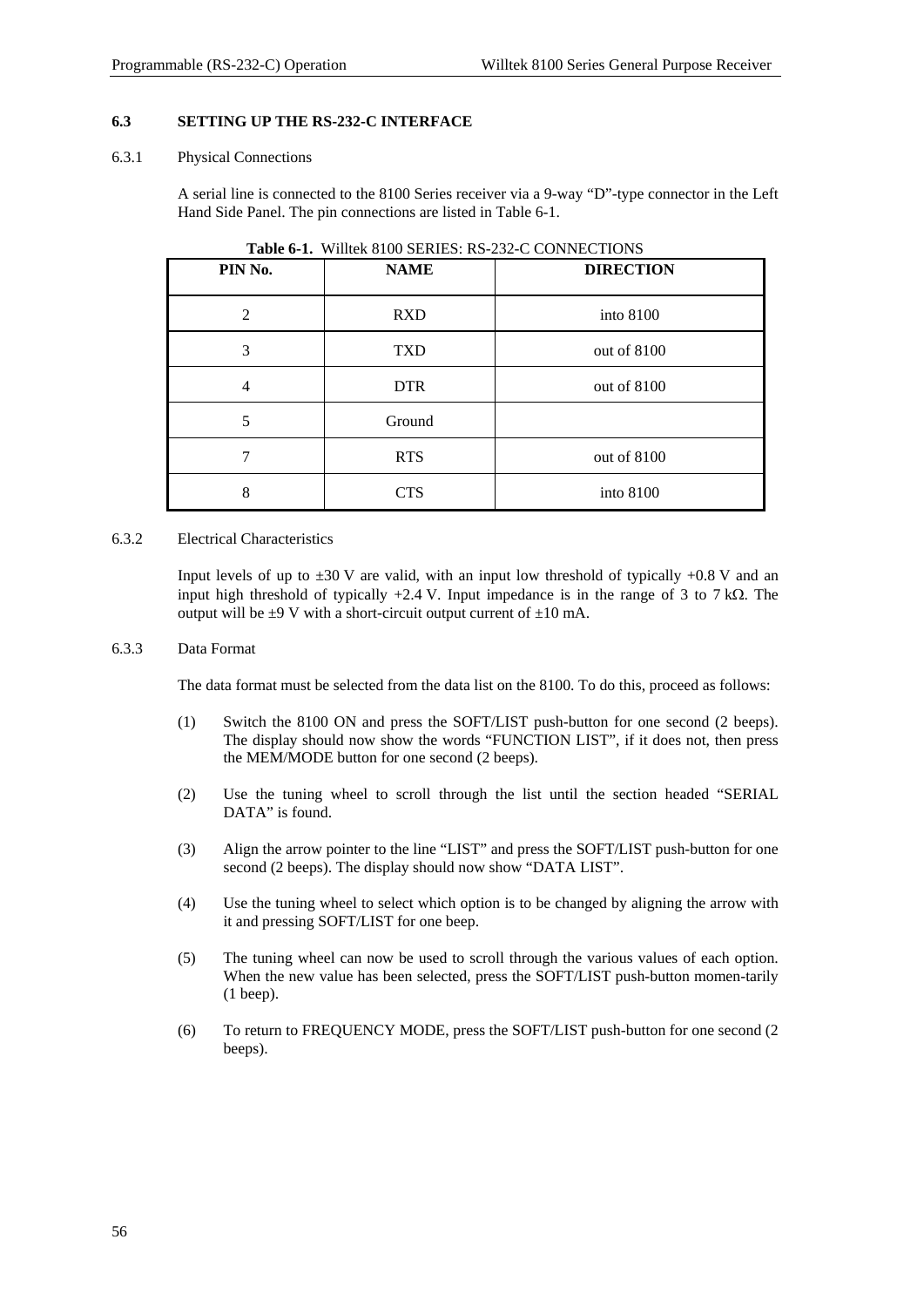**NOTE:** A change to any of the communication parameters causes the receiver to flush its output buffer and reset its UART (Universal Asynchronous Receiver Transmitter).

The line "SPEED" allows the baud rate to be altered. The following speeds can be selected by scrolling through them with the tuning wheel, they are 9600, 7200, 4800, 3600, 2400, 2000, 1800, 1200, 600, 300, 200, 150, 134.5, 110 and 75.

**NOTE:** The baud rate can also be selected remotely, (see paragraph 6.4.5, Baud Rate − BR).

The line "PARITY" allows various combinations of received and transmitted parity to be selected. The selections are again scrolled through by using the tuning wheel. These selections are represented by two letters showing the transmitted and received parities respectively. An "E" indicates even parity and an "O" represents odd parity. Thus "EE" appearing on the "PARITY" line indicates even transmitted and received parity. The character "X" indicates that parity check or generation is disabled.

The line "STOP BITS" allows the tuning wheel to be used to select either one or two stop bits.

The default state, achieved when the receiver is reset, is 9600 baud, received and transmitted parity disabled, two stop bits and 8-bit data. Changes to the baud rate, parity and stop bits are recorded and will remain while the receiver is switched OFF.

In order to open communication with the 8100, the command "REM" must be sent to put the receiver into remote mode. This command forces the receiver into normal mode, turning OFF any scanning, priority or any choice currently being made. All other features are unchanged.

When communication is finished, or when the user is required to manually adjust the receiver, the "LOC" command should be sent. This re-enables the receiver Front Panel. All features remain as they were under remote control, except for the memories. If any of the memory commands: MR, MD or MS have been used, then all the remote memories will now be clear, regardless of what had been stored in them during remote control.

# **6.4 COMMAND LANGUAGE**

# *Introduction*

The commands which form the command language used for remote control of Willtek 8100 Series receivers are described in paragraph 6.4.1 onwards. A full summary of commands is included at the end of this section.

Due to differences between the specifications of different models of receiver in the range, some commands are specific to a particular model or type of receiver. Where this is the case, the command description identifies the correct version to be used for each model or type of receiver, as applicable.

Each commands takes the following form:

Function Abbreviation (argument\*) (argument\*)

 $*$  = when argument is applicable.

- **NOTES:** (1) Commands must be entered with a space between the Function Abbreviation and the argument(s) (if any).
	- (2) Commands may have an optional argument, a mandatory (compulsory) argument, or no argument, depending upon the particular function.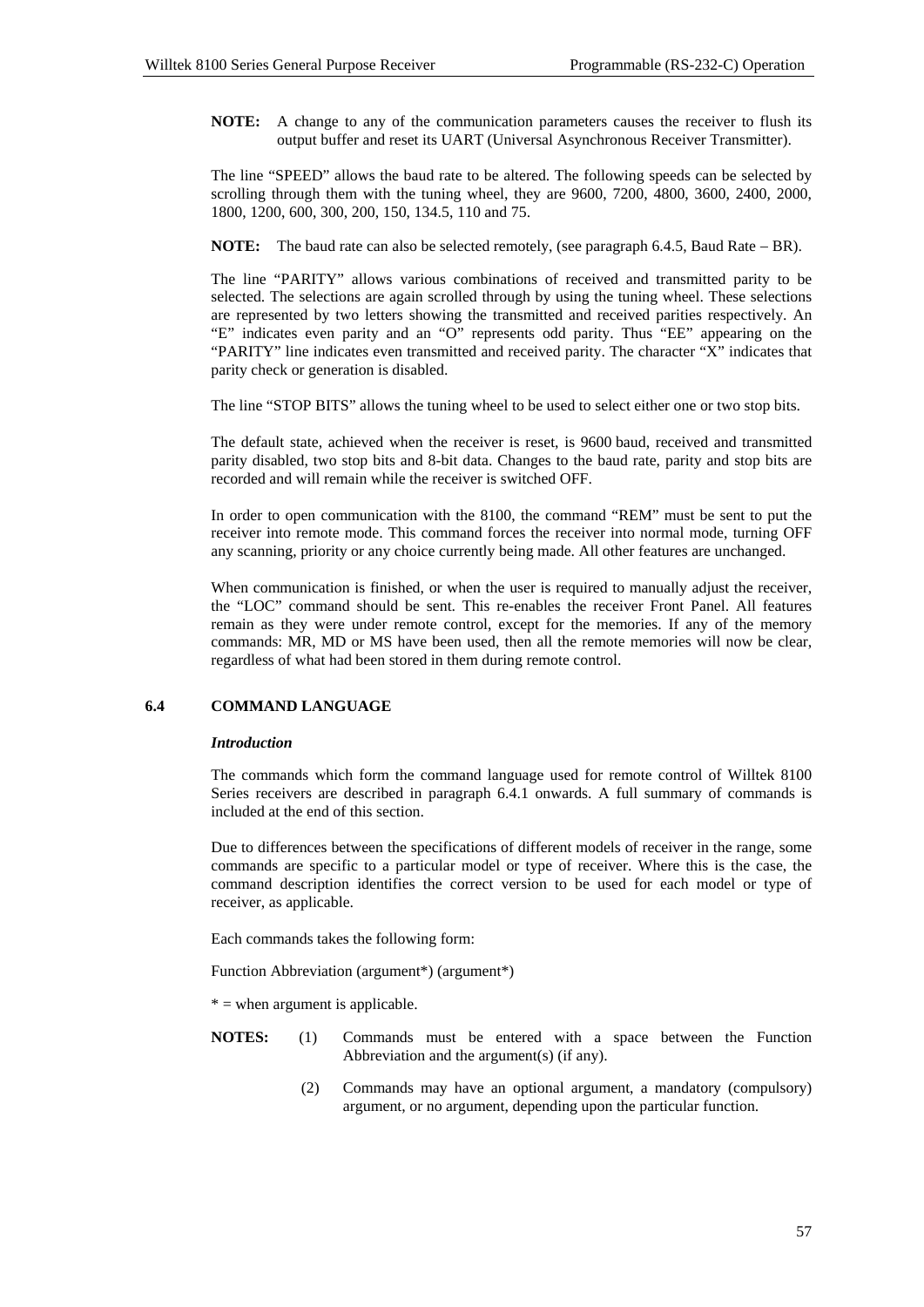**Example Command.** The following example demonstrates how to set Attenuation ("AT") ON ("Y"), with a value of 30 dB ("3"):

> AT 3 AT Y

See the Attenuation − AT command (below) for further details.

6.4.1 Attenuation − AT

### *Function*

To control the amount of radio frequency and/or intermediate frequency attenuation. If the argument is "Y", then attenuation is selected and if it is "N", then the attenuation is deselected, e.g.:

 AT Y or AT N

An additional command "AT F" may be used to set fixed attenuation (no autoranging).

When "AT Y" is sent, the amount of attenuation applied is dependent on the last issue of an additional command AT n (where n=a number in the following range):

|  | $1 - 10$ dB $3 - 30$ dB |
|--|-------------------------|
|  | $2 - 20$ dB $4 - 40$ dB |
|  | $5 - 50$ dB             |

**NOTE:** If AT Y is used without a following AT n command, the previously selected amount of attenuation will be switched IN. AT n can be used at any time to immediately change the amount of preset attenuation.

When "AT F" is sent, the attenuation is fixed at the current level, regardless of RF input level. For further information, refer to 5.12, "Selectable Attenuation" in Section 5.

#### *Returned Value*

An acknowledgement is returned when the new state has been selected.

#### *Errors*

E3 (bad argument) if the argument is not the one applicable to the type of receiver, as defined above. E5 (missing argument) if the argument is not present.

# 6.4.2 Auto Calibration − AC

#### *Function*

To set the auto calibration function. If the argument is "Y" then auto calibration is turned ON, and if the argument is "N", then it is turned OFF.

#### *Returned Value*

An acknowledgement is returned once the new auto calibration state has been set up.

**NOTE:** Turning auto cal ON will immediately cause the receiver to calibrate and for a period of 3 to 10 seconds the level readings can be invalid. In this case the acknowledgement is not returned until calibration is complete.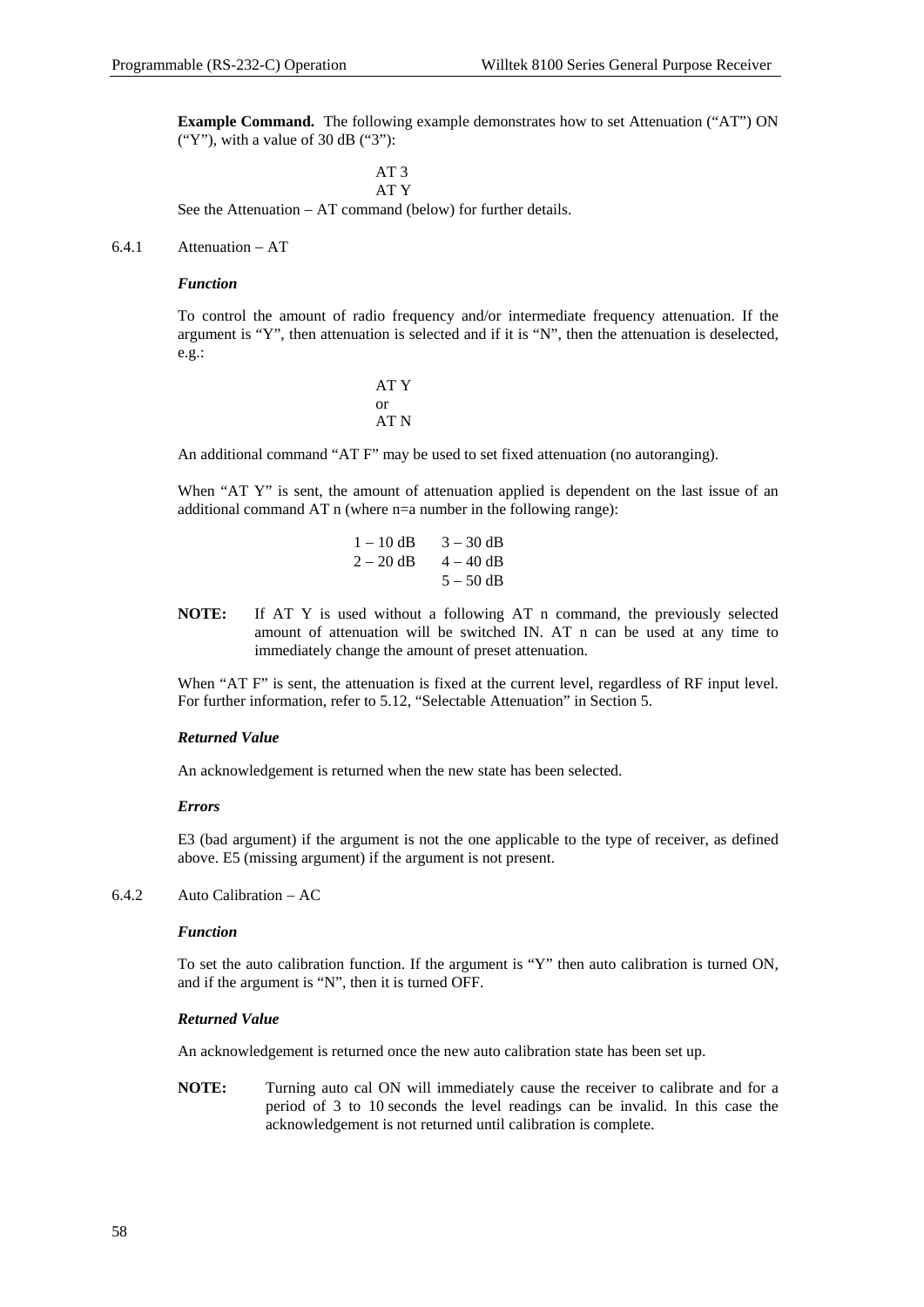#### *Errors*

E3 (bad argument). If the argument is not as given above. E5 (missing argument) if the argument is not present.

#### 6.4.3 Audio Detect − AD

### *Function*

To control the audio detector function. If the argument is "A", the Amplitude Modulation is selected; if the argument is "F" then Frequency Modulation is selected.

#### *Returned Value*

An acknowledgement is returned once the new detector function has been selected.

#### *Errors*

E3 (bad argument) if the argument is not as given above. E5 (missing argument) if the argument is not present.

## 6.4.4 Audio Filter − AF

### *Function*

To control the state of the audio filter. If the argument is "Y", then the audio filter is selected; if the argument is "N", then the filter is de-selected.

#### *Returned Value*

An acknowledgement is returned when the new filter function has been selected.

#### *Errors*

E3 (bad argument) if the argument is not given above. E5 (missing argument) if the argument is not present.

# 6.4.5 Bandwidth − BW

#### *Function*

To control the current bandwidth. The argument must be as shown below:

| $1 - 7.5$ kHz | $3 - 120$ kHz |
|---------------|---------------|
| $2 - 15$ kHz  | $4 - 20$ kHz  |

If the argument is "1", "2", "3" or "4", then the appropriate bandwidth will be selected.

- **NOTES:** (1) The arguments "1" and "2" (narrow bandwidths) are valid for all 8100 receivers.
	- (2) The arguments "3" and "4" can only be valid for receivers with one or more wide bandwidth options fitted.
	- (3) Refer to the specifications table in Section 8, to determine the available bandwidths of all receivers in the 8100 Series range.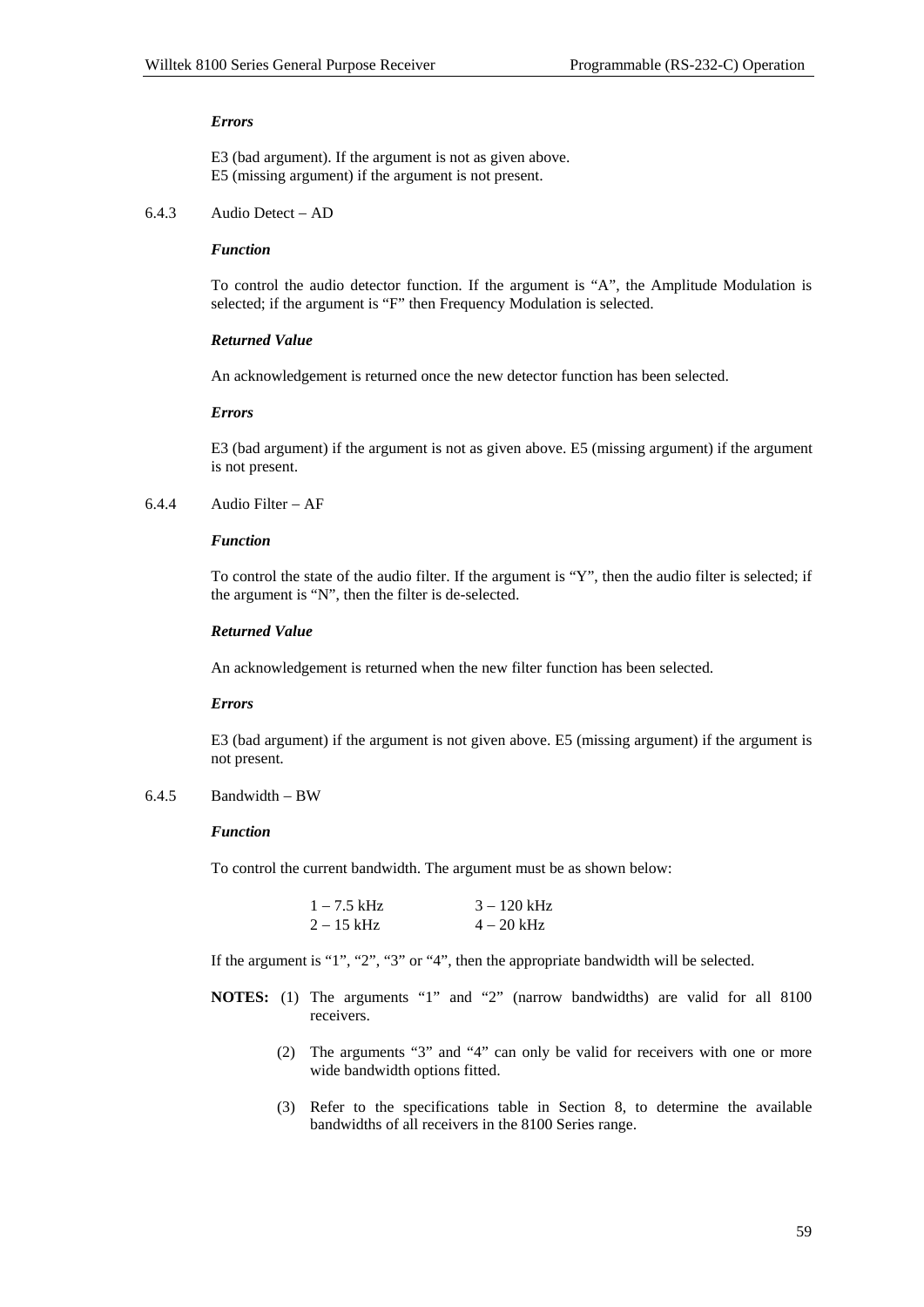# *Returned Value*

An acknowledgement is returned once the new bandwidth has been selected.

# *Errors*

E3 (bad argument) if the argument is not one of those shown above. E5 (missing argument) if the argument is not present.

# 6.4.6 Baud Rate − BR

# *Function*

To select the baud rate. This command can be used to reduce the baud rate if communication errors are prevalent. The argument must be present and must be one of the values shown below:

| $\omega$ – 19200 | $D - 3600$ | $H - 1200$ | $L - 150$   |
|------------------|------------|------------|-------------|
| $A - 9600$       | $E - 2400$ | $I - 600$  | $M - 134.5$ |
| $B - 7200$       | $F - 2000$ | $J - 300$  | $N - 110$   |
| $C - 4800$       | $G - 1800$ | $K - 200$  | $O - 75$    |

# *Returned Value*

An acknowledgement is returned BEFORE the new baud rate is selected.

# **CAUTION If this command is corrupted, then the receiver may take up a random baud rate.**

If communication appears to fail after this command, try all the baud rates, sending "HS" at each rate until an acknowledgement is received.

#### *Errors*

E3 (bad argument) if the argument is not as given above or is not present.

# 6.4.7 Calibrate − CL

### *Function*

Causes the receiver to calibrate itself. Any arguments are ignored.

#### *Returned Value*

Returns an acknowledgement once calibration has been attempted.

**NOTE:** It may take up to three or more seconds for calibration to be completed.

The "ST" command can be used to see if the calibration has succeeded.

### *Errors*

None.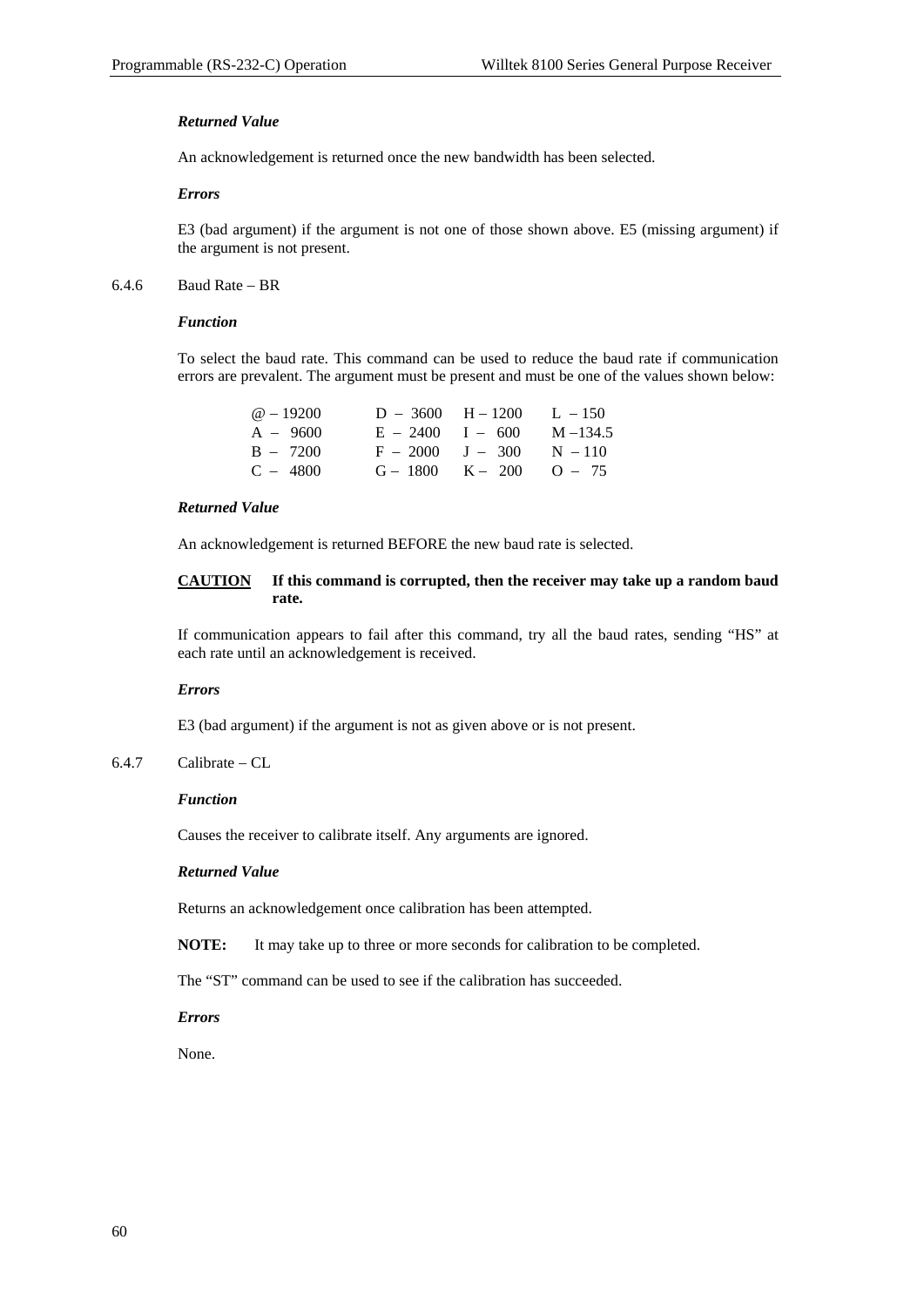# 6.4.8 Channel Offset − CO

#### *Function*

The current, and all subsequent frequencies are offset by half the channel spacing, e.g. if the current frequency is 68,000,000 Hz (68 MHz) then when "COY" is sent, the current frequency becomes 68,006,250 Hz, if the current channel spacing is 12.5 kHz. The frequency will always be rounded up, except at the upper limit of the ranges. The argument must be present and can be "Y" to turn channel offset ON, and "N" to turn it OFF.

# *Returned Value*

An acknowledgement is returned when the channel offset has been updated and the current frequency has been altered, if required.

#### *Errors*

E3 (bad argument) if the argument is not in the form given above. E5 (missing argument) if the argument is not present.

# 6.4.9 Dwell Time − DT

### *Function*

This command sets the length of time that the receiver will listen on each frequency while scanning to an active channel (see the "SC" command). The argument must be present and must be a decimal number between 0.0 and 9.9 seconds, only one decimal place is significant. The default value is 3.0 seconds.

## *Returned Value*

An acknowledgement is returned when the new time has been entered.

#### *Errors*

E3 (bad argument) if the argument is not in the range given above. E5 (missing argument) if the argument is not present.

### 6.4.10 Frequency − FR

### *Function*

To determine and set the receiver frequency. If an argument is present, then the frequency is set to that value, rounded down to the nearest step size. If no argument is present then the 8100 reports its current frequency. The argument must be given in Hertz.

### *Returned Value*

The actual current frequency is returned. For example if FR 68005000 was sent and the step size is 12,500 Hz, then 68000000 will be returned as this is 68,005,000 Hz, rounded down by up to the step size of 125,000 Hz. The frequency will now be set at 68,000,000 Hz. If no argument was given, then the current frequency is returned. The returned value is in Hertz, right justified in a nine character field.

# *Errors*

E3 (bad argument) if the requested frequency is out of the range of the receiver.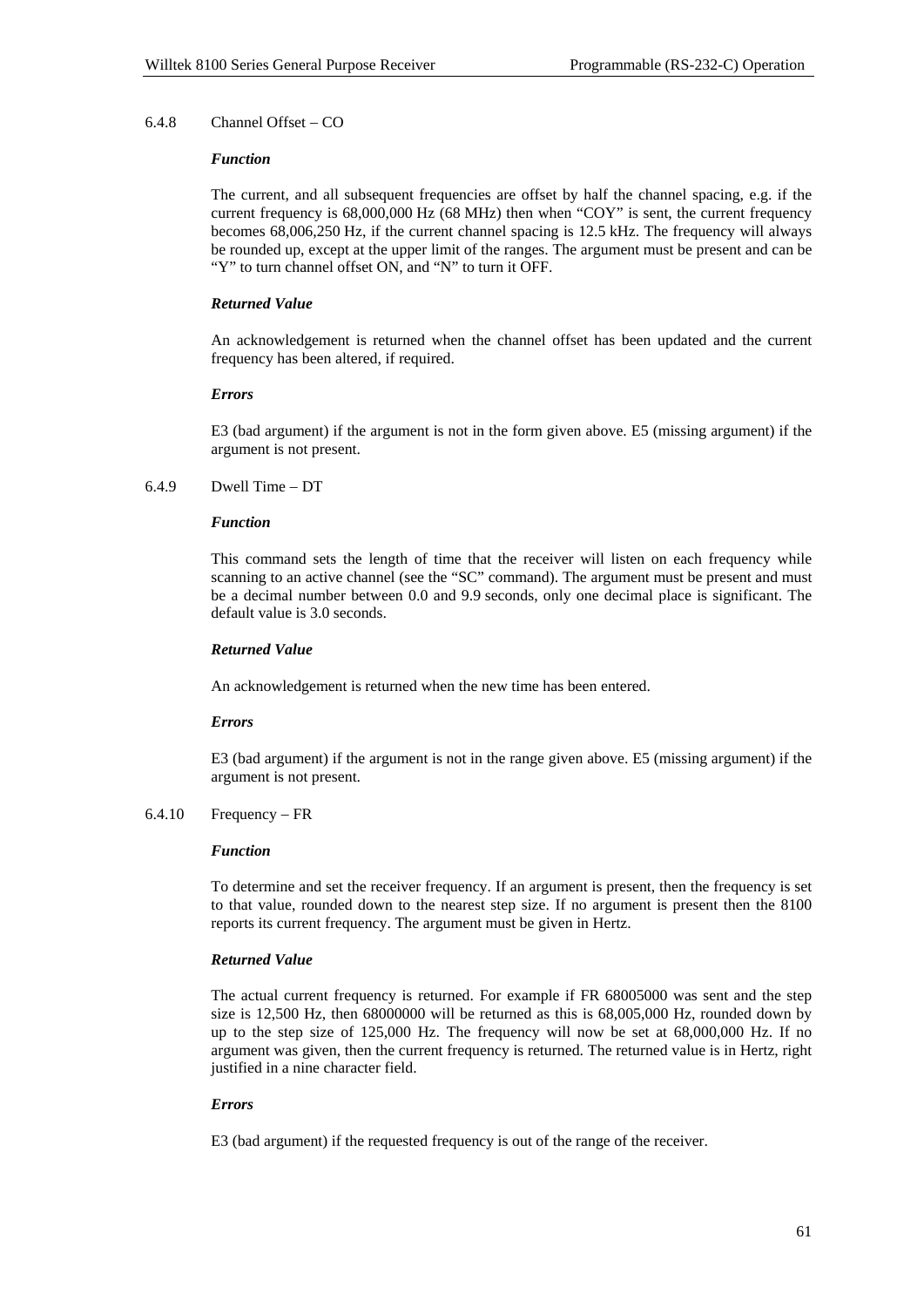### 6.4.11 Handshake − HS

# *Function*

Handshake − confirm that the communication link is functioning.

# *Returned Value*

This command always returns an acknowledgement and has no other effect.

#### *Errors*

None.

# 6.4.12 Level Detect − LD

# *Function*

To control level detect values. The argument must be in the range 1 to 4, representing the values shown below:

| $1 -$ Average 5 ms   | $3 - Average 1 s$ |
|----------------------|-------------------|
| $2 -$ Average 100 ms | $4 -$ Peak 1 s    |

#### *Returned Value*

An acknowledgement is sent when the new level detect has been selected.

#### *Errors*

E3 (bad argument) if the argument is not one of those given above. E5 (missing argument) if the argument is not present.

# 6.4.13 Level Units − LU

#### *Function*

To control level unit values. The argument must be in the range 1 to 4, representing the values shown below:

| $1 - dB\mu V$ | $3 - dBm$     |
|---------------|---------------|
| $2 - \mu V$   | $4-dB\mu V/m$ |

# *Returned Value*

An acknowledgement is sent when the new even units have been selected.

# *Errors*

E3 (bad argument) if the argument is not one of those given above. E5 (missing argument) if the argument is not present.

# 6.4.14 Local Mode − LOC

# *Function*

To return from remote to local mode. The "REMOTE" warning message is cleared from the display and the Front Panel is re-enabled. All subsequent remote commands will receive an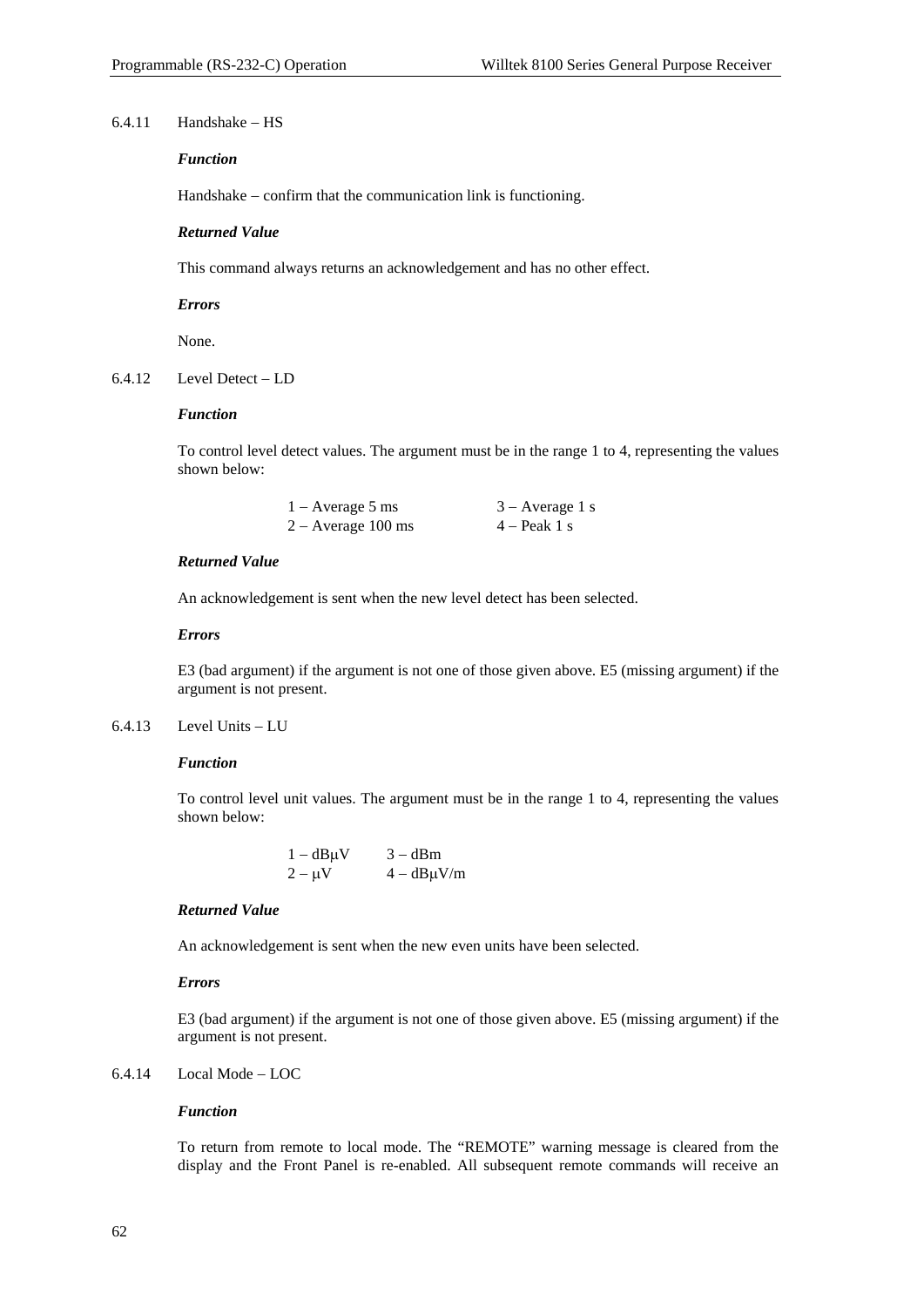"E9" error (see paragraph 6.5, Errors and Error Handling). If any of the memory commands ("MS", "MR" or "MD") have been used, then all the remote memories are cleared.

The "REM" command can be used to re-enable remote control.

### *Returned Value*

An acknowledgement is returned when remote mode is enabled.

*Errors*

None.

6.4.15 Lower Limit − LL

#### *Function*

To set the lower scan frequency. The argument must be present and it must be a valid frequency.

# *Returned Value*

The frequency actually entered will be returned. Note that the receiver does not tune to this frequency unless it is outside of the scan range on start of scanning.

#### *Errors*

E3 (bad argument) if the frequency is invalid. E5 (missing argument) if the required argument is not present.

### 6.4.16 Memory Clear − MC

### *Function*

To clear all memories. Any arguments are ignored.

#### *Returned Value*

An acknowledgement is returned when the memories have been cleared.

*Errors*

None.

6.4.17 Memory Delete − MD

# *Function*

To delete the contents of a given memory. The argument must be present and must be a number in the range 1 to 40 representing the memory to be deleted.

**NOTE:** If the command to delete an empty memory is given, this will not produce an error.

# *Returned Value*

An acknowledgement is returned when the memory has been deleted.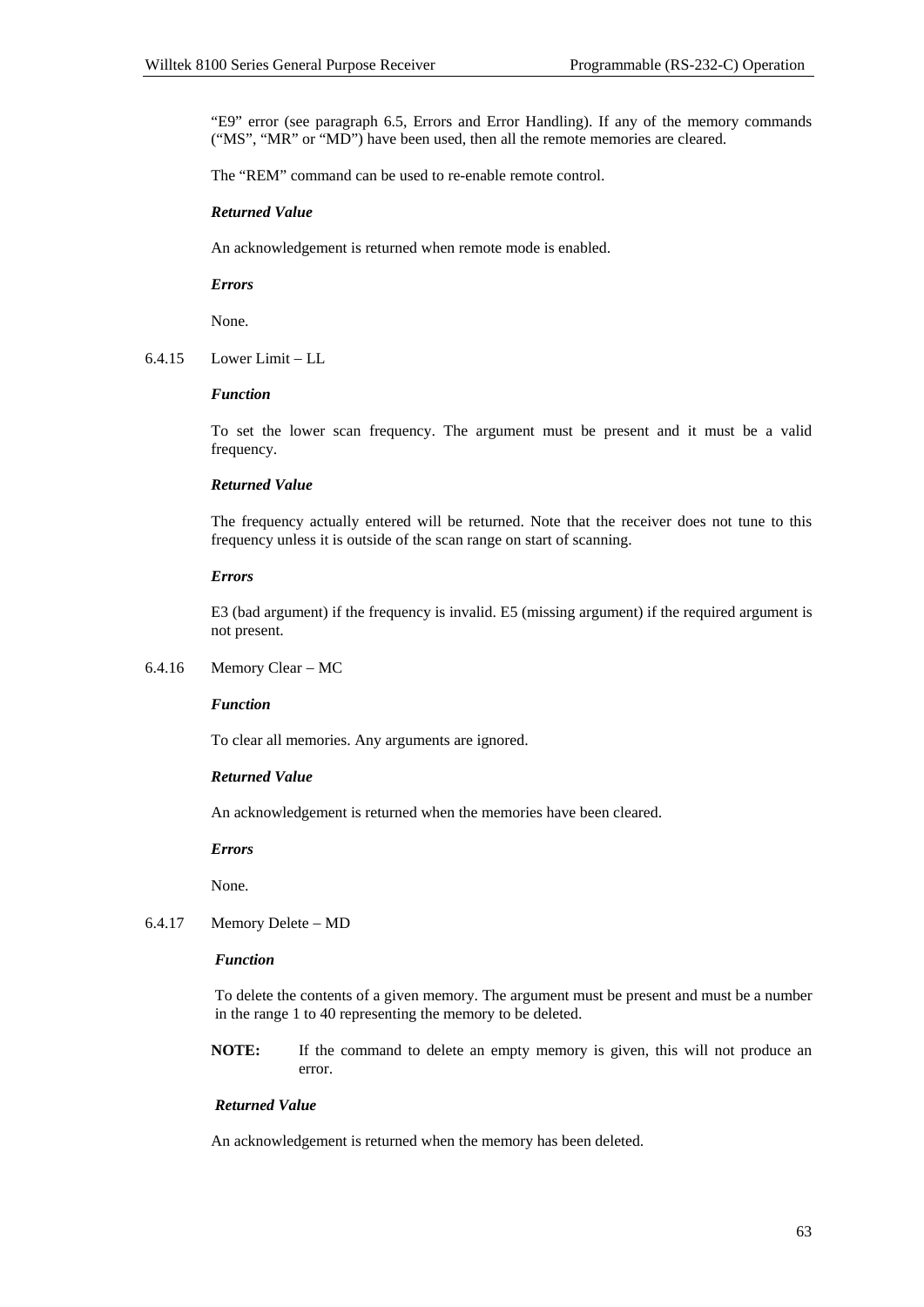# *Errors*

E3 (bad argument) if the argument is not in the range given above. E5 (missing argument) if the argument is not present.

# 6.4.18 Memory Recall − MR

# *Function*

To recall a given memory. The argument must be present and it must be a number in the range 1 to 40 representing the memory to recall. If the given memory is empty, then an error is returned.

### *Returned Value*

An acknowledgement is returned when the new memory status, squelch level and frequency have been recalled.

### *Errors*

E3 (bad argument) if the argument is not in the range given above. E5 (missing argument) if the argument is not present. E7 (bad memory) if the requested memory is empty.

# 6.4.19 Memory Store − MS

#### *Function*

To store the complete state of the receiver in one of forty memories. An argument must be present and it must be a number in the range 1 to 40, representing the memory in which the information is to be stored. The memory does not have to be empty.

#### *Returned Value*

An acknowledgement is returned when the information has been stored.

# *Errors*

E3 (bad argument) if the argument is not in the range given above. E (missing argument) if the argument is not present.

# 6.4.20 Readout − RD

#### *Function*

To select between modulation and level displays on the bar graph, and also in the signal level string returned from the "SG" command. The argument must be present and must be "L" for level readings, or "M" for modulation readings.

### *Returned Value*

An acknowledgement is returned when the new readout has been selected.

# *Errors*

E3 (bad argument) if the argument is not as given above. E5 (missing argument) if the argument is not present.

### 6.4.21 Relative Value − RV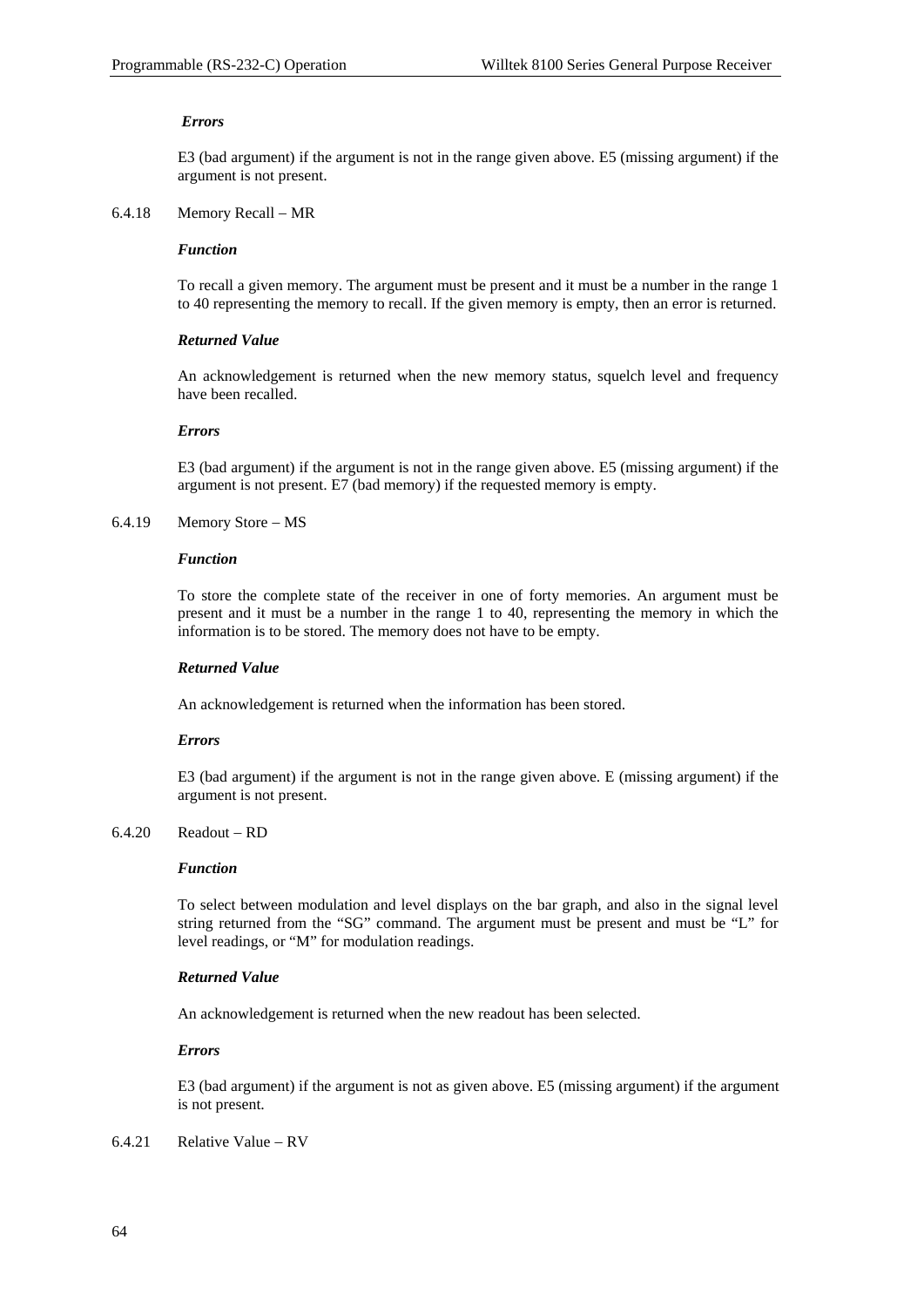### *Function*

To set and control the state of relative value measurements. If the argument is "Y", then the relative value is turned ON, and if it is "N" then the relative value is turned OFF. If the argument is a real number, then this is used as the new relative value.

**NOTE:** Only one decimal place is significant here and a leading plus sign is optional, but a leading minus sign is NOT.

The relative value must be given in  $dB\mu V$  and will automatically be converted into the currently selected units.

### *Returned Value*

An acknowledgement is returned when the new state or value has been selected.

### *Errors*

E3 (bad argument) if the argument is not as given above or if the requested value is outside of the allowed range of  $-9.9$  to  $+100.0$  dB $\mu$ V. E5 (missing argument) if the argument is not present.

6.4.22 Remote Mode − REM

#### *Function*

To enable remote mode. Without sending this command, all other commands will receive an "E9" error. The 8100 goes to NORMAL OPERATION, FREQUENCY MODE, with no scanning or priority and with the "REMOTE" warning message flashing over the frequency on the display. This mode is cancelled with the "LOC" command.

# *Returned Value*

An acknowledgement is returned when remote mode is enabled.

#### *Errors*

None.

6.4.23 Report Status − RS

#### *Function*

To report on the operational status of the receiver and determine whether it is functioning correctly. Any arguments to this command are ignored.

# *Returned Value*

A string of characters is returned representing the state of various aspects of the receiver, as follows: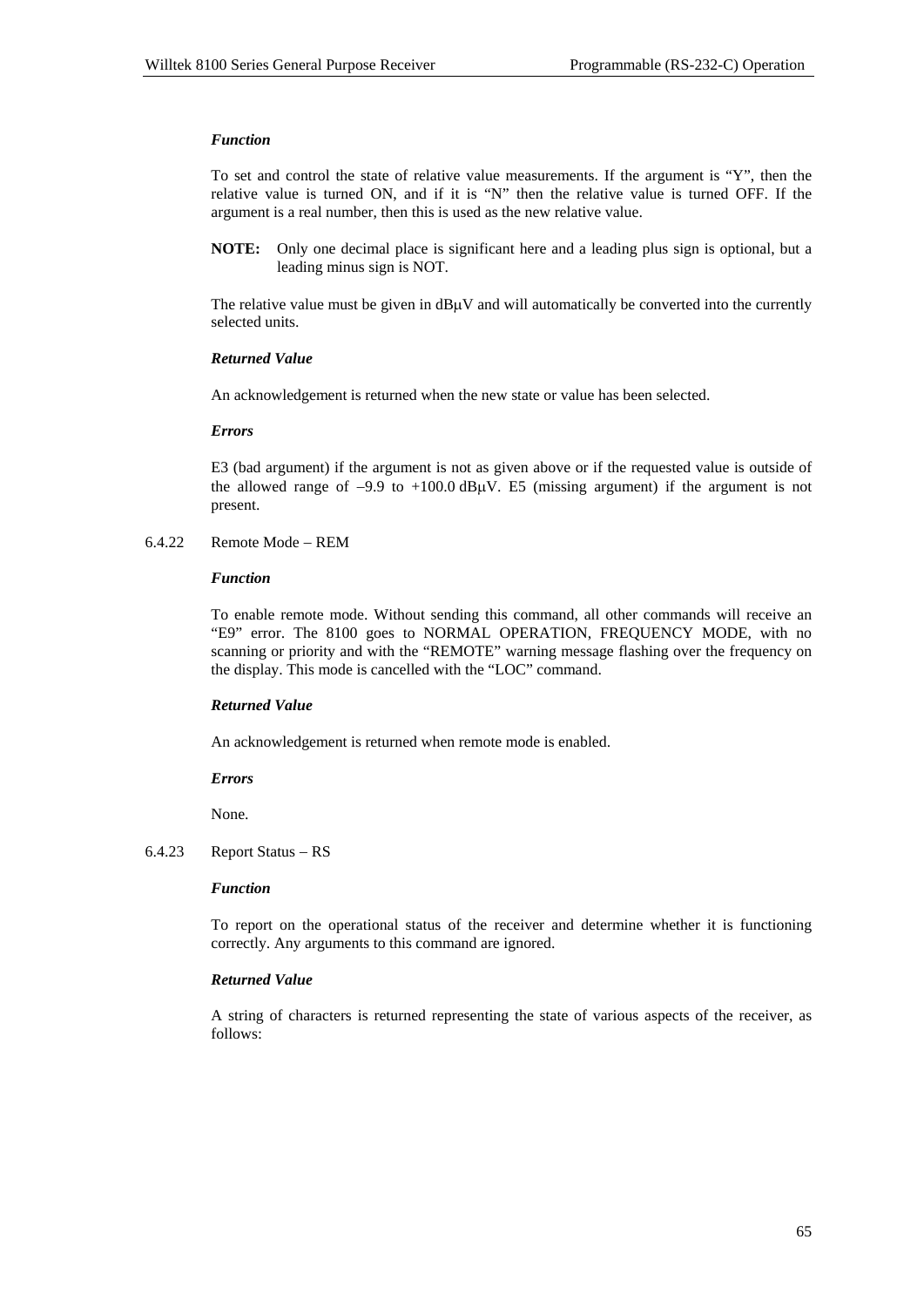| <b>Character Position</b> | <b>Possible Values</b> | <b>Meaning</b>                   |
|---------------------------|------------------------|----------------------------------|
| 1                         | $0, 1, 2, 3, 4$ and 5. | Attenuation level, in tens of dB |
| 2                         | $-, F$                 | NVRAM battery OK/Battery low.    |
| 3                         | $-L$                   | Battery OK/Battery low.          |
| $\overline{4}$            | $-$ , O                | Locked OK/Out of lock.           |
| 5                         | $-, R$                 | In range/Out of range.           |
| 6                         | $-$ , U                | Calibrated/Uncalibrated.         |
| 7                         | $-$ , V                | Input normal/Overloaded.         |

It can be seen that normal, correct operation is represented by a string of the form "0------", if no attenuation is selected. Remember that attenuation can automatically be switched in by the receiver if the signal becomes too great and the occurrence of this can be detected by this command.

#### *Errors*

None.

 $6.4.24$  Scan – SC

#### *Function*

To cause the receiver to scan up or down in frequency to the next channel having a signal level greater than the set squelch level. "SC +" will cause the receiver to scan upwards, stopping at the first frequency above the squelch level and "SC -" will scan downwards to the next active channel. The scanning DWELL TIME is used to determine how long to monitor each channel, the HOLD and RESUME times are irrelevant since scanning is turned OFF when an active channel is discovered.

**NOTE:** The scan commands will only scan between the set scan frequency limits. If the receiver is outside this set range when the command is first used, then the lower limit frequency will be tuned to.

When the scan reaches the limit frequency, the string "00" is returned. If the "+" argument is given, this is returned at the upper limit. If the "-" argument was used, "00" is returned at the lower limit.

The reason for returning the string "00" is to prevent the scan running forever if there were no channels above the squelch level. The method of operation is that if the scan was started at the lower limit and "00" is returned, then no active channels were present.

If only one scan between the limits is required it is best to explicitly tune to one limit and scan to the other. A return of "00" will indicate that the scan is complete.

# *Returned Value*

When an active channel has been found, the frequency is returned. If the scan process is not completed within ten seconds, then the string "00" is returned.

#### *Errors*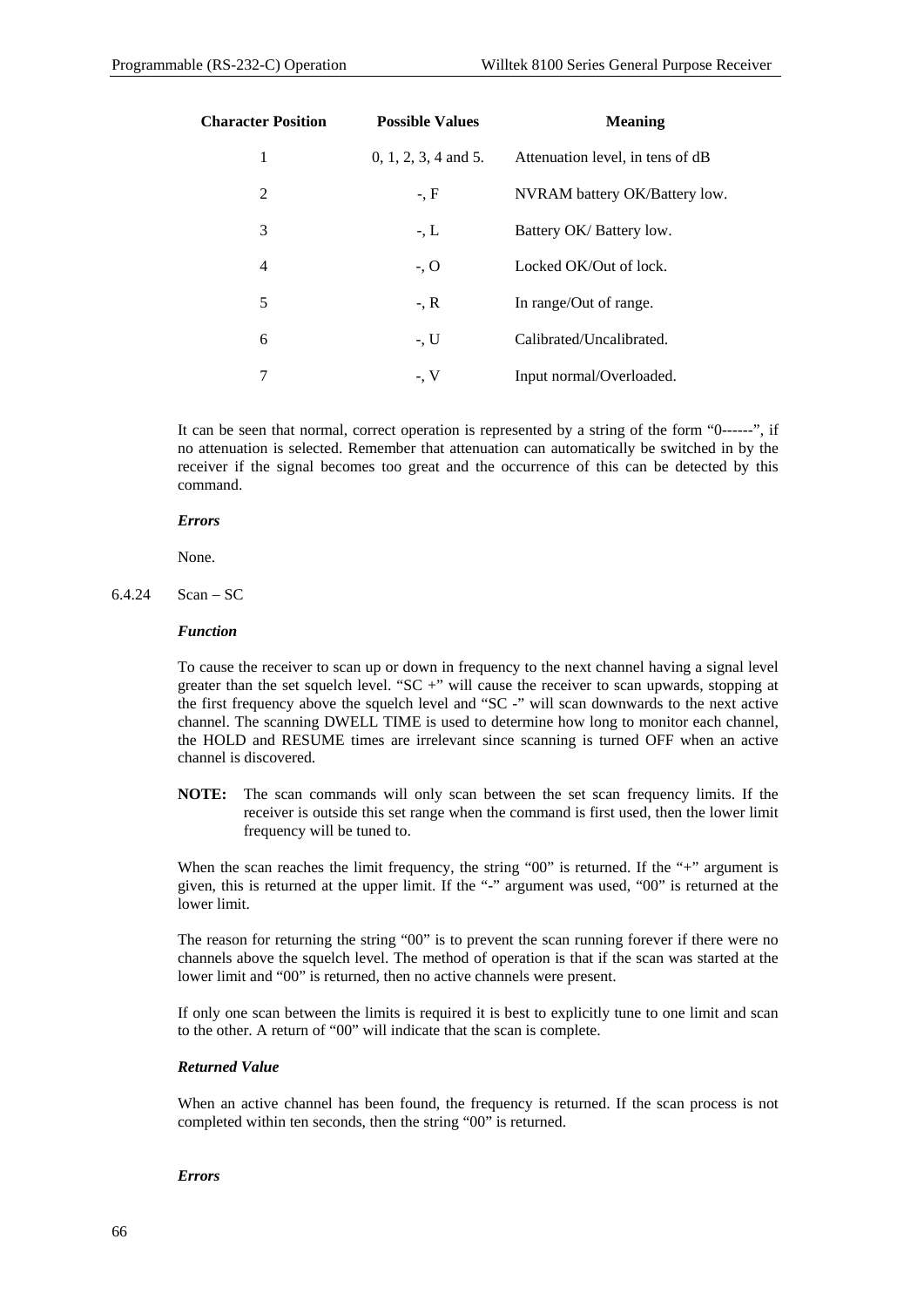E3 (bad argument) if the argument is not as given above. E5 (missing argument) if the argument is not present.

6.4.25 Signal Level − SG

### *Function*

To enquire about the current signal level. Any arguments are ignored.

# *Returned Value*

A string of digits representing a real number is returned. This is the signal level in the currently selected units.

#### *Errors*

None.

6.4.26 Squelch Level − SQ

### *Function*

To determine or set the squelch (mute) level. If an argument is present, then it is assumed to be a squelch level in dB<sub>H</sub>V between -24 and +59 dB<sub>H</sub>V. Real values may be used but the decimal part will be ignored. The new squelch level will take immediate effect and will not be altered until a new value is selected.

**NOTE:** The squelch rotary control is disabled with the pushbuttons and TUNE/SELECT rotary control on the Front Panel.

# *Returned Value*

If no argument is present, the current squelch setting is returned in a right justified string in a four character field, with a leading "-" if appropriate. The value will be in the range given above. If the argument is present then an acknowledgement is returned when the new squelch level has been set.

# *Errors*

E3 (bad argument) if the requested value is not in the given range.

# 6.4.27 Status − ST

### *Function*

This is a particularly powerful function and as such has some special restrictions attached to its use. It can be used to determine and set the entire status of the receiver in a single command (in a similar fashion to selecting a new memory). The argument should be a string of characters with no intervening spaces with the values as shown below:

- **CAUTIONS (1) Because this is a fast change of all the status, no error checking is carried out. If a character position contains a value other than those given below, then that particular part of the status will remain unchanged and no error message will be generated.**
	- **(2) Entries that are not required to change should be filled in with the character "X" and must NOT be filled with spaces.**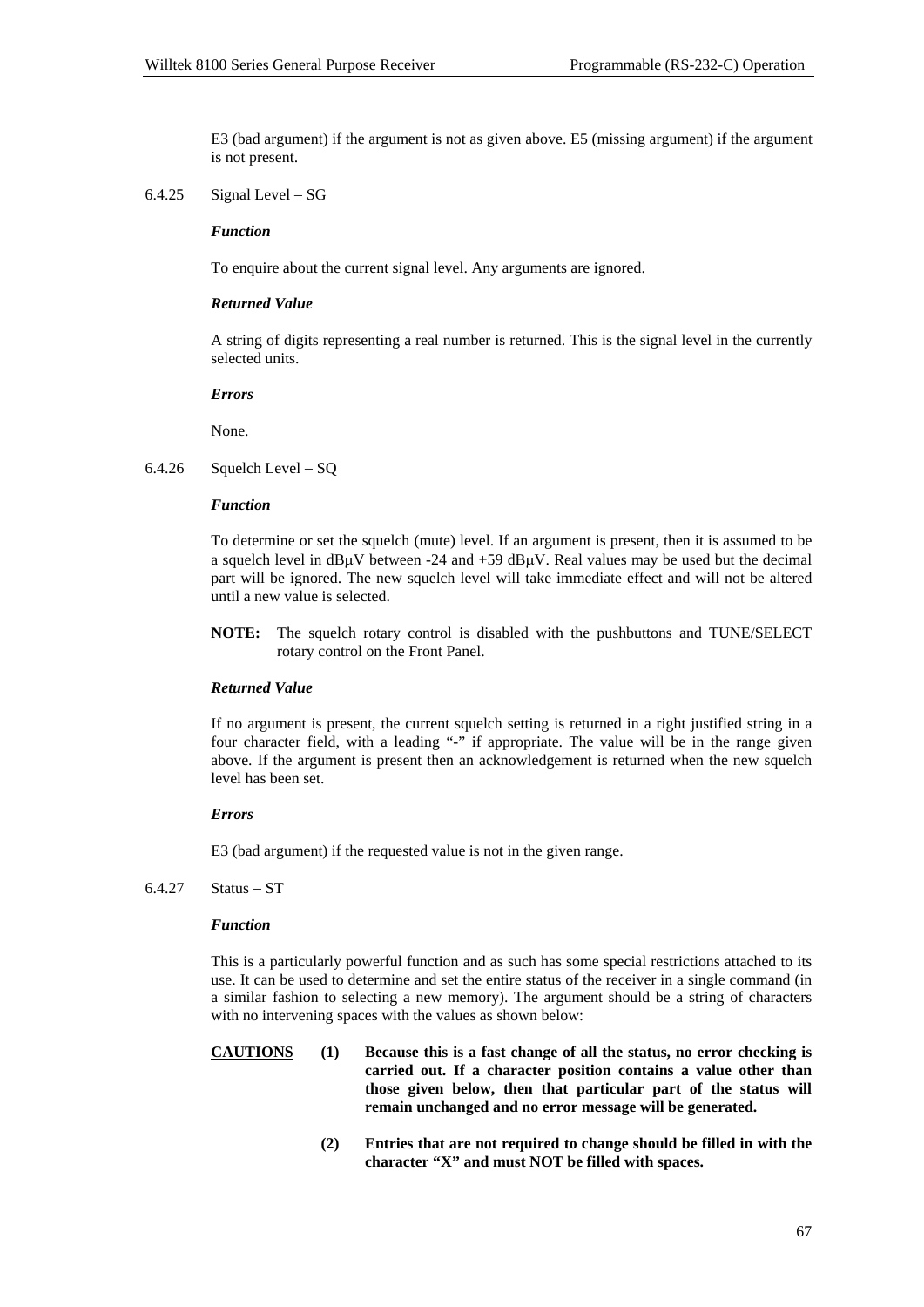**(3) The values given below may be slightly different for different versions of the receiver, for example values in () are not valid for all models in the Willtek 8100 series.** 

| 1  | <b>Character Position Possible Values</b><br>1, 2, 3, (4) | <b>Action</b><br>Select Bandwidth | See<br><b>BW</b> |
|----|-----------------------------------------------------------|-----------------------------------|------------------|
| 2  | Y, N                                                      | Relative value ON/OFF             | <b>RV</b>        |
| 3  | 1, 2, 3, 4                                                | Level units as shown in           | LU               |
| 4  | 1, 2, 3, 4                                                | Level detect as shown in          | LD               |
| 5  | Y, N                                                      | Variable average ON/OFF           | VA.              |
| 6  | A, F                                                      | Audio detect AM/FM                | AD               |
| 7  | Y, N                                                      | Audio filter ON/OFF               | AF               |
| 8  | Y, N                                                      | <b>Attenuation ON/OFF</b>         | AT               |
| 9  | Y, N                                                      | Auto calibration ON/OFF           | AC               |
| 10 | 1, 2, 3, 4, 5, 6, 7<br>8.9                                | Tuning steps as shown in          | TS               |
| 11 | L, M                                                      | Readout level/Modulation          | RO.<br>RD        |

### *Returned Value*

If an argument is present then it is scanned and changes are made and an acknowledgement is returned when the changes have taken place. If no argument is present then a string is returned in the same format as that used to set the status.

#### *Errors*

None.

# 6.4.28 Step Memory − SM

#### *Function*

To take a signal level measurement on the currently selected memory and automatically step to the next memory in the sequence. When a reading is taken on the highest non-empty memory, the receiver is stepped to the lowest non-empty memory.

If an argument is present, it must be an integer in the range 1 to 40, corresponding to a memory which is currently in use. In this case, the memory specified is selected and the receiver setting recalled. A reading is taken and returned and the receiver is stepped to the next non-empty memory.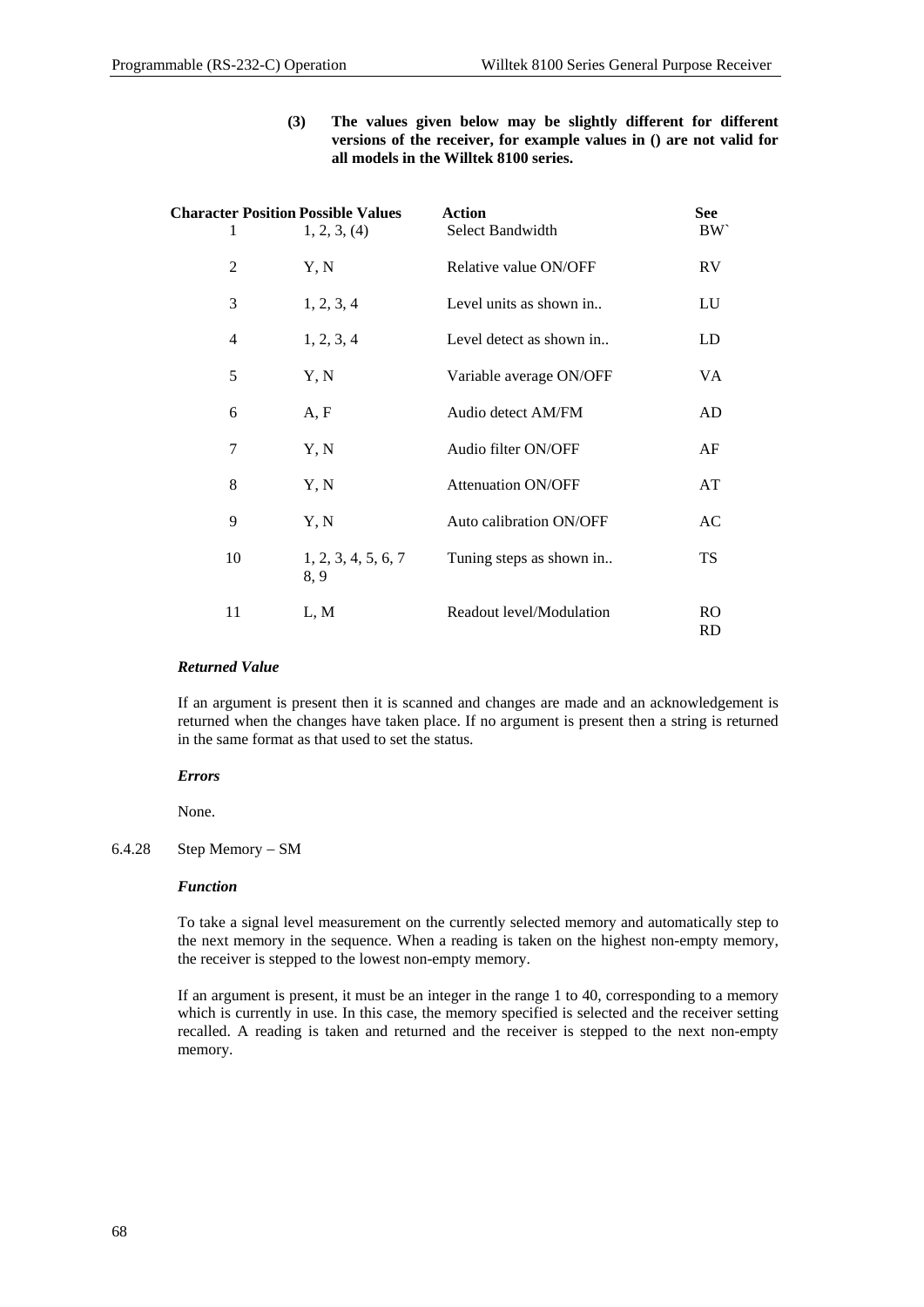#### *Returned Value*

A string of digits representing a real number is returned. This is the signal level in the currently selected units for the frequency associated with the memory previously selected.

#### *Errors*

E3 (bad argument) if the selected memory is not in the range above. E7 (bad memory) if the requested memory is empty, or there are no memories saved.

**NOTE:** All remote memories are deleted on exit to local mode.

6.4.29 Tuning Steps − TS

#### *Function*

| $1 - 500$ Hz   | $6 - 12.5$ kHz |
|----------------|----------------|
| $2 - 1$ kHz    | $7 - 20$ kHz   |
| $3 - 5$ kHz    | $8 - 25$ kHz   |
| $4 - 6.25$ kHz | $9 - 50$ kHz*  |
| $5 - 10$ kHz   |                |

\* 8100 models with options M 248 610 and M 248 611 have tuning steps of 30 kHz and 200 kHz respectively for command TS9.

#### *Returned Value*

An acknowledgement is returned when the new step has been selected.

#### *Errors*

E3 (bad argument) if the argument is not one of the values listed above. E5 (missing argument) if the argument is not present.

6.4.30 Upper Limit − UL

#### *Function*

To set the upper scan limit frequency. The argument must be present and must be a valid frequency.

# *Returned Value*

The frequency actually entered is returned.

#### *Errors*

E3 (bad argument) if the argument is not a valid frequency. E5 (missing argument) if the required argument is not present.

6.4.31 Variable Average − VA

#### *Function*

To control the state of the variable averaging function. If the argument is "Y", then variable averaging is turned ON; if the argument is "N", then the variable averaging is turned OFF. See also "VT" for details of how to select the variable average time.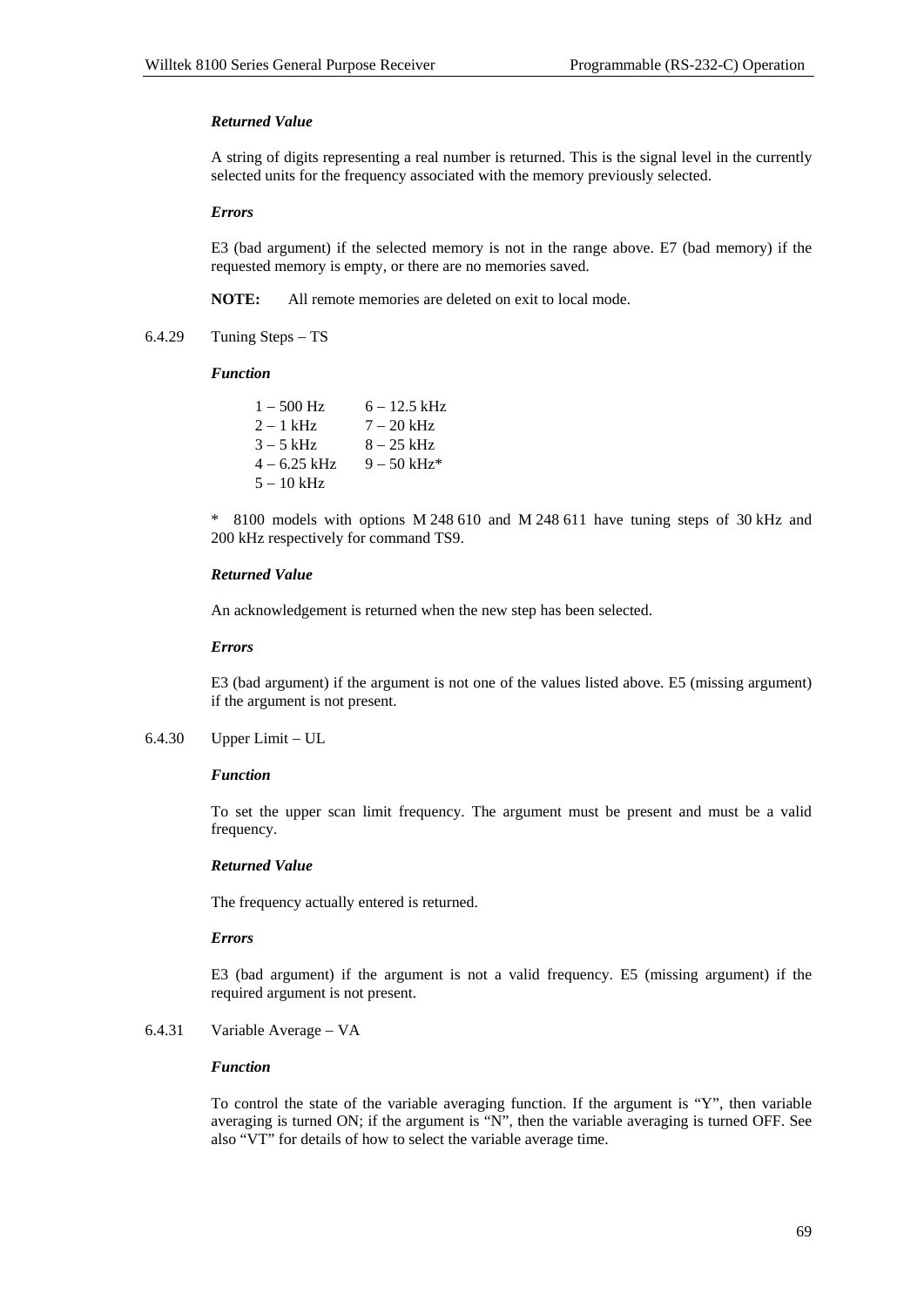# *Returned Value*

An acknowledgement is returned once the new state has been selected.

#### *Errors*

E3 (bad argument) if the argument is not as above. E5 (missing argument) if the argument is not present.

#### 6.4.32 Variable Average Time − VT

#### *Function*

This command sets the time over which the signal level data is to be averaged. Once the time is set up, then variable averaging must be selected by using the "VA" command. The argument must be present and must be a number from 1 to 99 seconds.

#### *Returned Value*

An acknowledgement is returned when the new time has been entered.

#### *Errors*

E3 (bad argument) if the argument is not in the range given above. E5 (missing argument) if the argument is not present.

#### 6.4.33 Version Number − VN

#### *Function*

To determine the version number of the current software and also the type of receiver being used.

#### *Returned Value*

A string is returned in the format:

XXXX∇YYYY∇ZZZZ

where:

|             | is a space character   |             |
|-------------|------------------------|-------------|
| <b>XXXX</b> | is receiver type,      | e.g. $4300$ |
| YYYY        | is software version,   | e.g. $1.00$ |
| 7777        | is unit serial number. | e.g. $1101$ |

#### *Errors*

None.

#### **6.5 ERRORS AND ERROR HANDLING**

Errors are signalled by returning a string "E?", where "?" is a digit in response to a command. Errors fall broadly into two categories, communication errors and those caused by a mistake in the command string.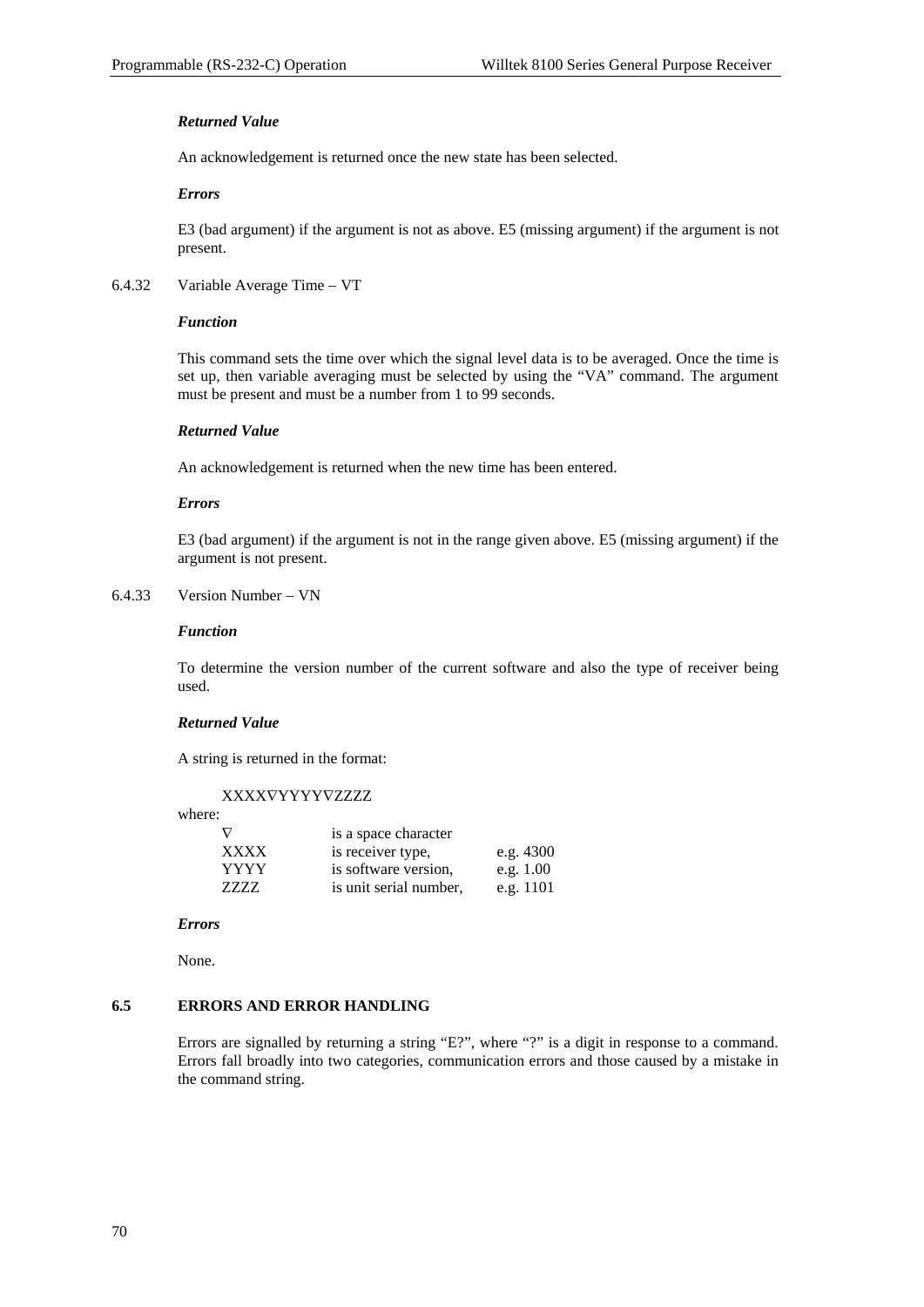#### 6.5.1 Communication Errors

If, during the transmission of a command string, a communication error (parity, framing or overrun error) occurs, then an error message ("EO") is sent when the full command string is received, i.e. after the next carriage return (terminating the command). The error message replaces the normal response from the command.

Similarly, if a string is sent that is too long to fit into the 8100's internal buffer (currently 32 characters long) then "EO" will be sent in reply when the full string is received.

In neither of the above cases is any attempt made to interpret the command string in which the error occurred. Hence if an error of this type is received by the remote controlling device, it is free to retry as many times as is necessary with no ill effects. In this way "glitches" and spurious noise that cause errors can be glossed over, in a manner that is transparent to the user of the remote control program.

A further potential error is the sending of a command before the 8100 has dealt with the previous command. This can occur if acknowledgements from the 8100 are not waited for, or if the remote controlling device is handling serial input and output asynchronously (with different timing). In any event, if this does happen the "E1" (collision error) is sent at the end of every command that is received and the commands are discarded until the input buffer is cleared. However, the command currently in the buffer will be interpreted and carried out.

It is now likely that commands and acknowledgements are out of synchronisation and hence the receipt of the "E1" error should be regarded as a major error. This is in contrast to the "EO" which merely indicates that the controller should send the message again. This error indicates that at least one command has been lost.

The simplest way to recover is to restart the current sequence of commands and send them all again, possibly with a delay between them. If this is not possible then "ST" and "FR" commands can be used to find the current state of the receiver and commands could be issued to take the receiver from the known state to the required state.

Fortunately, the "E1" command should be very rare in most situations, it is only very fast controllers, at fast speeds that will possibly run into this problem. Indeed, if the sequence "send command − wait for acknowledgement" is used then the problem should not occur at all, since for every command there is always an acknowledgement.

The only time this rule may not apply is if the terminating carriage return sent to the 8100 is lost or corrupted, in which case the command may get confused with the following command, or no acknowledgement is sent at all.

If no reply is received after a certain time, the first thing to try is sending a carriage return to check that the previous one did not become corrupted. The "certain time" will depend on the command sent, most commands should return within at most 1/2 second, but "CL" could take up to 3 seconds and "SC"  $\pm$  could theoretically never return if there was no signal above the given squelch level.

There is a special error "E9" which indicates that the receiver is not in remote mode. This could be because the "REM" command had not been sent, or because the receiver had been turned OFF, and back ON again. If this error does occur then the "REM" command should be used to enable remote mode.

It is unlikely that communication errors will ever occur. During extensive testing, it was found that if remote controllers are situated adjacent to the 8100 (communicating over a short cable), it is perfectly adequate to use no parity, with rudimentary error checking (e.g. retry 5 times on "EO", "E1" is fatal).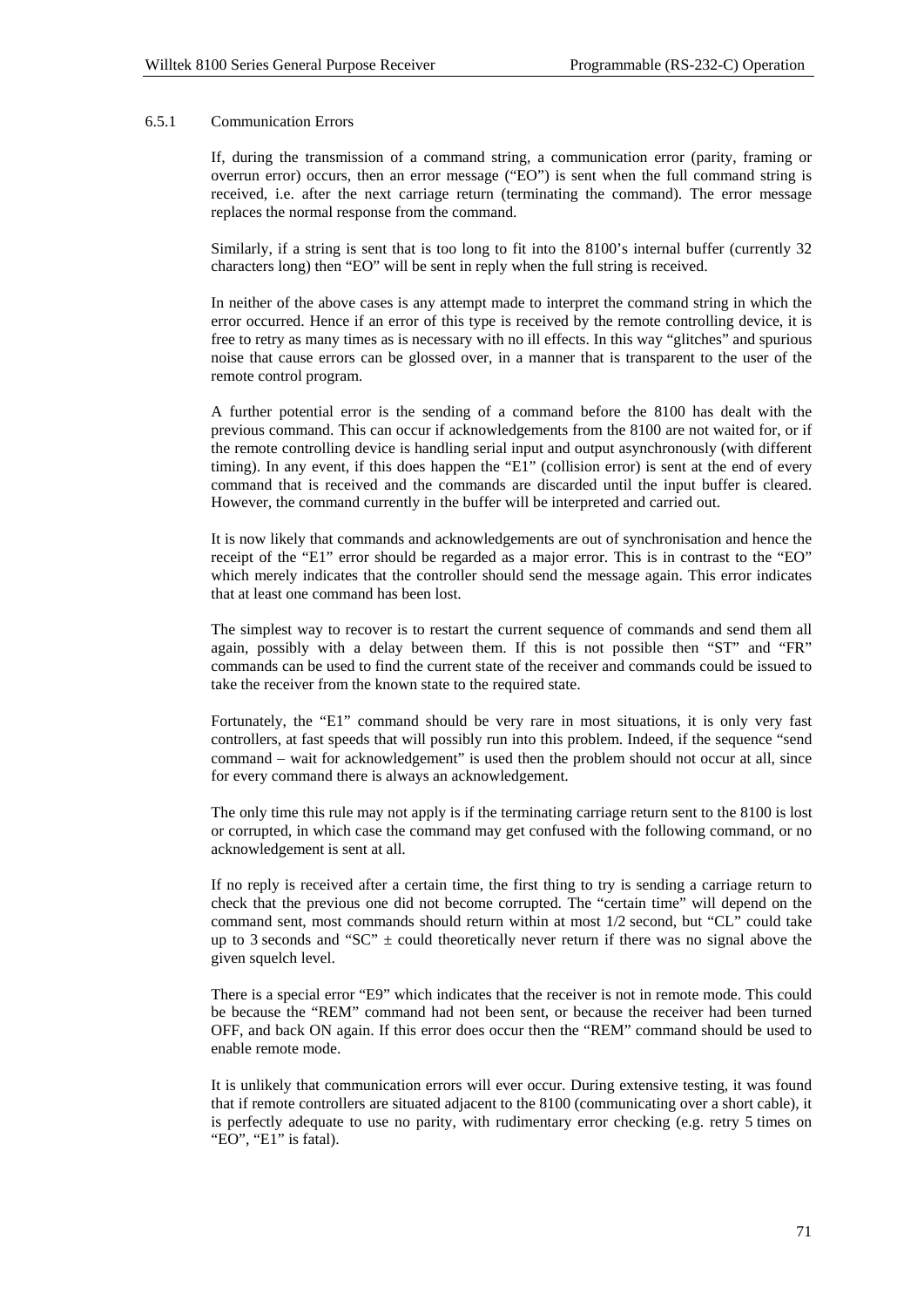Over modem lines or other noisy environments, parity checking could be used. As some commands return an explicit value, comparing the returned acknowledgements with the strings sent, is only useful for specific tests, however simple range checks on the values returned may be quite effective. As a rule of thumb, use rudimentary error checking until experience shows that more sophistication is needed.

6.5.2 Errors Caused by Mistakes in the Argument

These errors should only occur during development of applications since completed applications should hopefully be free from errors (arguments are always checked anyway). It is worthwhile keeping a record of the last command sent in order to re-read it and see what may have caused the error.

There are four relevant errors here. Firstly "E2" indicates that an unknown command has been received. Find out where this error occurs and compare the string sent with those given in this manual.

Secondly, there is "E3" which indicates that an argument is not one of those required. Check the string sent, if an argument was present then its value must be wrong. Again read the part of this section relevant to the command.

Also, there is "E5" which indicates that a compulsory argument was missing. This is similar to "E3" but in this case it is possible to say that an argument was definitely missing. Again, read the manual for the command in question.

Finally, there is the "E7" which is specific to memories and indicates that an empty memory has been selected. There will have been no change in the state of the receiver if this error occurs.

6.5.3 Summary of Error Messages

Table 6-2 lists the error messages commonly used in firmware for the Willtek 8100 Series receivers.

| <b>ERROR</b>   | <b>MEANING</b>                        |
|----------------|---------------------------------------|
|                |                                       |
| E <sub>0</sub> | Communications error                  |
| E1             | Buffer overflow/collision error       |
| E <sub>2</sub> | Unrecognized command                  |
| E3             | Bad argument                          |
| E4             | Not used                              |
| E <sub>5</sub> | Compulsory argument missing           |
| E6             | Not used                              |
| E7             | <b>Bad memory</b>                     |
| E8             | Not used                              |
| E9             | Access error (receiver in local mode) |

**Table 6-2**. Willtek 8100 SERIES: SUMMARY OF ERROR MESSAGES

#### **6.6 ADVICE ON PROGRAMMING**

Almost all of the functions that are available on the Front Panel of the receiver are available remotely, and there are a few extra functions only available remotely. The following paragraphs are a guide to remote control programming, both to simulate Front Panel commands and implement new functions.

Let us consider what functions are not available over remote control lines, and the reasons why not. For example, none of the times associated with memory scanning can be altered, MEMORY MODE cannot be entered and memory scanning cannot be controlled, since these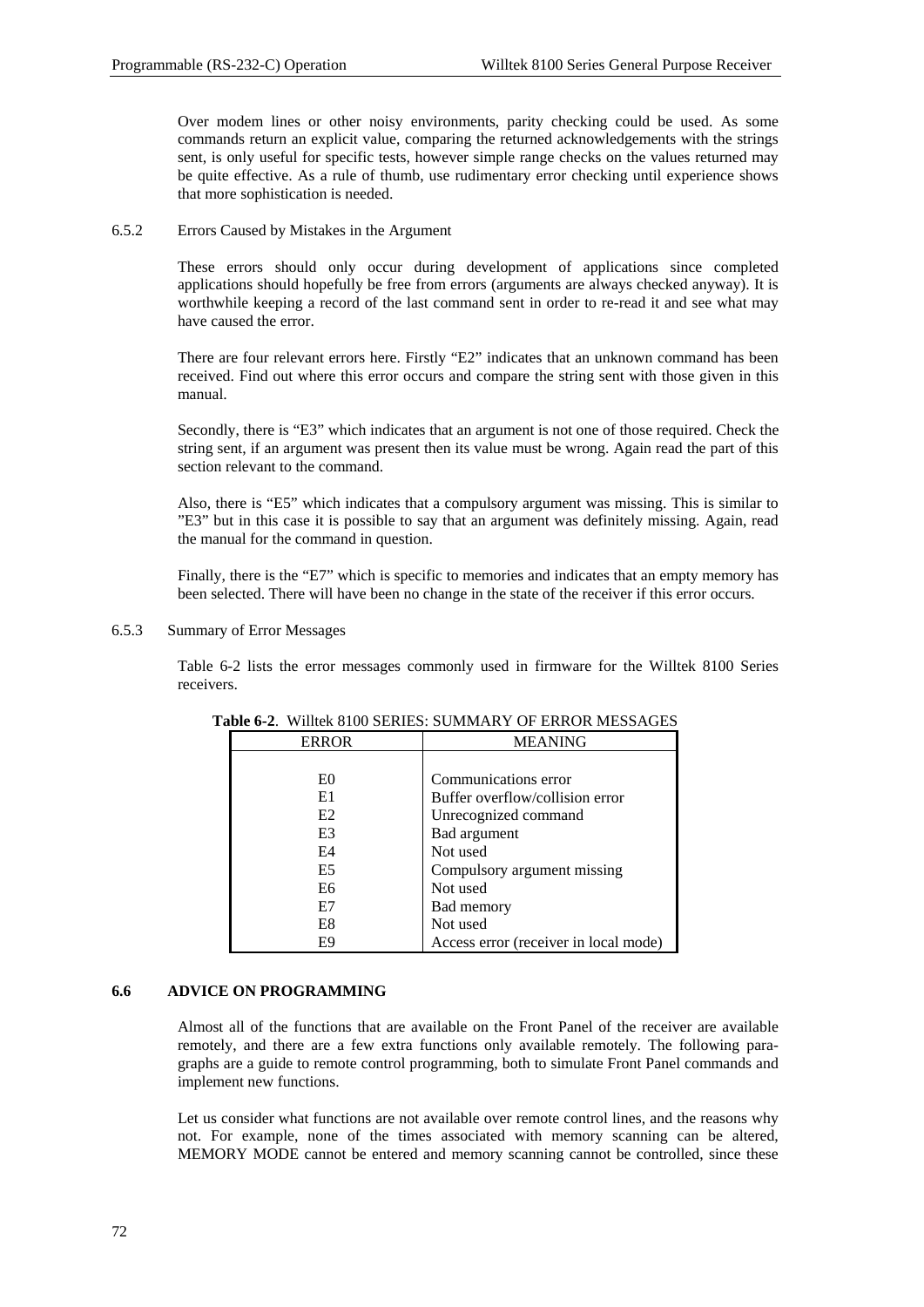functions can all be simulated. Only the scan dwell time is of relevance (to the "SC"  $\pm$ " commands) and so only this can be altered.

Also, there is no control over the priority channels, either the frequencies, or the control times, and priority sampling cannot be carried out. This is because the 8100 has no means of interrupting its controller to inform it that a priority channel is now active. This function could again be simulated in the controller if required by arranging for the priority frequency to be sampled at set intervals of time.

The quickest way to set the receiver up to a desired state is to use a combination of "FR", "SQ" and "ST". This duplicates the action of the memories and allows a large number of "memories" to be stored external to the 8100. Applications could be written to duplicate the functions of the 8100 MEMORY MODE, but with a greater number of memories. Although this is of course likely to be slower than using the limited number of internal memories.

The commands which set up individual parts of the status are more appropriate to making minor changes such as only changing the bandwidth than using them all in combination to change the complete status. The other advantage of using the individual commands is that they have full error checking so it may be best to use individual commands during development and to then replace them all by a single "ST" command when the application is known to working.

**NOTE:** The arguments to individual commands are identical those of the "ST" command, i.e. the letters required are in the same corresponding character positions (e.g. BW 1 and BW 2 are the equivalent of ST 1 and ST 2, respectively).

It is often useful to scan the receiver to take a series of measurements. The 8100 will tune more quickly if the conditions listed below are set up. The adjustments should be carried out with the receiver tuned to a signal with a level above the squelch threshold.

| 7.5 kHz Bandwidth         | "BW 1"        |
|---------------------------|---------------|
| <b>Relative Value OFF</b> | "RV N"        |
| Measuring Units dBµV      | "LU $\cdot$ " |
| 5 ms Average Detector     | "LD 1"        |
| Variable Averaging OFF    | "VAN"         |
| <b>Audio Detector FM</b>  | " $AD$ $F$ "  |
| <b>Attenuation OUT</b>    | "ATN"         |
| Level Display             | "RD L"        |

**NOTE:** The above conditions are automatically assumed by the receiver if the "SC" commands are used to scan.

If you wish to use the "FR+" or "FR-" commands to scan, it is advised to use a special procedure in order to achieve a slightly quicker scan. The procedure is as follows:

- (1) With the receiver tuned to a signal with a level above the squelch threshold, set up the conditions as listed above.
- (2) Use "FR+" or "FR-" commands to scan for a signal.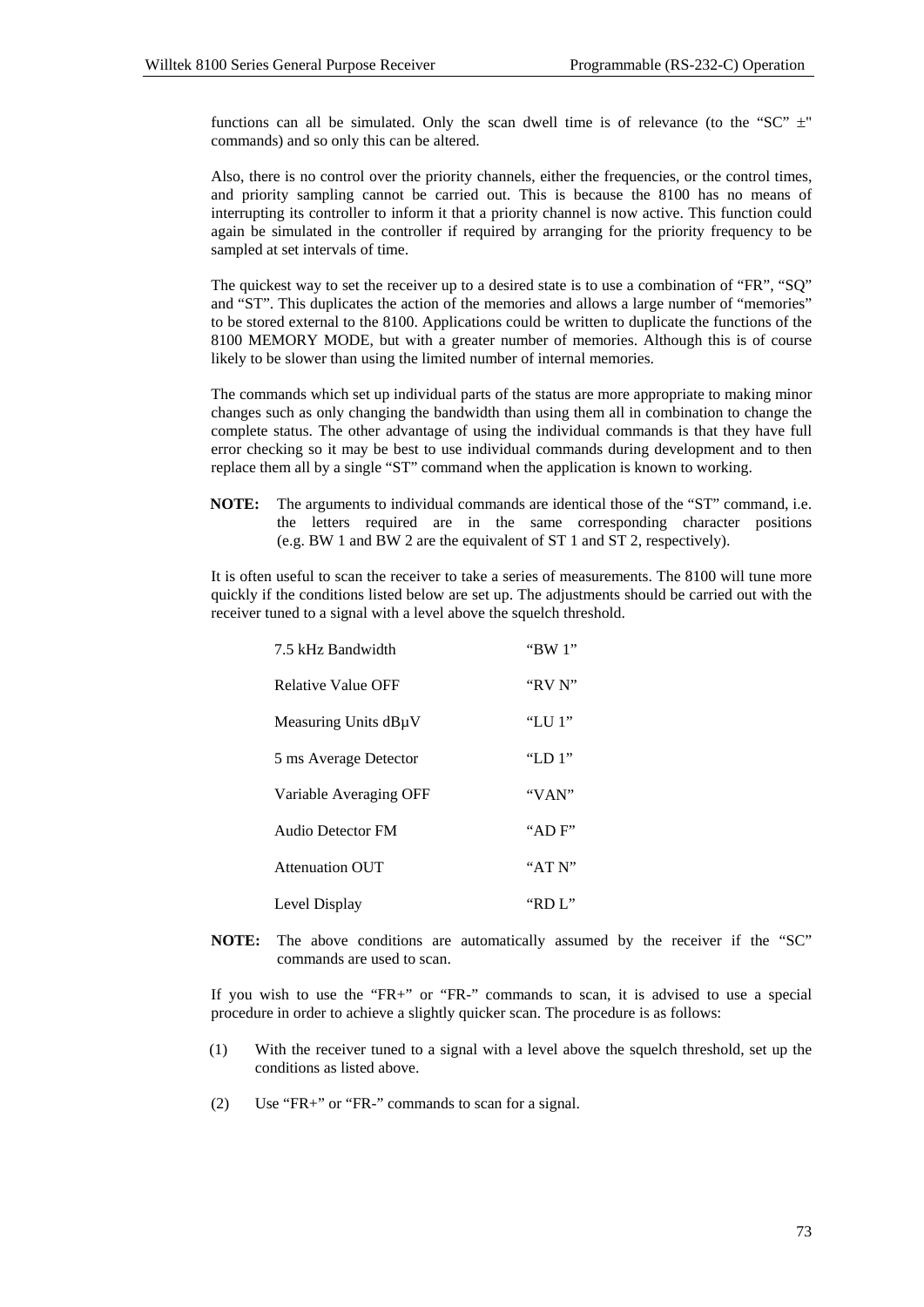(3) When the scan stops on a signal, set up the desired conditions for monitoring.

The following pseudo-code shows how commands can be combined to search between limits for active frequencies using the built-in scanning routines:

- **NOTES:** (1) The scanning will take place with the receiver waiting on each channel for the given dwell time of each frequency.
	- (2) "send" is used here to mean "transmit over the RS-232-C".

```
Set dwell, hold and resume times as appropriate. 
(E.g. all zero for fastest scan) 
send "LL lowfreq"
send "UL highfreq" 
set freq = lower limit 
send "FR freq" 
loop 
   if there is user input 
   process user input 
   send "SC +"
   if received string = "00"
   exit loop 
   display freq 
   send "SG"
   process received data as required 
go to loop
```
If a continuous scan is required, then when "00" is received to indicate that the limit has been reached, the receiver can be re-tuned to the other limit and be restarted.

#### **6.7 COMMAND SUMMARY**

Table 6-3 lists a summary of the commands included in the firmware of Willtek 8100 Series receivers. Some features are particular to a particular type or model of receiver, and this is indicated, when applicable.

The following syntax conventions are used:

- [ ] indicates a mandatory (compulsory) argument.
- { } indicates an optional argument.
- : indicates an exclusive choice of values.
- indicates and exclusive choice from a range of values.

Each two-letter command must be followed by a single space, before any argument is sent.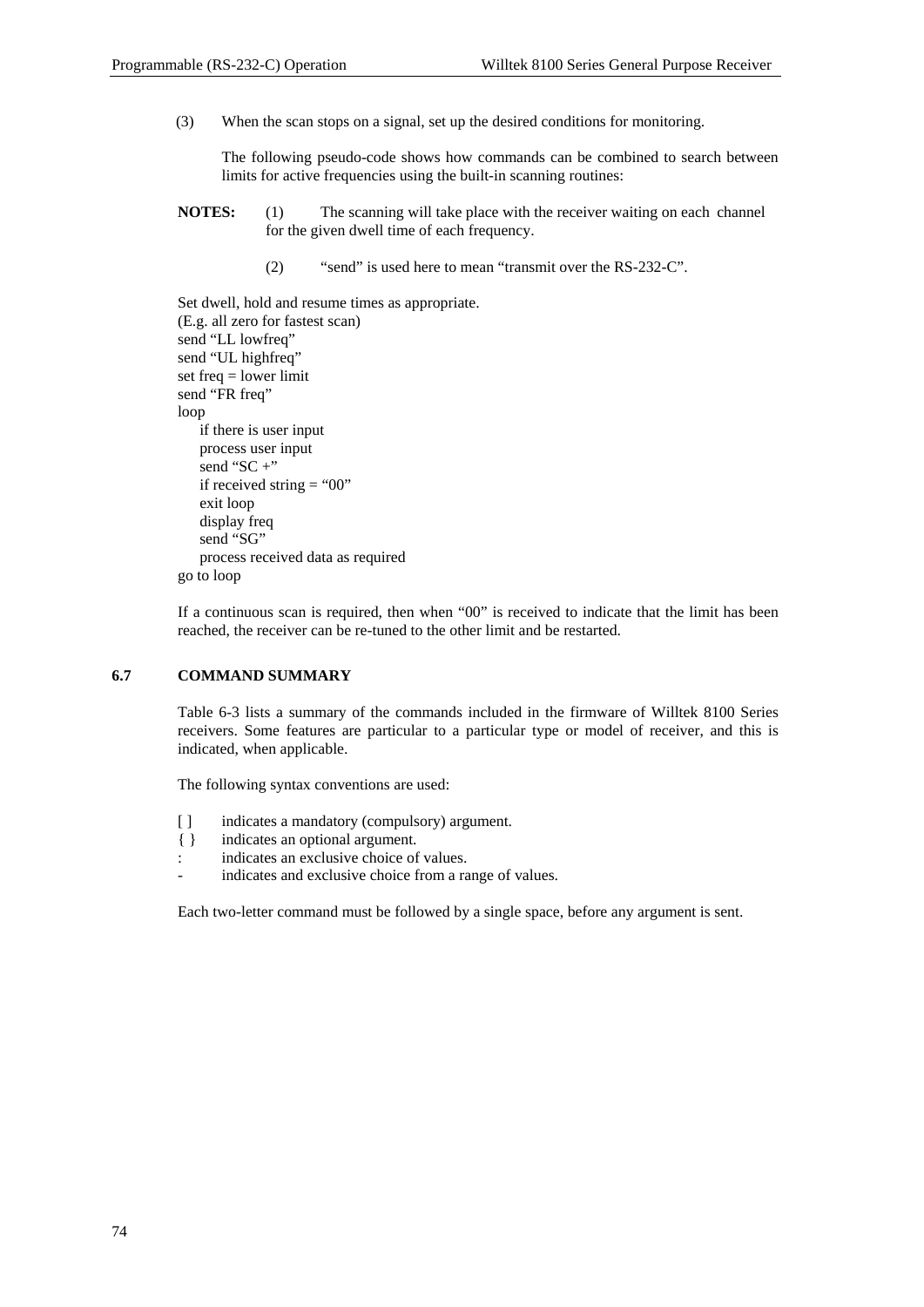| <b>COMMAND SYNTAX</b>     | <b>COMMAND FUNCTION</b> |
|---------------------------|-------------------------|
|                           |                         |
| AC ["Y":"N"]              | Auto Calibration        |
| AD $[``A":''M"]$          | <b>Audio Detect</b>     |
| AF ["Y":"N"]              | Audio Filter            |
| AT $[``Y": "N": "F"]$     | Attenuation             |
| AT ["Y":"N":"F":"1"-"5"]  | Attenuation             |
| BR ["A" -"O"]             | <b>Baud Rate</b>        |
| BW ["1":"2":"3":"4"]      | Bandwidth*              |
| CL.                       | Calibrate               |
| CO ["Y":"N"]              | <b>Channel Offset</b>   |
| $DT$ {real}               | Dwell Time              |
| FR {integer:"+":"-"}      | Frequency               |
| <b>HS</b>                 | Handshake               |
| LD ["1":"2":"3":"4"       | Level Detect            |
| <b>LOC</b>                | Local Mode              |
| LU ["1":"2":"3":"4"]      | Level Units             |
| MC                        | <b>Memory Clear</b>     |
| MD [num]                  | <b>Memory Delete</b>    |
| MR [num]                  | <b>Memory Recall</b>    |
| MS [num]                  | <b>Memory Save</b>      |
| RD ["L":"M"]              | Readout                 |
| <b>REM</b>                | Remote Mode             |
| RS                        | <b>Report Status</b>    |
| RV ["Y":"N":real]         | <b>Relative Value</b>   |
| $SC$ ["+":"-"]            | Scan                    |
| SG                        | Signal Level            |
| SM $\{$ "1"-"40"}         | <b>Step Memory</b>      |
| SQ {real}                 | Squelch Level           |
| ST {see under ST command} | <b>Status</b>           |
| TS ["1"-"7"]              | <b>Tuning Steps</b>     |
| TS ["1"-"9"]              | <b>Tuning Steps</b>     |
| VA ["Y":"N"]              | Variable Average        |
| <b>VN</b>                 | <b>Version Number</b>   |
| VT {integer}              | Variable Average Time   |
|                           |                         |

# **Table 6-3.** Willtek 8100 SERIES: FIRMWARE COMMAND SUMMARY

\* Bandwidths "4" is applicable to certain receivers only (refer to paragraph 6.4.5).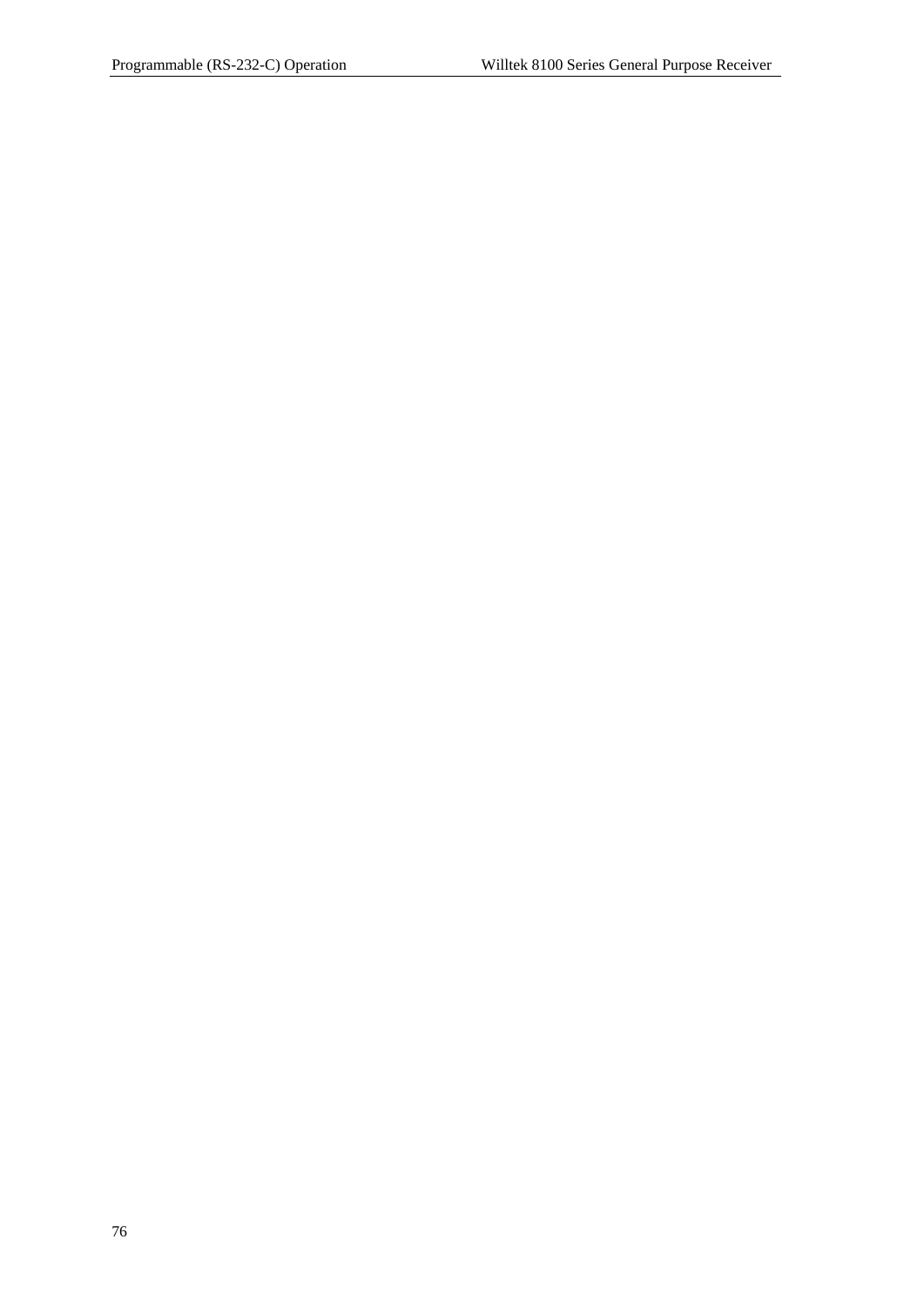# **SECTION SEVEN - TROUBLESHOOTING**

# **7.1 INTRODUCTION**

This section contains basic user fault finding information. If an equipment malfunction is suspected after carrying out the relevant checks, the equipment should be returned for maintenance to the customers workshop, or to Willtek, as appropriate.

# **7.2 RECEIVED SIGNAL SOUNDS NOISY**

- (1) Check for local sources of interference (e.g. computers, electrical apparatus, etc.).
- (2) Select the 7.5 kHz BANDWIDTH (if not already selected).
- (3) Select the AUDIO FILTER.
- (4) Select the 15 kHz BANDWIDTH if the signal is heavily deviated.
- (5) Change siting or orientation of the antenna.
- (6) Switch out the ATTENUATION (if not already deselected).
- (7) Check antenna, associated leads and connectors.
- (8) Change AUDIO DETECTOR (AM/FM).
- (9) Check that signal is not too weak to produce a good signal-to-noise ratio in the receiver.

#### **7.3 HOWLING NOISE IN LOUDSPEAKER**

Reduce the VOLUME control.

# **7.4 DISTORTION ON RECEIVED SIGNALS**

- (1) Reduce the VOLUME control.
- (2) Select the 15 kHz BANDWIDTH if the signal is heavily deviated.
- (3) Change AUDIO DETECTOR (AM/FM).
- (4) Check that 5 ms Time Constant is not selected when receiving AM transmissions.

# **7.5 DISPLAY CORRUPTION**

- (1) Switch the receiver OFF for a few seconds and switch it back ON again.
- (2) Press the RESET button on the Left Hand Side Panel.
- (3) Check the charge state of the batteries.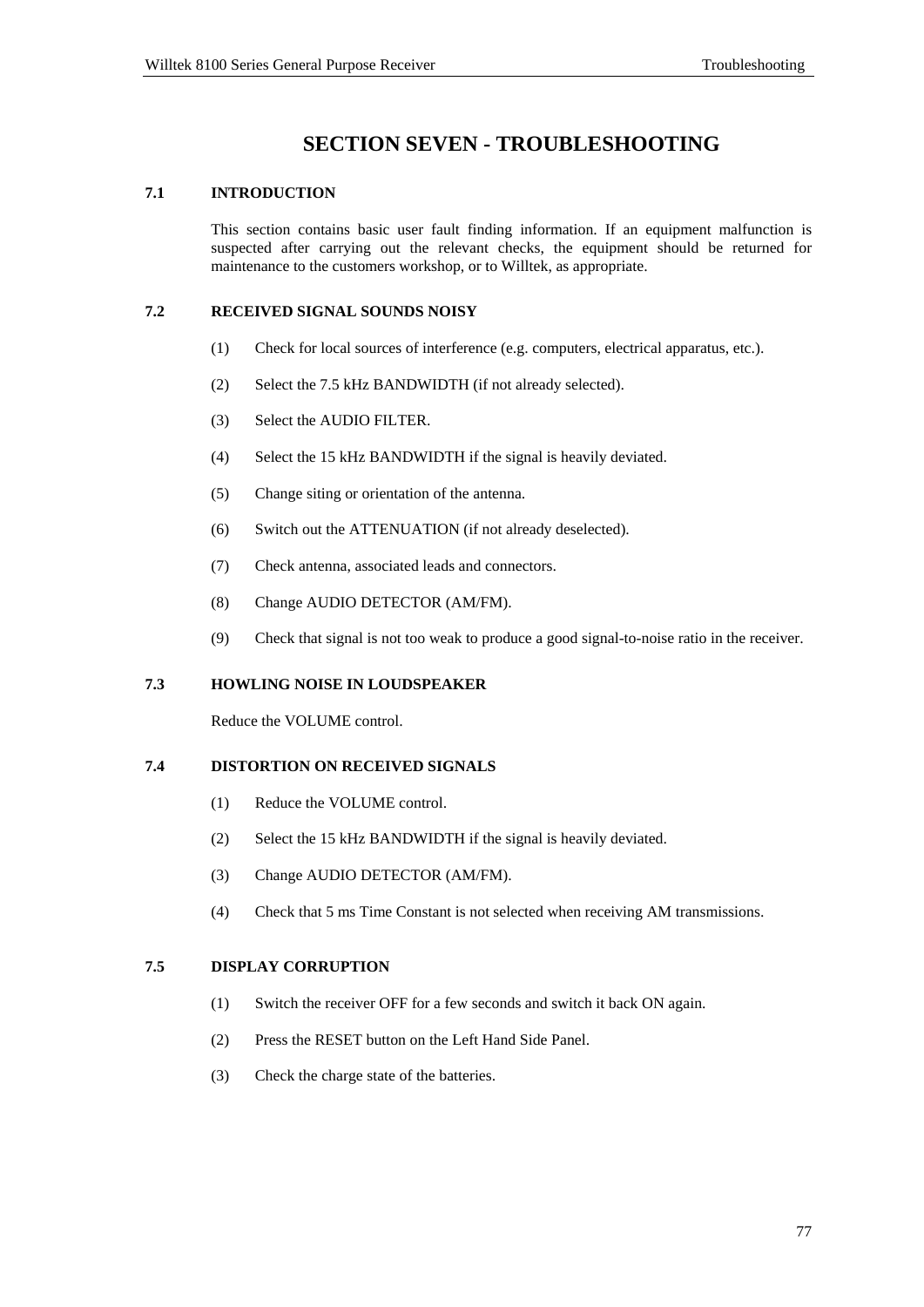### **7.6 NOTHING ON DISPLAY**

- (1) Adjust DISPLAY control.
- (2) Check the charge state of the batteries.
- (3) Ensure that the receiver is within its operating temperature range.

# **7.7 NO SOUND FROM THE LOUDSPEAKER**

- (1) Adjust SQUELCH control.
- (2) Adjust VOLUME control.

#### **7.8 RECEIVER DOES NOT RESPOND TO PUSH BUTTONS**

- (1) Check that the LOCK is OFF.
- (2) Check for error messages.

# **7.9 SIGNAL LEVEL READOUT JITTERS**

- (1) Check that the signal is not varying.
- (2) Check that the signal is not too low in level to give a stable reading.
- (3) Select a longer averaging time.
- (4) Check that the signal does not have an excessive deviation or modulation.

# **7.10 HIGH RESIDUAL READING ON AM OR DEVIATION BARGRAPH**

- (1) Check for interference on the signal.
- (2) Check that the signal level is not too low for accurate low AM or deviation measurements.

#### **7.11 DEVIATION GOES OFF SCALE WHEN RECEIVING A SIGNAL**

- (1) If the BANDWIDTH is set to 7.5 kHz, then change it to 15 kHz.
- (2) If the BANDWIDTH is set to 15 kHz, the deviation is probably too high to measure.
- (3) Check that this effect is not occurring due to the SQUELCH being open under no signal conditions.

# **7.12 RECEIVER DOES NOT SCAN**

Check the SQUELCH control setting.

# **7.13 BARGRAPH MOVES BUT LEVEL READOUT DOES NOT RESPOND**

Check the VARIABLE AVERAGE IN/OUT and averaging time.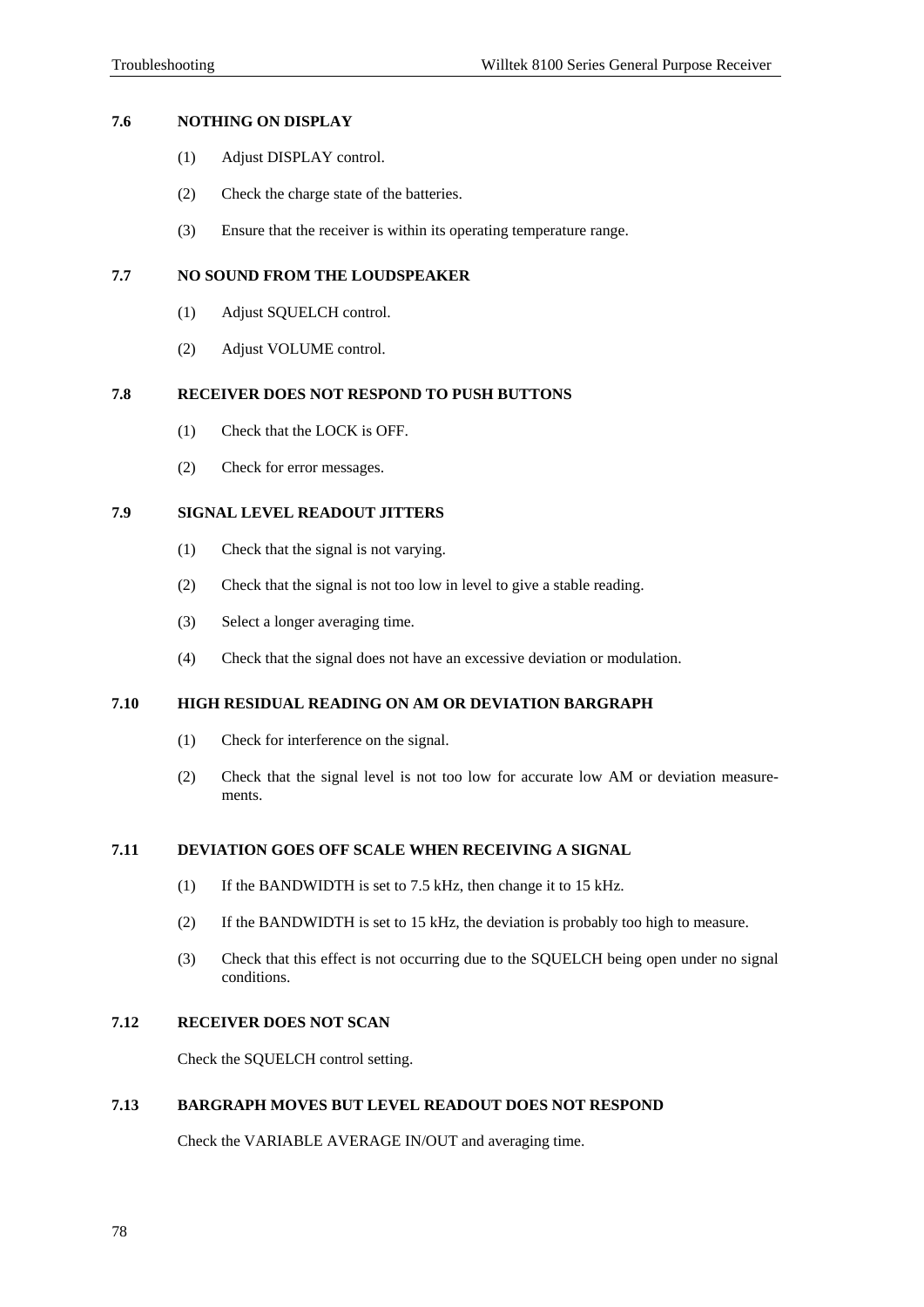# **7.14 NO RS-232-C DATA**

- (1) Check for damage or bad connections on the connecting cable.
- (2) Ensure that the DATA is turned ON (FUNCTION LIST).
- (3) Ensure that the DATA format (baud rate, parity, etc.) is set correctly on the DATA LIST.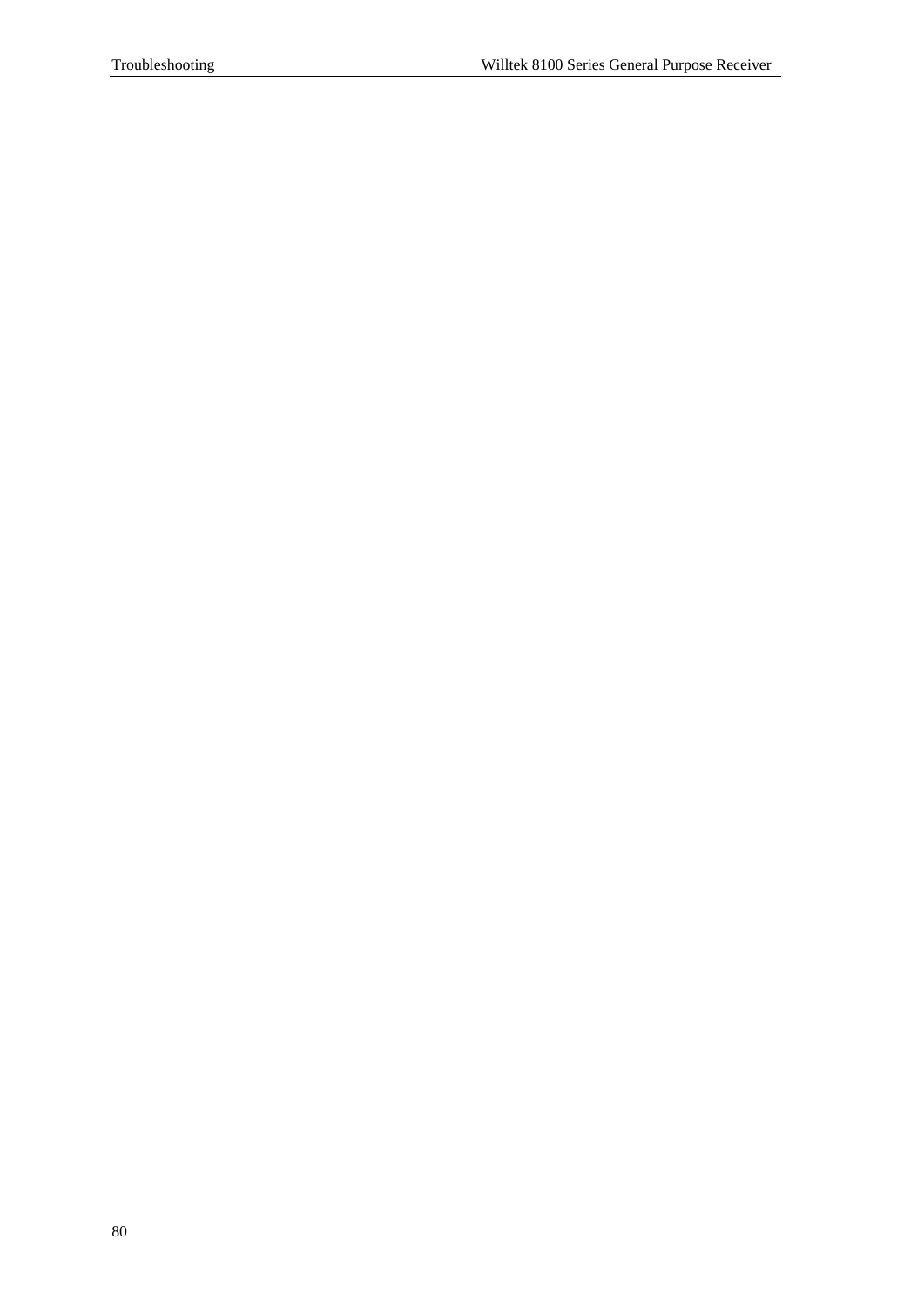# **SECTION EIGHT** − **SPECIFICATIONS AND ACCESSORIES**

# **8.1 INTRODUCTION**

This section provides a detailed specification for the equipment, information on any nonstandard "customized" features, plus details of standard and optional accessories.

# **8.2 SPECIFICATION**

Table 8-1 lists the available models of the Willtek 8100 Series General Purpose Receivers (previously GPR 4000A series).

Table 8-4 provides specifications for all available Willtek 8100 Series General Purpose Receivers.

| <b>DESCRIPTION</b>            | <b>ORDER CODE</b> | PREVIOUS (CHASE)<br><b>DESIGNATION</b> |
|-------------------------------|-------------------|----------------------------------------|
| 8101 General Purpose Receiver | M 100 601         | GPR $44x1A$                            |
| 8102 General Purpose Receiver | M 100 602         | GPR $44x2A$                            |
| 8103 General Purpose Receiver | M 100 603         | GPR 44x3A                              |

**Table 8-1.** Willtek 8100 SERIES MODELS.

# **8.3 ACCESSORIES AND OPTIONS**

A number of accessories are available for use with the equipment; some of these are standard, whereas others are optional and only available on request.

#### 8.3.1 Standard Accessories

The accessories which are supplied as standard with the equipment are detailed in Table 8-2:

|     | <b>THUIC 0-2.</b> IN HIRTH OTOO DERVED DITTING TROOPDOM THE $\alpha$ |
|-----|----------------------------------------------------------------------|
| OTY | <b>DESCRIPTION</b>                                                   |
|     | Battery Charger (with appropriate national connector)                |
|     | Telescopic Monitoring Antenna                                        |
|     | Leather Carrying Case with short-form Operating Guide in Lid.        |
|     | Vehicle Charging Lead (from cigar lighter connector)                 |
|     | User's guide (this book)                                             |

**Table 8-2.** Willtek 8100 SERIES STANDARD ACCESSORIES.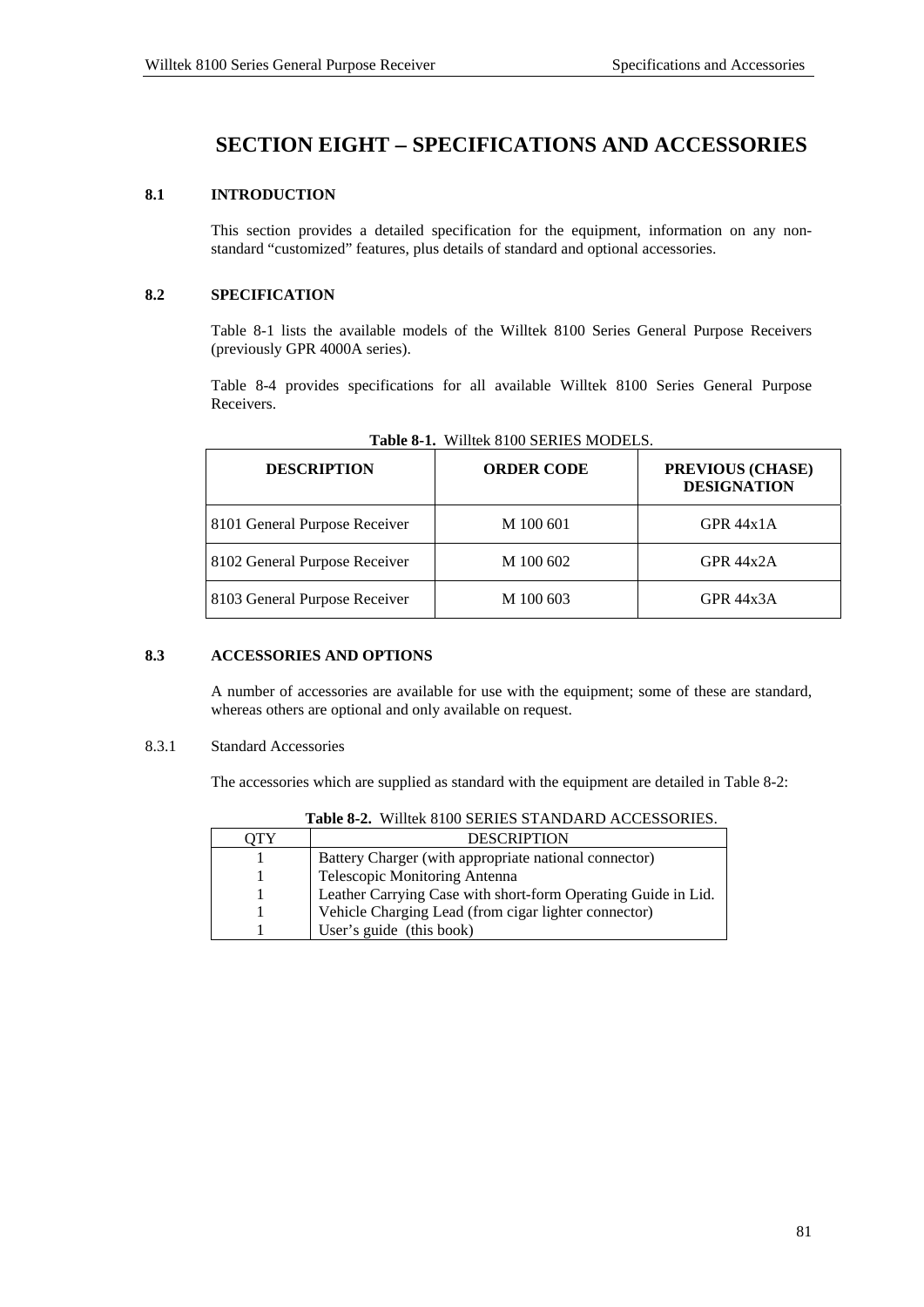# 8.3.2 Optional Accessories and Options

The optional accessories, which may be ordered if required, are detailed in Table 8-3:

| <b>DESCRIPTION</b>                                              | <b>ORDER CODE</b> |  |
|-----------------------------------------------------------------|-------------------|--|
| 30 kHz channel spacing (instead of 50 kHz)                      | M 248 610         |  |
| 200 kHz channel spacing (instead of 50 kHz)                     | M 248 611         |  |
| 30 $\&$ 200 kHz channel spacing (instead of 10<br>and $50$ kHz) | M 248 612         |  |
| 200 kHz IF bandwidth (instead of 120 kHz,<br>option to 8103)    | M 248 613         |  |
| 8181 GPR Down Converter<br>$(1.7 \text{ to } 2.5 \text{ GHz})$  | M 248 618         |  |

# **Table 8-3.** Willtek 8100 SERIES OPTIONS AND ACCESSORIES.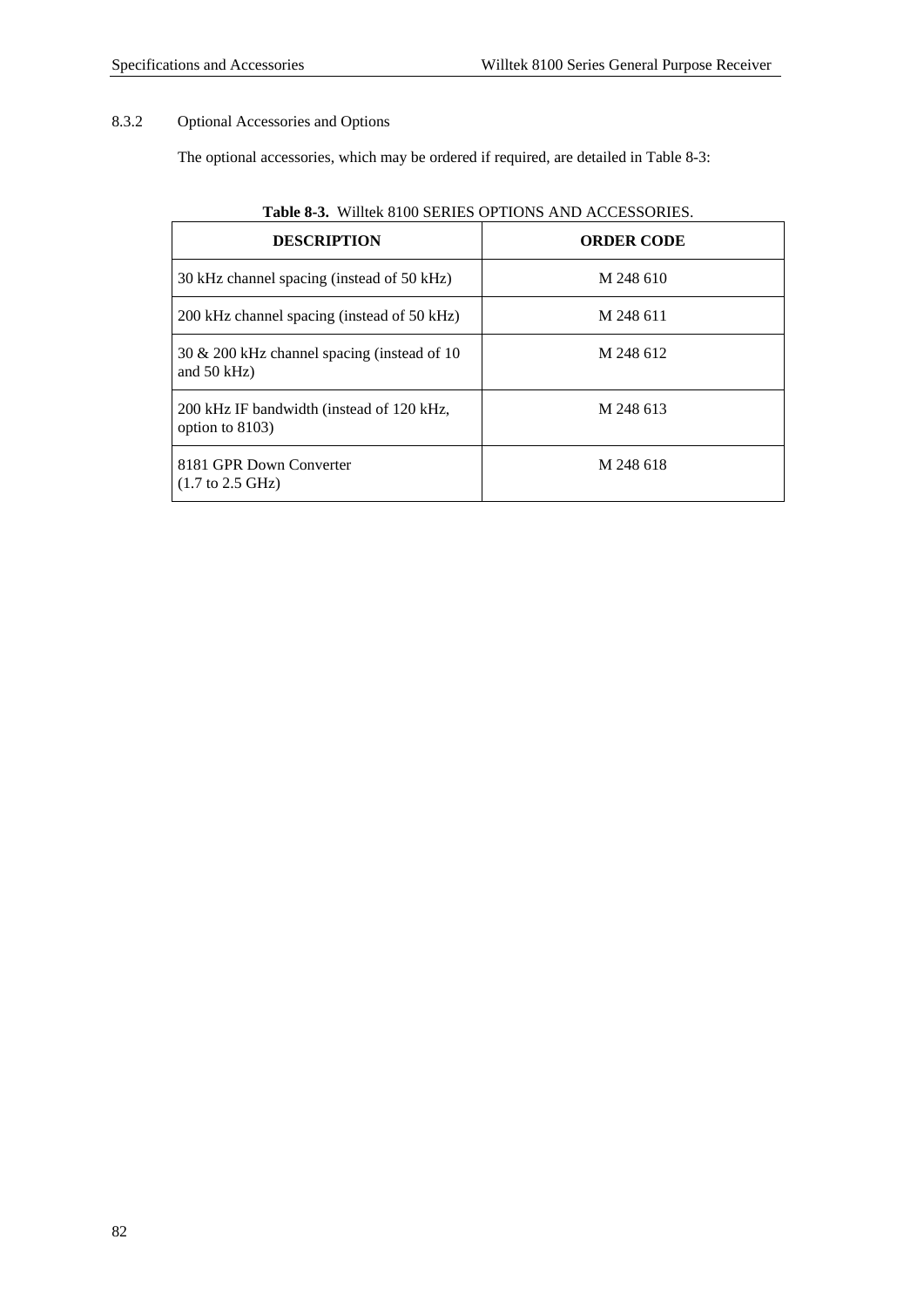| <b>PERFORMANCE</b><br><b>CHARACTERISTIC</b>                      | WHITCH OTOO SERVIES STECHT REFERENT<br><b>NOMINAL OR TYPICAL VALUE</b>                                                                                            |
|------------------------------------------------------------------|-------------------------------------------------------------------------------------------------------------------------------------------------------------------|
| <b>Frequency:</b>                                                |                                                                                                                                                                   |
| Range                                                            | 100 kHz to 26 MHz <sup>*</sup> , 26 to 1000 MHz,<br>(*reduced specification)                                                                                      |
| Uncercainty                                                      | $2.5$ kHz                                                                                                                                                         |
| Tuning Increments                                                | 0.5, 1, 5, 6.25, 10, 12.5, 20, 25, 50 kHz steps                                                                                                                   |
|                                                                  | The 8100 with option M 248 610 has 30 kHz in place of 50 kHz<br>steps                                                                                             |
|                                                                  | The 8100 with option M 248 611 has 200 kHz in place of<br>50 kHz steps                                                                                            |
|                                                                  | The 8100 with option M 248 612 has 30 kHz in place of 10 kHz<br>and 200 kHz in place of 50 kHz steps                                                              |
| <b>Frequency Offsets</b>                                         | 5, 6.25, 10, 12.5, 25 kHz steps                                                                                                                                   |
| Frequency Scanning                                               | Between user set limits                                                                                                                                           |
| <b>Lockout Frequencies</b>                                       | Up to $100$                                                                                                                                                       |
| <b>Hold Time</b>                                                 | Adjustable 0 to 9.9 seconds                                                                                                                                       |
| Dwell Time                                                       | Adjustable 0 to 9.9 seconds                                                                                                                                       |
| <b>Resume Time</b>                                               | Adjustable 0 to 9.9 seconds and off                                                                                                                               |
| Amplitude:                                                       |                                                                                                                                                                   |
| <b>Measuring Range</b><br>7.5 kHz bandwidth<br>average detection | $-10$ dB $\mu$ V to $+110$ dB $\mu$ V: 26 to 1000 MHz<br>$+5$ dB $\mu$ V to $+110$ dB $\mu$ V: 100 kHz to 1 MHz<br>$0$ dB $\mu$ V to +110 dB $\mu$ V: 1 to 26 MHz |
| Level Readout Resolution                                         | 0.1 dB                                                                                                                                                            |
| <b>Displayed Range</b>                                           | 84 dB bargraph display                                                                                                                                            |
| Level Accuracy<br>7.5 kHz bandwidth                              | $\pm 1.5$ dB max., typically $\pm 0.5$ dB: 26 to 1000 MHz<br>$\pm 3$ dB: 100 kHz to 26 MHz                                                                        |
| <b>Inherent Spurious Responses</b>                               | <0 dBµV equivalent input voltage: 1 to 1000 MHz<br>$\langle +10 \text{ dB} \mu V \rangle$ equivalent input voltage: 100 kHz to 1 MHz                              |
| <b>Level Detection</b>                                           | Average, Peak                                                                                                                                                     |
| Level Detection Time<br>Constants                                | Average $5 \text{ ms}$ , $0.1 \text{ s}$ , $1 \text{ s}$<br>Peak hold time 1 s                                                                                    |

**Table 8-4.** Willtek 8100 SERIES SPECIFICATION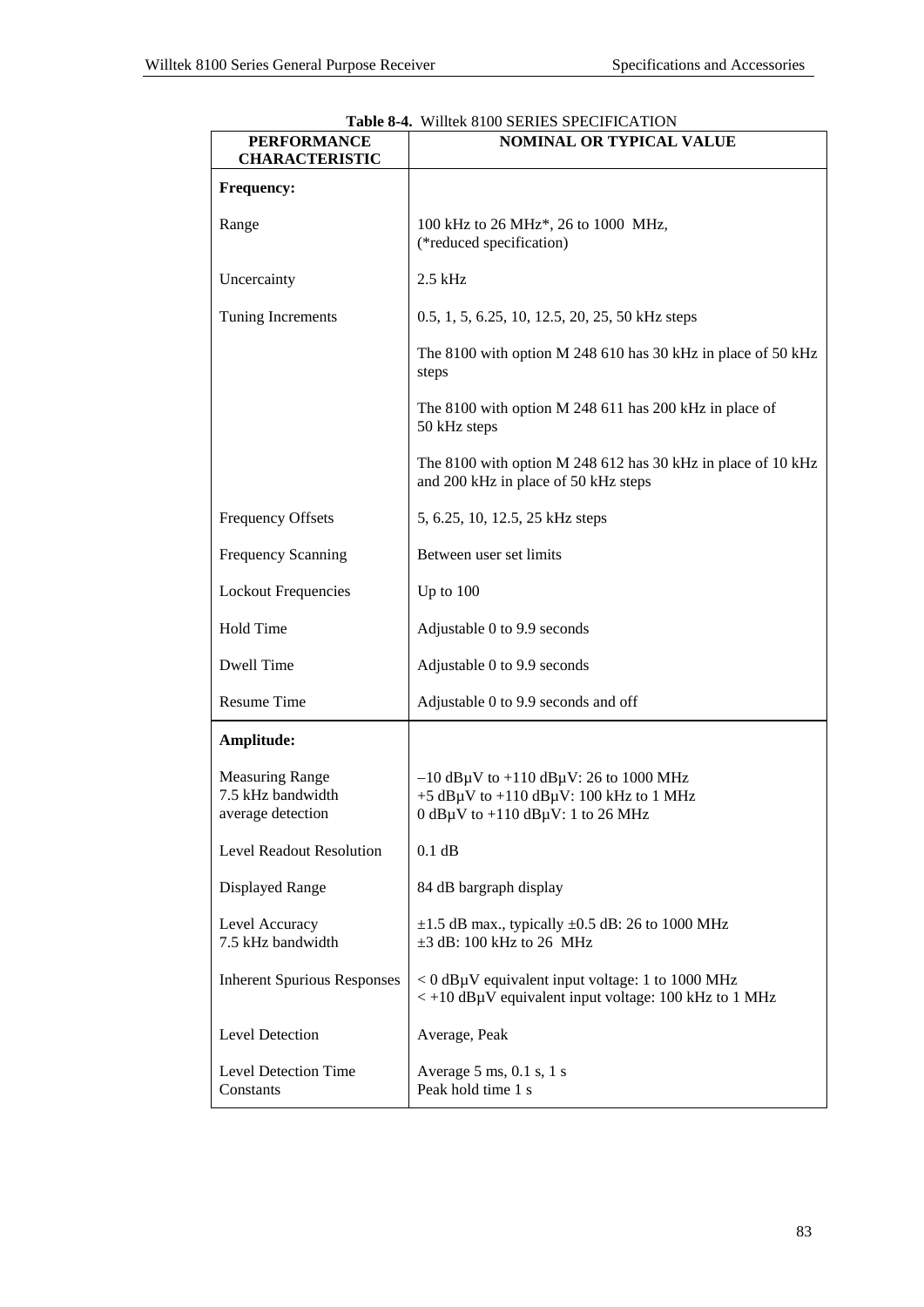|                                             | <b>Table 0-4.</b> WHITEK 6100 SEKIES STECH ICATION (CONTINUED)                                                                               |  |
|---------------------------------------------|----------------------------------------------------------------------------------------------------------------------------------------------|--|
| <b>PERFORMANCE</b><br><b>CHARACTERISTIC</b> | <b>NOMINAL OR TYPICAL VALUE</b>                                                                                                              |  |
| <b>Amplitude: (Cont)</b>                    |                                                                                                                                              |  |
| <b>Measuring Units</b>                      | $dB\mu V$ , $\mu V$ , dB relative, dB $\mu V/m$ etre, dBm                                                                                    |  |
| <b>Relative Level Range</b>                 | $99.9$ to $-99.9$<br>$dB\mu V$<br>$\mu$ V<br>$0.01~\mu \mathrm{V}$ to 98.86 mV<br>$-$<br>$dB\mu V/m$ - -93 to 106.8<br>dBm<br>$-207$ to $-7$ |  |
| Squelch Threshold                           | Adjustable over measuring range. Visually indicated                                                                                          |  |
| Internal Cal. Reference                     | Impulse generator                                                                                                                            |  |
| <b>Calibration Time</b>                     | Approx 4 s                                                                                                                                   |  |
| Selectivity:                                |                                                                                                                                              |  |
| IF Frequencies                              | 301.5 MHz, 21.4 MHz, 455 kHz                                                                                                                 |  |
| 3 dB Bandwidth                              |                                                                                                                                              |  |
| 8101<br>8102<br>8103                        | 7.5 kHz, 15 kHz, 120 kHz*<br>7.5 kHz, 15 kHz, 20 kHz, 120 kHz*<br>7.5 kHz, 15 kHz, 25 kHz, 120 kHz*                                          |  |
| 8103 with option<br>M 248 613               | 7.5 kHz, 15 kHz, 25 kHz, 200 kHz*                                                                                                            |  |
|                                             | *120 kHz/200 kHz not usable 100 to 500 kHz                                                                                                   |  |
| Adjacent Channel<br>Rejection               | Greater than 45 dB (12.5 kHz channel spacing)                                                                                                |  |
|                                             | Greater than 50 dB (25.0 kHz channel spacing)                                                                                                |  |
|                                             | (15 kHz bandwidth, relative response to unmodulated carrier<br>$60$ dB $\mu$ V)                                                              |  |
| <b>Image Rejection</b>                      | 50 dB minimum. Typically 70 dB<br>(level required to produce an indication of $0 dB\mu V$ )                                                  |  |
| IF Rejection                                | 70 dB minimum (230 to 400 MHz, 50 dB min.). Typically<br>80 dB (level required to produce an indication of 0 dBµV)                           |  |
| Spurious Response<br>Rejection              | Typically 50 dB<br>(level required to produce an indication of $0 dB\mu V$ )                                                                 |  |
| <b>Blocking</b>                             | 75 dBµV minimum<br>(1 dB level change, 0 dBµV signal, 2 MHz away)                                                                            |  |
| Intermodulation                             | 55 dB minimum (1 mV p.d. input, 50 kHz separation)                                                                                           |  |

|  |  |  |  | <b>Table 8-4.</b> Willtek 8100 SERIES SPECIFICATION (continued) |  |  |
|--|--|--|--|-----------------------------------------------------------------|--|--|
|--|--|--|--|-----------------------------------------------------------------|--|--|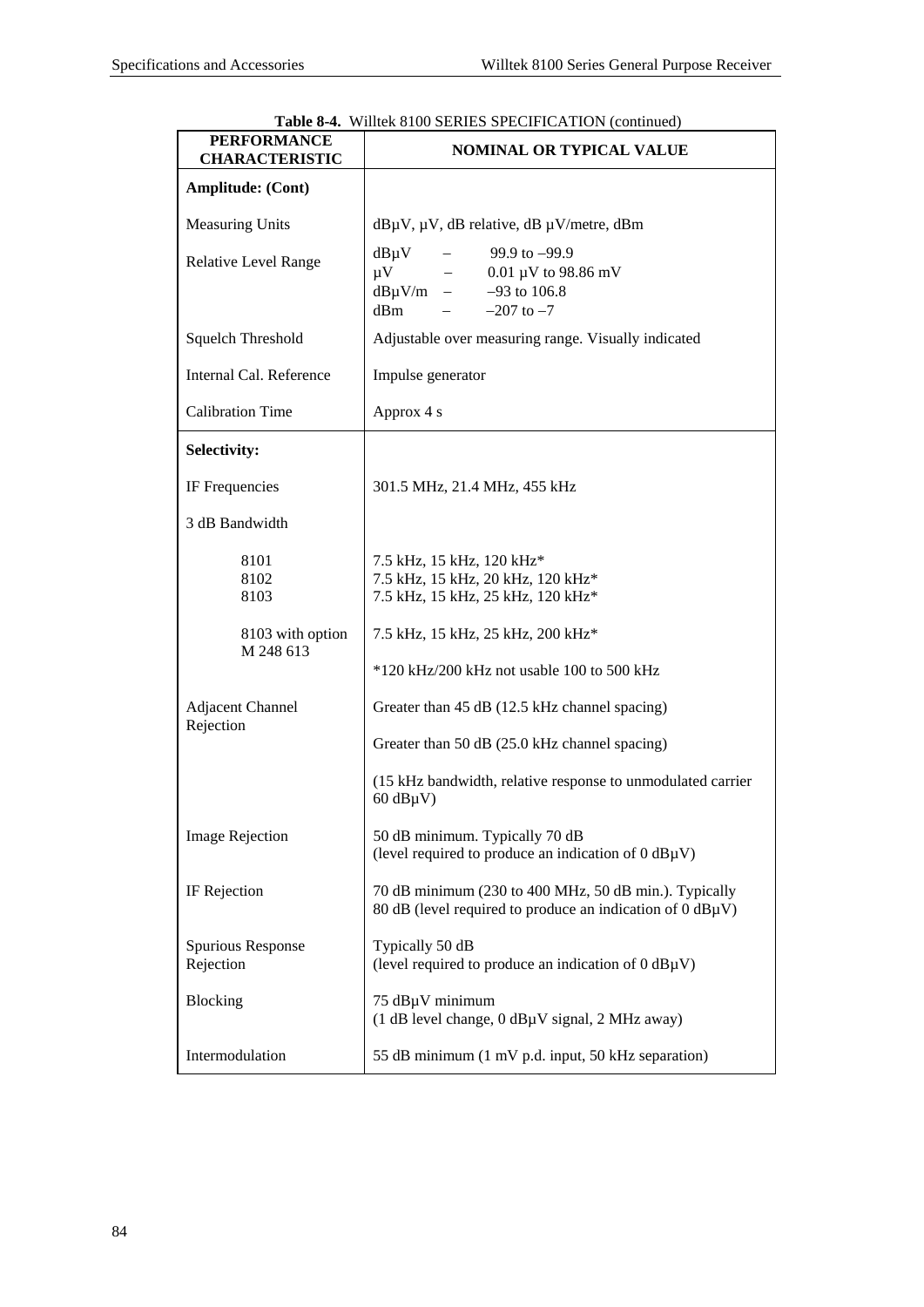| <b>PERFORMANCE</b><br><b>CHARACTERISTIC</b>                         | <b>Table 0-4.</b> WHICK 0100 SERIES SI ECH ICATION (COMMIQUE)<br><b>NOMINAL OR TYPICAL VALUE</b>                 |
|---------------------------------------------------------------------|------------------------------------------------------------------------------------------------------------------|
| Input:                                                              |                                                                                                                  |
| RF Input Impedance                                                  | Nominally 50 $\Omega$                                                                                            |
| <b>Input VSWR</b>                                                   | Less than 2:1 without RF attenuation<br>Less than 1.4:1 with RF attenuation selected                             |
| Antenna Input                                                       | "N"-type connector                                                                                               |
| <b>RF</b> Attenuation                                               | 20 dB                                                                                                            |
| IF Attenuation                                                      | 10, 20 or 30 dB                                                                                                  |
| Max. Safe Level                                                     | 3.5 $V_{rms}$ (250 mW) +23 dBm at max. sensitivity                                                               |
| Overload Display                                                    | Visual and audible                                                                                               |
| Audio:                                                              |                                                                                                                  |
| <b>Audio Demodulation</b>                                           | AM, FM                                                                                                           |
| Typical Signal-to-Noise<br>Ratio (S+N/N, audio filter<br>selected): |                                                                                                                  |
| AM:                                                                 | Typically 10 dB (6 dB < 26 MHz) for 0 dBµV signal, 30%<br>modulation, 1 kHz tone, audio filter in                |
| FM:                                                                 | Typically 20 dB (14 dB < 26 MHz) for 0 dB $\mu$ V signal,<br>1.5 kHz peak deviation, 1 kHz tone, audio filter in |
| Audio Filter                                                        | 300 Hz $\pm$ 50Hz - 1 dB to 2.4 kHz $\pm$ 300 Hz - 3 dB<br>(switchable)                                          |
| $600 \Omega$ Line Output                                            | Adjustable from front panel. Nominally 0 dBm (600 $\Omega$ )                                                     |
| Audio Output                                                        | 1.0 W to 3.0 W (dependent upon battery state)                                                                    |

| <b>Table 8-4.</b> Willtek 8100 SERIES SPECIFICATION (continued) |  |
|-----------------------------------------------------------------|--|
|                                                                 |  |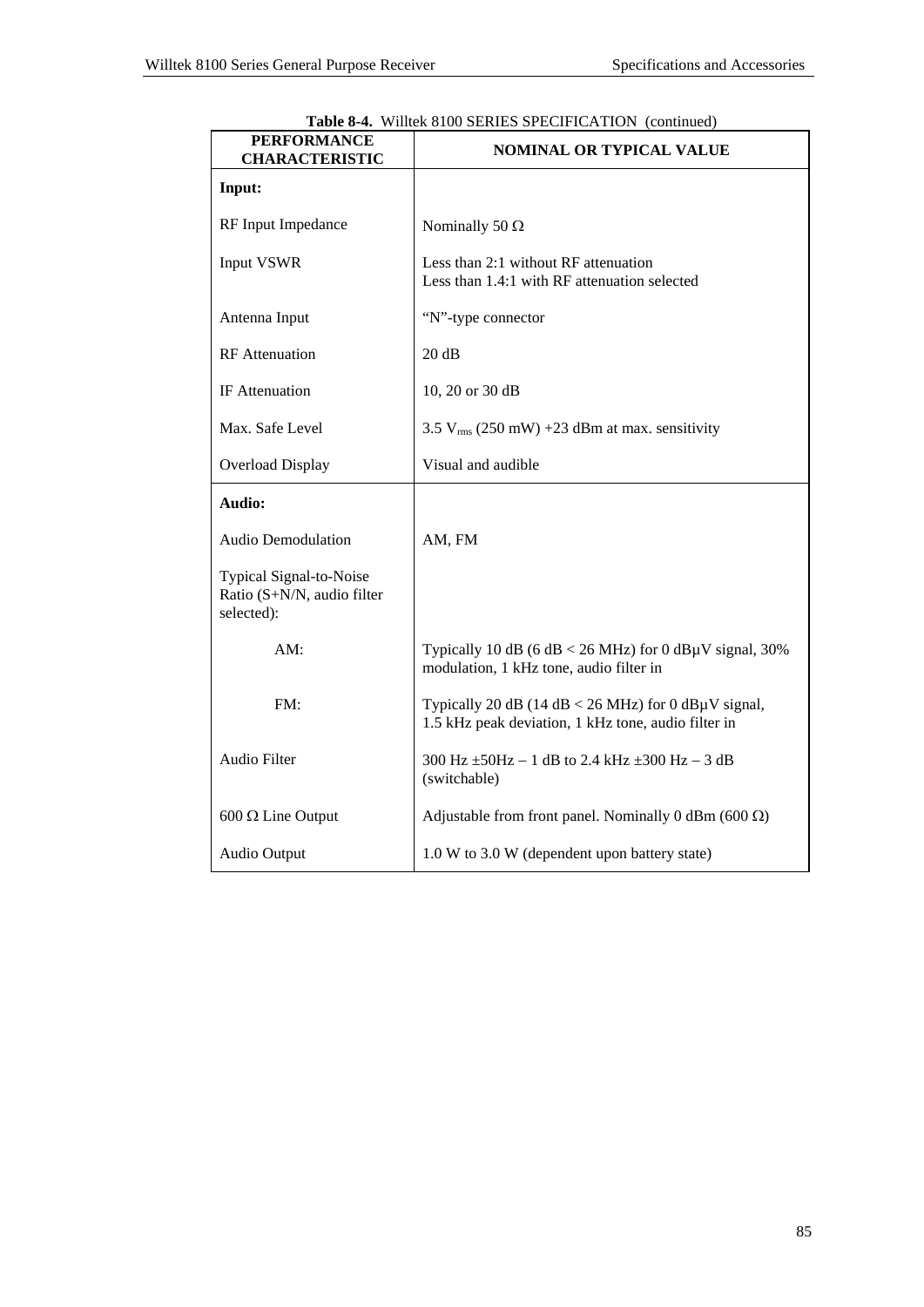| <b>PERFORMANCE</b><br><b>CHARACTERISTIC</b>                | <b>Table 8-4.</b> Willtek 8100 SERIES SPECIFICATION (concluded)<br><b>NOMINAL OR TYPICAL VALUE</b> |
|------------------------------------------------------------|----------------------------------------------------------------------------------------------------|
| <b>Modulation Measurement:</b><br>(with 400 Hz Modulation) |                                                                                                    |
| AM:                                                        |                                                                                                    |
| Range                                                      | 0 to 90% (0 to 126% indicated)                                                                     |
| Accuracy                                                   | $\pm$ 5%                                                                                           |
| FM: (7.5 kHz bandwidth)                                    |                                                                                                    |
| Range                                                      | 0 to 3.7 kHz peak deviation (0 to 4.2 kHz indicated)                                               |
| Accuracy                                                   | $\pm 500$ Hz                                                                                       |
| FM: (15 kHz bandwidth)                                     |                                                                                                    |
| Range                                                      | 0 to 7.5 kHz peak deviation (0 to 8.4 kHz indicated)                                               |
| Accuracy                                                   | $\pm 500$ Hz                                                                                       |
| FM: (20 kHz bandwidth, 8102)                               |                                                                                                    |
| Range                                                      | 0 to 10 kHz peak deviation (0 to 16.8 kHz indicated)                                               |
| Accuracy                                                   | $\pm 500$ Hz                                                                                       |
| FM: (25 kHz bandwidth, 8103)                               |                                                                                                    |
| Range                                                      | 0 to 12.5 kHz peak deviation (0 to 16.8 kHz indicated)                                             |
| Accuracy                                                   | $\pm 500$ Hz                                                                                       |
| FM: (120 kHz bandwidth)                                    |                                                                                                    |
| Range                                                      | 0 to 60 kHz peak deviation (0 to 84 kHz indicated)                                                 |
| Accuracy                                                   | $±5$ kHz                                                                                           |
| <b>Memory:</b>                                             |                                                                                                    |
| Memory                                                     | 40 memories of receiver status                                                                     |
| <b>Memory Scanning</b>                                     | All 40 memories or any selected number                                                             |
| Hold Time                                                  | Adjustable 0 to 9.9 seconds                                                                        |
| Dwell Time                                                 | Adjustable 0 to 9.9 seconds                                                                        |
| Resume Time                                                | Adjustable 0 to 9.9 seconds and OFF                                                                |
| Memory Backup                                              | 10 years                                                                                           |

**Table 8-4.** Willtek 8100 SERIES SPECIFICATION (concluded)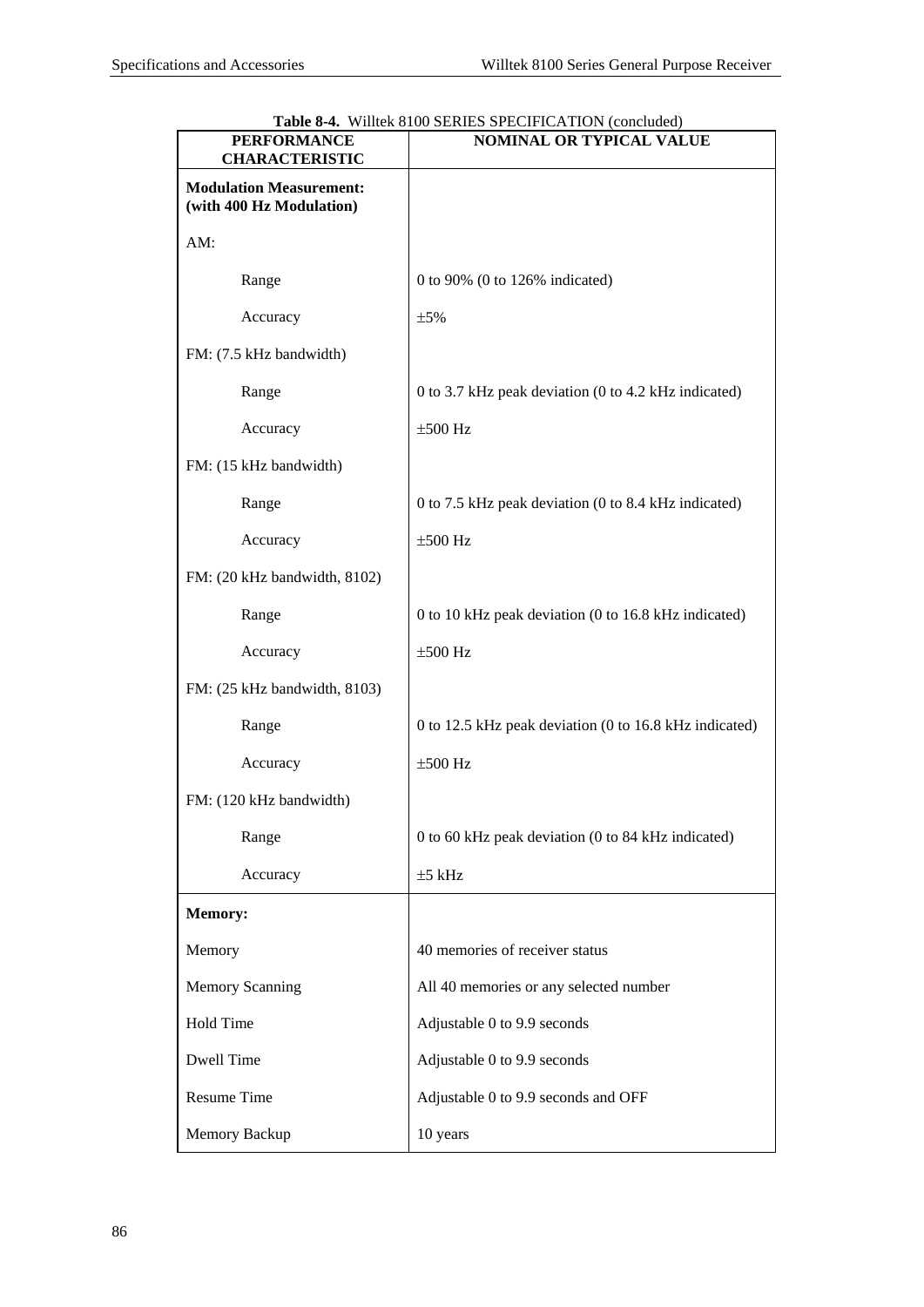| <b>PERFORMANCE</b><br><b>CHARACTERISTIC</b>              | <b>NOMINAL OR TYPICAL VALUE</b>                                             |
|----------------------------------------------------------|-----------------------------------------------------------------------------|
| <b>Auxiliary Outputs:</b>                                |                                                                             |
| Serial Data                                              | RS-232-C control of all functions                                           |
| Loudspeaker                                              | 1.0 W to 3.0 W into $8 \Omega$<br>(dependent upon battery state)            |
| Low Level Audio (Line Out)                               | Variable using Front Panel control but nominally<br>$0$ dBm (600 $\Omega$ ) |
| Signal Level                                             | Full scale on bargraph 6 V. Noise level approx. 2 V<br>(typical)            |
| Two Squelch Operated Changeover<br><b>Relay Contacts</b> | Maximum 0.5 A, 28 VDC contacts electrically<br>isolated from receiver       |
| Demodulation                                             | Unfiltered demodulator output                                               |
| <b>General:</b>                                          |                                                                             |
| Screening                                                | 60 dB                                                                       |
| <b>Spurious Emissions</b>                                | 1 nW maximum                                                                |
| <b>Battery State Indicator</b>                           | Visual on display plus audible warning                                      |
| <b>Battery Life</b>                                      | 8 hours, dependent upon volume level                                        |
| Charging Time                                            | 16 hours                                                                    |
| Weight                                                   | 6 kg (including case and batteries)                                         |
| Dimensions                                               | 330 x 115 x 240 mm (including case)                                         |
| <b>Operating Temperature Range</b>                       | 0 to $40^{\circ}$ C                                                         |
| Lock                                                     | Front Panel control lock                                                    |

**Table 8-4.** Willtek 8100 SERIES RECEIVER SPECIFICATION (continued)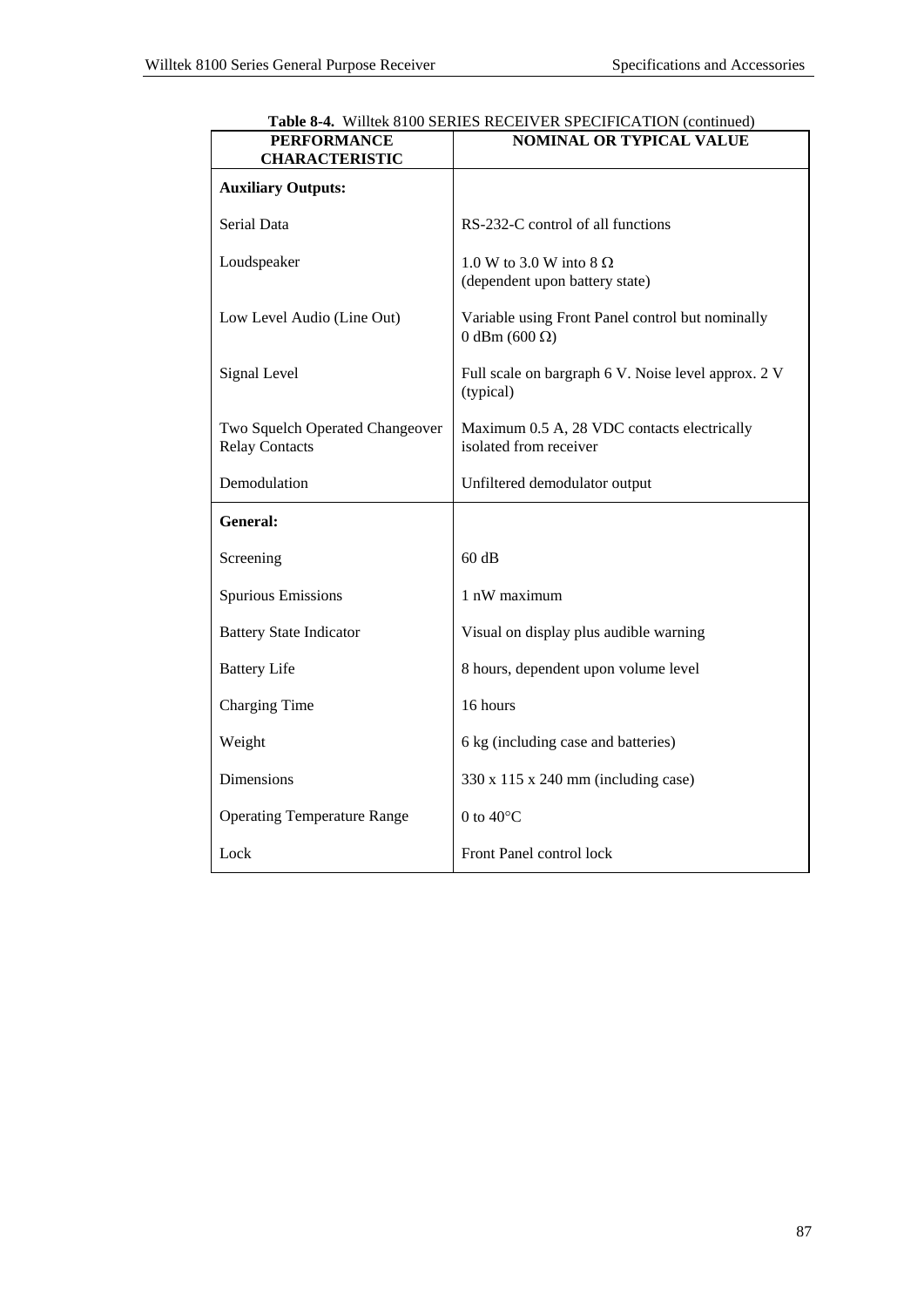# **8.4 UPGRADE COMPATIBILITY**

Willtek has a policy of continuous improvements to its products. The 8100 series of receivers has been extended and additional features added regularly. It is often possible to upgrade earlier models to include features added to later models. Please contact Willtek to discuss your precise requirements and to determine what is available and feasible for your particular model.

### 8.4.1 Firmware Upgrades

Where only the firmware of a receiver has been upgraded then the hardware specification for the receiver as published in the original manual will remain unchanged.

The features of firmware version 4.00 are as published in this manual.

# 8.4.2 Hardware Upgrades

Where the hardware of a receiver has been upgraded then the specification for the receiver will have changed from that published in the original manual. It will not necessarily be the specification as published in this manual. The specification will be that published in the original manual as modified by the upgrade. It is important that you should retain the details of the upgrade with your manual to document completely the specification for the receiver.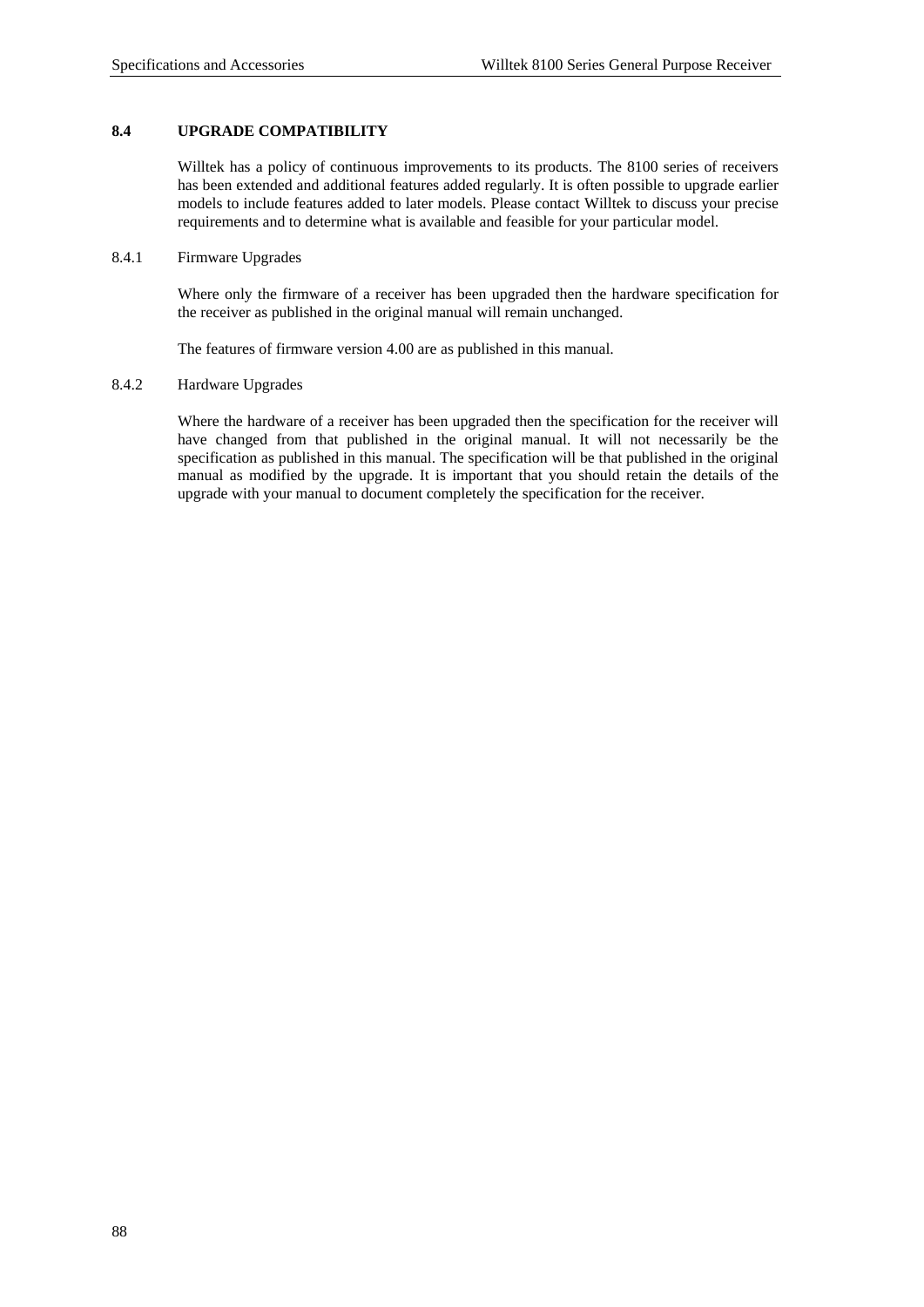# **SECTION NINE** − **Willtek 8181 GPR DOWN CONVERTER OPERATING INSTRUCTIONS**

# **9.1 GENERAL INFORMATION**

The Willtek 8181 GPR Down Converter (previous product name: GFC 4903 Down Converter) converts frequencies in the range 1700 MHz  $- 2500$  MHz to 200 MHz  $- 1000$  MHz.

A Willtek 8100 Series receiver is used for further processing of the 8181 GPR Down Converter output. Two connecting leads are used between the 8181 GPR Down Converter and its host receiver. A coaxial lead carries the downconverted RF signals from the 8181 to the receiver. The second lead carries power from the 8100 General Purpose Receiver to the 8181 GPR Down Converter. A socket on the 8181 accepts power from a charging source, to charge the receiver batteries.

Because there is no internal RF switching in the 8181 GPR Down Converter, if frequency coverage outside the 8181 range is required (i.e. standard Willtek 8100 Series frequency coverage), the coaxial lead from the 8181 to the 8100 antenna input must be disconnected, and an antenna connected directly to the 8100 antenna input.

If the 8181 GPR Down Converter is not being used, it is advisable to disconnect the power lead from the 8181 to reduce current drain on the 8100 batteries.

# **9.2 OPERATION**

Switch the POWER ON/OFF switch on the Willtek 8100 General Purpose Receiver to ON. Power is automatically supplied to the 8181 GPR Down Converter from the 8100. To select downconverter mode, enter the FUNCTION LIST and scroll through the list until DC GFC 490X is visible. Under this heading are DCS-IN and DCD-OUT. DCS-IN means Down Converter selected, DCD-OUT means Down Coverter deselected.

Select DCS-IN. Immediately the display flashes CHECK GF C4903 CONNECTED. This is a reminder to the operator to ensure that the GPR 8181 Down Converter is hardwired to the 8100 via the connections outlined above. It is absolutely necessary to check that the 8181 is connected properly to the 8100 as the 8100 cannot do this check automatically. Operation in the band 1700 MHz to 2500 MHz can now proceed.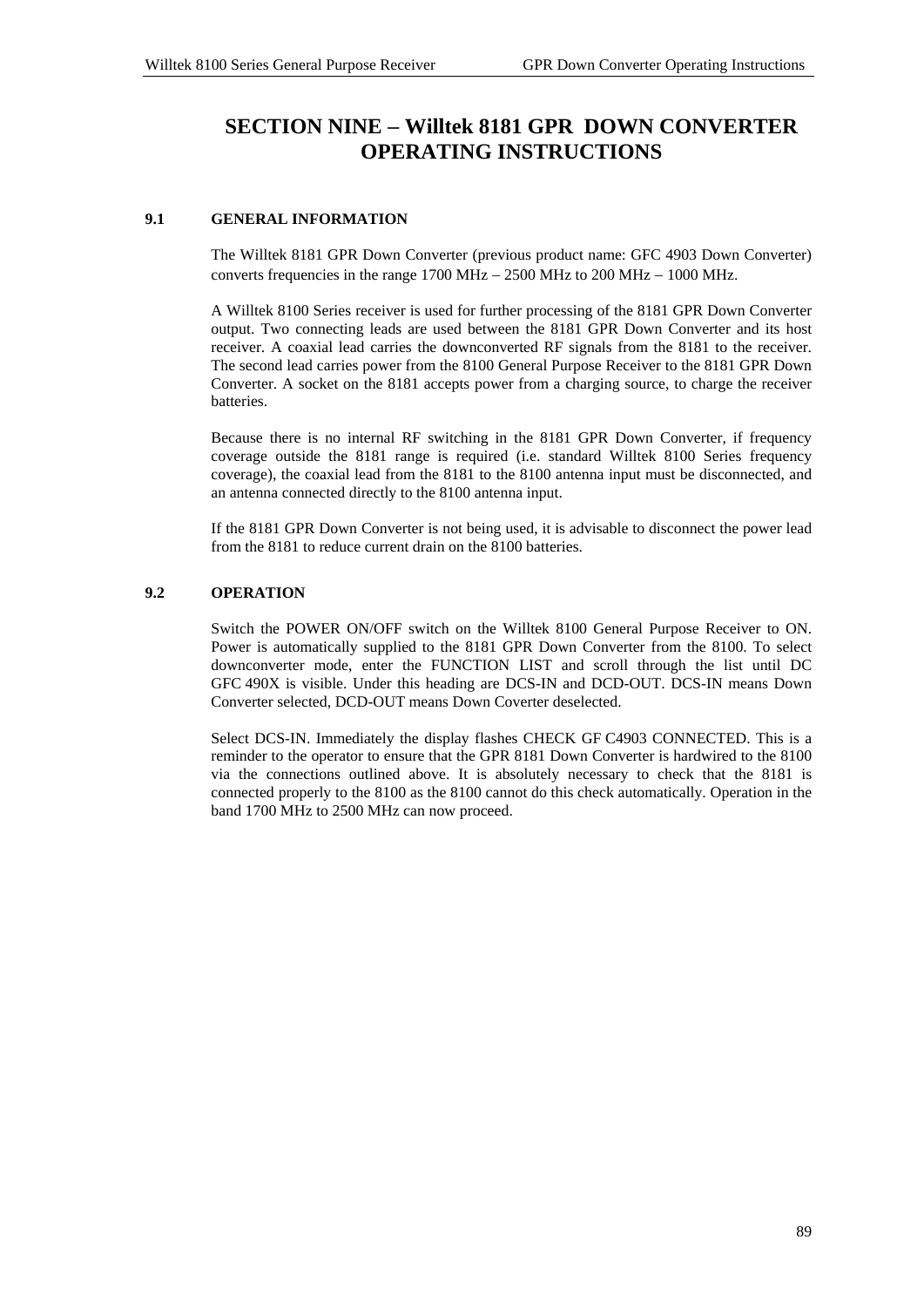# **9.3 SYSTEM SPECIFICATION** − **WILLTEK 8181 GPR DOWN CONVERTER**

| Frequency range (extended range)                                | 1700 to 2500 MHz            |
|-----------------------------------------------------------------|-----------------------------|
| Frequency accuracy $(25^{\circ}C)$                              | 2.5 kHz (typically 1.1 kHz) |
| Frequency accuracy (0 to $40^{\circ}$ C)                        | 4 kHz                       |
| Level accuracy (0 to $40^{\circ}$ C)                            | 5 dB (typically 3 dB)       |
| Level accuracy $(25^{\circ}C)$                                  | 3.5 dB (typically 1.5 dB)   |
| RF input connector                                              | N-type                      |
| RF output connector                                             | N-type                      |
| Nominal input impedance                                         | 50 $\Omega$                 |
| <b>Input VSWR</b>                                               | < 3:1                       |
| Image rejection                                                 | $>$ 40 dB (typically 50 dB) |
| Adjacent channel rejection<br>(25 kHz offset, 15 kHz bandwidth) | 40dB                        |
| Spurious response rejection                                     | typically 40 dB             |
| LO level at RF input                                            | $-30$ dBm                   |
| Sensitivity 15 kHz bandwidth                                    | $-10$ dB $\mu$ V            |
| Maximum RF input level (linear)                                 | 90 dBµV                     |
| Maximum RF input level (damage)                                 | $+10$ dBm                   |
| <b>Blocking</b> level                                           | typically 80 dB             |
| <b>Battery</b> life                                             | 4 hours (typically 6 hrs)   |
| Weight (complete package)                                       | $7$ kg                      |
| Dimensions (including case but<br>excluding interconnections)   | 315 x 230 x 150 mm          |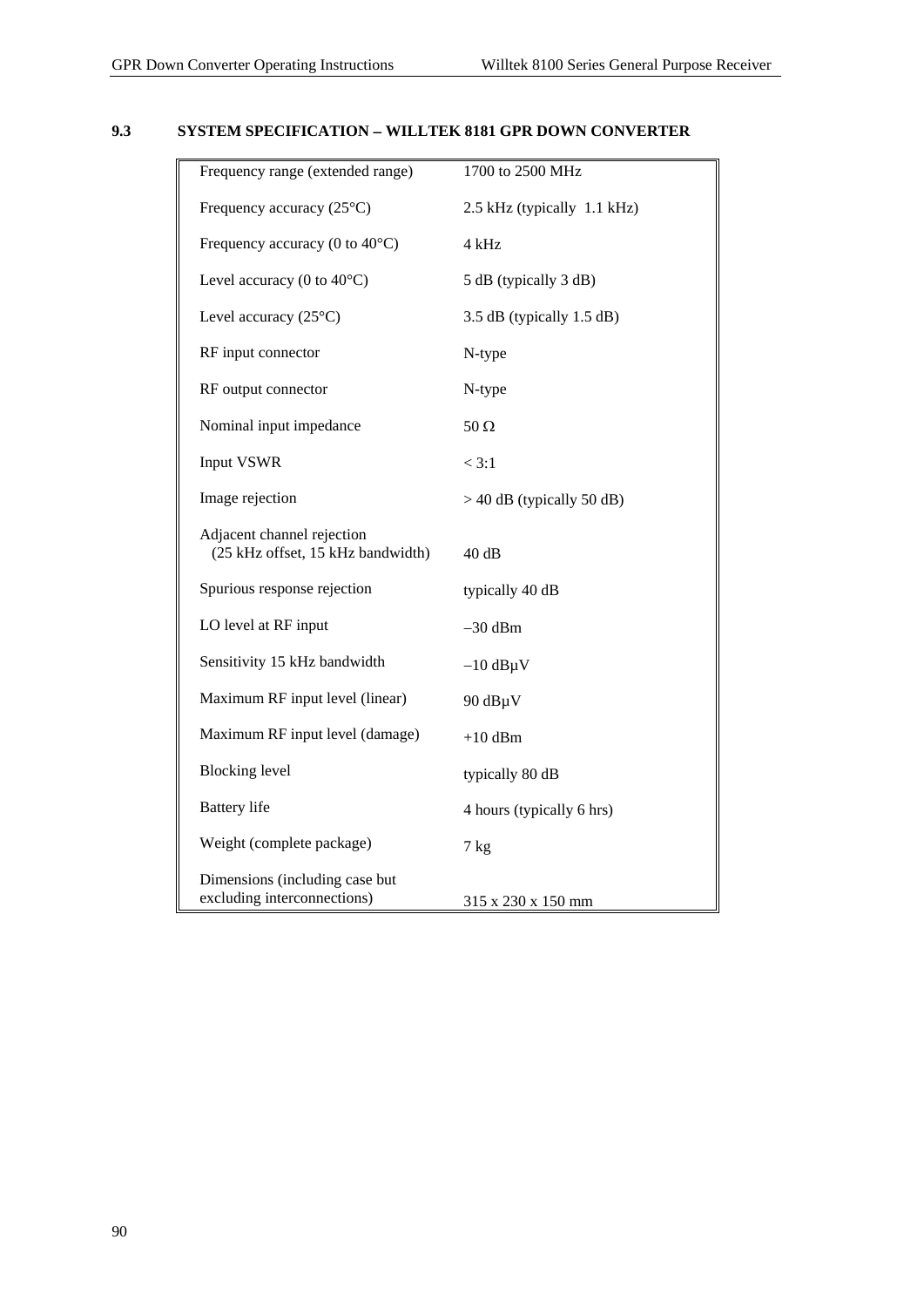# **Publication History**

| <b>Revision</b> | Comment                                                                                                                                                           |
|-----------------|-------------------------------------------------------------------------------------------------------------------------------------------------------------------|
| P4/0116/3       | Issue 3 of 17 February, 1998. First available edition.                                                                                                            |
| P4/0116/4       | Issue 4 of 27 February, 2002. General corrections, specs cor-<br>rected. Chapter 8.4.2 (was 8.4.1). GFC 4903 Down Converter<br>operating instructions integrated. |
| 0210-400-A      | New company name. Products and options renamed, several<br>options void.                                                                                          |
| 0212-400-A      | Improved formatting.                                                                                                                                              |
| 0710-400-A      | New contact details and layout.                                                                                                                                   |

Willtek and its logo are trademarks of Willtek Communications GmbH. All other trademarks and registered trademarks are the property of their respective owners.

Specifications, terms and conditions are subject to change without notice.

© Copyright 2002 –2007 Willtek Communications GmbH. All rights reserved.

No part of this manual may be reproduced or transmitted in any form or by any means (printing, photocopying or any other method) without the express written permission of Willtek Communications GmbH.